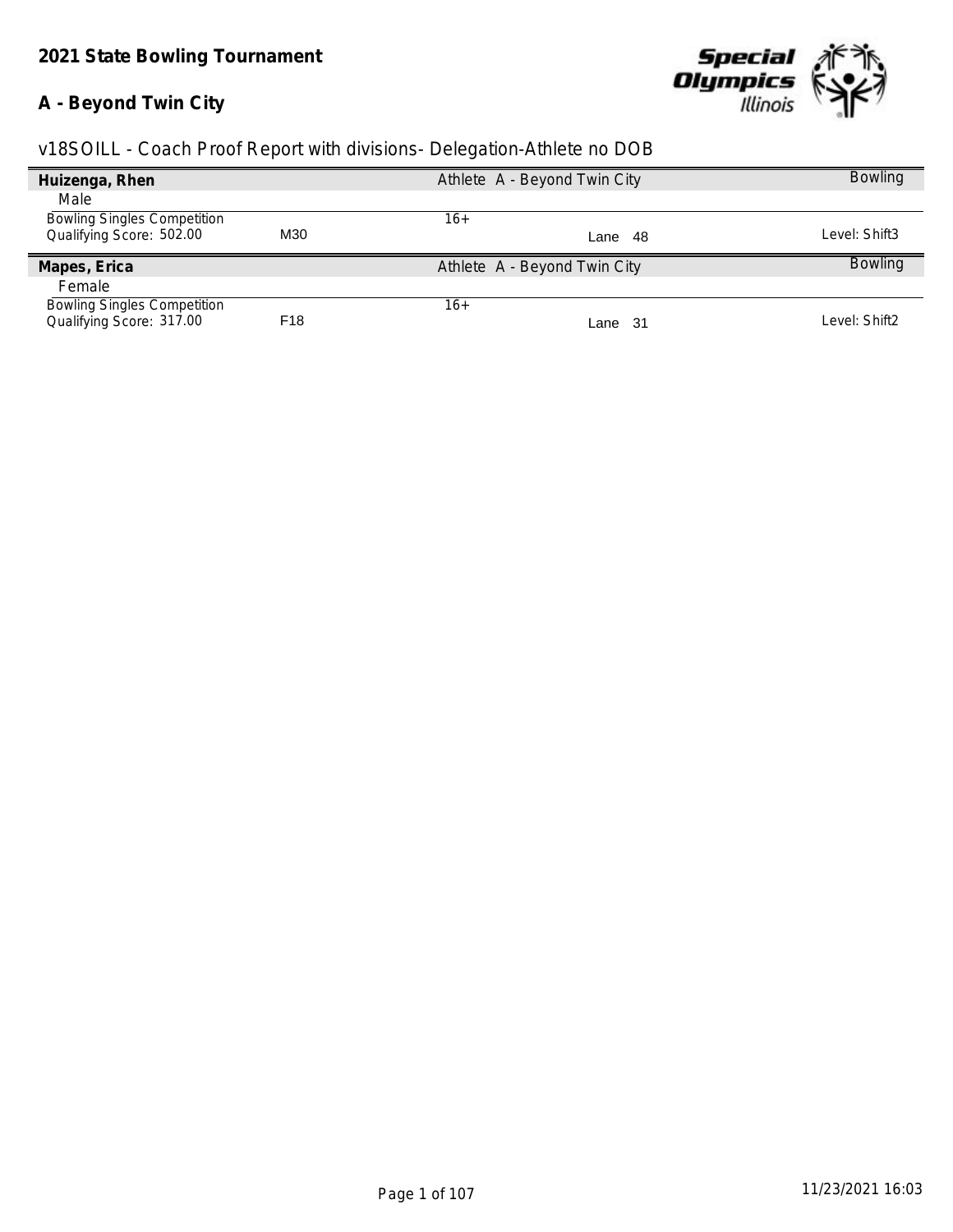#### **A - Bi-County Bulldogs**



| Toppert, Embrey                    |     | Athlete A - Bi-County Bulldogs | <b>Bowling</b> |
|------------------------------------|-----|--------------------------------|----------------|
| Female                             |     |                                |                |
| <b>Bowling Singles Competition</b> |     | $8 - 15$                       |                |
| Qualifying Score: 157.00           | F03 | Lane 2                         | Level: Shift2  |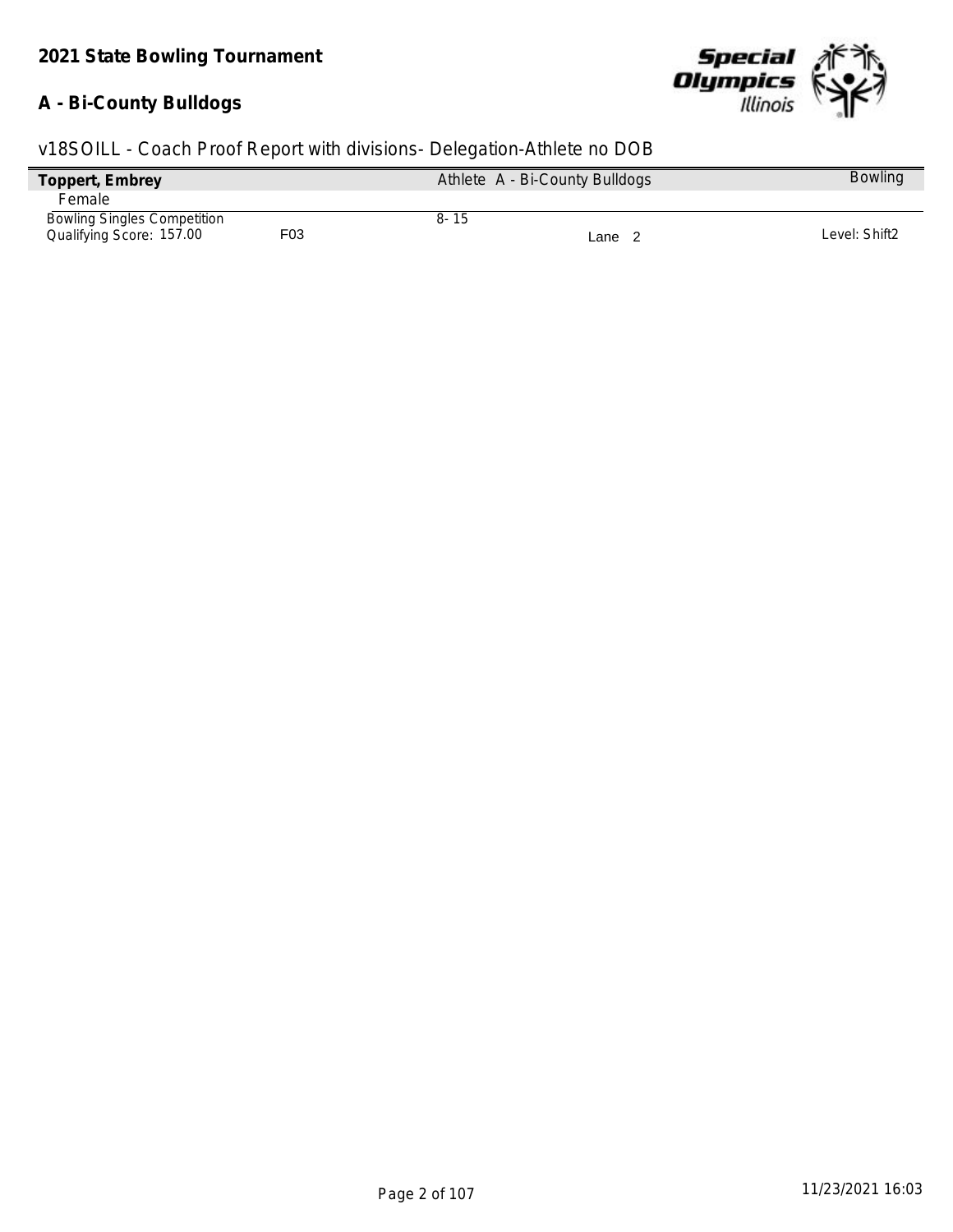# **A - Byron Special Tigers**



| v18SOILL - Coach Proof Report with divisions- Delegation-Athlete no DOB |  |  |  |  |  |
|-------------------------------------------------------------------------|--|--|--|--|--|
|                                                                         |  |  |  |  |  |

| Druien, Ethan                                                  |     | Athlete A - Byron Special Tigers | <b>Bowling</b> |
|----------------------------------------------------------------|-----|----------------------------------|----------------|
| Male                                                           |     |                                  |                |
| <b>Bowling Singles Competition</b>                             |     | $8 - 15$                         |                |
| Qualifying Score: 289.00                                       | M06 | Lane                             | Level: Shift3  |
|                                                                |     |                                  |                |
| Keller, Ryan                                                   |     | Athlete A - Byron Special Tigers | <b>Bowling</b> |
| Male                                                           |     |                                  |                |
| <b>Bowling Singles Competition</b><br>Qualifying Score: 257.00 |     | 16+                              |                |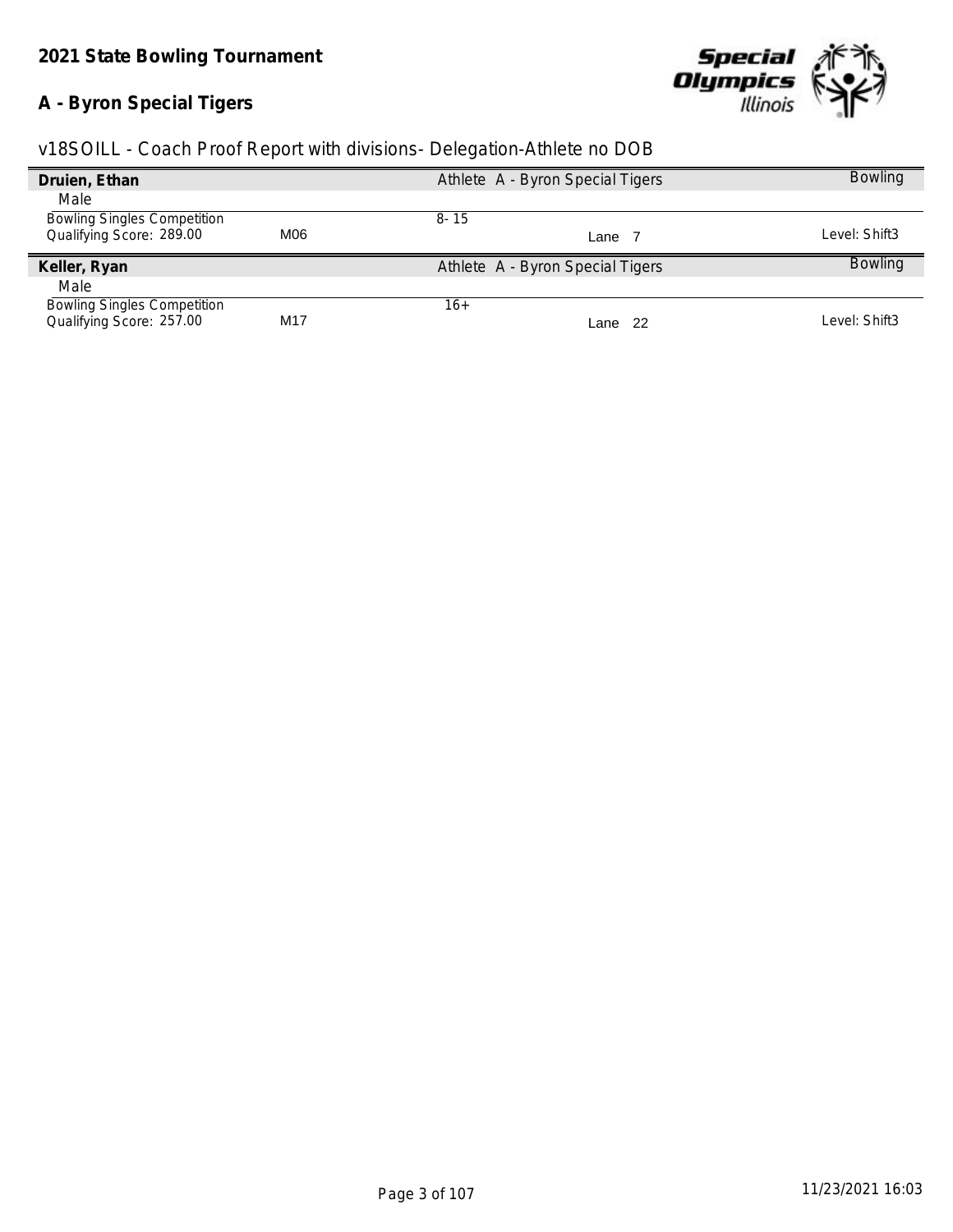#### **A - Earlville Schools**



| Brouhle, Kayla                  |                 | Athlete A - Earlville Schools |         | <b>Bowling</b> |
|---------------------------------|-----------------|-------------------------------|---------|----------------|
| Female                          |                 |                               |         |                |
| <b>Bowling Ramp Competition</b> |                 | ୪+                            |         |                |
| Qualifying Score: 185.00        | R <sub>07</sub> |                               | Lane 11 | Level: Shift1  |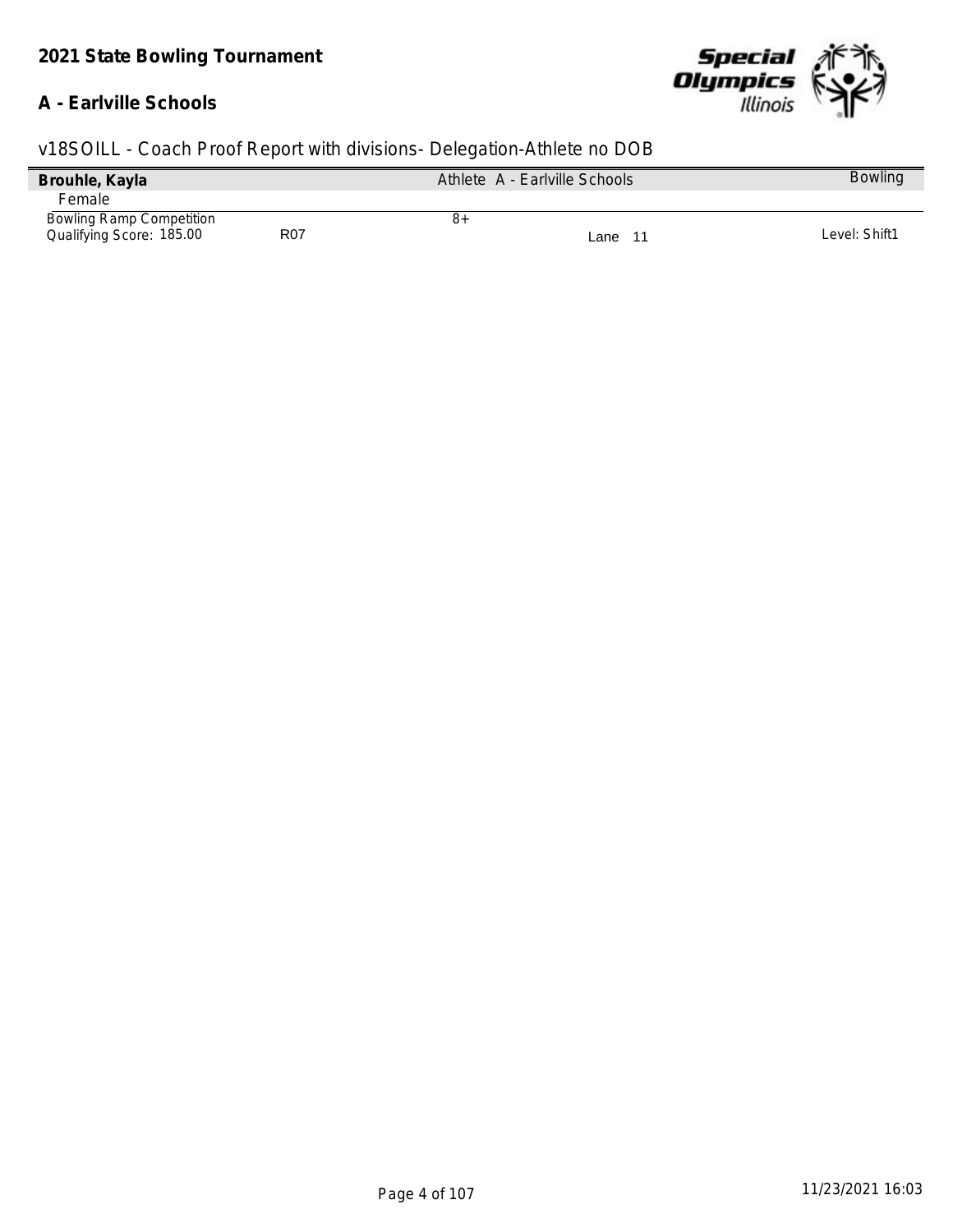### **A - Friends Forever**



| McCollum, Kristi                   |     |     | Athlete A - Friends Forever | <b>Bowling</b> |
|------------------------------------|-----|-----|-----------------------------|----------------|
| <b>Female</b>                      |     |     |                             |                |
| <b>Bowling Singles Competition</b> |     | 16+ |                             |                |
| Qualifying Score: 378.00           | F21 |     | Lane 39                     | Level: Shift2  |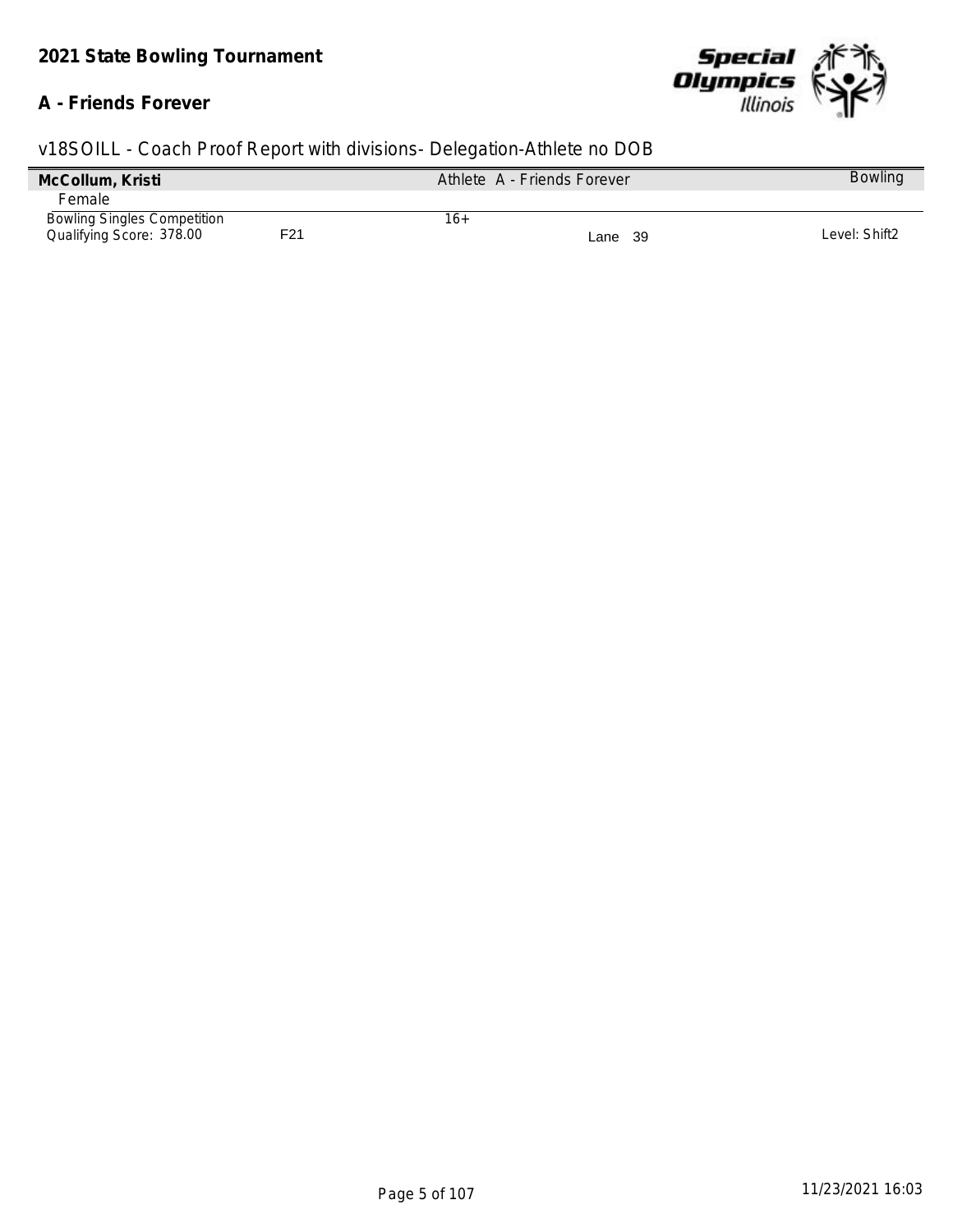## **A - Gordon Jones Terrace**



| v18SOILL - Coach Proof Report with divisions- Delegation-Athlete no DOB |  |  |  |  |  |
|-------------------------------------------------------------------------|--|--|--|--|--|
|                                                                         |  |  |  |  |  |

| Brenner, Austin                    |                 | Athlete A - Gordon Jones Terrace | <b>Bowling</b> |
|------------------------------------|-----------------|----------------------------------|----------------|
| Male                               |                 |                                  |                |
| <b>Bowling Ramp Competition</b>    |                 | $8+$                             |                |
| Qualifying Score: 94.00            | R <sub>03</sub> | Lane <sub>3</sub>                | Level: Shift1  |
| Douglas, Candy                     |                 | Athlete A - Gordon Jones Terrace | Bowling        |
| Female                             |                 |                                  |                |
| <b>Bowling Ramp Competition</b>    |                 | $8+$                             |                |
| Qualifying Score: 142.00           | <b>R05</b>      | Lane 6                           | Level: Shift1  |
| Johnson, Kelly                     |                 | Athlete A - Gordon Jones Terrace | <b>Bowling</b> |
| Female                             |                 |                                  |                |
| <b>Bowling Ramp Competition</b>    |                 | $8+$                             |                |
| Qualifying Score: 141.00           | <b>R05</b>      | Lane 6                           | Level: Shift1  |
| Pues, Kimberly                     |                 | Athlete A - Gordon Jones Terrace | <b>Bowling</b> |
| Female                             |                 |                                  |                |
| <b>Bowling Singles Competition</b> |                 | $16+$                            |                |
| Qualifying Score: 276.00           | F <sub>15</sub> | Lane 23                          | Level: Shift2  |
| Rice, Justin                       |                 | Athlete A - Gordon Jones Terrace | <b>Bowling</b> |
| Male                               |                 |                                  |                |
| <b>Bowling Ramp Competition</b>    |                 | $8+$                             |                |
| Qualifying Score: 191.00           | <b>R08</b>      | 12<br>Lane                       | Level: Shift1  |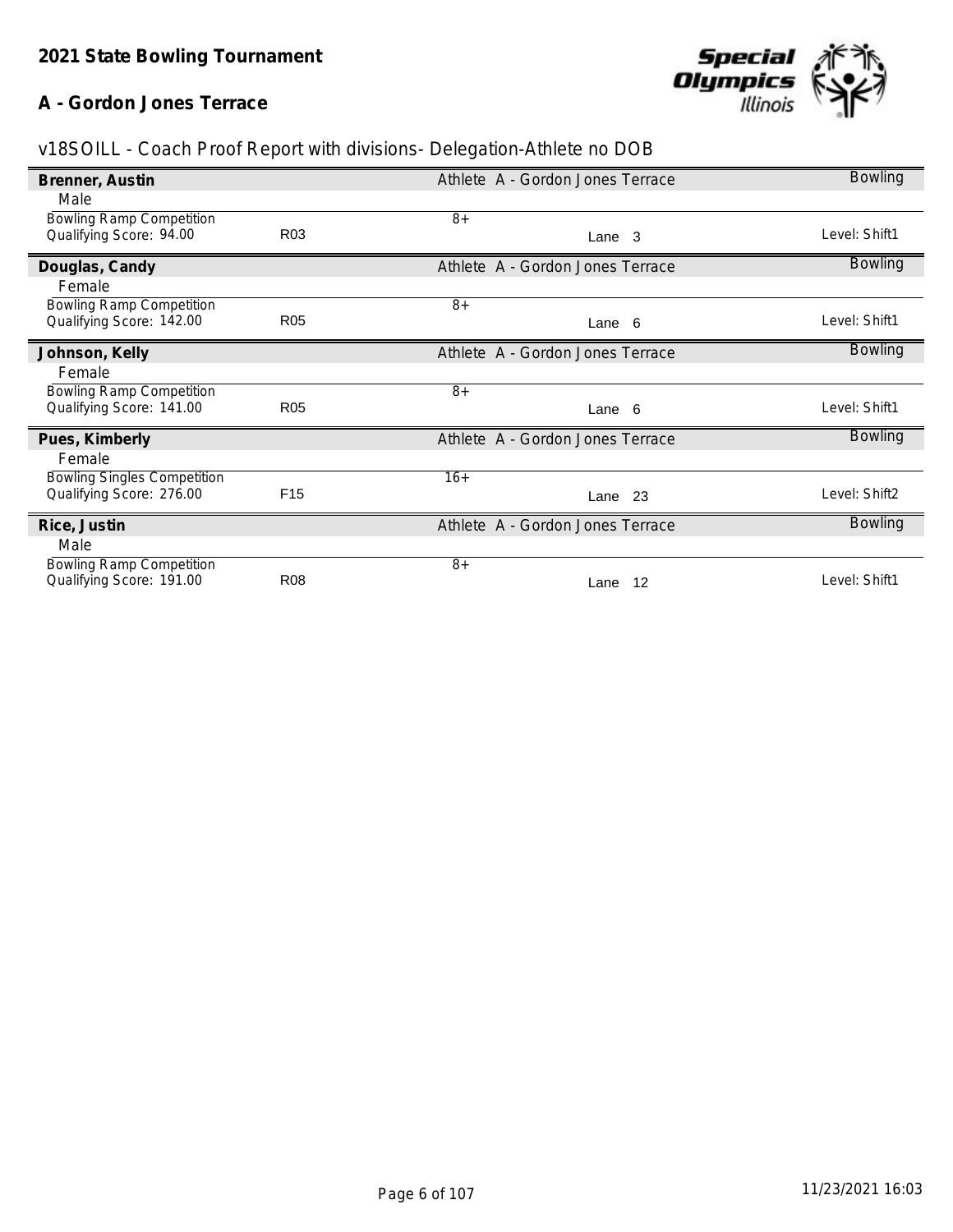#### **A - Logan JHS**



| Borys, Brooklyn                    |                  | Athlete A - Logan JHS | <b>Bowling</b> |
|------------------------------------|------------------|-----------------------|----------------|
| Female                             |                  |                       |                |
| <b>Bowling Singles Competition</b> |                  | $8 - 15$              |                |
| Qualifying Score: 156.00           | F <sub>0</sub> 3 | Lane <sub>2</sub>     | Level: Shift2  |
| Karpiel, Aiden                     |                  | Athlete A - Logan JHS | <b>Bowling</b> |
| Male                               |                  |                       |                |
| <b>Bowling Ramp Competition</b>    |                  | $8+$                  |                |
| Qualifying Score: 137.00           | R <sub>05</sub>  | Lane 5                | Level: Shift1  |
| Miller, Blake                      |                  | Athlete A - Logan JHS | <b>Bowling</b> |
| Male                               |                  |                       |                |
| <b>Bowling Singles Competition</b> |                  | $8 - 15$              |                |
| Qualifying Score: 359.00           | M07              | Lane 8                | Level: Shift3  |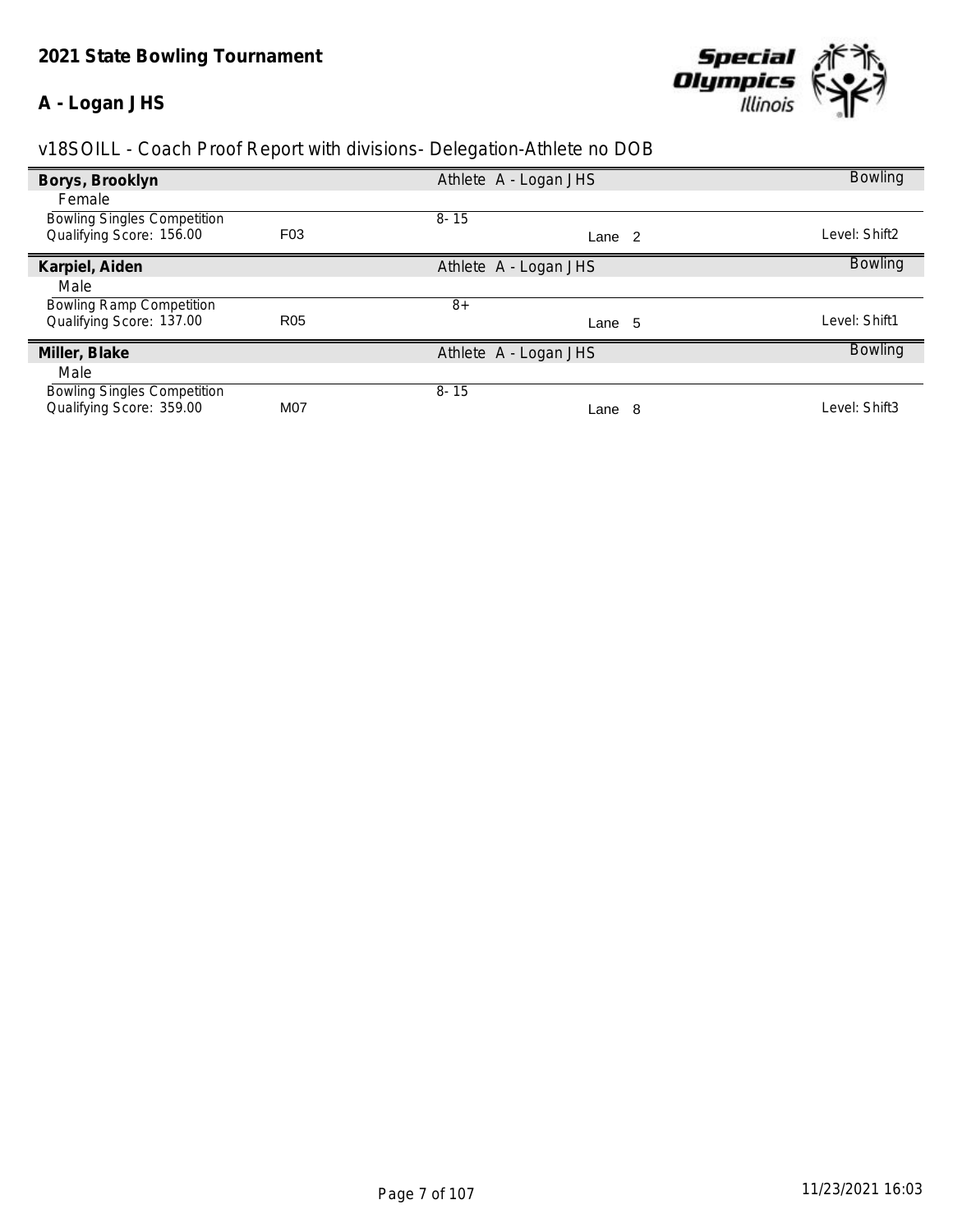### **A - Mabley Dev Ctr**



| Frieden, Orin                      |                 | Athlete A - Mabley Dev Ctr | <b>Bowling</b> |
|------------------------------------|-----------------|----------------------------|----------------|
| Male                               |                 |                            |                |
| <b>Bowling Singles Competition</b> |                 | $16+$                      |                |
| Qualifying Score: 280.00           | M <sub>19</sub> | Lane 25                    | Level: Shift3  |
| Riley, John                        |                 | Athlete A - Mabley Dev Ctr | <b>Bowling</b> |
| Male                               |                 |                            |                |
| <b>Bowling Ramp Competition</b>    |                 | $8+$                       |                |
| Qualifying Score: 160.00           | R <sub>06</sub> | Lane 8                     | Level: Shift1  |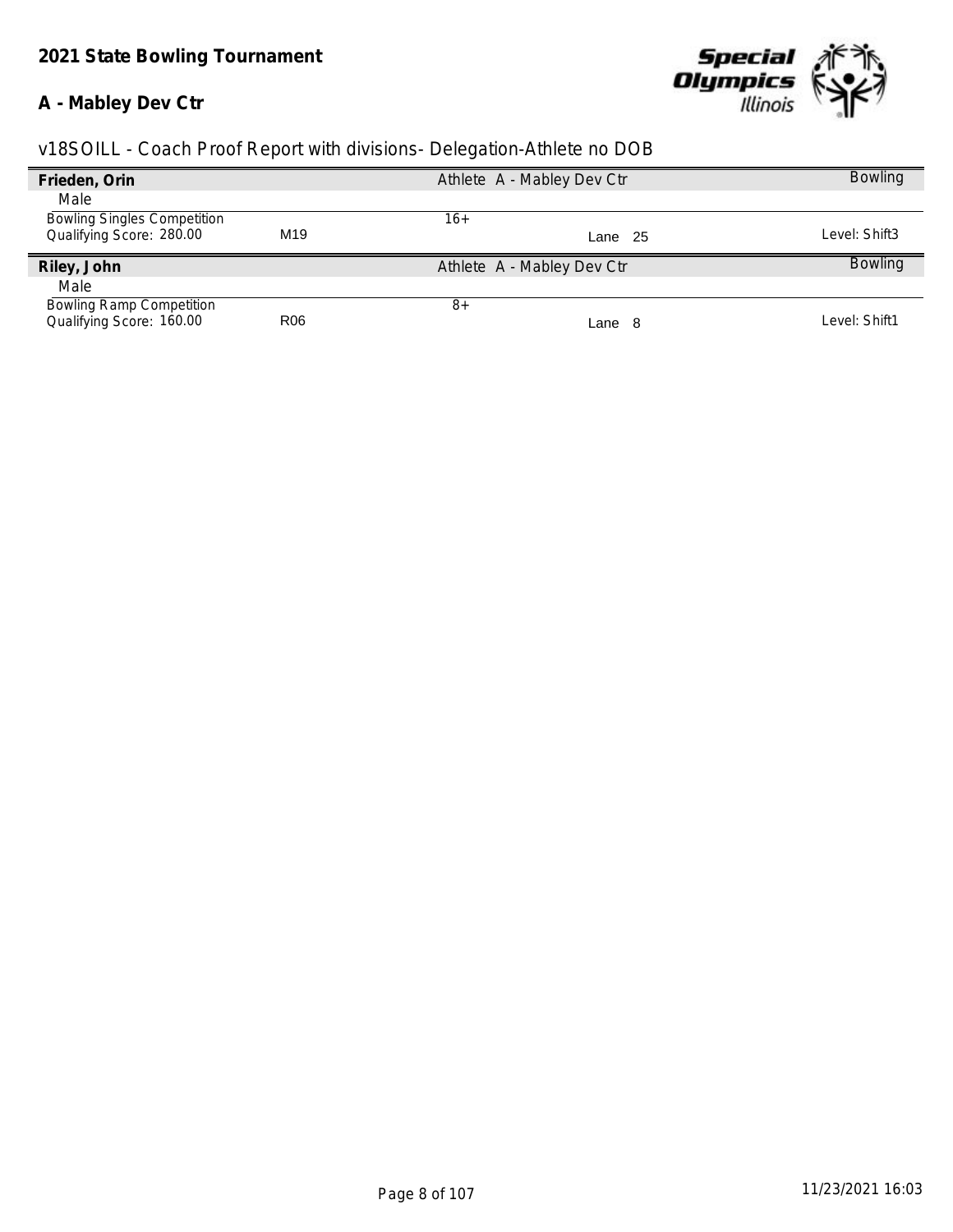#### **A - Milestone Inc**



| Craglow, Cynthia                   |                 | Athlete A - Milestone Inc |     | <b>Bowling</b> |
|------------------------------------|-----------------|---------------------------|-----|----------------|
| Female                             |                 |                           |     |                |
| <b>Bowling Singles Competition</b> |                 | $16+$                     |     |                |
| Qualifying Score: 99.00            | F08             | Lane 7                    |     | Level: Shift2  |
| Eertmoed, Michael                  |                 | Athlete A - Milestone Inc |     | <b>Bowling</b> |
| Male                               |                 |                           |     |                |
| <b>Bowling Singles Competition</b> |                 | $16+$                     |     |                |
| Qualifying Score: 212.00           | M <sub>15</sub> | Lane                      | 18  | Level: Shift3  |
| Meyers, Charles                    |                 | Athlete A - Milestone Inc |     | <b>Bowling</b> |
| Male                               |                 |                           |     |                |
| <b>Bowling Singles Competition</b> |                 | $16+$                     |     |                |
| Qualifying Score: 265.00           | M18             | Lane 23                   |     | Level: Shift3  |
| Taphorn, Mark Dennis               |                 | Athlete A - Milestone Inc |     | <b>Bowling</b> |
| Male                               |                 |                           |     |                |
| <b>Bowling Singles Competition</b> |                 | $16+$                     |     |                |
| Qualifying Score: 176.00           | M14             | Lane                      | 16  | Level: Shift3  |
| Volkert, Mark                      |                 | Athlete A - Milestone Inc |     | <b>Bowling</b> |
| Male                               |                 |                           |     |                |
| <b>Bowling Singles Competition</b> |                 | $16+$                     |     |                |
| Qualifying Score: 284.00           | M <sub>19</sub> | Lane                      | -25 | Level: Shift3  |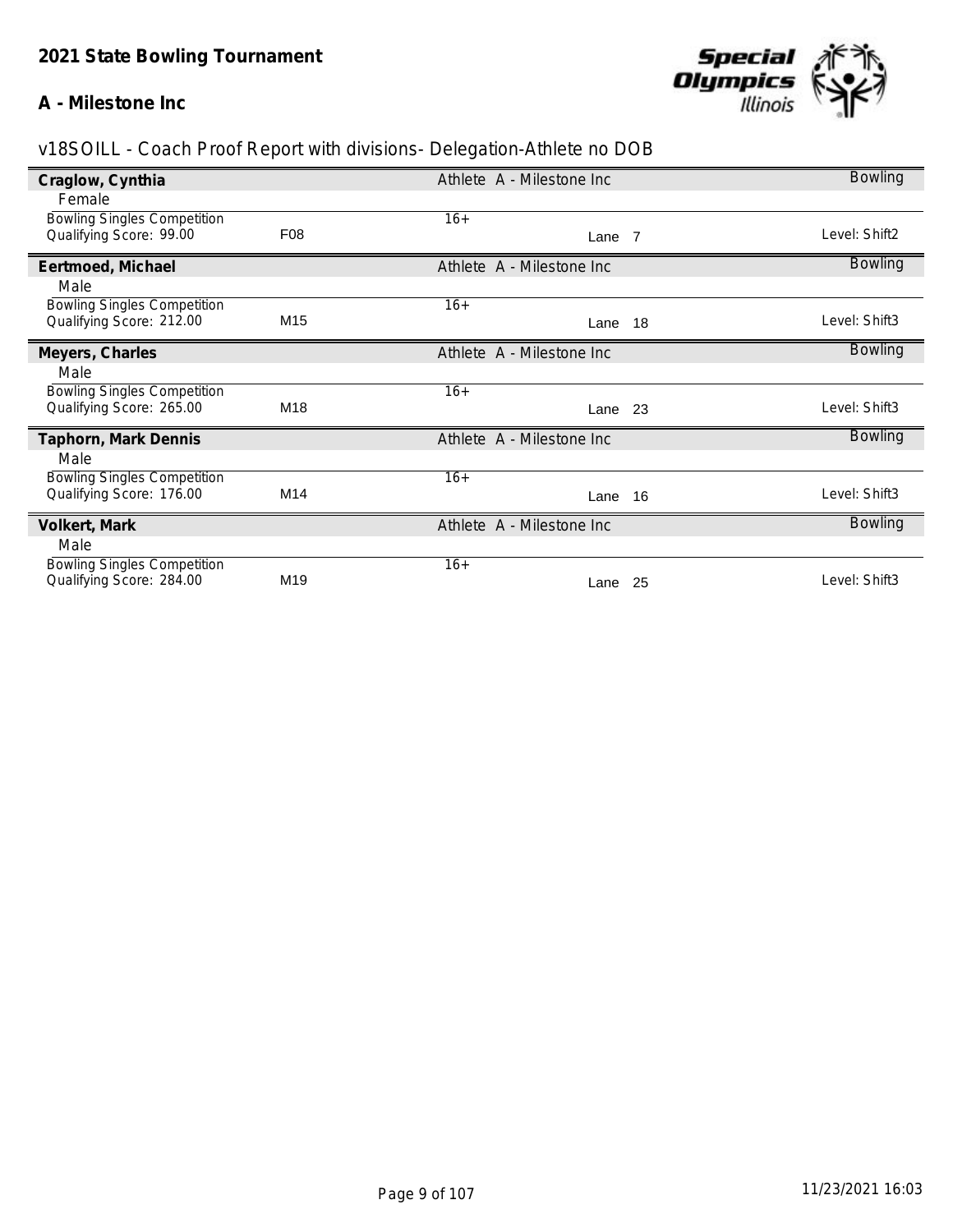#### **A - NASR Belvidere**



| Greer, Katelyn                     |                 | Athlete A - NASR Belvidere | <b>Bowling</b> |
|------------------------------------|-----------------|----------------------------|----------------|
| Female                             |                 |                            |                |
| <b>Bowling Singles Competition</b> |                 | $16+$                      |                |
| Qualifying Score: 298.00           | F17             | Lane 28                    | Level: Shift2  |
| Masbruch, Tina                     |                 | Athlete A - NASR Belvidere | <b>Bowling</b> |
| Female                             |                 |                            |                |
| <b>Bowling Singles Competition</b> |                 | $16+$                      |                |
| Qualifying Score: 335.00           | F <sub>18</sub> | Lane 34                    | Level: Shift2  |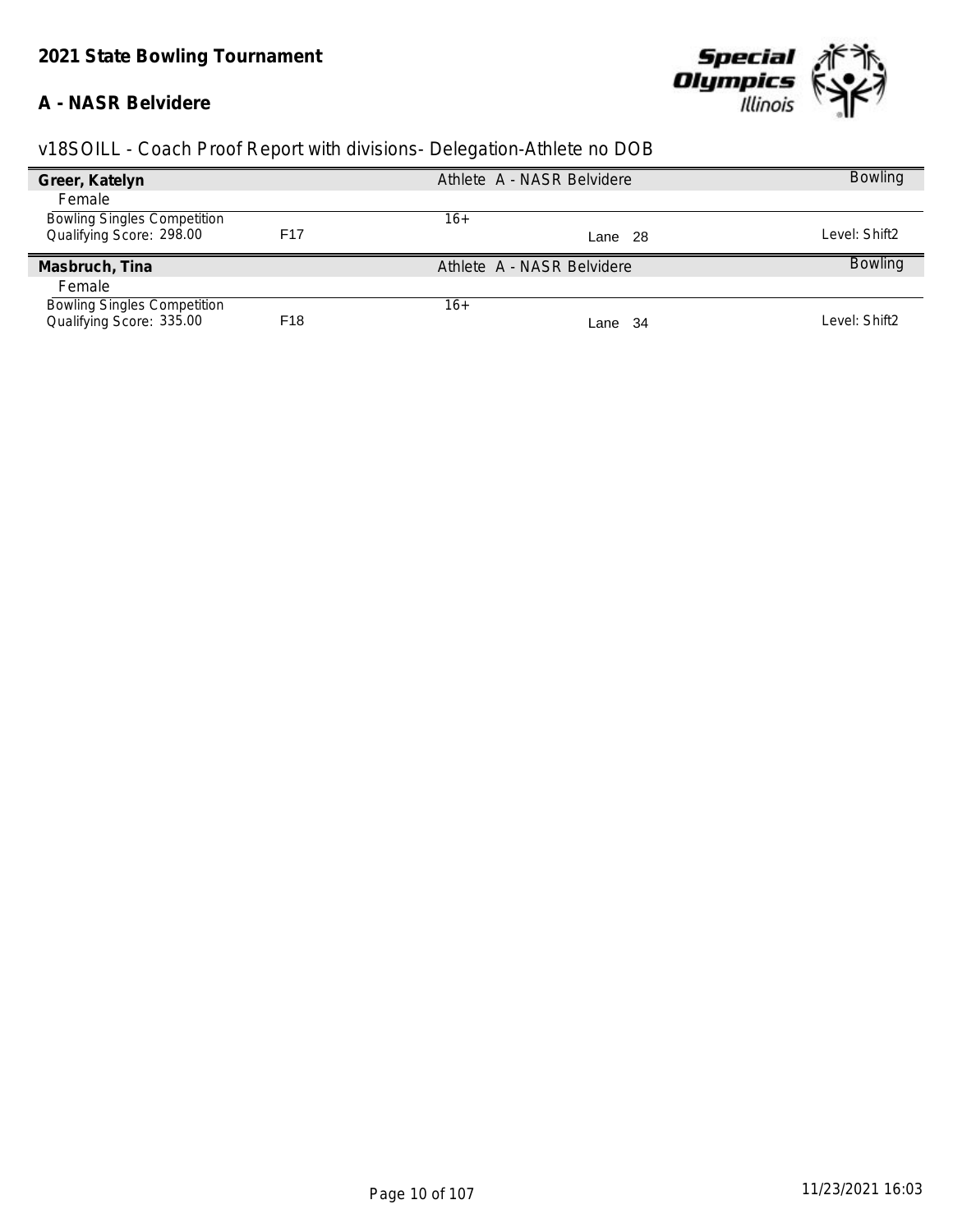# **A - Opportunity House Inc**



|  |  | v18SOILL - Coach Proof Report with divisions- Delegation-Athlete no DOB |  |
|--|--|-------------------------------------------------------------------------|--|
|  |  |                                                                         |  |

| Castritsis, Michael A              |     | Athlete A - Opportunity House Inc | <b>Bowling</b> |
|------------------------------------|-----|-----------------------------------|----------------|
| Male                               |     |                                   |                |
| <b>Bowling Singles Competition</b> |     | 16+                               |                |
| Qualifying Score: 318.00           | M21 | Lane 30                           | Level: Shift3  |
| Lemay, Jason                       |     | Athlete A - Opportunity House Inc | <b>Bowling</b> |
| Male                               |     |                                   |                |
| <b>Bowling Singles Competition</b> |     | $16+$                             |                |
| Qualifying Score: 399.00           | M26 | -40<br>Lane                       | Level: Shift3  |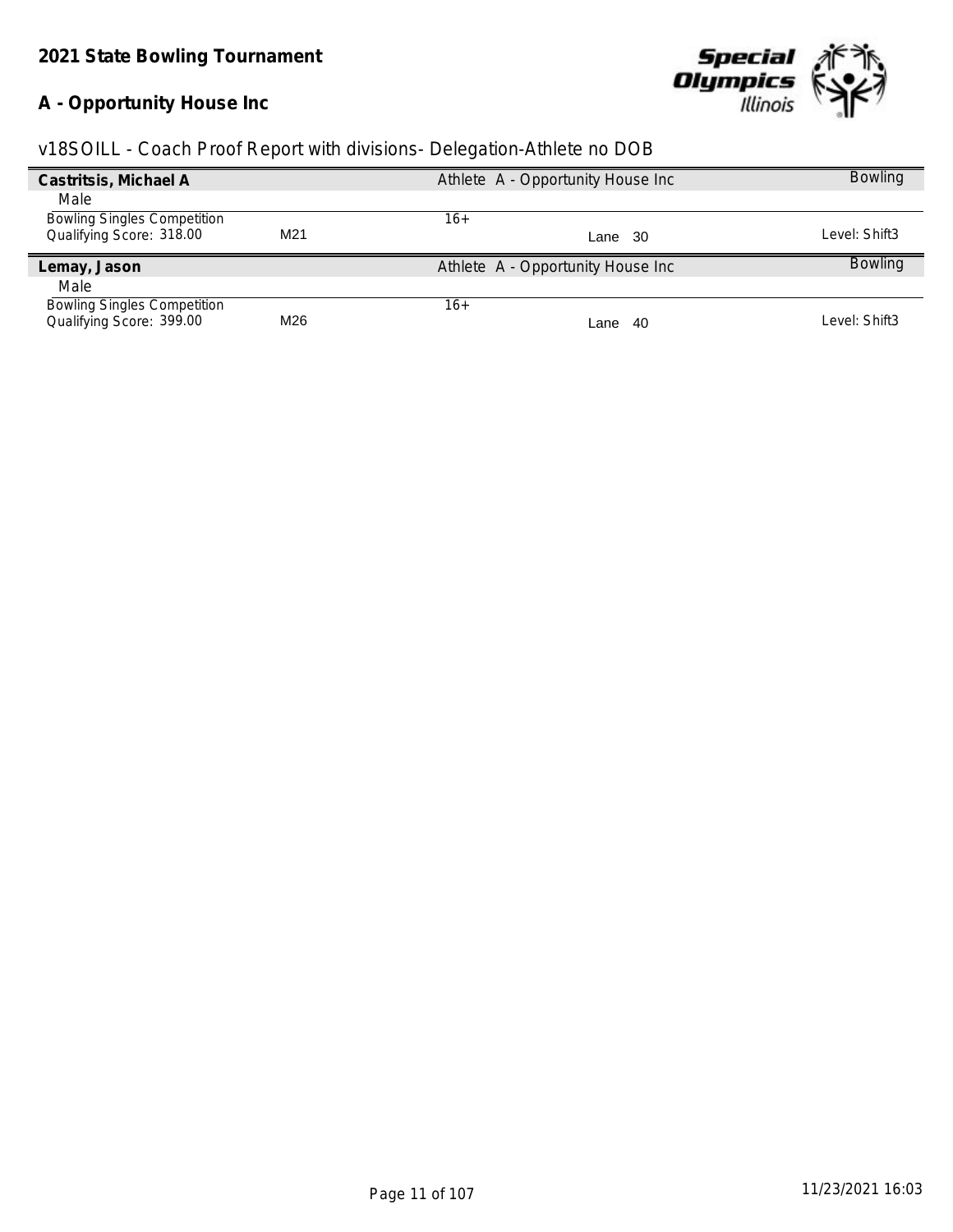# **A - Putnam County High School**



| v18SOILL - Coach Proof Report with divisions- Delegation-Athlete no DOB |  |  |  |
|-------------------------------------------------------------------------|--|--|--|
|                                                                         |  |  |  |

|                 | Athlete A - Putnam County High School | <b>Bowling</b> |
|-----------------|---------------------------------------|----------------|
|                 |                                       |                |
|                 | 16+                                   |                |
| M26             | Lane 39                               | Level: Shift3  |
|                 | Athlete A - Putnam County High School | <b>Bowling</b> |
|                 |                                       |                |
|                 | $16+$                                 |                |
| F <sub>10</sub> | Lane 8                                | Level: Shift2  |
|                 |                                       |                |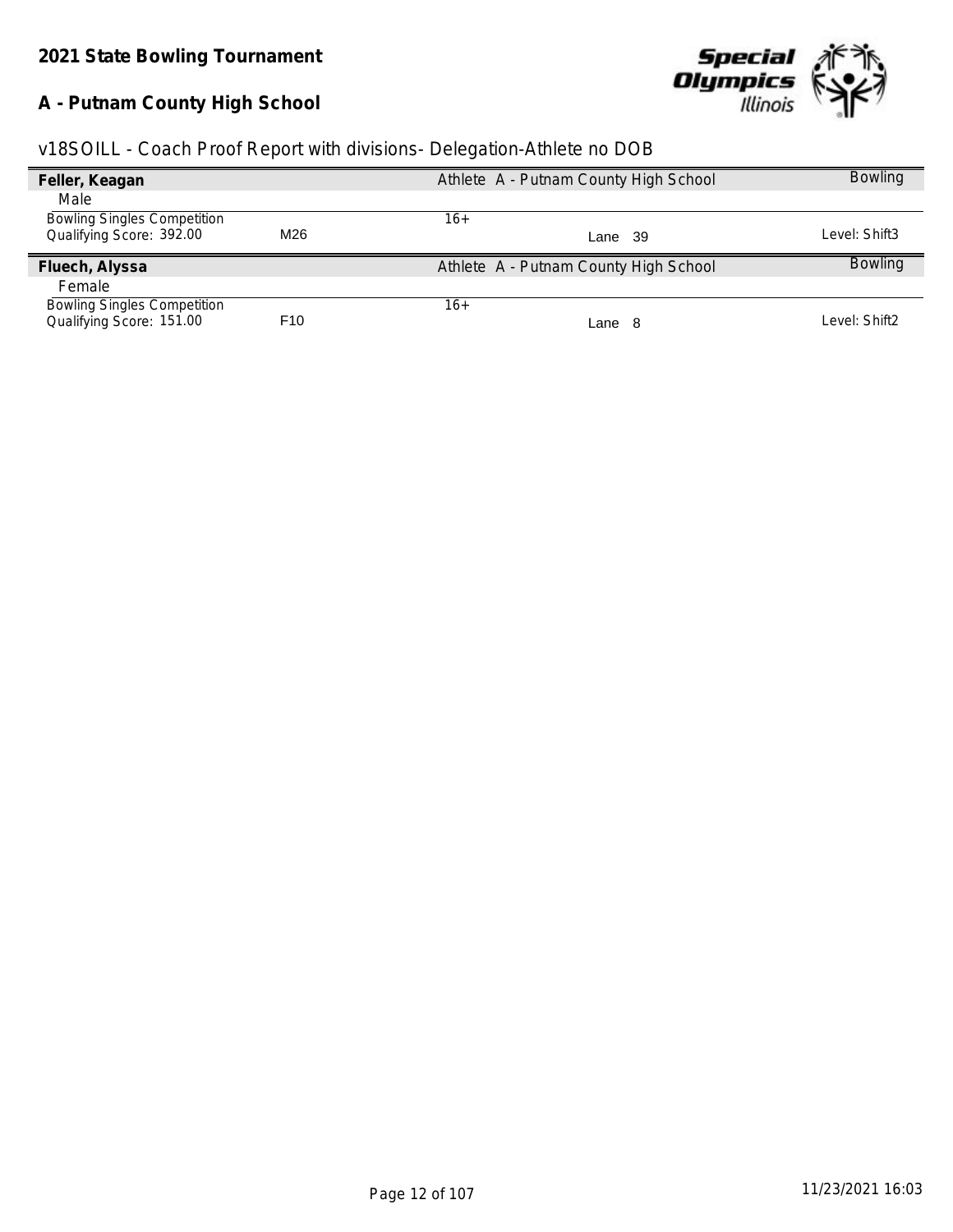## **A - Rockford Red Hots**



| Breeland, Andrew                   |     | Athlete A - Rockford Red Hots | <b>Bowling</b> |
|------------------------------------|-----|-------------------------------|----------------|
| Male                               |     |                               |                |
| <b>Bowling Singles Competition</b> |     | $16+$                         |                |
| Qualifying Score: 404.00           | M27 | Lane 41                       | Level: Shift3  |
| Burton, Robert                     |     | Athlete A - Rockford Red Hots | <b>Bowling</b> |
| Male                               |     |                               |                |
| <b>Bowling Singles Competition</b> |     | $16+$                         |                |
| Qualifying Score: 541.00           | M30 | -48<br>Lane                   | Level: Shift3  |
| Vock, Taylor                       |     | Athlete A - Rockford Red Hots | <b>Bowling</b> |
| Male                               |     |                               |                |
| <b>Bowling Singles Competition</b> |     | $16+$                         |                |
| Qualifying Score: 437.00           | M28 | 44<br>Lane                    | Level: Shift3  |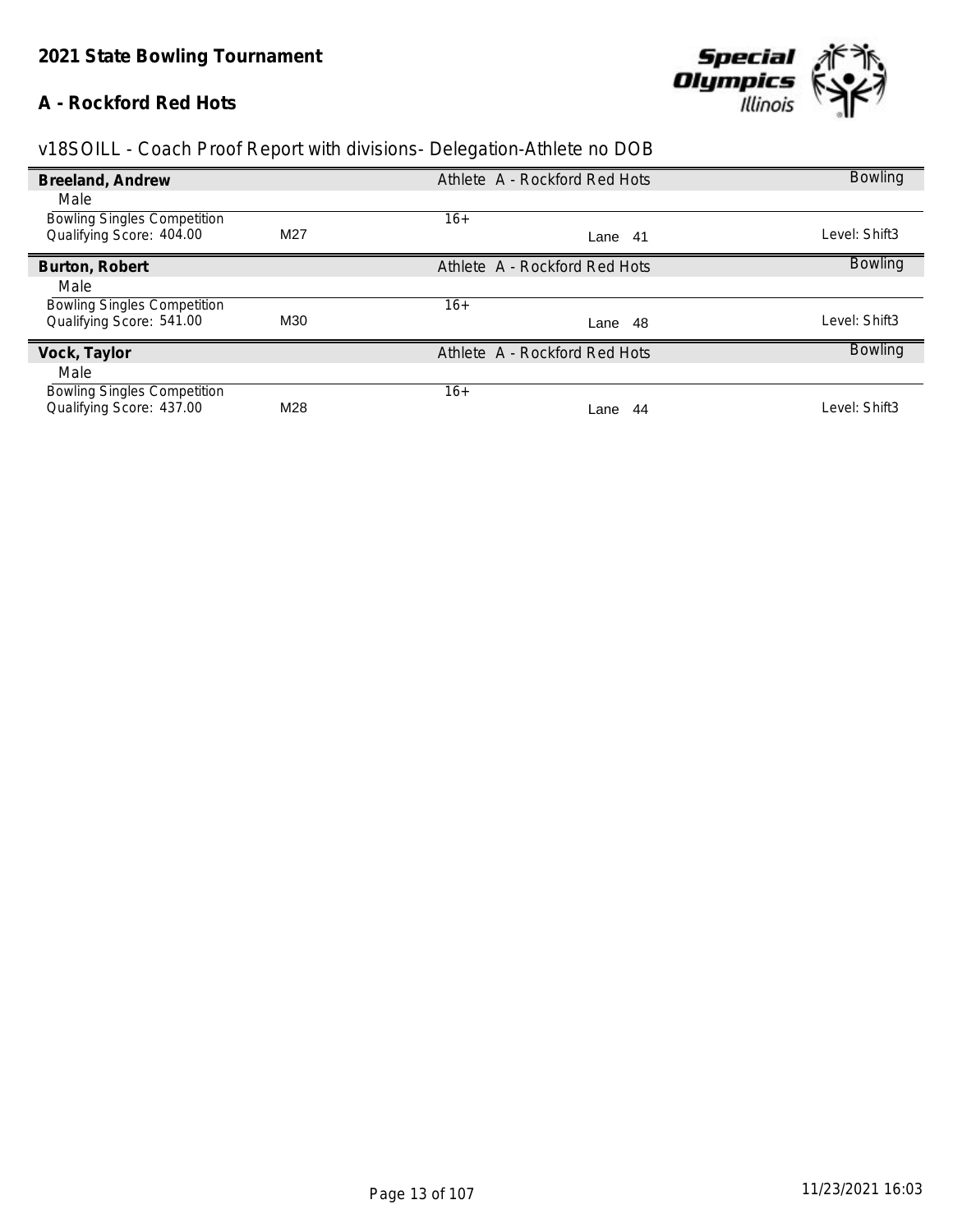## **A - Rockford SO**



| Brands, Gail                                                   |                 | Athlete A - Rockford SO | <b>Bowling</b> |
|----------------------------------------------------------------|-----------------|-------------------------|----------------|
| Female                                                         |                 |                         |                |
| <b>Bowling Singles Competition</b><br>Qualifying Score: 183.00 | F <sub>11</sub> | $16+$<br>Lane 11        | Level: Shift2  |
| Burger, Ashley                                                 |                 | Athlete A - Rockford SO | <b>Bowling</b> |
| Female                                                         |                 |                         |                |
| <b>Bowling Singles Competition</b>                             |                 | $16+$                   |                |
| Qualifying Score: 237.00                                       | F <sub>13</sub> | Lane 17                 | Level: Shift2  |
| Coletta, Christopher                                           |                 | Athlete A - Rockford SO | <b>Bowling</b> |
| Male                                                           |                 |                         |                |
| <b>Bowling Singles Competition</b>                             |                 | $16+$                   |                |
| Qualifying Score: 418.00                                       | M27             | Lane 42                 | Level: Shift3  |
| Creviston, Cody                                                |                 | Athlete A - Rockford SO | <b>Bowling</b> |
| Male                                                           |                 |                         |                |
| <b>Bowling Singles Competition</b>                             |                 | $16+$                   |                |
| Qualifying Score: 396.00                                       | M26             | Lane 40                 | Level: Shift3  |
| Freeman, Steve                                                 |                 | Athlete A - Rockford SO | <b>Bowling</b> |
| Male                                                           |                 |                         |                |
| <b>Bowling Singles Competition</b>                             |                 | $16+$                   |                |
| Qualifying Score: 263.00                                       | M18             | Lane 23                 | Level: Shift3  |
| Gibbons, Charles                                               |                 | Athlete A - Rockford SO | <b>Bowling</b> |
| Male                                                           |                 |                         |                |
| <b>Bowling Ramp Competition</b>                                |                 | $8+$                    |                |
| Qualifying Score: 221.00                                       | R <sub>09</sub> | Lane 16                 | Level: Shift1  |
| Hodgdon, Michael                                               |                 | Athlete A - Rockford SO | <b>Bowling</b> |
| Male                                                           |                 |                         |                |
| <b>Bowling Singles Competition</b>                             |                 | $16+$                   |                |
| Qualifying Score: 409.00                                       | M27             | Lane 41                 | Level: Shift3  |
| Kieckhefer, Kathy                                              |                 | Athlete A - Rockford SO | <b>Bowling</b> |
| Female                                                         |                 |                         |                |
| <b>Bowling Singles Competition</b>                             |                 | $16+$                   |                |
| Qualifying Score: 278.00                                       | F <sub>16</sub> | Lane 25                 | Level: Shift2  |
| McKinney, Michelle Ann                                         |                 | Athlete A - Rockford SO | <b>Bowling</b> |
| Female                                                         |                 |                         |                |
| <b>Bowling Singles Competition</b>                             |                 | $16+$                   |                |
| Qualifying Score: 348.00                                       | F <sub>19</sub> | Lane 36                 | Level: Shift2  |
|                                                                |                 | Athlete A - Rockford SO | <b>Bowling</b> |
| Montgomery, Steven<br>Male                                     |                 |                         |                |
| <b>Bowling Singles Competition</b>                             |                 | $16+$                   |                |
| Qualifying Score: 312.00                                       | M21             | Lane 29                 | Level: Shift3  |
|                                                                |                 |                         | <b>Bowling</b> |
| Rand, Regina                                                   |                 | Athlete A - Rockford SO |                |
| Female<br><b>Bowling Singles Competition</b>                   |                 | $16+$                   |                |
| Qualifying Score: 266.00                                       | F <sub>15</sub> | Lane 21                 | Level: Shift2  |
|                                                                |                 |                         |                |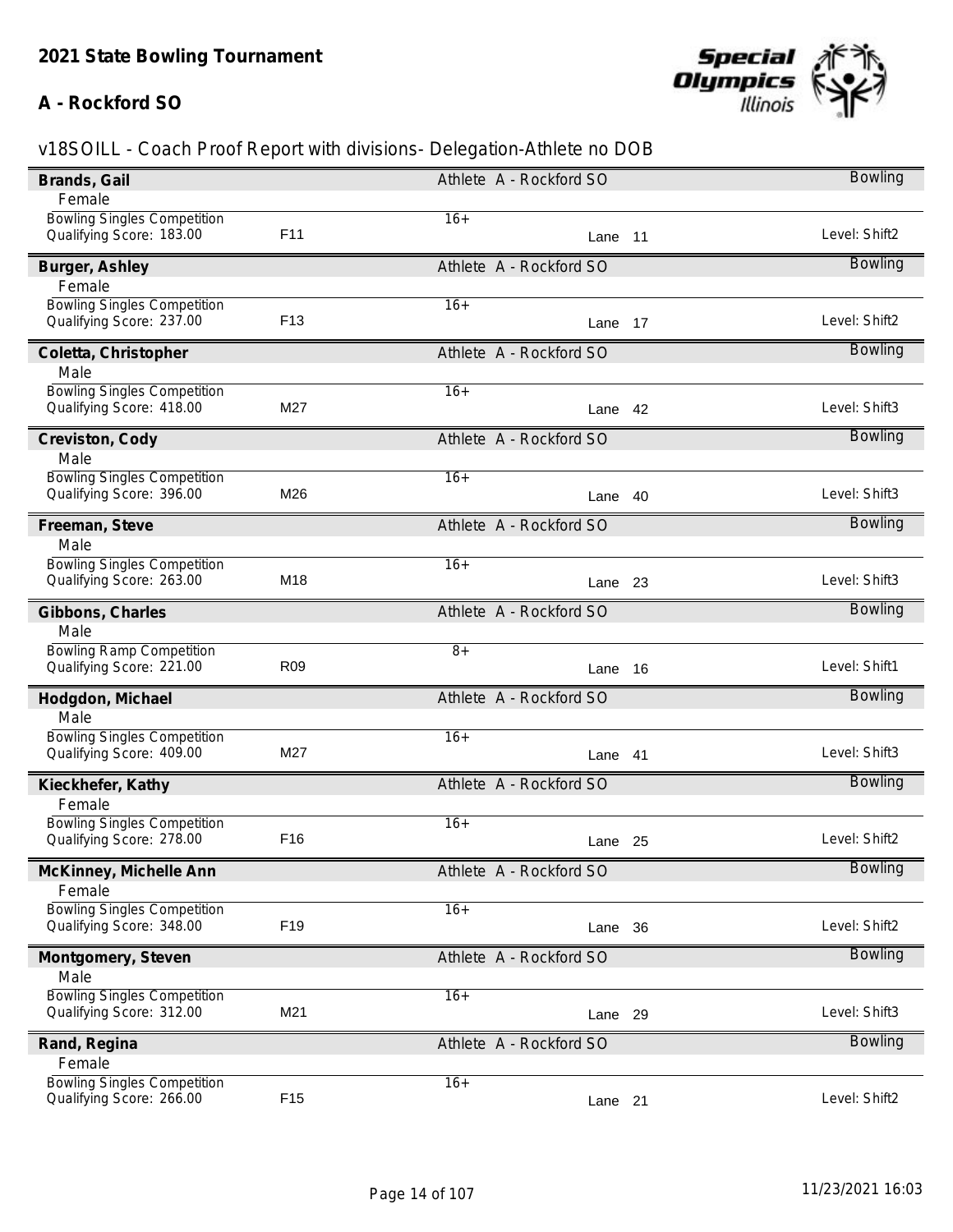#### **A - Rockford SO**



| Stewart, Debra                     | Athlete A - Rockford SO | <b>Bowling</b> |
|------------------------------------|-------------------------|----------------|
| Female                             |                         |                |
| <b>Bowling Singles Competition</b> | 16+                     |                |
| Qualifying Score: 379.00           | F21<br>Lane 39          | Level: Shift2  |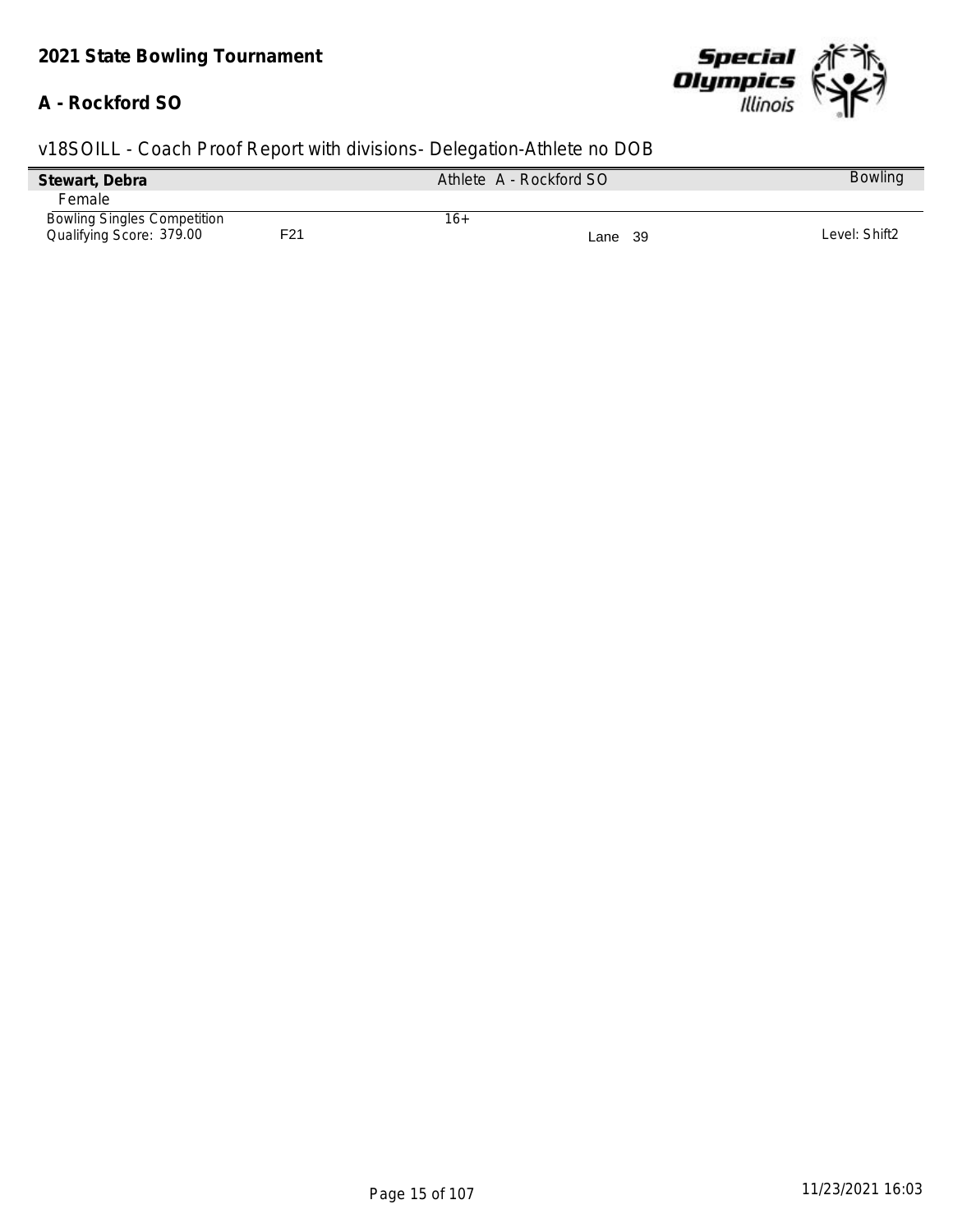### **A - Rolling Hills**



| Beaston, Kayla                     |     | Athlete A - Rolling Hills |             | <b>Bowling</b> |
|------------------------------------|-----|---------------------------|-------------|----------------|
| Female                             |     |                           |             |                |
| <b>Bowling Singles Competition</b> |     | 16+                       |             |                |
| Qualifying Score: 252.00           | F14 |                           | -18<br>Lane | Level: Shift2  |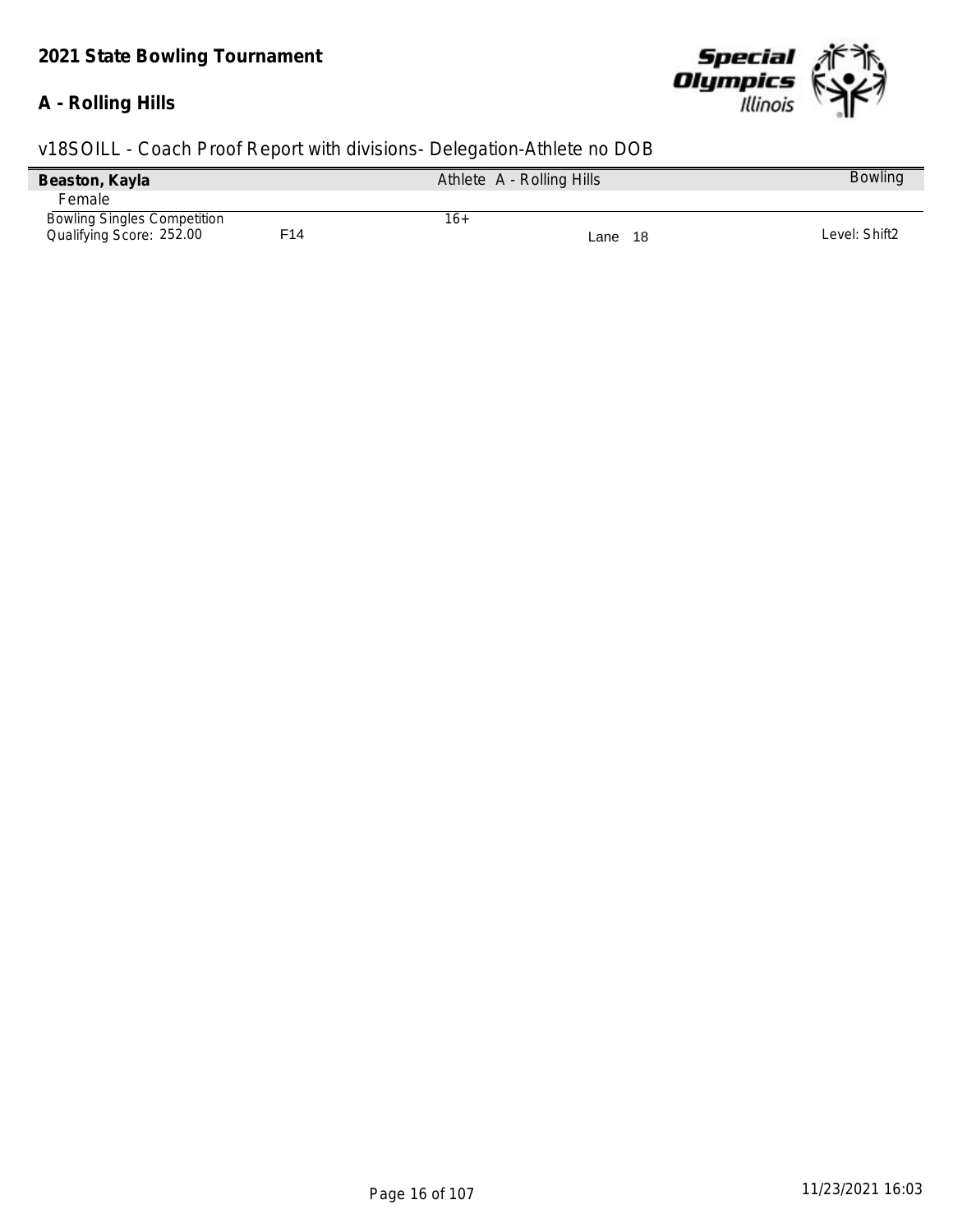# **A - Streator High School**



|  |  | v18SOILL - Coach Proof Report with divisions- Delegation-Athlete no DOB |  |
|--|--|-------------------------------------------------------------------------|--|
|  |  |                                                                         |  |

| Ingram, Adam                       |                 | Athlete A - Streator High School | <b>Bowling</b> |
|------------------------------------|-----------------|----------------------------------|----------------|
| Male                               |                 |                                  |                |
| <b>Bowling Ramp Competition</b>    |                 | 8+                               |                |
| Qualifying Score: 179.00           | R <sub>07</sub> | Lane 11                          | Level: Shift1  |
| Lerette, Jacqueline Grace          |                 | Athlete A - Streator High School | <b>Bowling</b> |
| Female                             |                 |                                  |                |
| <b>Bowling Singles Competition</b> |                 | 16+                              |                |
| Qualifying Score: 252.00           | F14             | - 19<br>Lane                     | Level: Shift2  |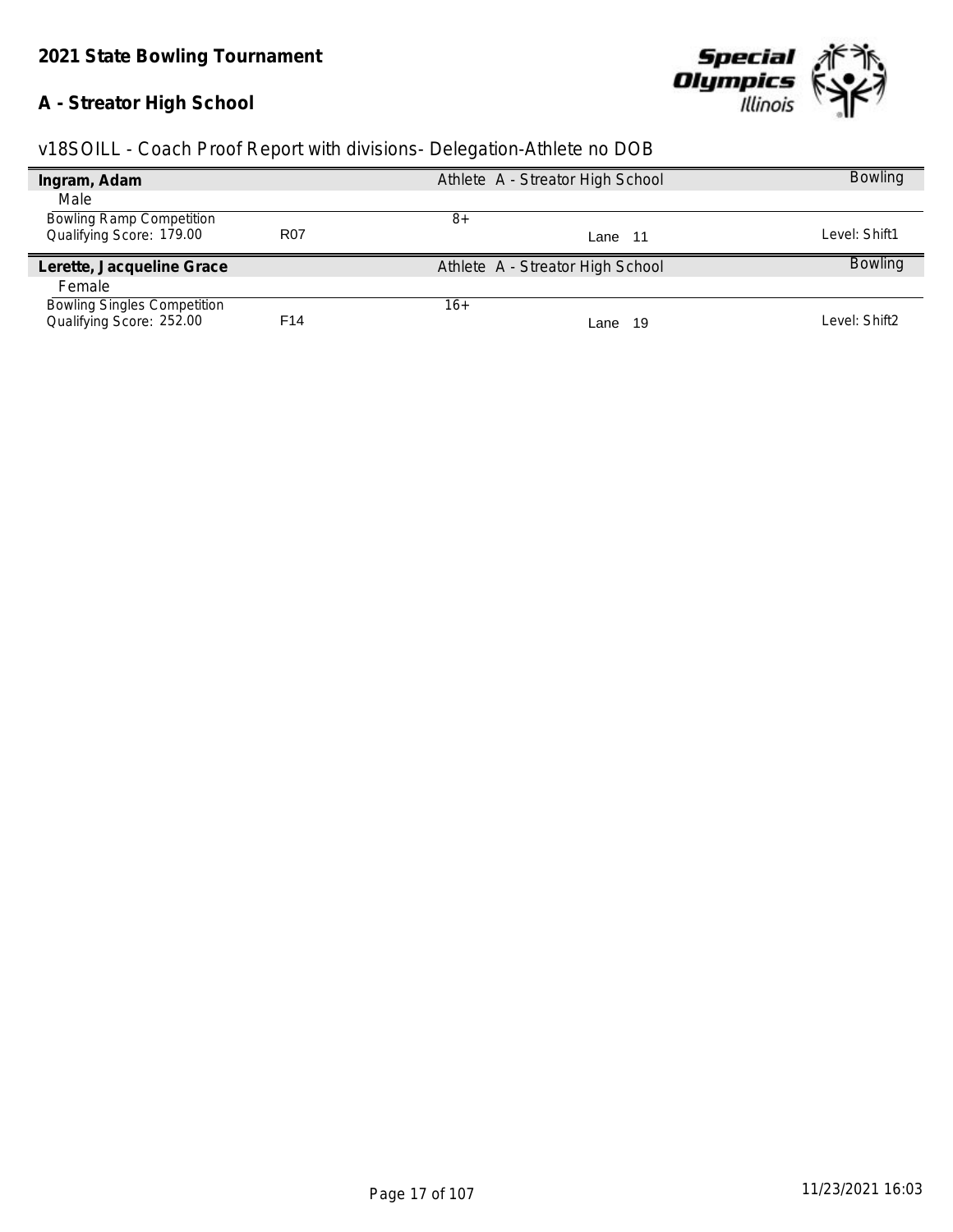# *2021 State Bowling Tournament*

### **B - District 54**



| Bleichroth, Delainey               |            | Athlete B - District 54 | <b>Bowling</b> |
|------------------------------------|------------|-------------------------|----------------|
| Female                             |            |                         |                |
| <b>Bowling Ramp Competition</b>    |            | 8+                      |                |
| Qualifying Score: 100.00           | <b>R04</b> | Lane<br>-4              | Level: Shift1  |
| Montano, Denzel                    |            | Athlete B - District 54 | <b>Bowling</b> |
| Male                               |            |                         |                |
| <b>Bowling Singles Competition</b> |            | $8 - 15$                |                |
| Qualifying Score: 197.00           | M05        | Lane 5                  | Level: Shift3  |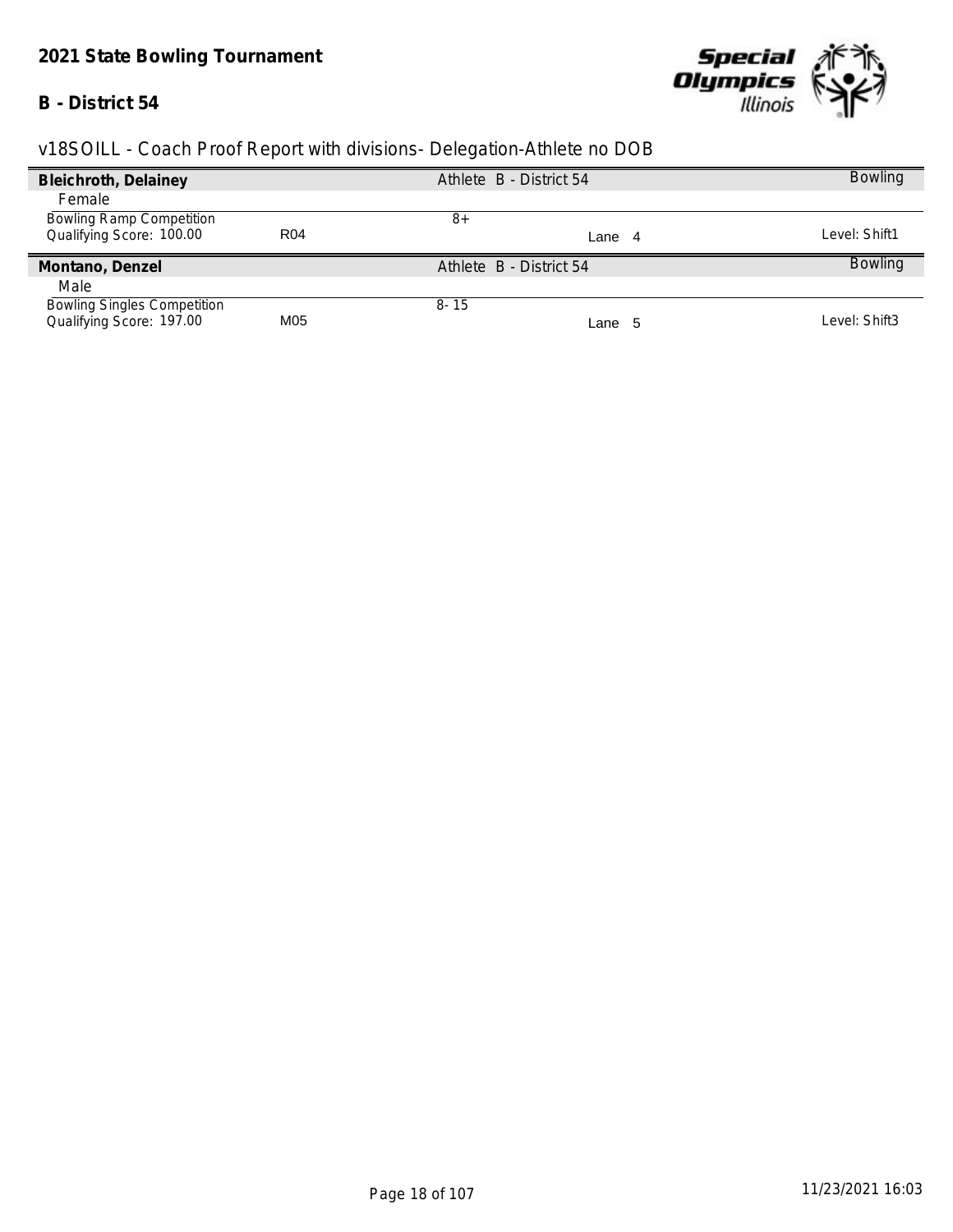# **B - Evanston Spec Rec**



| v18SOILL - Coach Proof Report with divisions- Delegation-Athlete no DOB |  |  |  |  |  |
|-------------------------------------------------------------------------|--|--|--|--|--|
|                                                                         |  |  |  |  |  |

| Hogg, Cynthia                      |     | Athlete B - Evanston Spec Rec | <b>Bowling</b> |
|------------------------------------|-----|-------------------------------|----------------|
| Female                             |     |                               |                |
| <b>Bowling Singles Competition</b> |     | 16+                           |                |
| Qualifying Score: 333.00           | F18 | Lane 33                       | Level: Shift2  |
| Westover, Matthew                  |     | Athlete B - Evanston Spec Rec | <b>Bowling</b> |
| Male                               |     |                               |                |
| <b>Bowling Singles Competition</b> |     | $16+$                         |                |
| Qualifying Score: 289.00           | M19 | - 26<br>Lane                  | Level: Shift3  |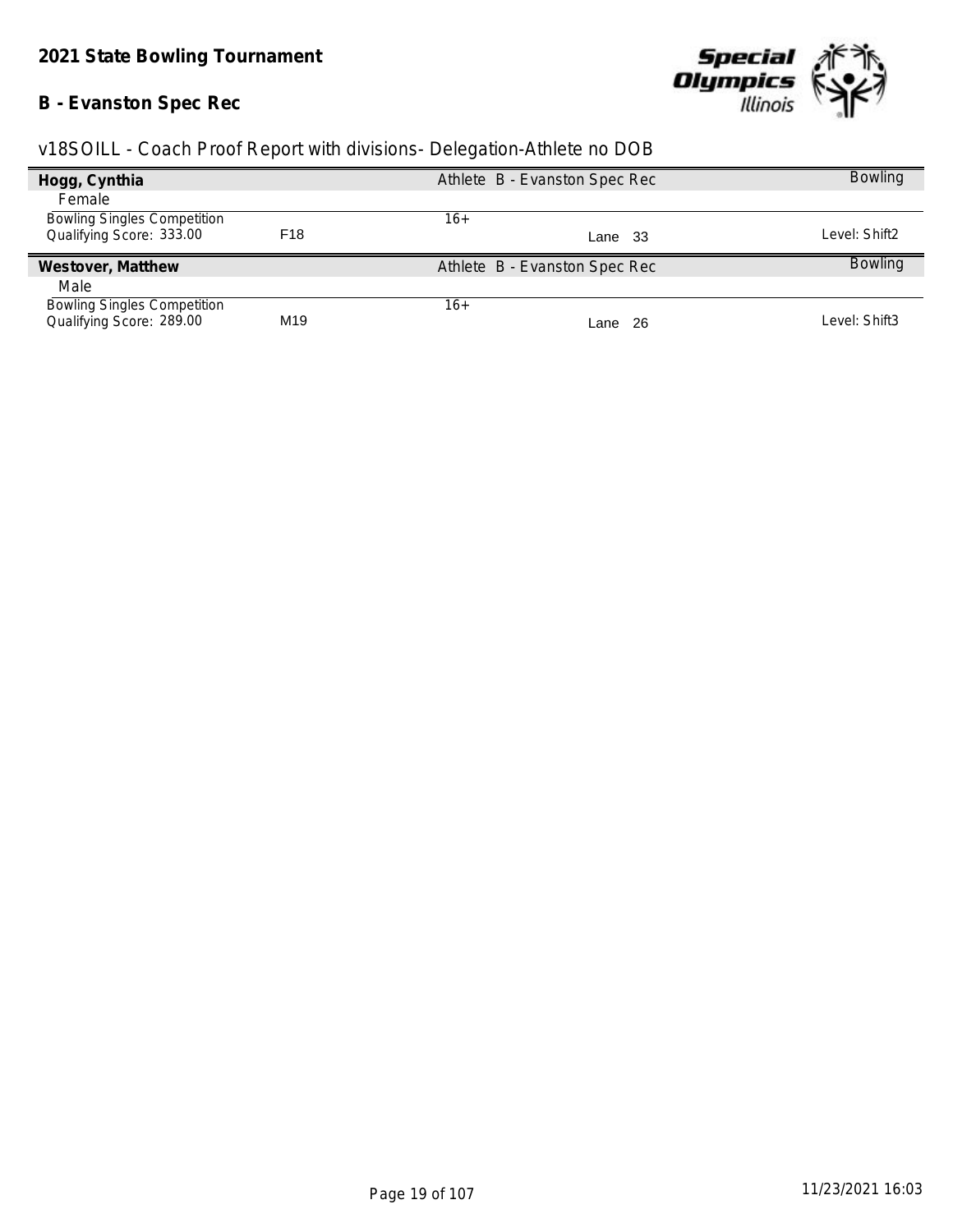# **B - Little City Foundation**



|  | v18SOILL - Coach Proof Report with divisions- Delegation-Athlete no DOB |  |
|--|-------------------------------------------------------------------------|--|
|  |                                                                         |  |

| Aikin, Jeffrey                     |     | Athlete B - Little City Foundation | <b>Bowling</b> |
|------------------------------------|-----|------------------------------------|----------------|
| Male                               |     |                                    |                |
| <b>Bowling Singles Competition</b> |     | 16+                                |                |
| Qualifying Score: 253.00           | M17 | Lane 21                            | Level: Shift3  |
| Stelmach, James                    |     | Athlete B - Little City Foundation | <b>Bowling</b> |
| Male                               |     |                                    |                |
| <b>Bowling Singles Competition</b> |     | $16+$                              |                |
| Qualifying Score: 387.00           | M26 | Lane 39                            | Level: Shift3  |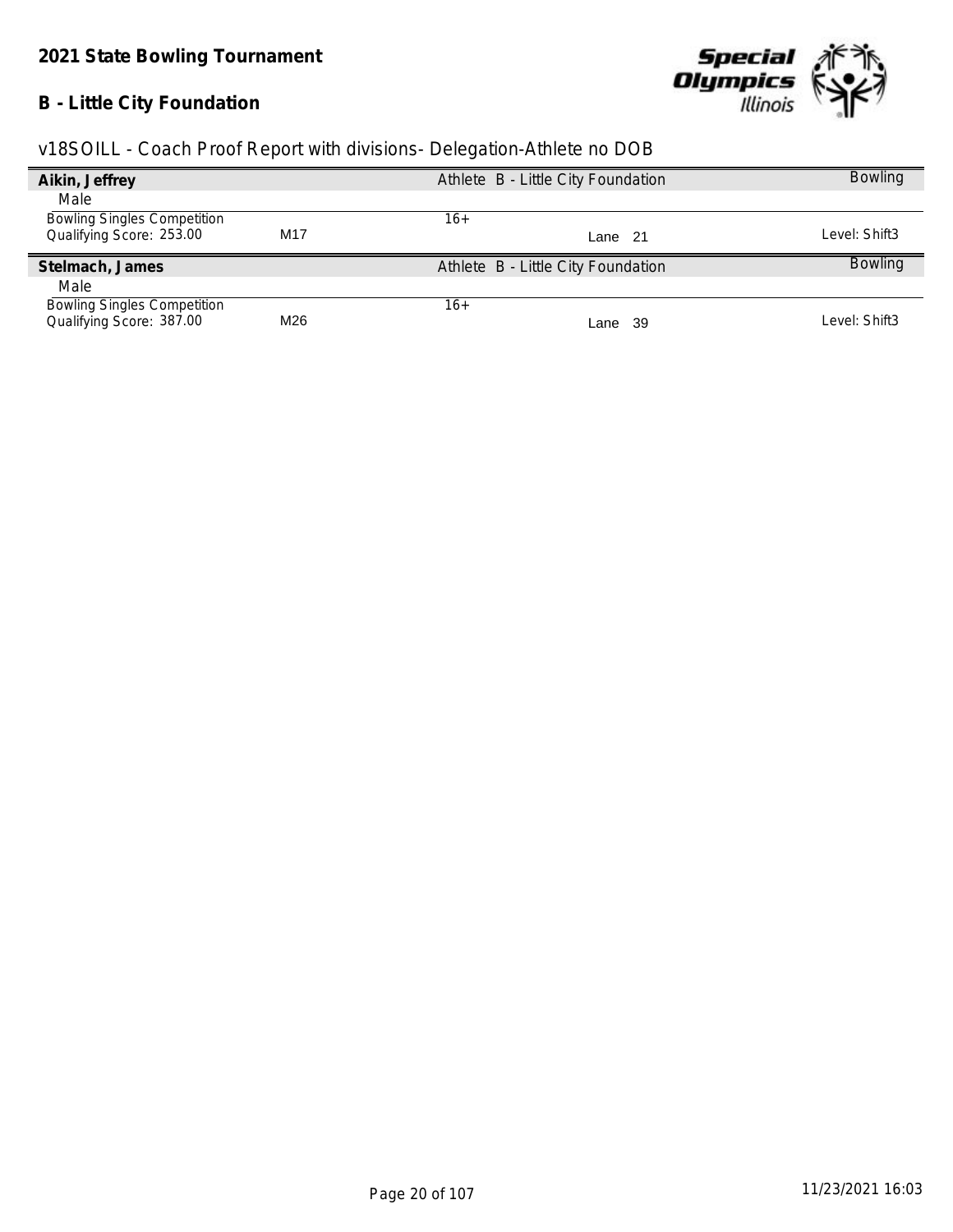### **B - NWSRA**



| Buchanan, Valarie                                              |                 | Athlete B - NWSRA | <b>Bowling</b> |
|----------------------------------------------------------------|-----------------|-------------------|----------------|
| Female                                                         |                 |                   |                |
| <b>Bowling Singles Competition</b>                             |                 | $16+$             |                |
| Qualifying Score: 505.00                                       | F <sub>23</sub> | Lane 45           | Level: Shift2  |
| Buchanan, Xavier P                                             |                 | Athlete B - NWSRA | <b>Bowling</b> |
| Male                                                           |                 |                   |                |
| <b>Bowling Singles Competition</b>                             |                 | $16+$             |                |
| Qualifying Score: 413.00                                       | M27             | Lane 42           | Level: Shift3  |
| Coppel, Keith                                                  |                 | Athlete B - NWSRA | <b>Bowling</b> |
| Male                                                           |                 |                   |                |
| <b>Bowling Singles Competition</b>                             |                 | $16+$             |                |
| Qualifying Score: 245.00                                       | M17             | Lane 21           | Level: Shift3  |
| Downing, Matthew                                               |                 | Athlete B - NWSRA | <b>Bowling</b> |
| Male                                                           |                 |                   |                |
| <b>Bowling Ramp Competition</b>                                |                 | $8+$              |                |
| Qualifying Score: 285.00                                       | R <sub>11</sub> | Lane 20           | Level: Shift1  |
|                                                                |                 |                   |                |
| Eliasek, Jami Lin                                              |                 | Athlete B - NWSRA | <b>Bowling</b> |
| Female                                                         |                 |                   |                |
| <b>Bowling Singles Competition</b>                             |                 | $16+$             |                |
| Qualifying Score: 333.00                                       | F <sub>18</sub> | 33<br>Lane        | Level: Shift2  |
| Fabry, Kyleen                                                  |                 | Athlete B - NWSRA | <b>Bowling</b> |
| Female                                                         |                 |                   |                |
| <b>Bowling Ramp Competition</b>                                |                 | $\overline{8+}$   |                |
| Qualifying Score: 231.00                                       | R <sub>09</sub> | Lane 17           | Level: Shift1  |
| Kuczma, Daniel                                                 |                 | Athlete B - NWSRA | <b>Bowling</b> |
| Male                                                           |                 |                   |                |
| <b>Bowling Singles Competition</b>                             |                 | $16+$             |                |
| Qualifying Score: 442.00                                       | M28             | Lane 44           | Level: Shift3  |
| O'Brien, Joseph                                                |                 | Athlete B - NWSRA | <b>Bowling</b> |
| Male                                                           |                 |                   |                |
| <b>Bowling Singles Competition</b><br>Qualifying Score: 355.00 | M24             | $16+$<br>Lane 35  | Level: Shift3  |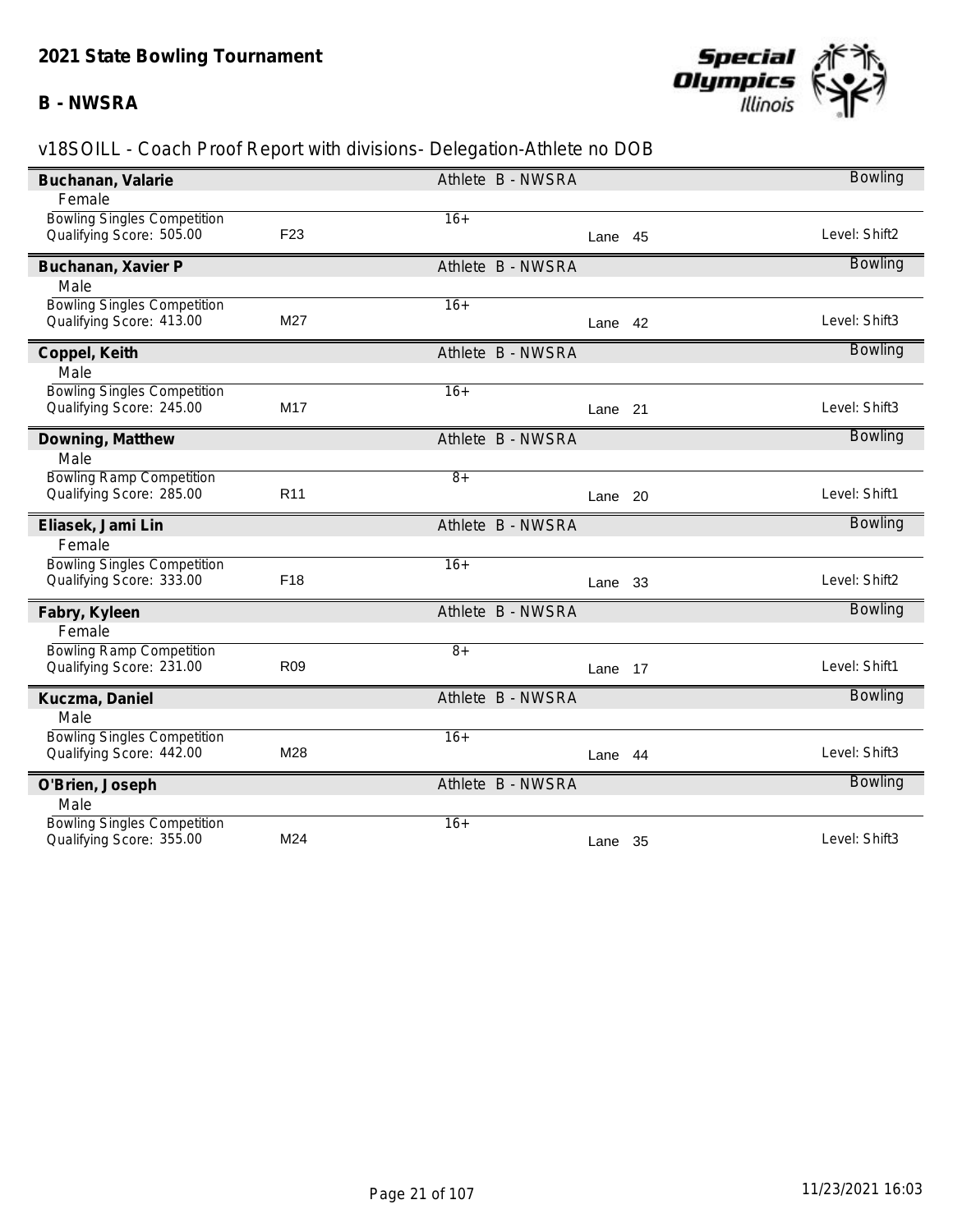### **B - Pioneer Center**



| Arias, Jorge Eduardo               |                 | Athlete B - Pioneer Center |    | <b>Bowling</b> |
|------------------------------------|-----------------|----------------------------|----|----------------|
| Male                               |                 |                            |    |                |
| <b>Bowling Singles Competition</b> |                 | $16+$                      |    |                |
| Qualifying Score: 257.00           | M17             | Lane 22                    |    | Level: Shift3  |
| Behof, Andrew                      |                 | Athlete B - Pioneer Center |    | <b>Bowling</b> |
| Male                               |                 |                            |    |                |
| <b>Bowling Ramp Competition</b>    |                 | $8+$                       |    |                |
| Qualifying Score: 1.00             | <b>R01</b>      | Lane                       |    | Level: Shift1  |
| Huber, Heidi                       |                 | Athlete B - Pioneer Center |    | <b>Bowling</b> |
| Female                             |                 |                            |    |                |
| <b>Bowling Singles Competition</b> |                 | $16+$                      |    |                |
| Qualifying Score: 132.00           | F <sub>09</sub> | Lane                       | -9 | Level: Shift2  |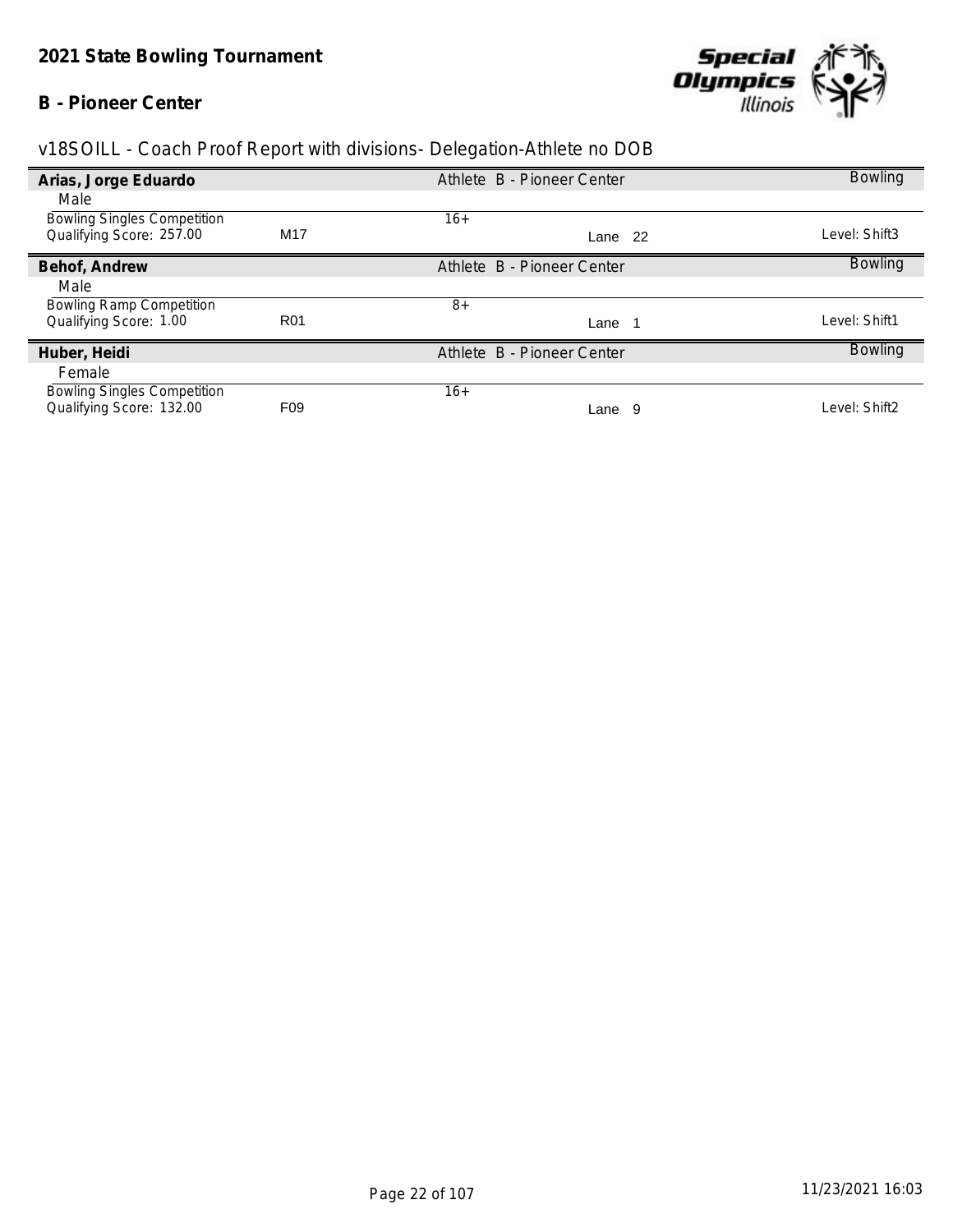#### **B - Round Lake Area SD 116**



| Lindquist, Vera                    |     | Athlete B - Round Lake Area SD 116 | <b>Bowling</b> |
|------------------------------------|-----|------------------------------------|----------------|
| Female                             |     |                                    |                |
| <b>Bowling Singles Competition</b> |     | 16+                                |                |
| Qualifying Score: 229.00           | F13 | Lane 16                            | Level: Shift2  |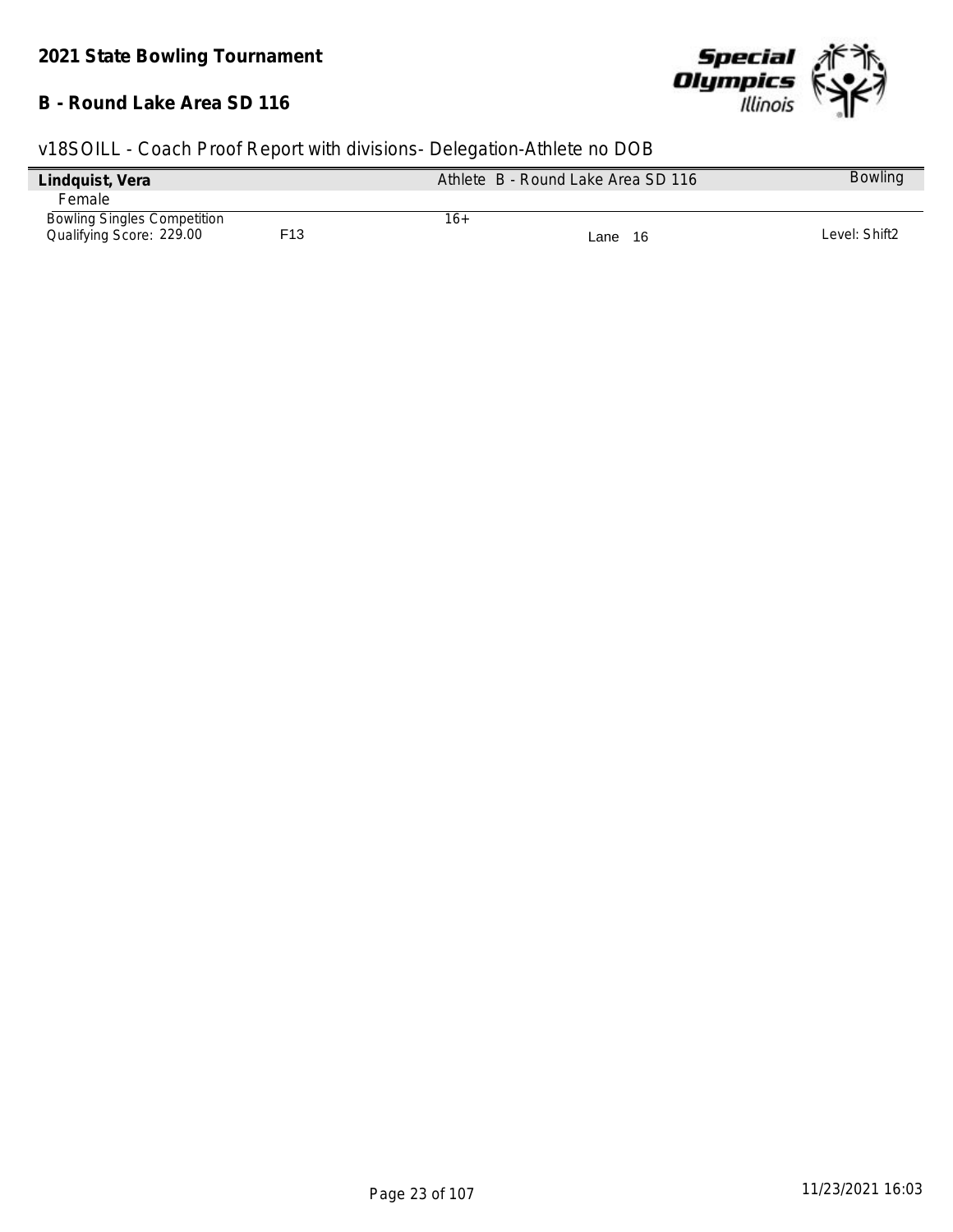### **B - Ten Pin Bowlers**



| Ferrer, Elizabeth                                              |                 | Athlete B - Ten Pin Bowlers | <b>Bowling</b> |
|----------------------------------------------------------------|-----------------|-----------------------------|----------------|
| Female                                                         |                 |                             |                |
| <b>Bowling Singles Competition</b>                             |                 | $16+$                       |                |
| Qualifying Score: 280.00                                       | F <sub>16</sub> | Lane 24                     | Level: Shift2  |
| Kaiser, Jessica                                                |                 | Athlete B - Ten Pin Bowlers | <b>Bowling</b> |
| Female                                                         |                 |                             |                |
| <b>Bowling Singles Competition</b>                             |                 | $16+$                       |                |
| Qualifying Score: 290.00                                       | F16             | Lane 26                     | Level: Shift2  |
| Letcher, Adam                                                  |                 | Athlete B - Ten Pin Bowlers | <b>Bowling</b> |
| Male                                                           |                 |                             |                |
| <b>Bowling Singles Competition</b>                             |                 | $16+$                       |                |
| Qualifying Score: 468.00                                       | M29             | Lane 46                     | Level: Shift3  |
| Mason, Cooper                                                  |                 | Athlete B - Ten Pin Bowlers | <b>Bowling</b> |
| Male                                                           |                 |                             |                |
| <b>Bowling Singles Competition</b>                             |                 | $8 - 15$                    |                |
| Qualifying Score: 255.00                                       | M06             | Lane 7                      | Level: Shift3  |
|                                                                |                 |                             |                |
| Perkins, Trevor                                                |                 | Athlete B - Ten Pin Bowlers | <b>Bowling</b> |
| Male                                                           |                 |                             |                |
| <b>Bowling Singles Competition</b>                             |                 | $16+$                       |                |
| Qualifying Score: 300.00                                       | M20             | Lane 28                     | Level: Shift3  |
| Peterson, Allison E                                            |                 | Athlete B - Ten Pin Bowlers | <b>Bowling</b> |
| Female                                                         |                 |                             |                |
| <b>Bowling Singles Competition</b>                             |                 | $16+$                       |                |
| Qualifying Score: 442.00                                       | F <sub>22</sub> | Lane 42                     | Level: Shift2  |
| Piegza, Michael                                                |                 | Athlete B - Ten Pin Bowlers | <b>Bowling</b> |
| Male                                                           |                 |                             |                |
| <b>Bowling Singles Competition</b>                             |                 | $16+$                       |                |
| Qualifying Score: 365.00                                       | M25             | Lane 37                     | Level: Shift3  |
| Toy, Aidan                                                     |                 | Athlete B - Ten Pin Bowlers | <b>Bowling</b> |
| Male                                                           |                 |                             |                |
| <b>Bowling Singles Competition</b><br>Qualifying Score: 368.00 | M25             | $16+$<br>Lane 37            | Level: Shift3  |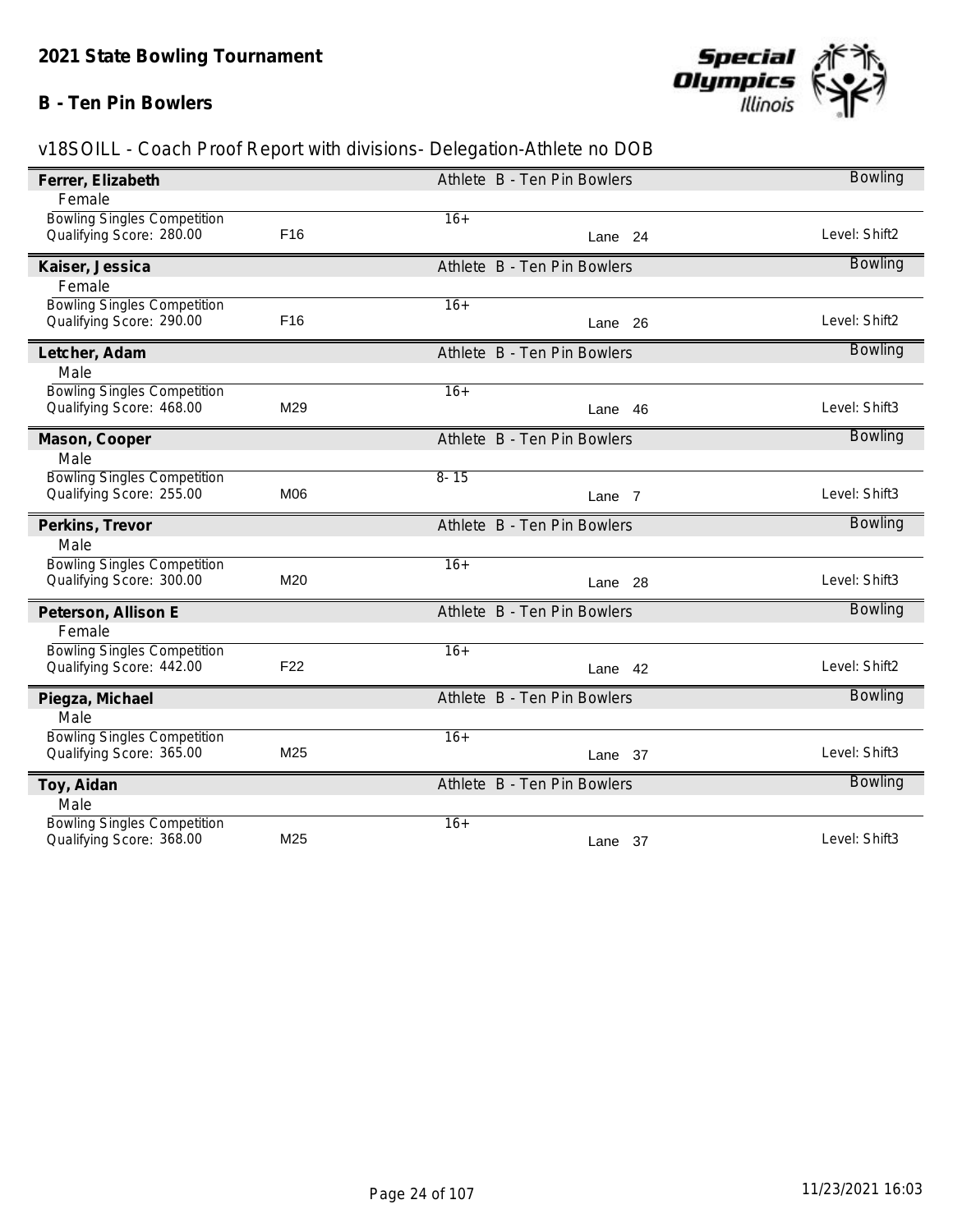#### **B - Zion Benton Township HS**



| Squellati-Knutson, Anthony         |     | Athlete B - Zion Benton Township HS | <b>Bowling</b> |
|------------------------------------|-----|-------------------------------------|----------------|
| Male                               |     |                                     |                |
| <b>Bowling Singles Competition</b> |     | 16+                                 |                |
| Qualifying Score: 173.00           | M14 | Lane 15                             | Level: Shift3  |
|                                    |     |                                     |                |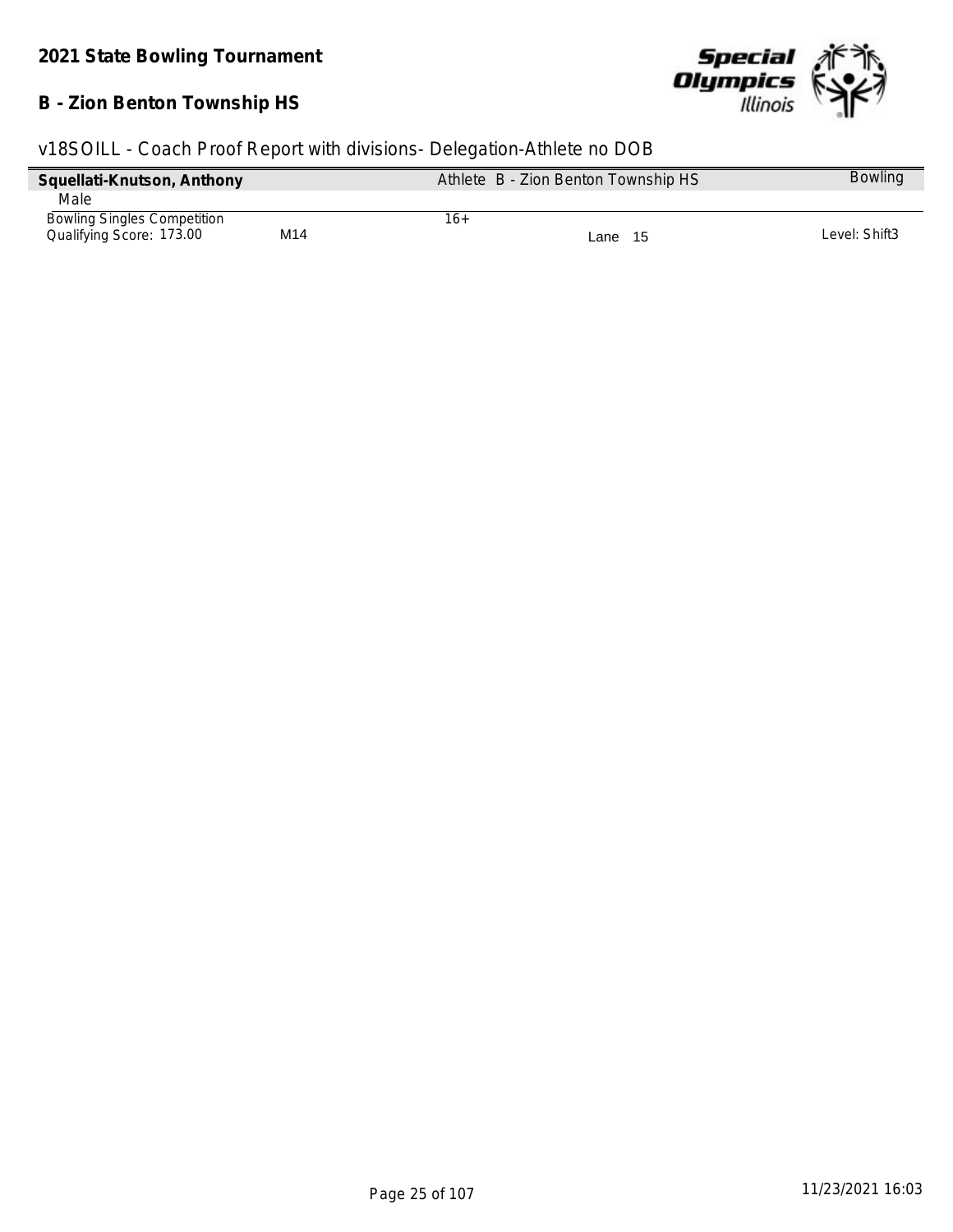#### **C - Fox Valley SRA**



| Lindgren, Grace                    |     | Athlete C - Fox Valley SRA | <b>Bowling</b> |
|------------------------------------|-----|----------------------------|----------------|
| Female                             |     |                            |                |
| <b>Bowling Singles Competition</b> |     | 16+                        |                |
| Qualifying Score: 383.00           | F21 | Lane 40                    | Level: Shift2  |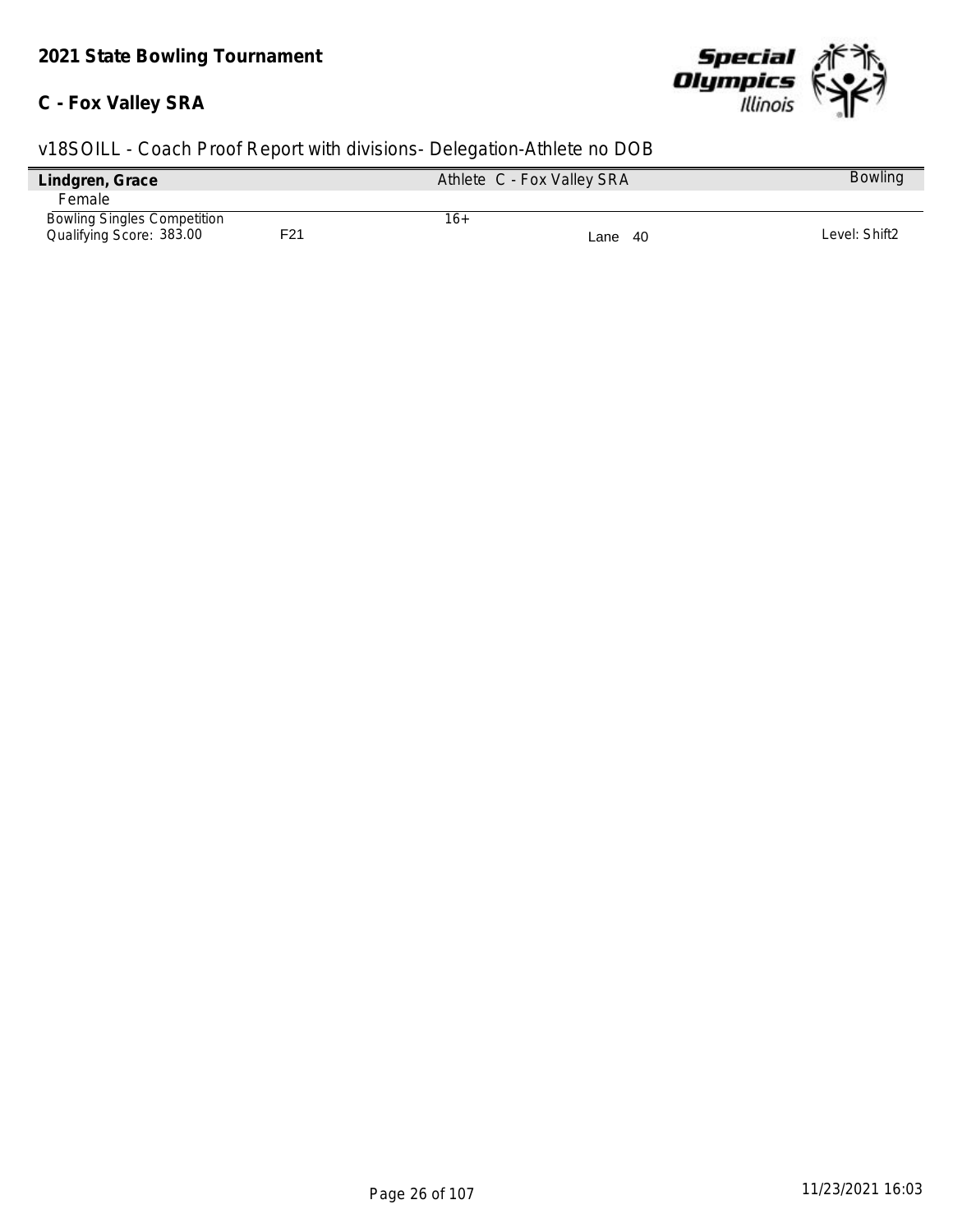### **C - Gateway SRA**



|     | Athlete C - Gateway SRA |     | <b>Bowling</b>  |
|-----|-------------------------|-----|-----------------|
|     |                         |     |                 |
|     | 16+                     |     |                 |
| M28 |                         |     | Level: Shift3   |
|     | Athlete C - Gateway SRA |     | <b>Bowling</b>  |
|     |                         |     |                 |
|     | 16+                     |     |                 |
| M31 |                         | -49 | Level: Shift3   |
|     |                         |     | Lane 43<br>Lane |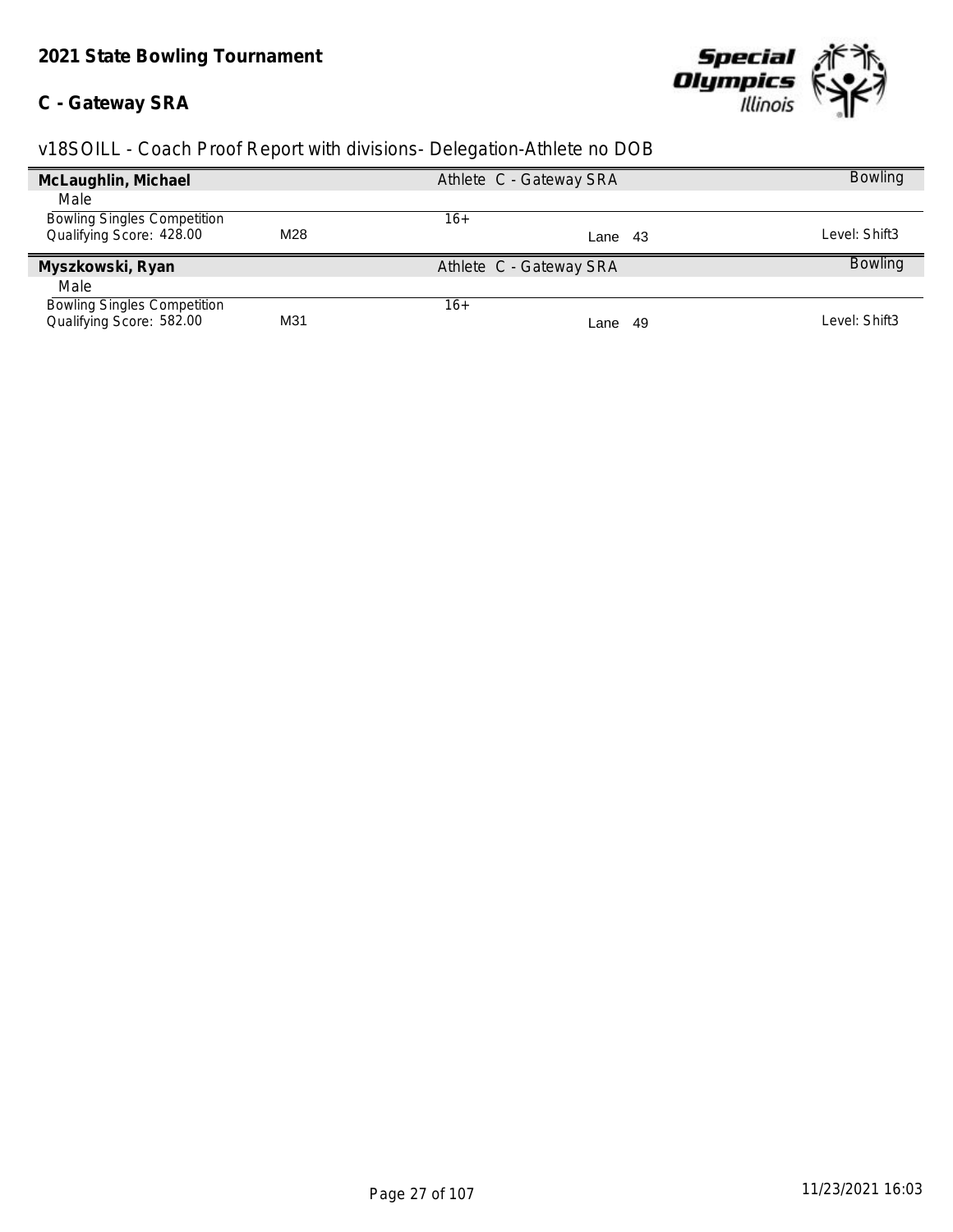# **C - Helping Hands Rehab Ctr**



| v18SOILL - Coach Proof Report with divisions- Delegation-Athlete no DOB |  |  |  |  |
|-------------------------------------------------------------------------|--|--|--|--|
|                                                                         |  |  |  |  |

| Johnson, Erik                                                  |                  | Athlete C - Helping Hands Rehab Ctr  | <b>Bowling</b> |
|----------------------------------------------------------------|------------------|--------------------------------------|----------------|
| Male                                                           |                  |                                      |                |
| <b>Bowling Doubles Competition</b>                             |                  | 8+ Johnson/Kudlinski                 |                |
| Qualifying Score: 300.00                                       | D <sub>04</sub>  | Team Position: 1<br>Lane 27          | Level: Shift1  |
| Kudlinski, Victoria                                            |                  | Athlete C - Helping Hands Rehab Ctr  | <b>Bowling</b> |
| Female                                                         |                  |                                      |                |
| <b>Bowling Doubles Competition</b>                             |                  | Johnson/Kudlinski<br>8+              |                |
| Qualifying Score: 229.00                                       | D <sub>04</sub>  | Team Position: 2<br>Lane 27          | Level: Shift1  |
|                                                                |                  |                                      |                |
| Medina, William G                                              |                  | Athlete C - Helping Hands Rehab Ctr  | <b>Bowling</b> |
| Male                                                           |                  |                                      |                |
| <b>Bowling Doubles Competition</b>                             |                  | Medina/Wesley<br>8+                  |                |
| Qualifying Score: 562.00                                       | D <sub>08</sub>  | Team Position: 1<br>Lane 41          | Level: Shift1  |
| Wesley, Michael                                                |                  | Athlete C - Helping Hands Rehab Ctr  | <b>Bowling</b> |
| Male                                                           |                  |                                      |                |
| <b>Bowling Doubles Competition</b><br>Qualifying Score: 391.00 | D <sub>0</sub> 8 | 8+ Medina/Wesley<br>Team Position: 2 | Level: Shift1  |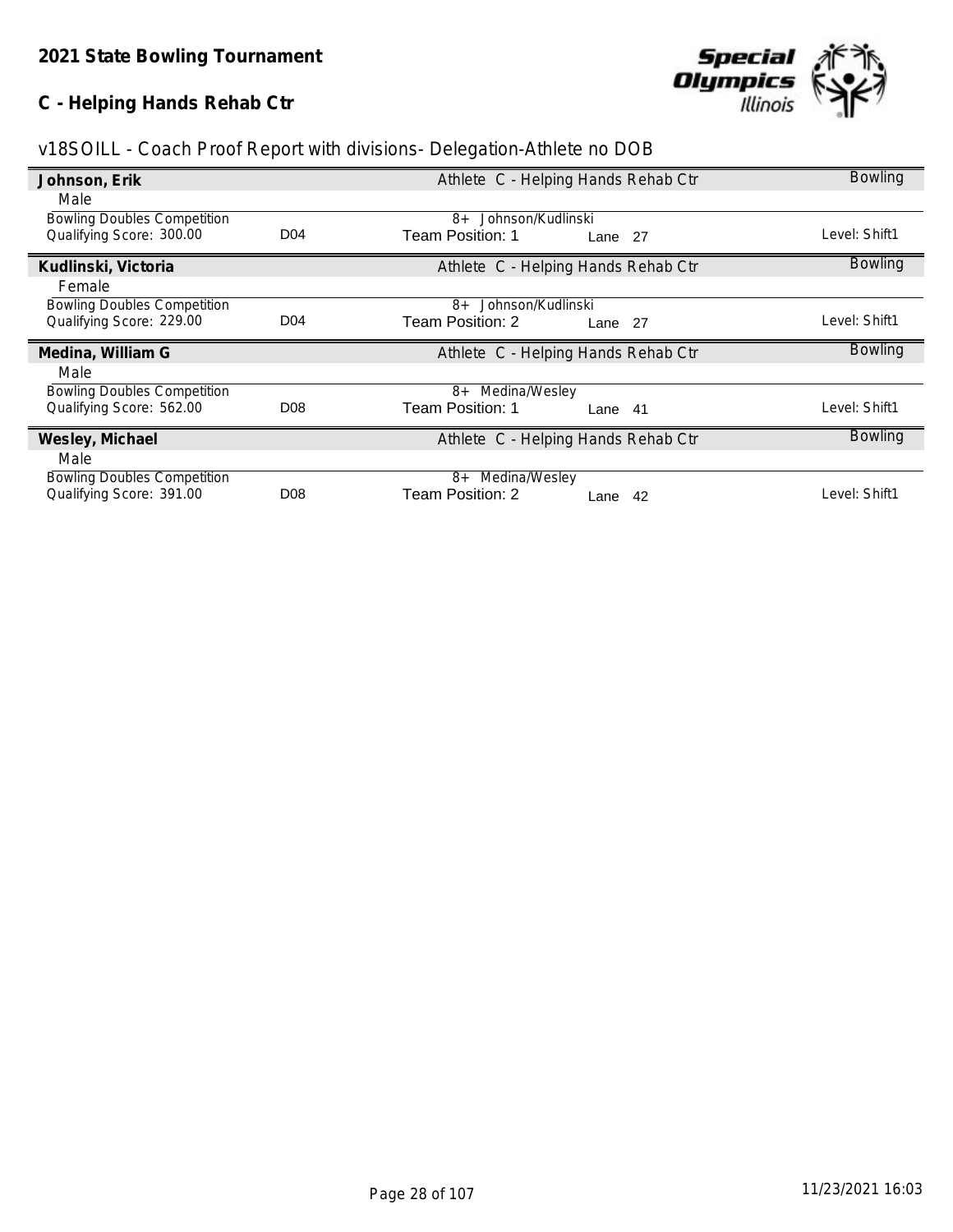# **C - Hinsdale South High**



| Kwak, Jakub                        |     |     | Athlete C - Hinsdale South High | <b>Bowling</b> |
|------------------------------------|-----|-----|---------------------------------|----------------|
| Male                               |     |     |                                 |                |
| <b>Bowling Singles Competition</b> |     | 16+ |                                 |                |
| Qualifying Score: 363.00           | M24 |     | Lane 36                         | Level: Shift3  |
|                                    |     |     |                                 |                |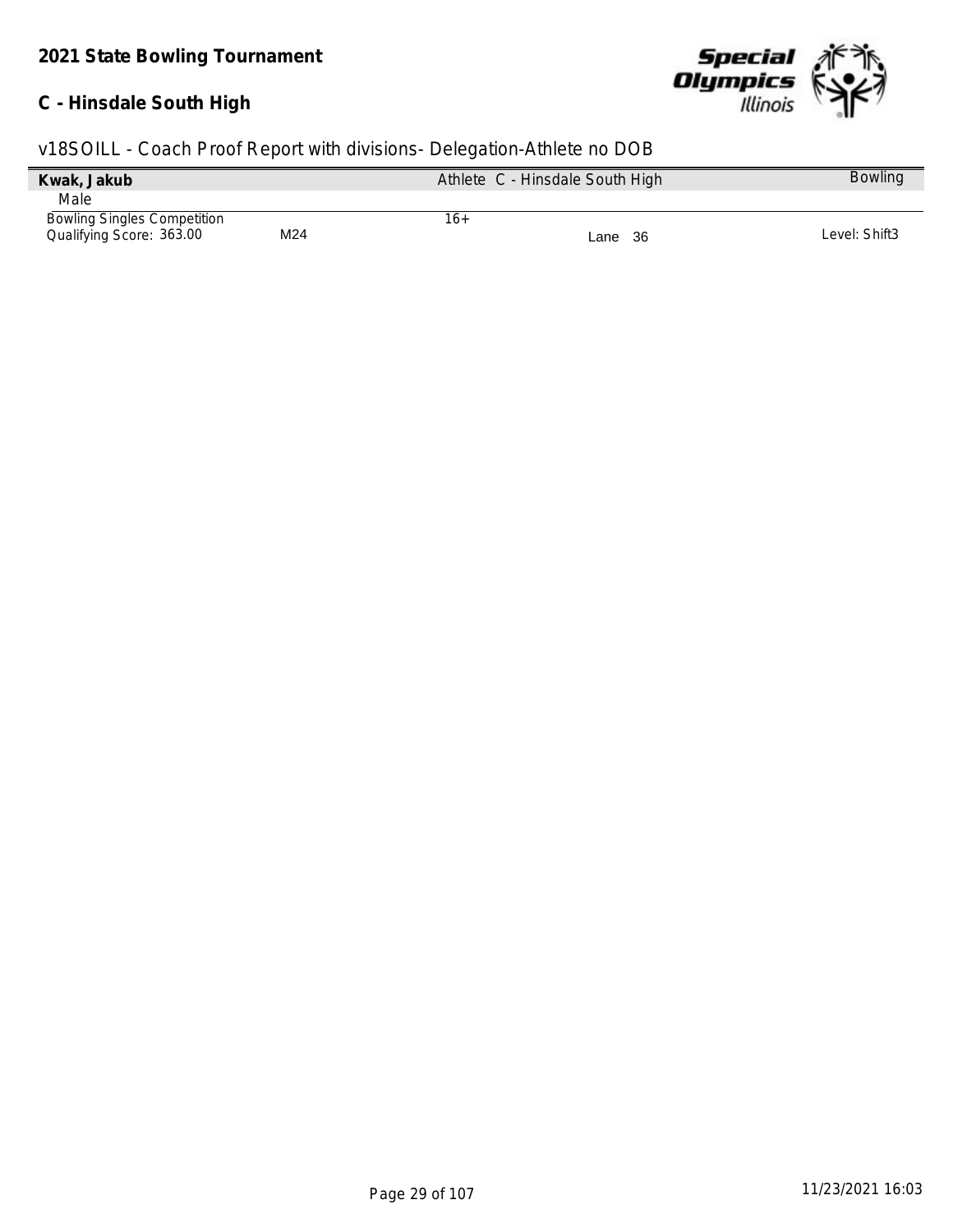# **C - Kendall County Comets**



| Arney, Allison                     |                 | Athlete C - Kendall County Comets | <b>Bowling</b> |
|------------------------------------|-----------------|-----------------------------------|----------------|
| Female                             |                 |                                   |                |
| <b>Bowling Singles Competition</b> |                 | $16+$                             |                |
| Qualifying Score: 367.00           | F <sub>20</sub> | Lane 37                           | Level: Shift2  |
| Augsburg, Jonathon                 |                 | Athlete C - Kendall County Comets | <b>Bowling</b> |
| Male                               |                 |                                   |                |
| <b>Bowling Singles Competition</b> |                 | $16+$                             |                |
| Qualifying Score: 230.00           | M16             | Lane 20                           | Level: Shift3  |
| Chandler, Kristin L                |                 | Athlete C - Kendall County Comets | Bowling        |
| Female                             |                 |                                   |                |
| <b>Bowling Singles Competition</b> |                 | $16+$                             |                |
| Qualifying Score: 316.00           | F17             | Lane 29                           | Level: Shift2  |
| Flaherty, Liam                     |                 | Athlete C - Kendall County Comets | <b>Bowling</b> |
| Male                               |                 |                                   |                |
| <b>Bowling Singles Competition</b> |                 | $16+$                             |                |
| Qualifying Score: 287.00           | M19             | Lane 25                           | Level: Shift3  |
| Garcia, Marcello                   |                 | Athlete C - Kendall County Comets | <b>Bowling</b> |
| Male                               |                 |                                   |                |
| <b>Bowling Singles Competition</b> |                 | $16+$                             |                |
| Qualifying Score: 241.00           | M16             | Lane 20                           | Level: Shift3  |
| Parisi, Samantha                   |                 | Athlete C - Kendall County Comets | Bowling        |
| Female                             |                 |                                   |                |
| <b>Bowling Ramp Competition</b>    |                 | $\overline{8+}$                   |                |
| Qualifying Score: 194.00           | <b>R08</b>      | Lane 13                           | Level: Shift1  |
| Steininger, Karen                  |                 | Athlete C - Kendall County Comets | <b>Bowling</b> |
| Female                             |                 |                                   |                |
| <b>Bowling Ramp Competition</b>    |                 | $8+$                              |                |
| Qualifying Score: 197.00           | <b>R08</b>      | Lane 14                           | Level: Shift1  |
| Stramel, Steven                    |                 | Athlete C - Kendall County Comets | Bowling        |
| Male                               |                 |                                   |                |
| <b>Bowling Ramp Competition</b>    |                 | $8+$                              |                |
| Qualifying Score: 193.00           | <b>R08</b>      | 12<br>Lane                        | Level: Shift1  |
| Sypien, Evelyn                     |                 | Athlete C - Kendall County Comets | <b>Bowling</b> |
| Female                             |                 |                                   |                |
| <b>Bowling Singles Competition</b> |                 | $16+$                             |                |
| Qualifying Score: 206.00           | F <sub>12</sub> | Lane 14                           | Level: Shift2  |
| Worthington, Samantha              |                 | Athlete C - Kendall County Comets | <b>Bowling</b> |
| Female                             |                 |                                   |                |
| <b>Bowling Singles Competition</b> |                 | $16+$                             |                |
| Qualifying Score: 242.00           | F <sub>13</sub> | Lane 17                           | Level: Shift2  |
| Yates, Lance                       |                 | Athlete C - Kendall County Comets | <b>Bowling</b> |
| Male                               |                 |                                   |                |
| <b>Bowling Ramp Competition</b>    |                 | $8+$                              |                |
| Qualifying Score: 206.00           | R09             | Lane 15                           | Level: Shift1  |
|                                    |                 |                                   |                |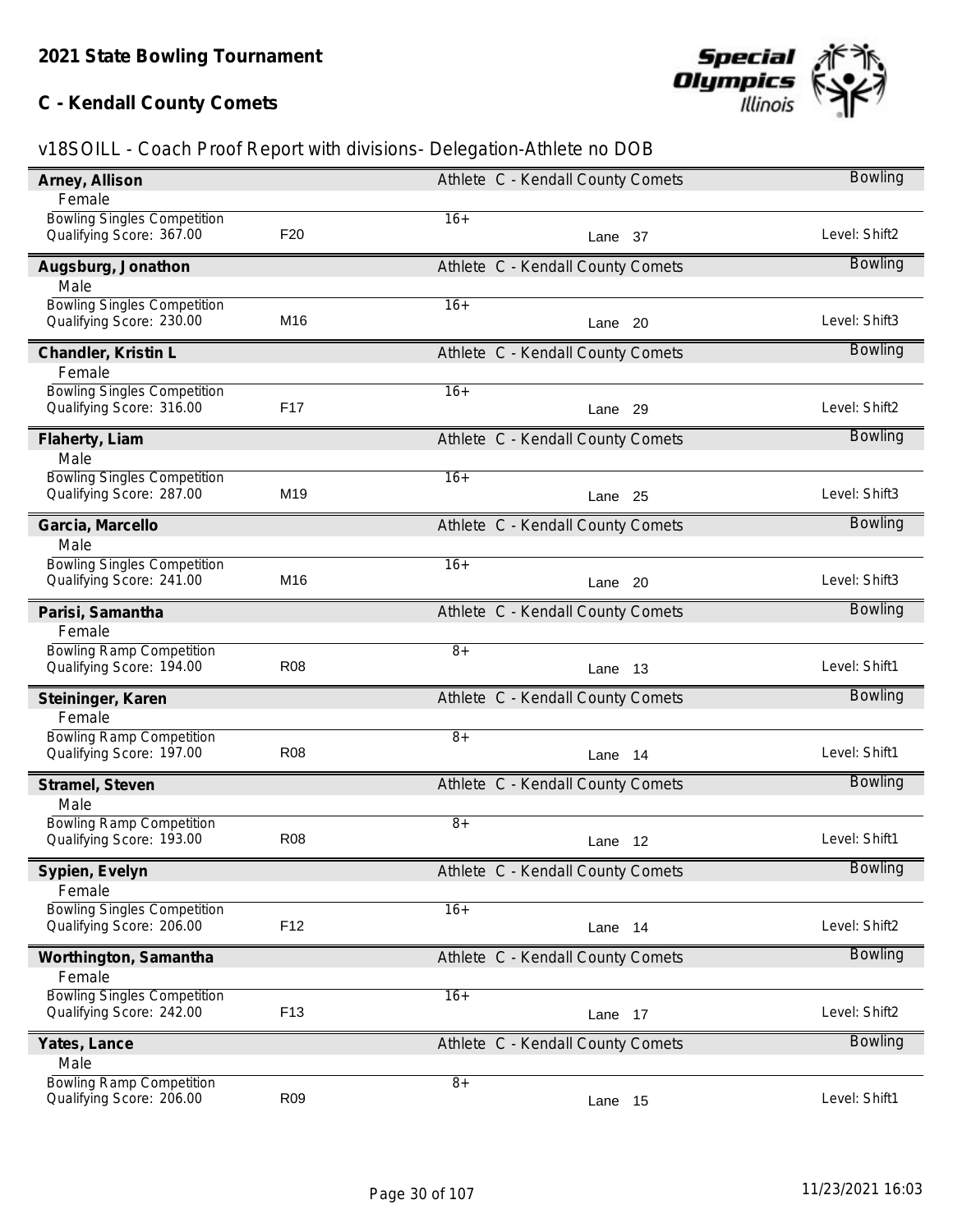#### **C - LaGrange YMCA**



| Habayeb, Michael                                               |                 | Athlete C - LaGrange YMCA | <b>Bowling</b> |
|----------------------------------------------------------------|-----------------|---------------------------|----------------|
| Male                                                           |                 |                           |                |
| <b>Bowling Singles Competition</b>                             |                 | $16+$                     |                |
| Qualifying Score: 434.00                                       | M28             | Lane 43                   | Level: Shift3  |
| Ljubenko, Cynthia                                              |                 | Athlete C - LaGrange YMCA | <b>Bowling</b> |
| Female                                                         |                 |                           |                |
| <b>Bowling Singles Competition</b>                             |                 | $16+$                     |                |
| Qualifying Score: 266.00                                       | F <sub>15</sub> | Lane 22                   | Level: Shift2  |
|                                                                |                 |                           |                |
| Torres, Aaron                                                  |                 | Athlete C - LaGrange YMCA | <b>Bowling</b> |
| Male                                                           |                 |                           |                |
| <b>Bowling Singles Competition</b>                             |                 | $16+$                     |                |
| Qualifying Score: 459.00                                       | M29             | Lane 45                   | Level: Shift3  |
| Zarnowiecki, Rose                                              |                 | Athlete C - LaGrange YMCA | <b>Bowling</b> |
| Female                                                         |                 |                           |                |
| <b>Bowling Singles Competition</b><br>Qualifying Score: 255.00 | F <sub>14</sub> | $16+$                     | Level: Shift2  |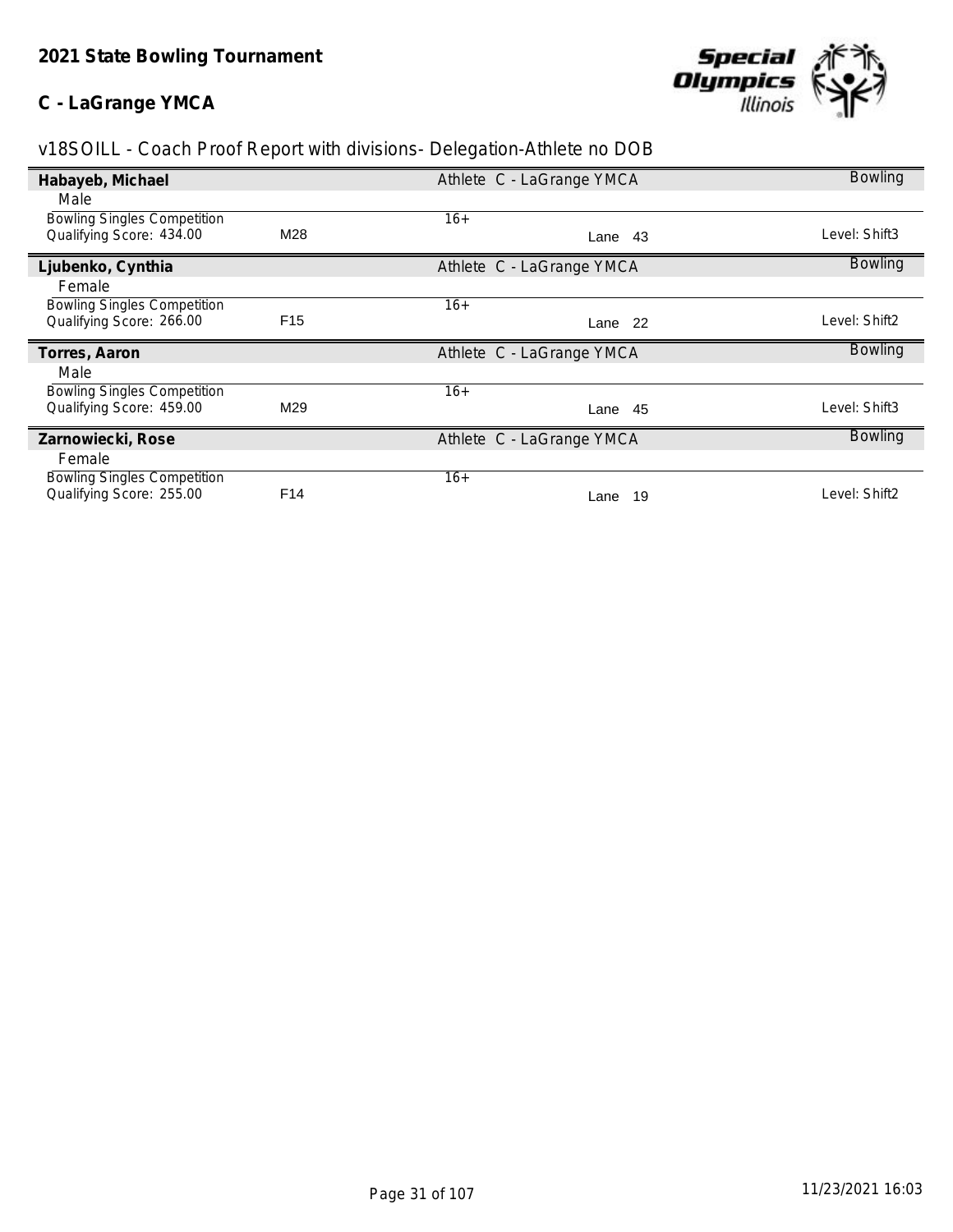# **C - Leyden High Schools**



|  | v18SOILL - Coach Proof Report with divisions- Delegation-Athlete no DOB |  |
|--|-------------------------------------------------------------------------|--|
|  |                                                                         |  |

| Banach, Kamila                     |                  | Athlete C - Leyden High Schools | <b>Bowling</b> |
|------------------------------------|------------------|---------------------------------|----------------|
| Female                             |                  |                                 |                |
| <b>Bowling Doubles Competition</b> |                  | Banach/Urcino<br>$8+$           |                |
| Qualifying Score: 128.00           | D <sub>0</sub> 2 | Team Position: 1<br>Lane 23     | ∟evel: Shift1  |
| Urcino, Aleyda                     |                  | Athlete C - Leyden High Schools | <b>Bowling</b> |
| Female                             |                  |                                 |                |
| <b>Bowling Doubles Competition</b> |                  | Banach/Urcino<br>$8+$           |                |
| Qualifying Score: 175.00           | D <sub>02</sub>  | Team Position: 2<br>Lane 24     | ∟evel: Shift1  |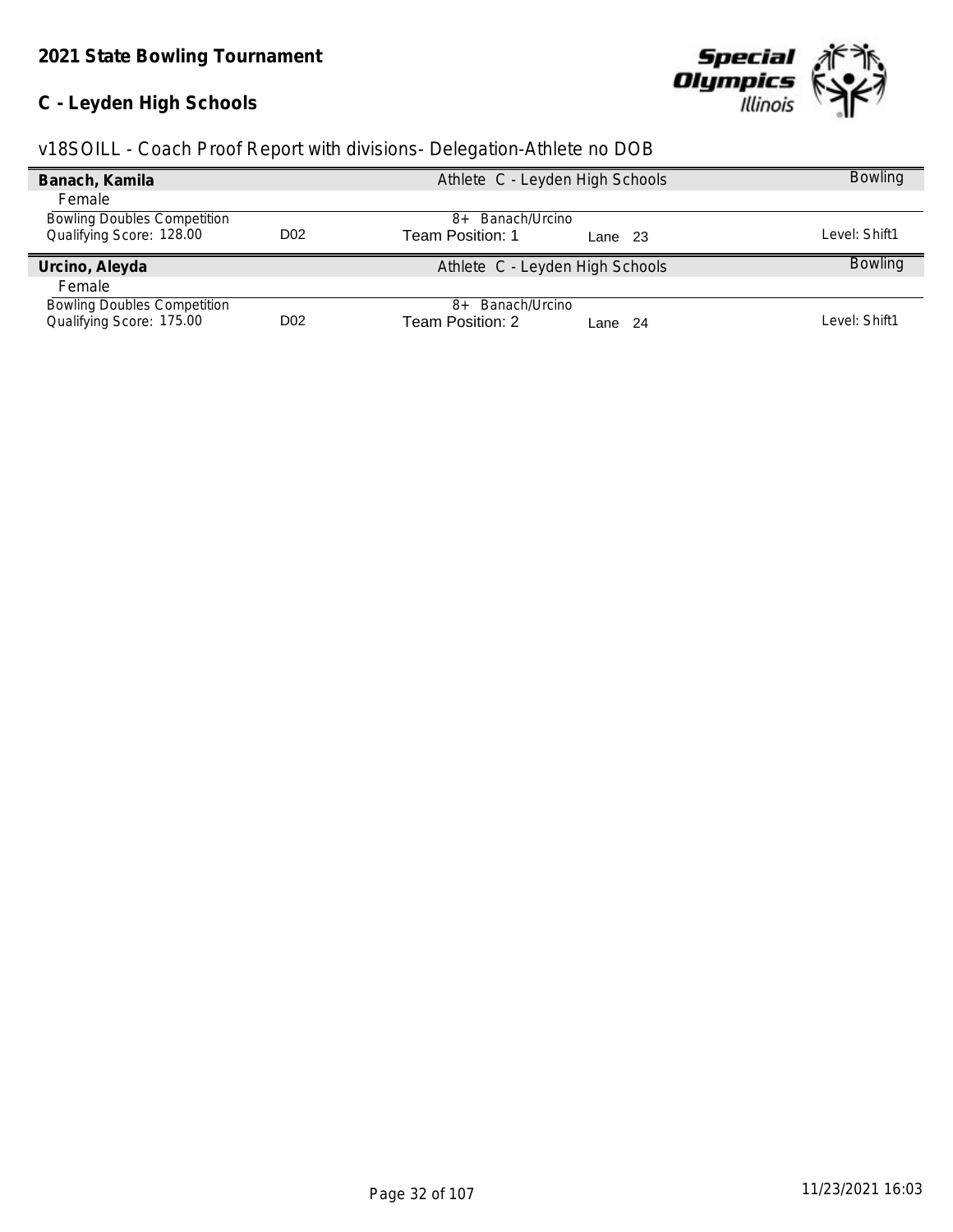# **C - Naperville Team 203**



| Petersen, Noah                     |                 | Athlete C - Naperville Team 203 | <b>Bowling</b> |
|------------------------------------|-----------------|---------------------------------|----------------|
| Male                               |                 |                                 |                |
| <b>Bowling Ramp Competition</b>    |                 | 8+                              |                |
| Qualifying Score: 193.00           | R <sub>08</sub> | Lane 13                         | Level: Shift1  |
| Rutter, Jacob                      |                 | Athlete C - Naperville Team 203 | <b>Bowling</b> |
| Male                               |                 |                                 |                |
| <b>Bowling Singles Competition</b> |                 | $16+$                           |                |
| Qualifying Score: 445.00           | M29             | -45<br>Lane                     | Level: Shift3  |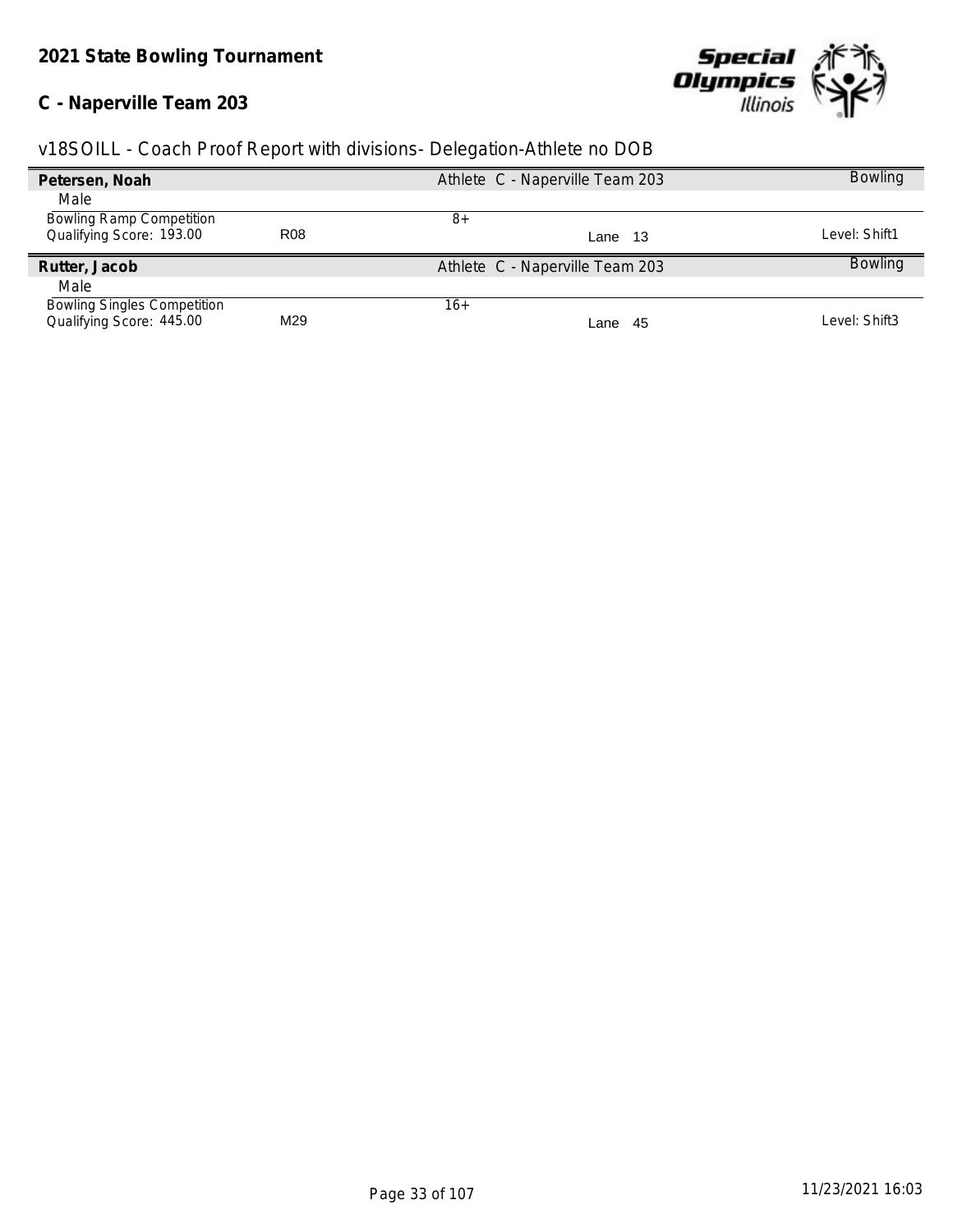### **C - NEDSRA**



| Cole, Andrew                       |     | Athlete C - NEDSRA | <b>Bowling</b> |
|------------------------------------|-----|--------------------|----------------|
| Male                               |     |                    |                |
| <b>Bowling Singles Competition</b> |     | $16+$              |                |
| Qualifying Score: 343.00           | M22 | -32<br>Lane        | Level: Shift3  |
| Gooding, Steven                    |     | Athlete C - NEDSRA | <b>Bowling</b> |
| Male                               |     |                    |                |
| <b>Bowling Singles Competition</b> |     | $16+$              |                |
| Qualifying Score: 320.00           | M22 | -31<br>Lane        | Level: Shift3  |
| Vitello, Austin                    |     | Athlete C - NEDSRA | <b>Bowling</b> |
| Male                               |     |                    |                |
| <b>Bowling Singles Competition</b> |     | $16+$              |                |
| Qualifying Score: 363.00           | M24 | 36<br>Lane         | Level: Shift3  |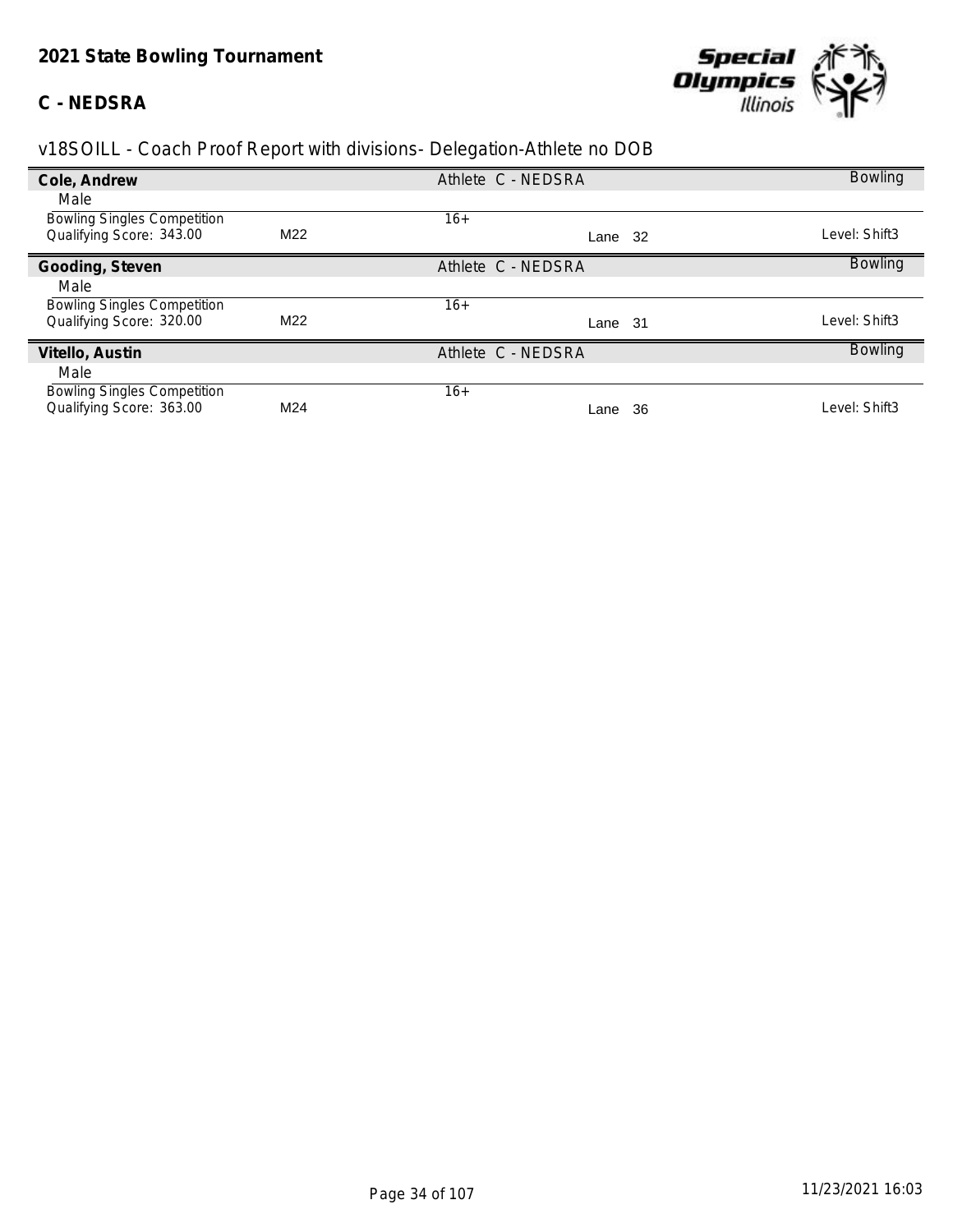# *2021 State Bowling Tournament*

### **C - SEASPAR**



| Scott, Gavin                       |     | Athlete C - SEASPAR |         | <b>Bowling</b> |
|------------------------------------|-----|---------------------|---------|----------------|
| Male                               |     |                     |         |                |
| <b>Bowling Singles Competition</b> |     | 16+                 |         |                |
| Qualifying Score: 405.00           | M27 |                     | Lane 41 | Level: Shift3  |
|                                    |     |                     |         |                |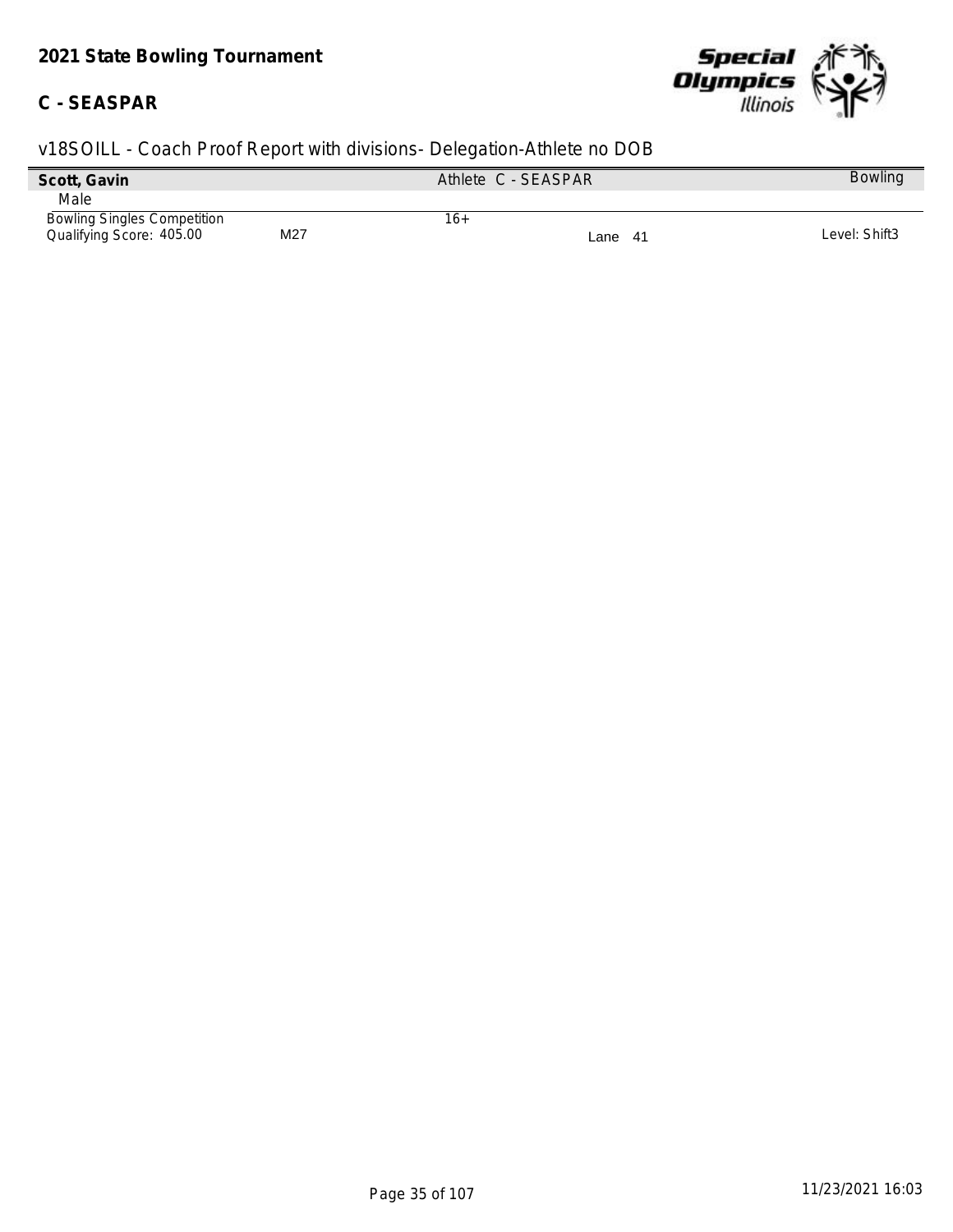## **C - St Charles East HS**



| Brooks, Kayle                      |                 | Athlete C - St Charles East HS | <b>Bowling</b> |
|------------------------------------|-----------------|--------------------------------|----------------|
| Female                             |                 |                                |                |
| <b>Bowling Singles Competition</b> |                 | $16+$                          |                |
| Qualifying Score: 262.00           | F <sub>14</sub> | Lane 20                        | Level: Shift2  |
| Hand, Cullen                       |                 | Athlete C - St Charles East HS | <b>Bowling</b> |
| Male                               |                 |                                |                |
| <b>Bowling Singles Competition</b> |                 | $8 - 15$                       |                |
| Qualifying Score: 177.00           | M04             | Lane 4                         | Level: Shift3  |
| Haneberg, Hayden                   |                 | Athlete C - St Charles East HS | <b>Bowling</b> |
| Male                               |                 |                                |                |
| <b>Bowling Singles Competition</b> |                 | $16+$                          |                |
| Qualifying Score: 120.00           | M <sub>12</sub> | 12<br>Lane                     | Level: Shift3  |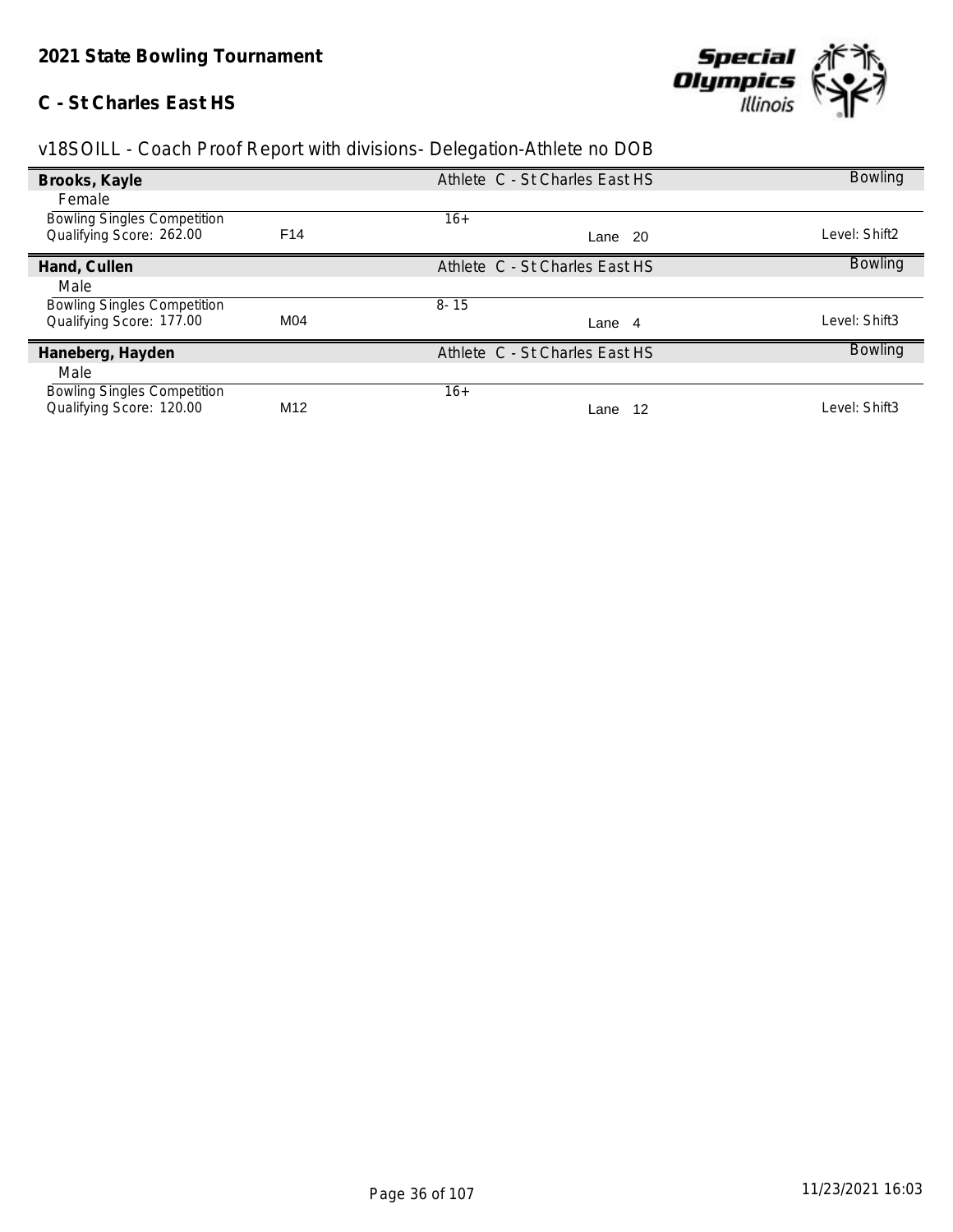### **C - WSSRA**



| Farrar, David                      |                 | Athlete C - WSSRA |             | <b>Bowling</b> |
|------------------------------------|-----------------|-------------------|-------------|----------------|
| Male                               |                 |                   |             |                |
| <b>Bowling Singles Competition</b> |                 | $16+$             |             |                |
| Qualifying Score: 371.00           | M <sub>25</sub> |                   | -37<br>Lane | Level: Shift3  |
| Hunter, Georgia A                  |                 | Athlete C - WSSRA |             | <b>Bowling</b> |
| Female                             |                 |                   |             |                |
| <b>Bowling Singles Competition</b> |                 | 16+               |             |                |
| Qualifying Score: 332.00           | F <sub>18</sub> |                   | -32<br>Lane | Level: Shift2  |
| Rios, Marco                        |                 | Athlete C - WSSRA |             | <b>Bowling</b> |
| Male                               |                 |                   |             |                |
| <b>Bowling Singles Competition</b> |                 | $8 - 15$          |             |                |
| Qualifying Score: 180.00           | M05             |                   | Lane 5      | Level: Shift3  |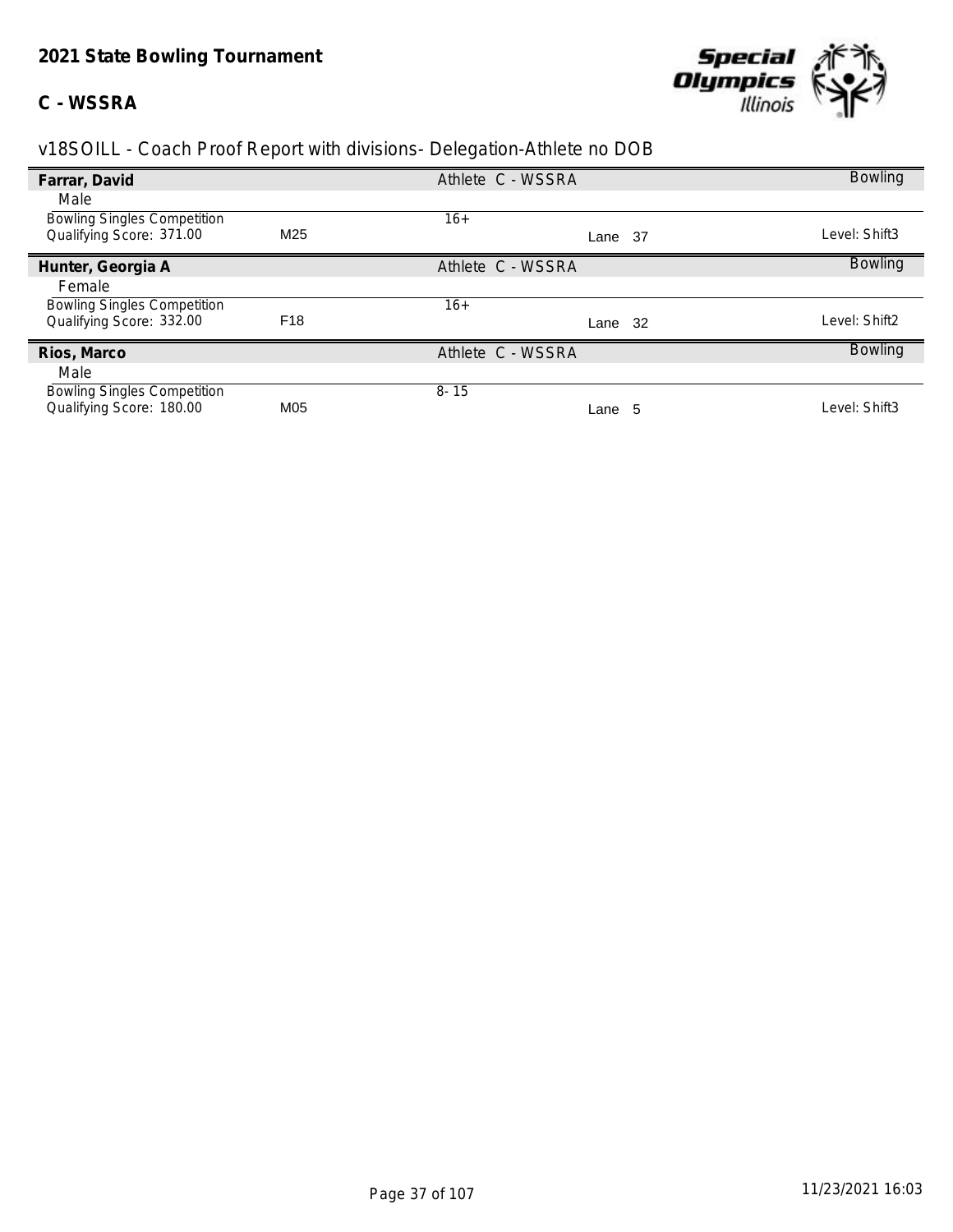## **D - Bessemer Park**



| Brown, Cebastian                                               |                 | Athlete D - Bessemer Park | <b>Bowling</b> |
|----------------------------------------------------------------|-----------------|---------------------------|----------------|
| Male                                                           |                 |                           |                |
| <b>Bowling Singles Competition</b>                             |                 | $16+$                     |                |
| Qualifying Score: 138.00                                       | M <sub>13</sub> | Lane 13                   | Level: Shift3  |
| Clifton, Kiarrence                                             |                 | Athlete D - Bessemer Park | <b>Bowling</b> |
| Male                                                           |                 |                           |                |
| <b>Bowling Singles Competition</b><br>Qualifying Score: 194.00 | M <sub>15</sub> | $16+$                     | Level: Shift3  |
|                                                                |                 | Lane 17                   |                |
| Holmes, Avery                                                  |                 | Athlete D - Bessemer Park | <b>Bowling</b> |
| Male                                                           |                 |                           |                |
| <b>Bowling Singles Competition</b><br>Qualifying Score: 407.00 | M27             | $16+$<br>Lane 41          | Level: Shift3  |
|                                                                |                 |                           |                |
| Lee, Briana                                                    |                 | Athlete D - Bessemer Park | <b>Bowling</b> |
| Female                                                         |                 |                           |                |
| <b>Bowling Singles Competition</b><br>Qualifying Score: 231.00 | F <sub>13</sub> | $16+$<br>Lane 16          | Level: Shift2  |
|                                                                |                 |                           |                |
| Lenoir, Blake                                                  |                 | Athlete D - Bessemer Park | <b>Bowling</b> |
| Male                                                           |                 |                           |                |
| <b>Bowling Singles Competition</b><br>Qualifying Score: 296.00 | M20             | $16+$<br>Lane 27          | Level: Shift3  |
|                                                                |                 |                           |                |
| Lymas, Brandon                                                 |                 | Athlete D - Bessemer Park | <b>Bowling</b> |
| Male                                                           |                 |                           |                |
| <b>Bowling Singles Competition</b><br>Qualifying Score: 181.00 | M14             | $16+$<br>Lane 16          | Level: Shift3  |
|                                                                |                 |                           |                |
| Newsom, Marcus                                                 |                 | Athlete D - Bessemer Park | <b>Bowling</b> |
| Male                                                           |                 |                           |                |
| <b>Bowling Singles Competition</b><br>Qualifying Score: 365.00 | M25             | $16+$<br>Lane 37          | Level: Shift3  |
|                                                                |                 |                           |                |
| Reed, Ashley                                                   |                 | Athlete D - Bessemer Park | <b>Bowling</b> |
| Female                                                         |                 |                           |                |
| <b>Bowling Singles Competition</b><br>Qualifying Score: 369.00 | F <sub>20</sub> | $16+$<br>Lane 38          | Level: Shift2  |
|                                                                |                 |                           |                |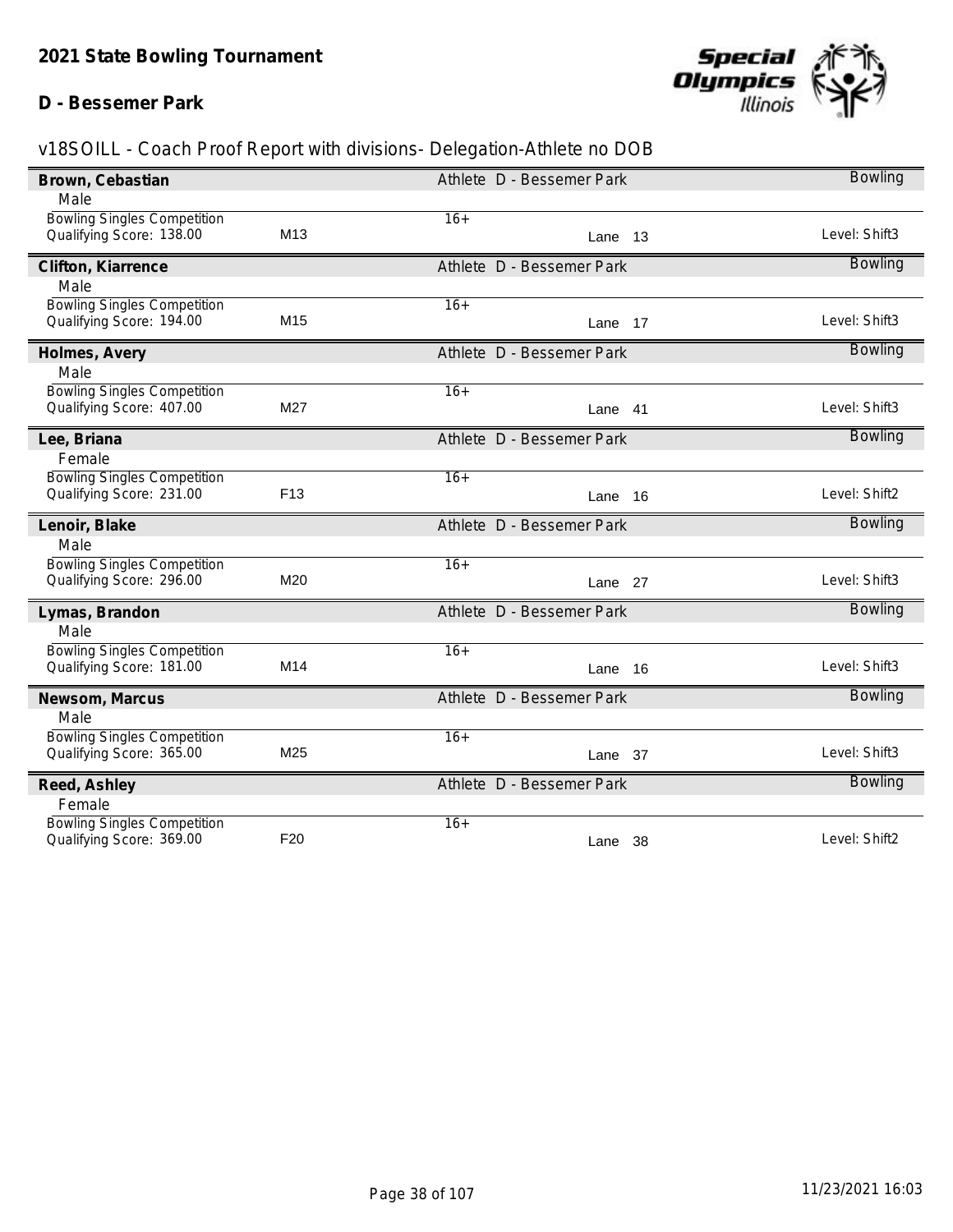## **D - Columbus Park**



| Hopkins, Travell                   |                 | Athlete D - Columbus Park | <b>Bowling</b> |
|------------------------------------|-----------------|---------------------------|----------------|
| Male                               |                 |                           |                |
| <b>Bowling Singles Competition</b> |                 | $16+$                     |                |
| Qualifying Score: 303.00           | M20             | Lane 28                   | Level: Shift3  |
| Lazare, Jessica                    |                 | Athlete D - Columbus Park | <b>Bowling</b> |
| Female                             |                 |                           |                |
| <b>Bowling Singles Competition</b> |                 | $16+$                     |                |
| Qualifying Score: 217.00           | F <sub>12</sub> | Lane 15                   | Level: Shift2  |
| McCline, Jarquise                  |                 | Athlete D - Columbus Park | <b>Bowling</b> |
| Male                               |                 |                           |                |
| <b>Bowling Singles Competition</b> |                 | $16+$                     |                |
| Qualifying Score: 177.00           | M14             | Lane 16                   | Level: Shift3  |
| Mitchell, Tierra                   |                 | Athlete D - Columbus Park | <b>Bowling</b> |
| Female                             |                 |                           |                |
| <b>Bowling Singles Competition</b> |                 | $16+$                     |                |
| Qualifying Score: 207.00           | F <sub>12</sub> | Lane 14                   | Level: Shift2  |
| Raggs, Emarion                     |                 | Athlete D - Columbus Park | <b>Bowling</b> |
| Male                               |                 |                           |                |
| <b>Bowling Singles Competition</b> |                 | $16+$                     |                |
| Qualifying Score: 56.00            | M10             | Lane 9                    | Level: Shift3  |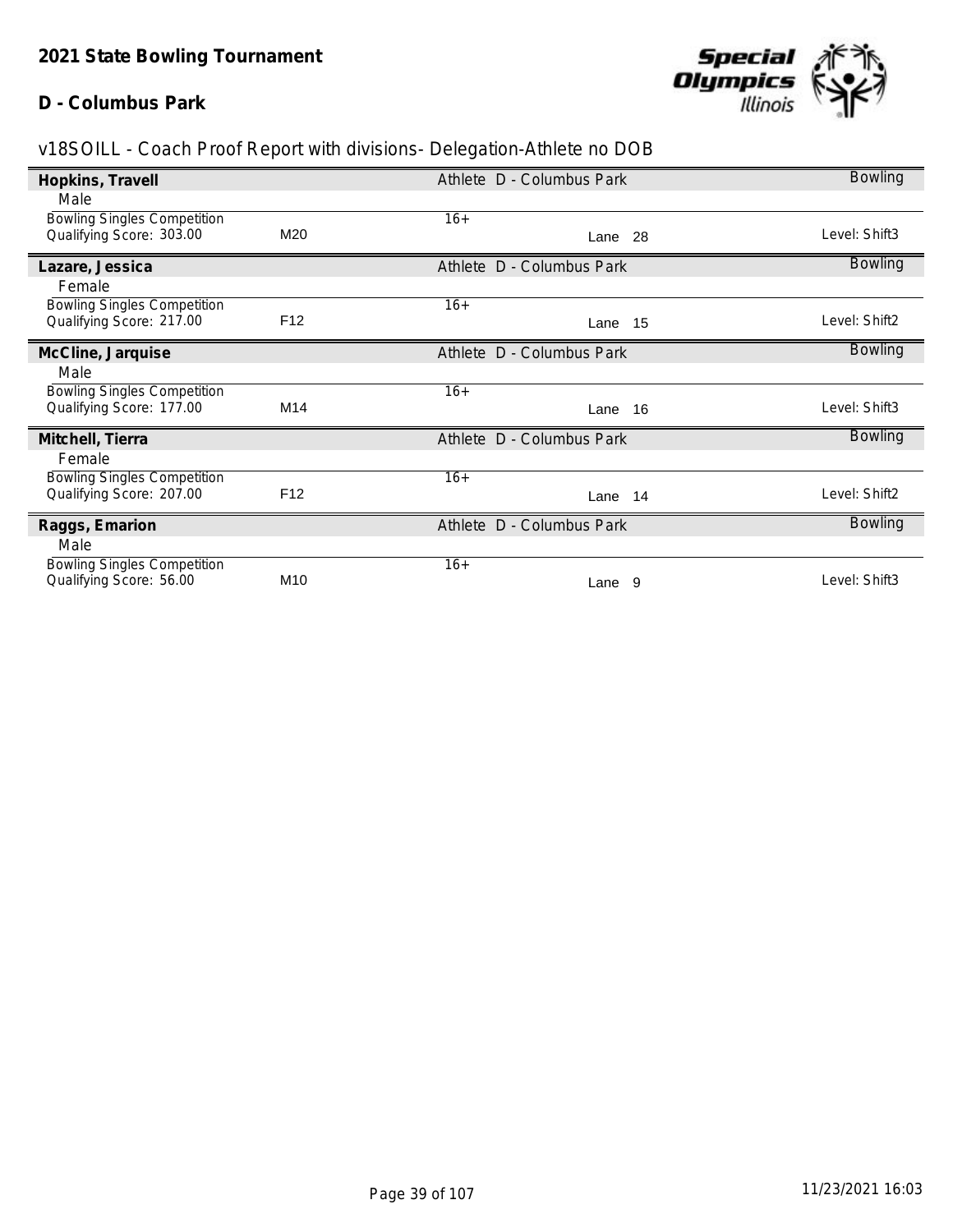### **D - Douglas Park**



| Byrd, Jaleel                       |                  | Athlete D - Douglas Park |     | <b>Bowling</b> |
|------------------------------------|------------------|--------------------------|-----|----------------|
| Male                               |                  |                          |     |                |
| <b>Bowling Singles Competition</b> |                  | $16+$                    |     |                |
| Qualifying Score: 354.00           | M <sub>23</sub>  | Lane 34                  |     | Level: Shift3  |
| Gilmore, Olivia                    |                  | Athlete D - Douglas Park |     | <b>Bowling</b> |
| Female                             |                  |                          |     |                |
| <b>Bowling Singles Competition</b> |                  | $16+$                    |     |                |
| Qualifying Score: 72.00            | F <sub>0</sub> 7 | Lane 5                   |     | Level: Shift2  |
| Winston, RoShawn                   |                  | Athlete D - Douglas Park |     | <b>Bowling</b> |
| Male                               |                  |                          |     |                |
| <b>Bowling Singles Competition</b> |                  | $16+$                    |     |                |
| Qualifying Score: 304.00           | M20              | Lane                     | -28 | Level: Shift3  |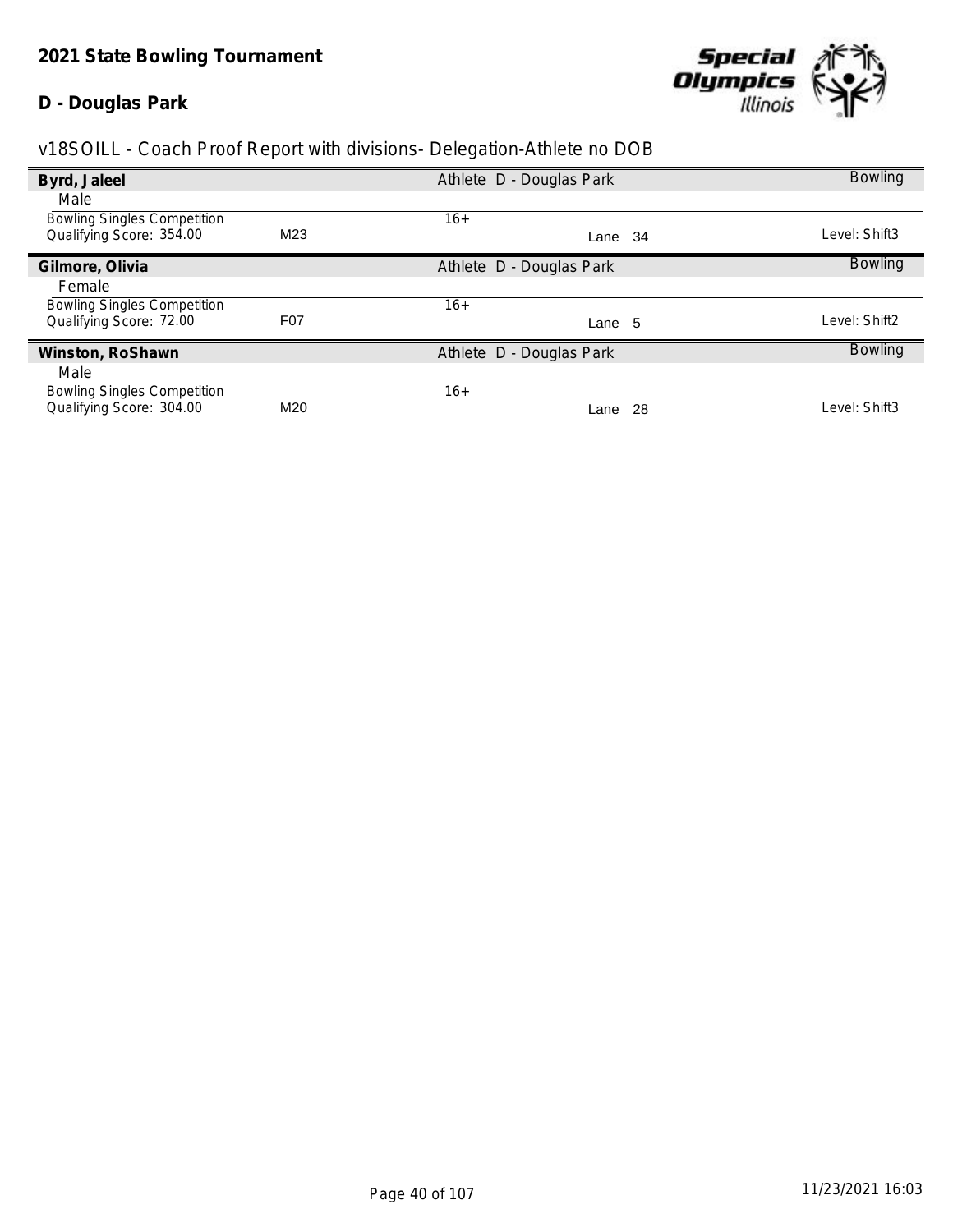## **D - Envisions Unlimited Frick Center**



|  | v18SOILL - Coach Proof Report with divisions- Delegation-Athlete no DOB |  |
|--|-------------------------------------------------------------------------|--|
|  |                                                                         |  |

| Jackson, Eddie                                                 |                 | Athlete D - Envisions Unlimited Frick Center    | <b>Bowling</b> |
|----------------------------------------------------------------|-----------------|-------------------------------------------------|----------------|
| Male                                                           |                 |                                                 |                |
| <b>Bowling Doubles Competition</b>                             |                 | Jackson/James<br>$8+$                           |                |
| Qualifying Score: 294.00                                       | D <sub>04</sub> | Team Position: 1<br>Lane 27                     | Level: Shift1  |
| James, Robert L                                                |                 | Athlete D - Envisions Unlimited Frick Center    | <b>Bowling</b> |
| Male                                                           |                 |                                                 |                |
| <b>Bowling Doubles Competition</b><br>Qualifying Score: 191.00 | D <sub>04</sub> | 8+ Jackson/James<br>Team Position: 2<br>Lane 27 | Level: Shift1  |
|                                                                |                 |                                                 |                |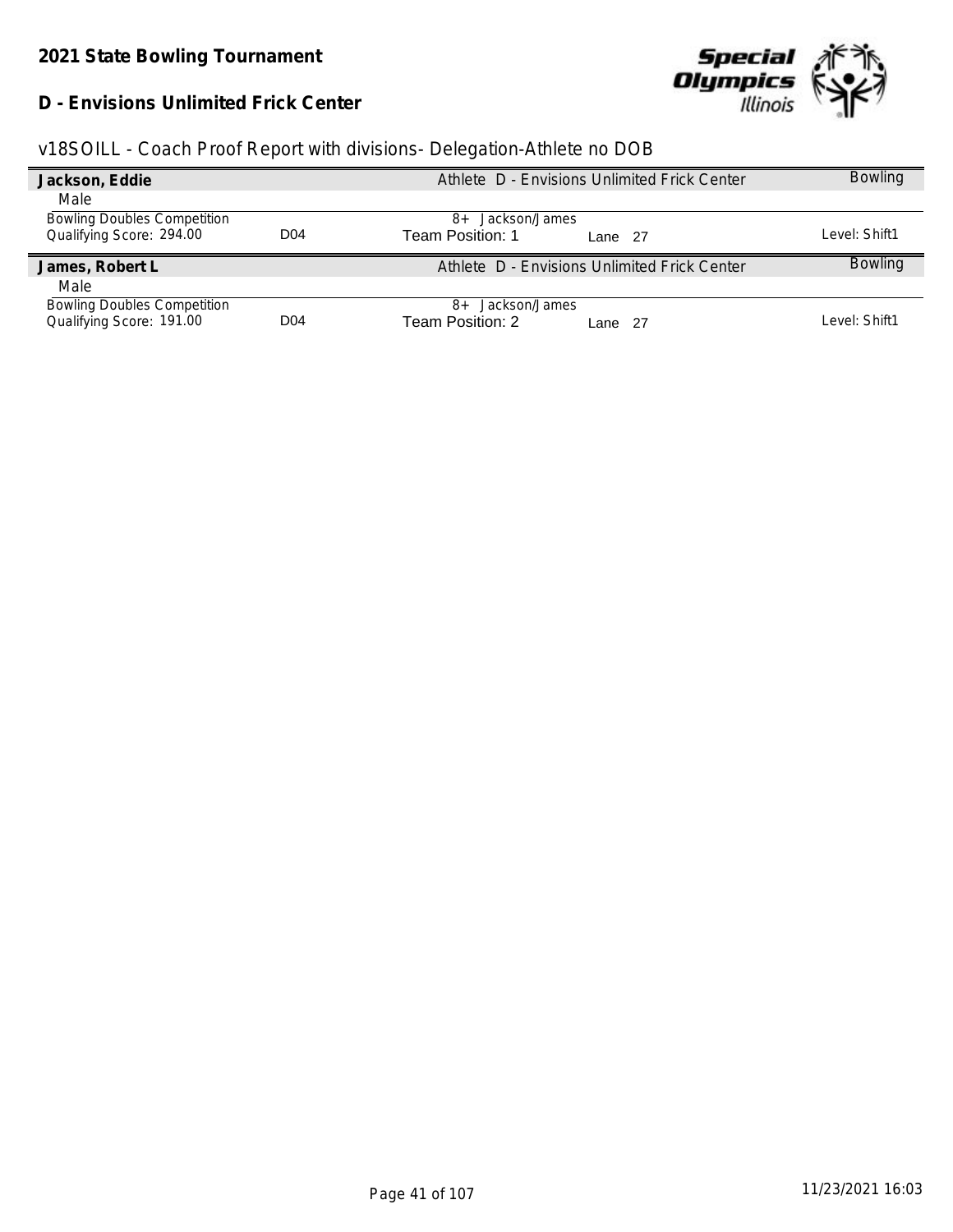#### **D - Harrison Park**



| Sanchez, Jose Jaime                |     | Athlete D - Harrison Park |         | <b>Bowling</b> |
|------------------------------------|-----|---------------------------|---------|----------------|
| Male                               |     |                           |         |                |
| <b>Bowling Singles Competition</b> |     | 16+                       |         |                |
| Qualifying Score: 346.00           | M23 |                           | Lane 33 | Level: Shift3  |
|                                    |     |                           |         |                |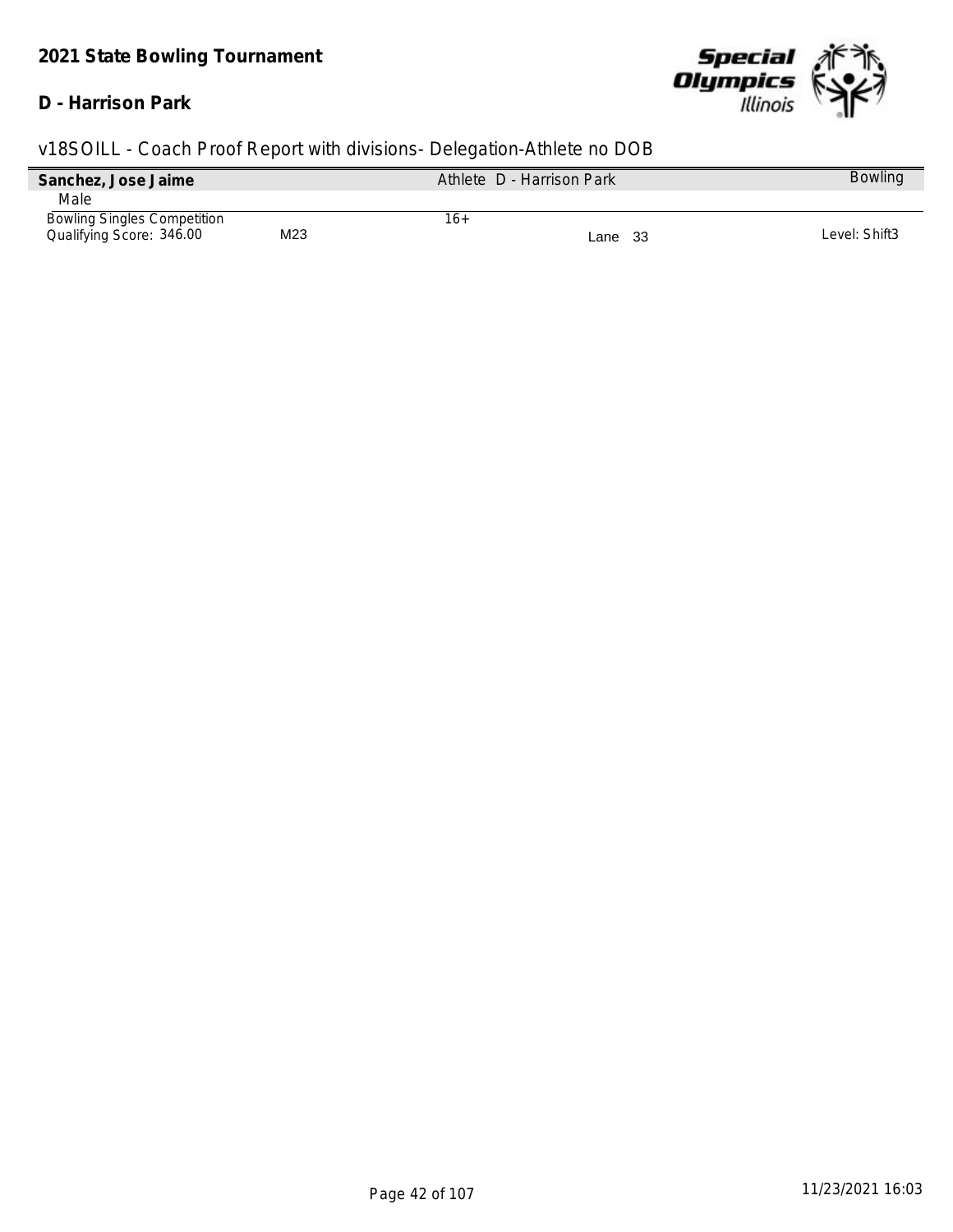## **D - Kennicott Park**



| v18SOILL - Coach Proof Report with divisions- Delegation-Athlete no DOB |     |          |                            |                |
|-------------------------------------------------------------------------|-----|----------|----------------------------|----------------|
| Batalla Jr, Alfonso                                                     |     |          | Athlete D - Kennicott Park | <b>Bowling</b> |
| Male                                                                    |     |          |                            |                |
| <b>Bowling Singles Competition</b><br>Qualifying Score: 154.00          | M04 | $8 - 15$ | Lane $3$                   | Level: Shift3  |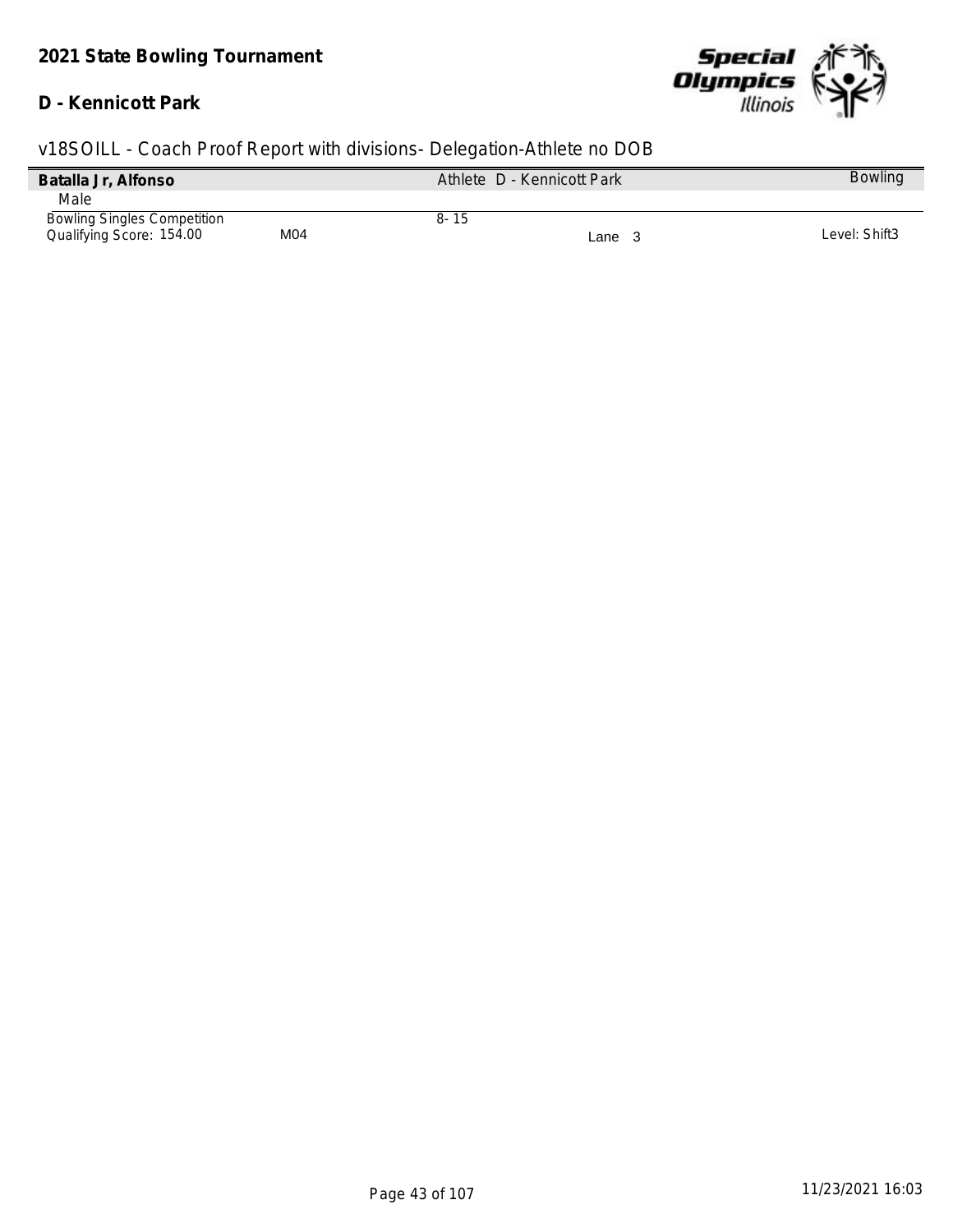## **D - Kosciuszko Park**



| Avila, Gianfranco                  |                 | Athlete D - Kosciuszko Park | <b>Bowling</b> |
|------------------------------------|-----------------|-----------------------------|----------------|
| Male                               |                 |                             |                |
| <b>Bowling Singles Competition</b> |                 | $16+$                       |                |
| Qualifying Score: 346.00           | M23             | Lane 33                     | Level: Shift3  |
| Cruz, Susana                       |                 | Athlete D - Kosciuszko Park | <b>Bowling</b> |
| Female                             |                 |                             |                |
| <b>Bowling Singles Competition</b> |                 | $8 - 15$                    |                |
| Qualifying Score: 205.00           | F04             | Lane 3                      | Level: Shift2  |
| Nykiel, Carrie                     |                 | Athlete D - Kosciuszko Park | <b>Bowling</b> |
| Female                             |                 |                             |                |
| <b>Bowling Singles Competition</b> |                 | $16+$                       |                |
| Qualifying Score: 413.00           | F <sub>22</sub> | Lane 41                     | Level: Shift2  |
| Robles, Juan Carlos                |                 | Athlete D - Kosciuszko Park | <b>Bowling</b> |
| Male                               |                 |                             |                |
| <b>Bowling Singles Competition</b> |                 | $16+$                       |                |
| Qualifying Score: 257.00           | M17             | Lane 22                     | Level: Shift3  |
| Rodriguez, Carlos                  |                 | Athlete D - Kosciuszko Park | <b>Bowling</b> |
| Male                               |                 |                             |                |
| <b>Bowling Singles Competition</b> |                 | $16+$                       |                |
| Qualifying Score: 362.00           | M24             | Lane 36                     | Level: Shift3  |
| Vazquez, Jose Gerardo              |                 | Athlete D - Kosciuszko Park | <b>Bowling</b> |
| Male                               |                 |                             |                |
| <b>Bowling Singles Competition</b> |                 | $8 - 15$                    |                |
| Qualifying Score: 156.00           | M04             | Lane 3                      | Level: Shift3  |
| Vazquez, Luis A                    |                 | Athlete D - Kosciuszko Park | <b>Bowling</b> |
| Male                               |                 |                             |                |
| <b>Bowling Singles Competition</b> |                 | $16+$                       |                |
| Qualifying Score: 188.00           | M15             | Lane 17                     | Level: Shift3  |
| Vazquez, Victor Manuel             |                 | Athlete D - Kosciuszko Park | <b>Bowling</b> |
| Male                               |                 |                             |                |
| <b>Bowling Singles Competition</b> | M04             | $8 - 15$                    | Level: Shift3  |
| Qualifying Score: 166.00           |                 | Lane 3                      |                |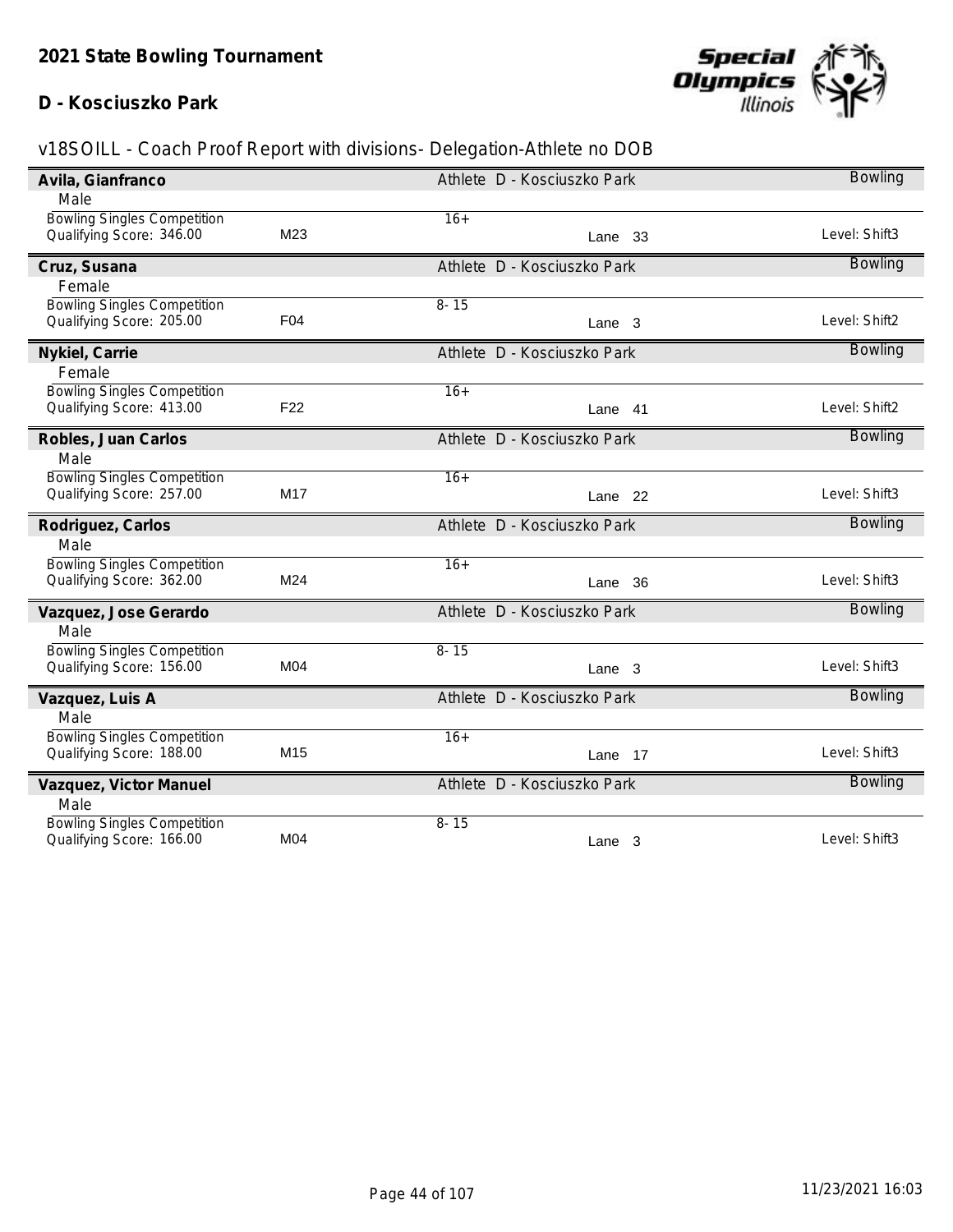#### **D - Loyola Park**



| Rivera, Israel                     |     | Athlete D - Loyola Park | <b>Bowling</b> |
|------------------------------------|-----|-------------------------|----------------|
| Male                               |     |                         |                |
| <b>Bowling Singles Competition</b> |     | 16+                     |                |
| Qualifying Score: 485.00           | M30 | Lane 47                 | Level: Shift3  |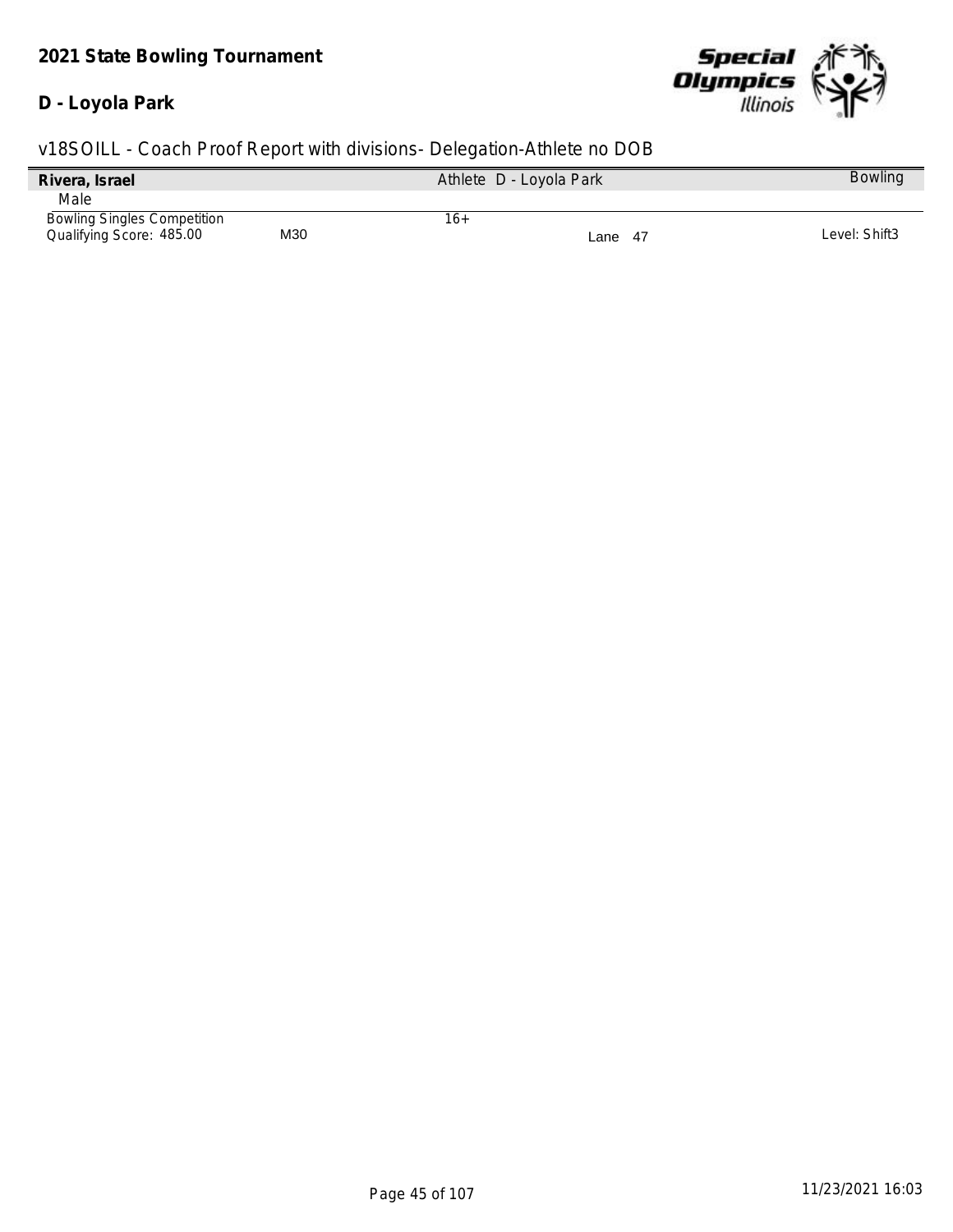#### **D - Mann Park**



| Lechuga, Lizette                                            |                 | Athlete D - Mann Park | <b>Bowling</b> |
|-------------------------------------------------------------|-----------------|-----------------------|----------------|
| Female                                                      |                 |                       |                |
| <b>Bowling Ramp Competition</b><br>Qualifying Score: 155.00 | R <sub>06</sub> | $8+$<br>Lane 7        | Level: Shift1  |
| Maali, John                                                 |                 | Athlete D - Mann Park | <b>Bowling</b> |
| Male                                                        |                 |                       |                |
| <b>Bowling Singles Competition</b>                          |                 | $16+$                 |                |
| Qualifying Score: 428.00                                    | M28             | Lane 43               | Level: Shift3  |
| Torres, Rodolfo A                                           |                 | Athlete D - Mann Park | <b>Bowling</b> |
| Male                                                        |                 |                       |                |
| <b>Bowling Singles Competition</b>                          |                 | $16+$                 | Scratched      |
| Qualifying Score: 287.00                                    |                 | - 0<br>Lane           | Level: Shift1  |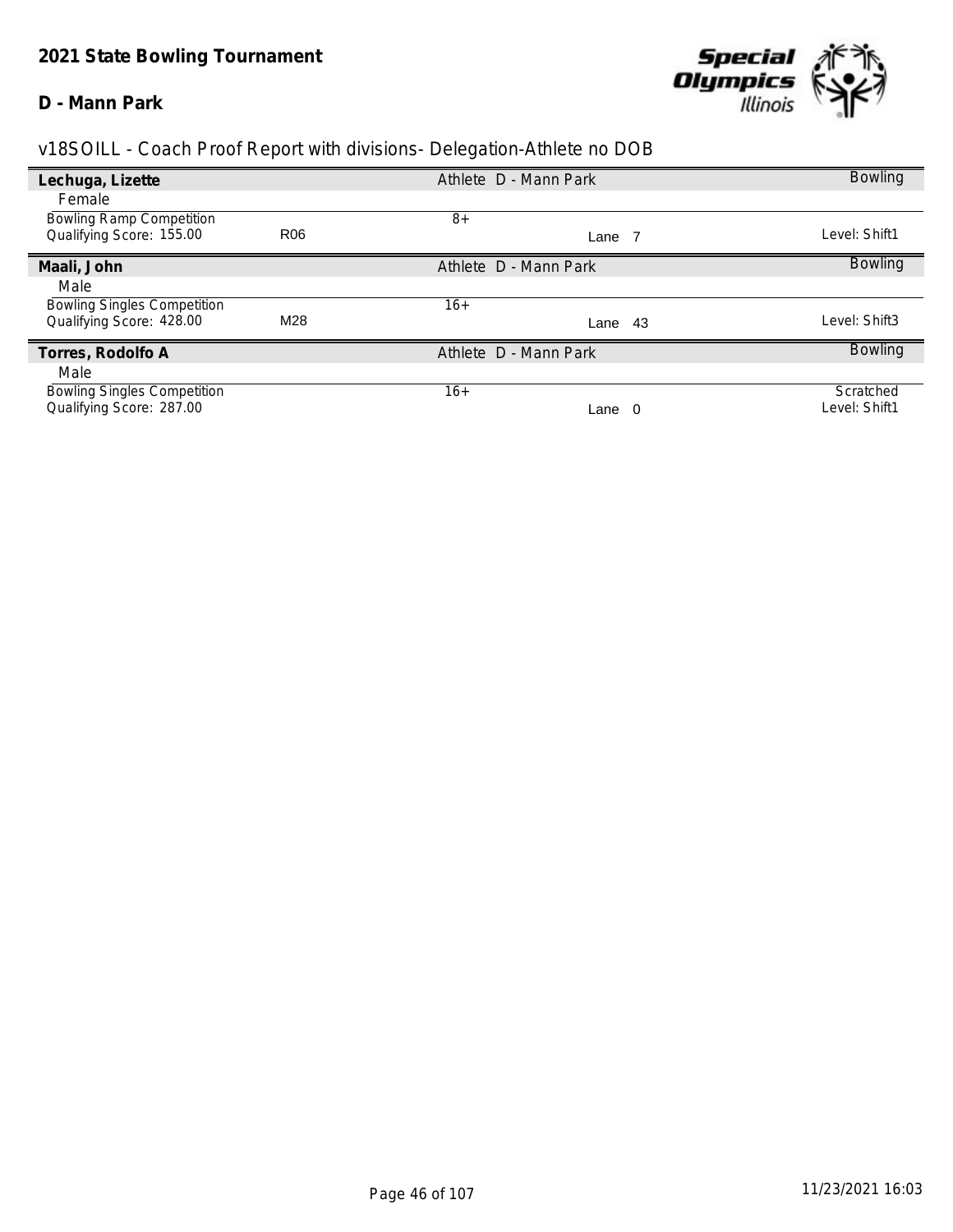#### **D - Marquette Park**



| Collazo, Ivette (Sylvia)                                       |                 | Athlete D - Marquette Park | <b>Bowling</b> |
|----------------------------------------------------------------|-----------------|----------------------------|----------------|
| Female                                                         |                 |                            |                |
| <b>Bowling Singles Competition</b>                             |                 | $16+$                      |                |
| Qualifying Score: 360.00                                       | F <sub>19</sub> | Lane 35                    | Level: Shift2  |
| McDaniels, Charles                                             |                 | Athlete D - Marquette Park | <b>Bowling</b> |
| Male                                                           |                 |                            |                |
| <b>Bowling Singles Competition</b>                             |                 | $16+$                      |                |
| Qualifying Score: 420.00                                       | M27             | 42<br>Lane                 | Level: Shift3  |
|                                                                |                 |                            |                |
| Shadden, Christopher                                           |                 | Athlete D - Marquette Park | <b>Bowling</b> |
| Male                                                           |                 |                            |                |
| <b>Bowling Singles Competition</b>                             |                 | $16+$                      |                |
| Qualifying Score: 434.00                                       | M28             | Lane 43                    | Level: Shift3  |
| Sharp, Deanna J                                                |                 | Athlete D - Marquette Park | <b>Bowling</b> |
| Female                                                         |                 |                            |                |
| <b>Bowling Singles Competition</b><br>Qualifying Score: 339.00 | F <sub>19</sub> | $16+$                      | Level: Shift2  |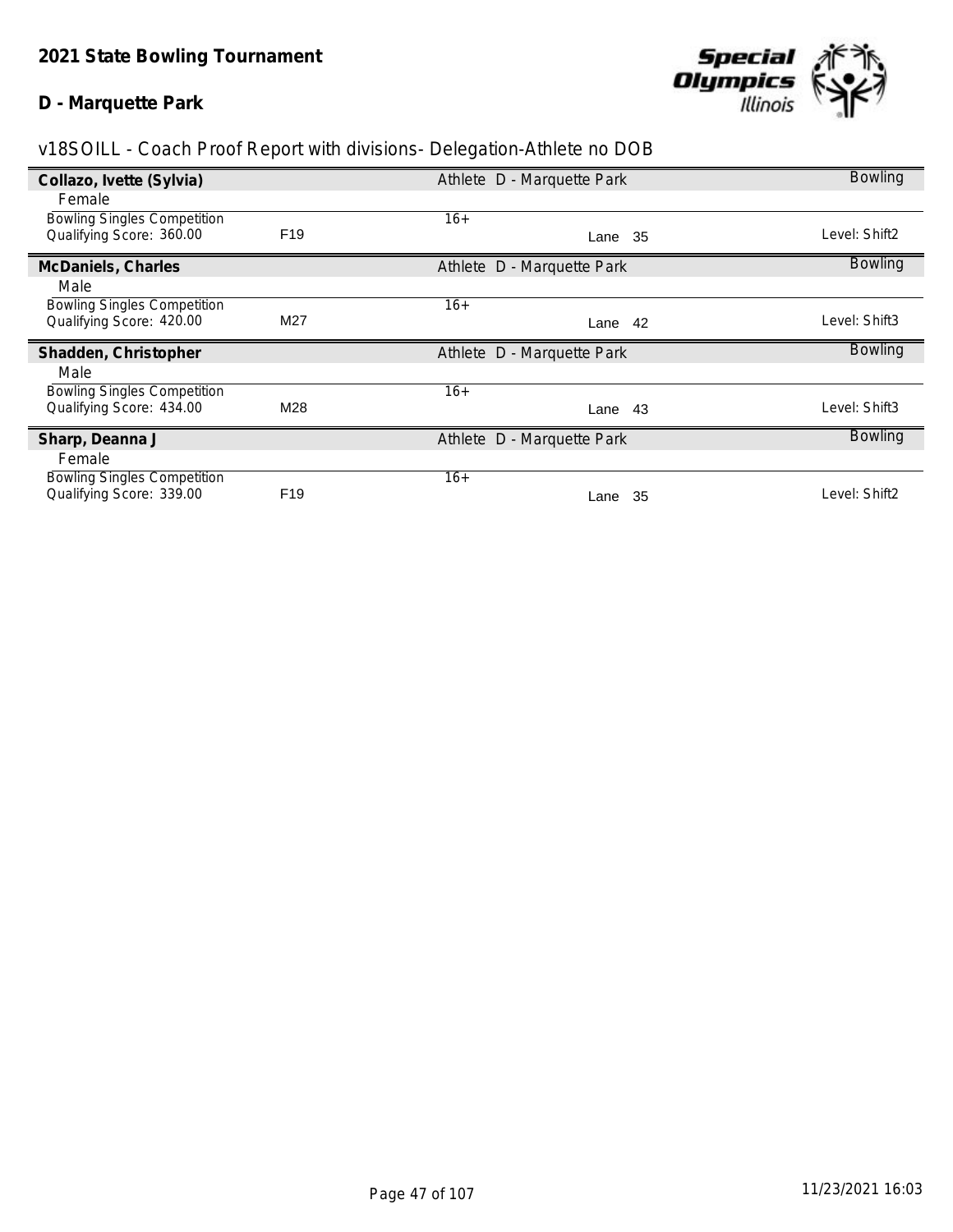#### **D - Mt Greenwood Park**



| Janiszewski, Cara                                              |                 | Athlete D - Mt Greenwood Park | <b>Bowling</b> |
|----------------------------------------------------------------|-----------------|-------------------------------|----------------|
| Female                                                         |                 |                               |                |
| <b>Bowling Singles Competition</b>                             |                 | $16+$                         |                |
| Qualifying Score: 233.00                                       | F <sub>13</sub> | Lane 17                       | Level: Shift2  |
| Mindeman, Leslie                                               |                 | Athlete D - Mt Greenwood Park | <b>Bowling</b> |
| Female                                                         |                 |                               |                |
| <b>Bowling Singles Competition</b>                             |                 | $16+$                         |                |
| Qualifying Score: 348.00                                       | F <sub>19</sub> | -36<br>Lane                   | Level: Shift2  |
| Shimoda, Thomas                                                |                 | Athlete D - Mt Greenwood Park | <b>Bowling</b> |
| Male                                                           |                 |                               |                |
| <b>Bowling Singles Competition</b>                             |                 | $16+$                         |                |
| Qualifying Score: 389.00                                       | M26             | Lane 39                       | Level: Shift3  |
| Whiteley, Maggie                                               |                 | Athlete D - Mt Greenwood Park | <b>Bowling</b> |
| Female                                                         |                 |                               |                |
|                                                                |                 |                               |                |
| <b>Bowling Singles Competition</b><br>Qualifying Score: 198.00 | F <sub>12</sub> | $16+$                         | Level: Shift2  |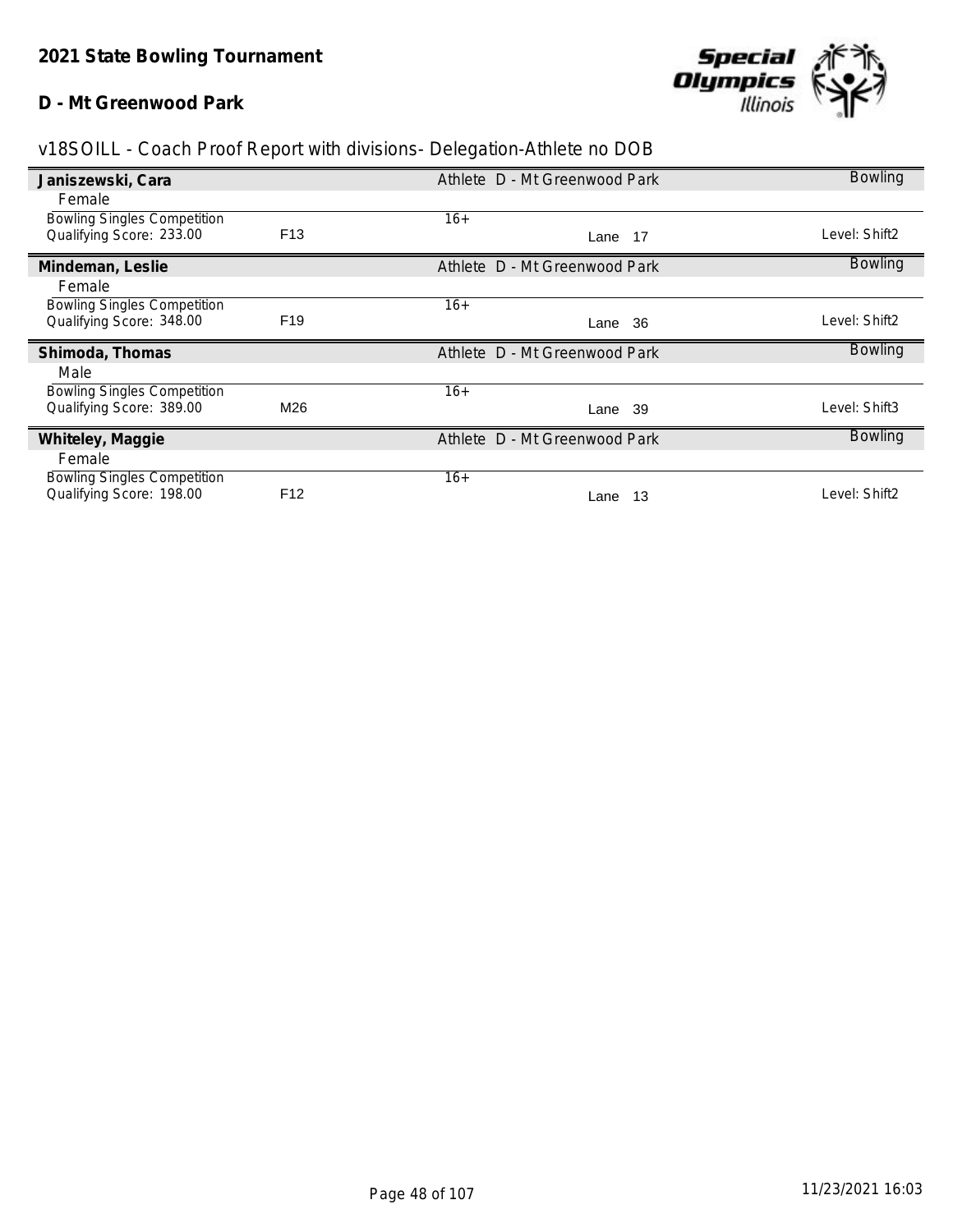## **D - Piotrowski Park**



| Ferguson, Joel                     |                 | Athlete D - Piotrowski Park | <b>Bowling</b> |
|------------------------------------|-----------------|-----------------------------|----------------|
| Male                               |                 |                             |                |
| <b>Bowling Ramp Competition</b>    |                 | $8+$                        |                |
| Qualifying Score: 217.00           | R <sub>09</sub> | Lane 16                     | Level: Shift1  |
| Gaeta, Jose                        |                 | Athlete D - Piotrowski Park | <b>Bowling</b> |
| Male                               |                 |                             |                |
| <b>Bowling Doubles Competition</b> |                 | 8+ Gaeta/Taylor             |                |
| Qualifying Score: 347.00           | D <sub>05</sub> | Team Position: 1<br>Lane 31 | Level: Shift1  |
| Martinez, Olivia M                 |                 | Athlete D - Piotrowski Park | <b>Bowling</b> |
| Female                             |                 |                             |                |
| <b>Bowling Singles Competition</b> |                 | $16+$                       |                |
| Qualifying Score: 228.00           | F <sub>13</sub> | Lane 16                     | Level: Shift2  |
| Moore, David G.                    |                 | Athlete D - Piotrowski Park | <b>Bowling</b> |
| Male                               |                 |                             |                |
| <b>Bowling Singles Competition</b> |                 | $16+$                       |                |
| Qualifying Score: 325.00           | M22             | Lane 31                     | Level: Shift3  |
| Pedraza, Hugo                      |                 | Athlete D - Piotrowski Park | <b>Bowling</b> |
| Male                               |                 |                             |                |
| <b>Bowling Singles Competition</b> |                 | $16+$                       | Level: Shift3  |
| Qualifying Score: 300.00           | M20             | Lane 27                     |                |
| Roldan, Rafael                     |                 | Athlete D - Piotrowski Park | <b>Bowling</b> |
| Male                               |                 |                             |                |
| <b>Bowling Doubles Competition</b> |                 | 8+ Roldan/Vega              |                |
| Qualifying Score: 380.00           | <b>D07</b>      | Team Position: 1<br>Lane 38 | Level: Shift1  |
| Rushing, Delycionia                |                 | Athlete D - Piotrowski Park | Bowling        |
| Female                             |                 |                             |                |
| <b>Bowling Ramp Competition</b>    | <b>R09</b>      | $\overline{8+}$             | Level: Shift1  |
| Qualifying Score: 214.00           |                 | Lane 15                     |                |
| Taylor, Lewis                      |                 | Athlete D - Piotrowski Park | <b>Bowling</b> |
| Male                               |                 |                             |                |
| <b>Bowling Doubles Competition</b> |                 | 8+ Gaeta/Taylor             |                |
| Qualifying Score: 271.00           | D <sub>05</sub> | Team Position: 2<br>Lane 31 | Level: Shift1  |
| Vega, Francisco Joseph             |                 | Athlete D - Piotrowski Park | <b>Bowling</b> |
| Male                               |                 |                             |                |
| <b>Bowling Doubles Competition</b> |                 | 8+ Roldan/Vega              |                |
| Qualifying Score: 445.00           | <b>D07</b>      | Team Position: 2<br>Lane 38 | Level: Shift1  |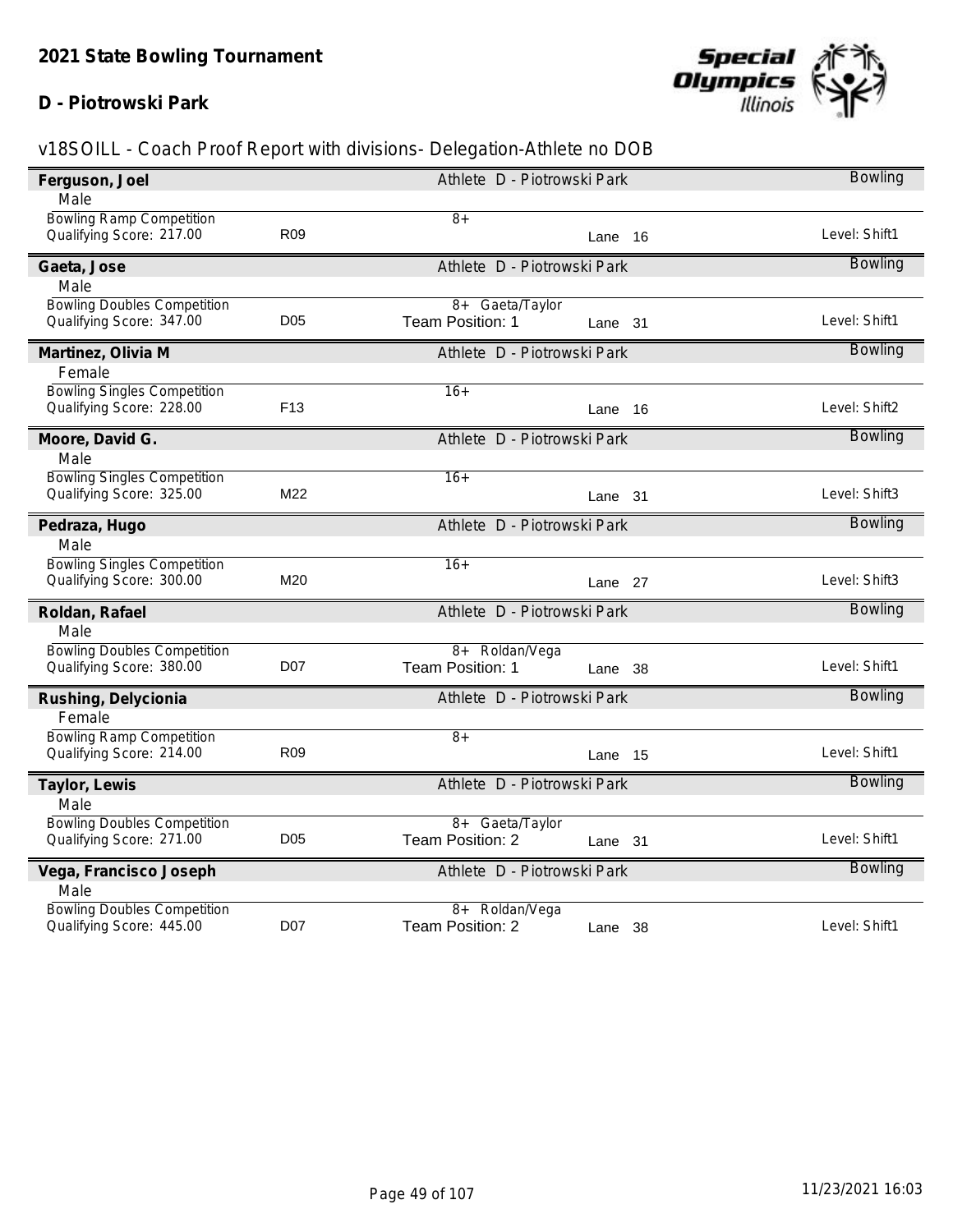## **D - Shabbona Park**



| Dunne, Coleen E                                                |                 | Athlete D - Shabbona Park | <b>Bowling</b> |
|----------------------------------------------------------------|-----------------|---------------------------|----------------|
| Female                                                         |                 |                           |                |
| <b>Bowling Singles Competition</b>                             |                 | $16+$                     |                |
| Qualifying Score: 310.00                                       | F <sub>17</sub> | Lane 29                   | Level: Shift2  |
| Fisher, David                                                  |                 | Athlete D - Shabbona Park | <b>Bowling</b> |
| Male                                                           |                 |                           |                |
| <b>Bowling Singles Competition</b>                             | M17             | $16+$                     | Level: Shift3  |
| Qualifying Score: 257.00                                       |                 | Lane 22                   |                |
| Flanary, Kostadino (Kosta)                                     |                 | Athlete D - Shabbona Park | <b>Bowling</b> |
| Male                                                           |                 |                           |                |
| <b>Bowling Singles Competition</b><br>Qualifying Score: 147.00 | M <sub>13</sub> | $16+$                     | Level: Shift3  |
|                                                                |                 | Lane 14                   |                |
| Gremo, Daniel                                                  |                 | Athlete D - Shabbona Park | <b>Bowling</b> |
| Male                                                           |                 |                           |                |
| <b>Bowling Singles Competition</b><br>Qualifying Score: 351.00 | M23             | $16+$                     | Level: Shift3  |
|                                                                |                 | Lane 33                   |                |
| Hertl, Peter                                                   |                 | Athlete D - Shabbona Park | <b>Bowling</b> |
| Male                                                           |                 |                           |                |
| <b>Bowling Singles Competition</b><br>Qualifying Score: 471.00 | M29             | $16+$                     | Level: Shift3  |
|                                                                |                 | Lane 46                   |                |
| Ritt, Cindy                                                    |                 | Athlete D - Shabbona Park | <b>Bowling</b> |
| Female                                                         |                 |                           |                |
| <b>Bowling Singles Competition</b><br>Qualifying Score: 367.00 | F <sub>20</sub> | $16+$                     | Level: Shift2  |
|                                                                |                 | Lane 37                   |                |
| Rzeszut, Wiktoria                                              |                 | Athlete D - Shabbona Park | <b>Bowling</b> |
| Female                                                         |                 |                           |                |
| <b>Bowling Singles Competition</b><br>Qualifying Score: 204.00 | F <sub>12</sub> | $16+$<br>Lane 13          | Level: Shift2  |
|                                                                |                 |                           |                |
| Yamate, Rachel A                                               |                 | Athlete D - Shabbona Park | <b>Bowling</b> |
| Female                                                         |                 |                           |                |
| <b>Bowling Singles Competition</b><br>Qualifying Score: 335.00 |                 | $16+$                     |                |
|                                                                | F18             | Lane 34                   | Level: Shift2  |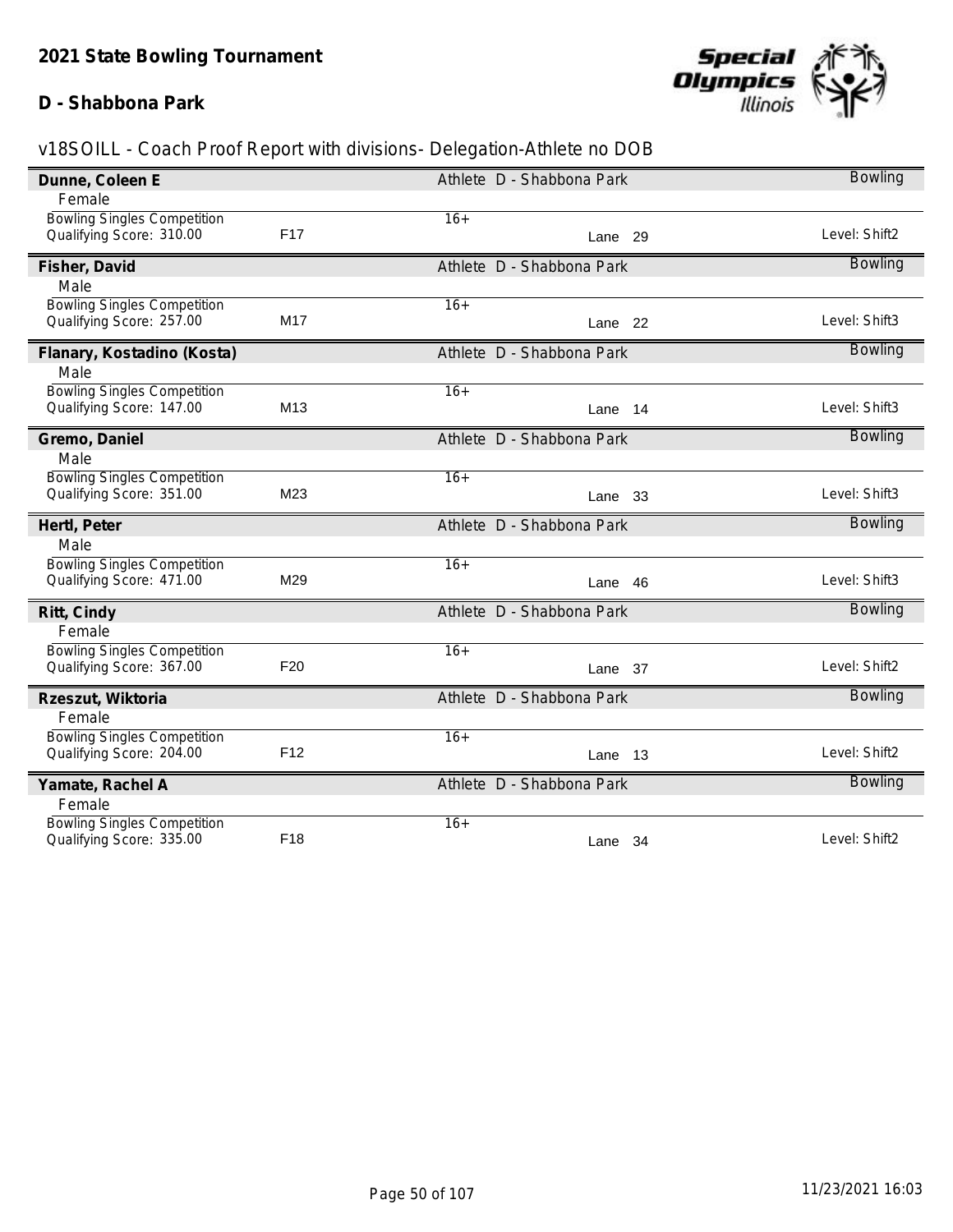## **D - West Pullman Park**



| v18SOILL - Coach Proof Report with divisions- Delegation-Athlete no DOB |  |  |  |  |  |
|-------------------------------------------------------------------------|--|--|--|--|--|
|                                                                         |  |  |  |  |  |

| Jones, Delia                       |                 | Athlete D - West Pullman Park | <b>Bowling</b> |
|------------------------------------|-----------------|-------------------------------|----------------|
| Female                             |                 |                               |                |
| <b>Bowling Ramp Competition</b>    |                 | 8+                            |                |
| Qualifying Score: 110.00           | R <sub>04</sub> | Lane 4                        | Level: Shift1  |
|                                    |                 |                               |                |
|                                    |                 |                               |                |
| Mitchell, Javonte                  |                 | Athlete D - West Pullman Park | <b>Bowling</b> |
| Male                               |                 |                               |                |
| <b>Bowling Singles Competition</b> |                 | 16+                           |                |
| Qualifying Score: 279.00           | M18             | Lane 24                       | Level: Shift3  |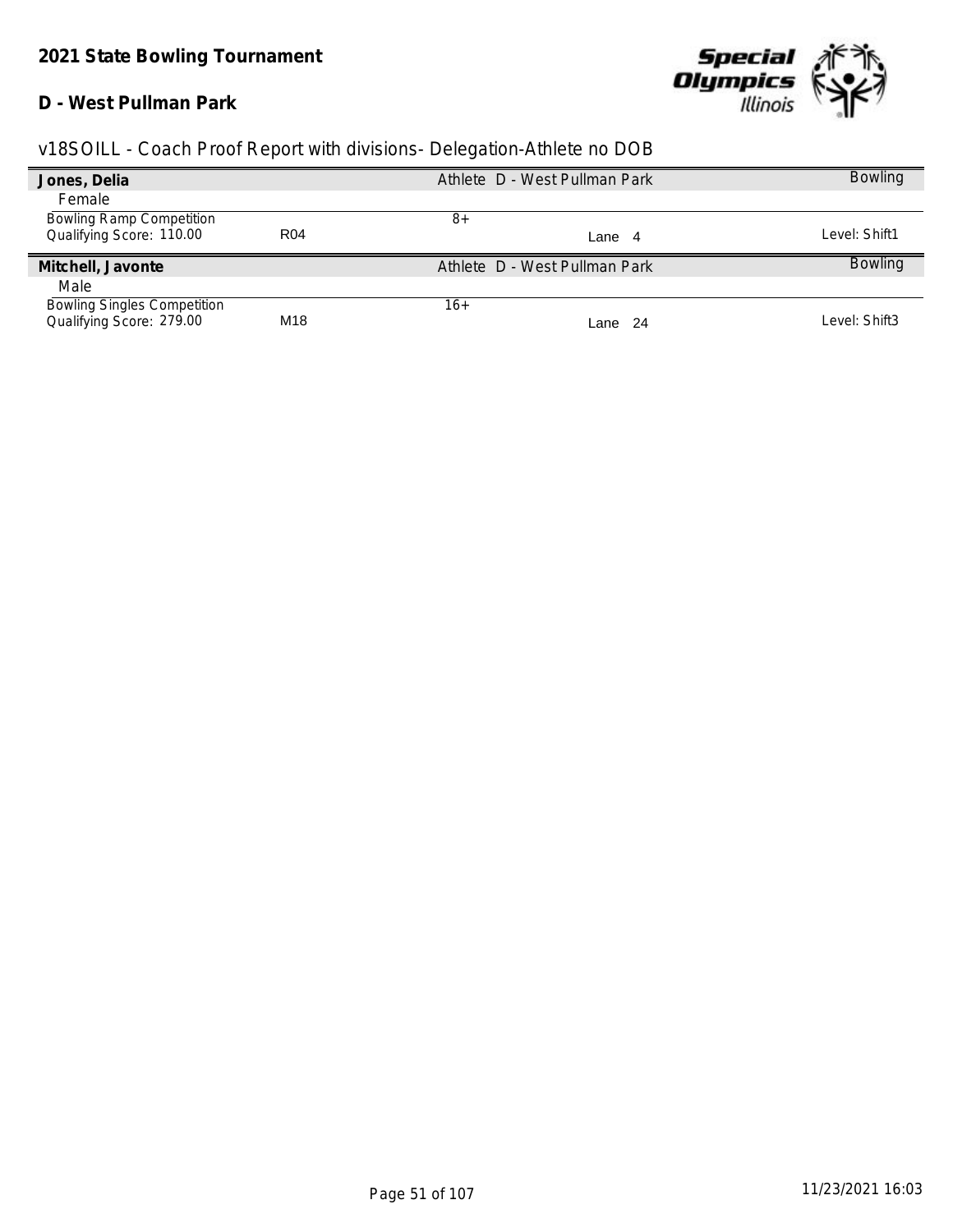# **E - A & R Family Agency**



| v18SOILL - Coach Proof Report with divisions- Delegation-Athlete no DOB |  |  |  |  |
|-------------------------------------------------------------------------|--|--|--|--|
|                                                                         |  |  |  |  |

|     | Athlete E - A & R Family Agency | <b>Bowling</b> |
|-----|---------------------------------|----------------|
|     |                                 |                |
|     | 16+                             |                |
| M15 | Lane 18                         | Level: Shift3  |
|     | Athlete E - A & R Family Agency | <b>Bowling</b> |
|     |                                 |                |
|     | 16+                             |                |
|     | Lane 31                         | Level: Shift3  |
|     | M22                             |                |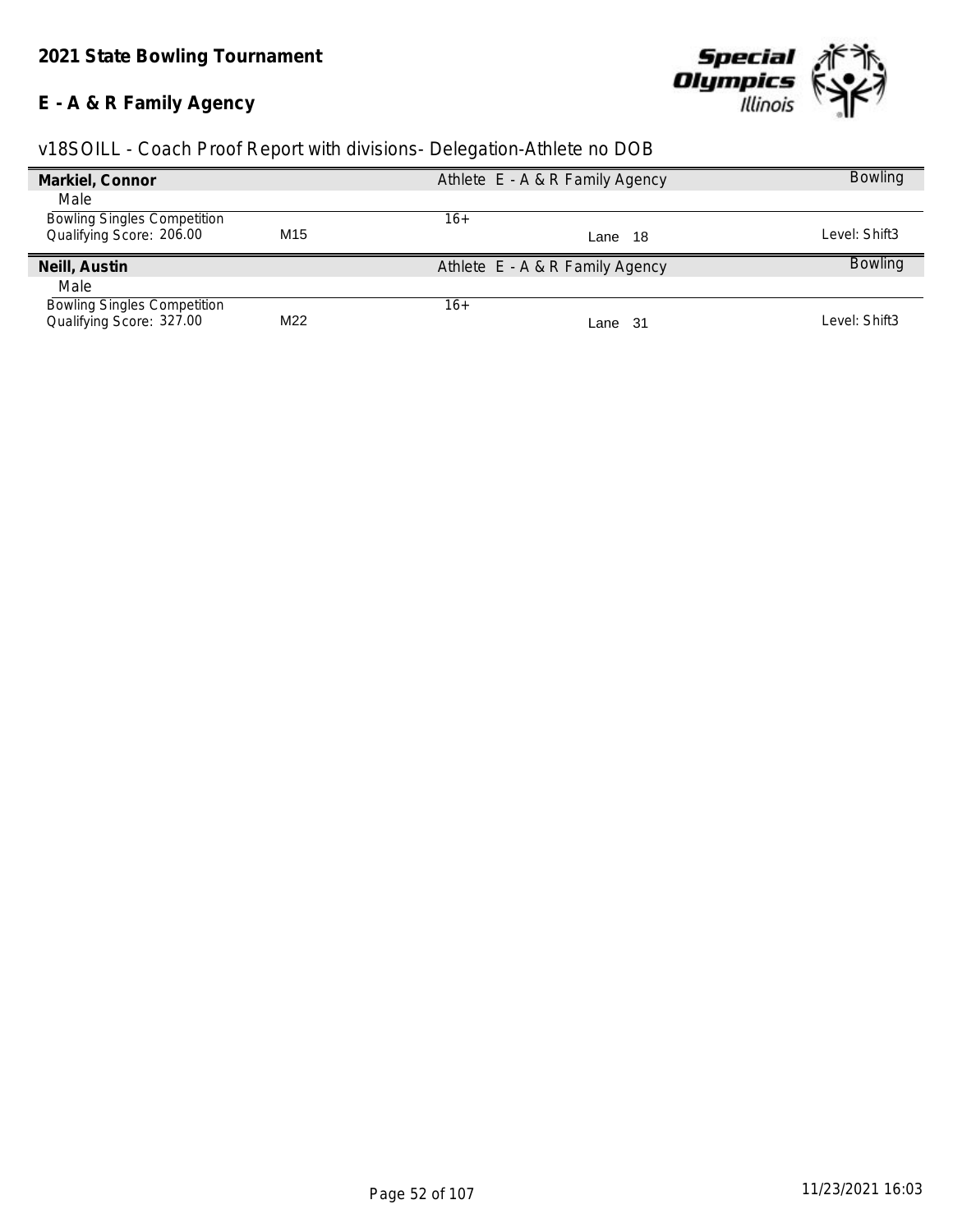# **E - Andrew High School**



|  |  | v18SOILL - Coach Proof Report with divisions- Delegation-Athlete no DOB |  |  |
|--|--|-------------------------------------------------------------------------|--|--|
|  |  |                                                                         |  |  |

| Amoranto, Christina Maria       |                 |    | Athlete E - Andrew High School | <b>Bowling</b> |
|---------------------------------|-----------------|----|--------------------------------|----------------|
| Female                          |                 |    |                                |                |
| <b>Bowling Ramp Competition</b> |                 | 8+ |                                |                |
| Qualifying Score: 246.00        | R <sub>10</sub> |    | -18<br>Lane                    | Level: Shift1  |
|                                 |                 |    |                                |                |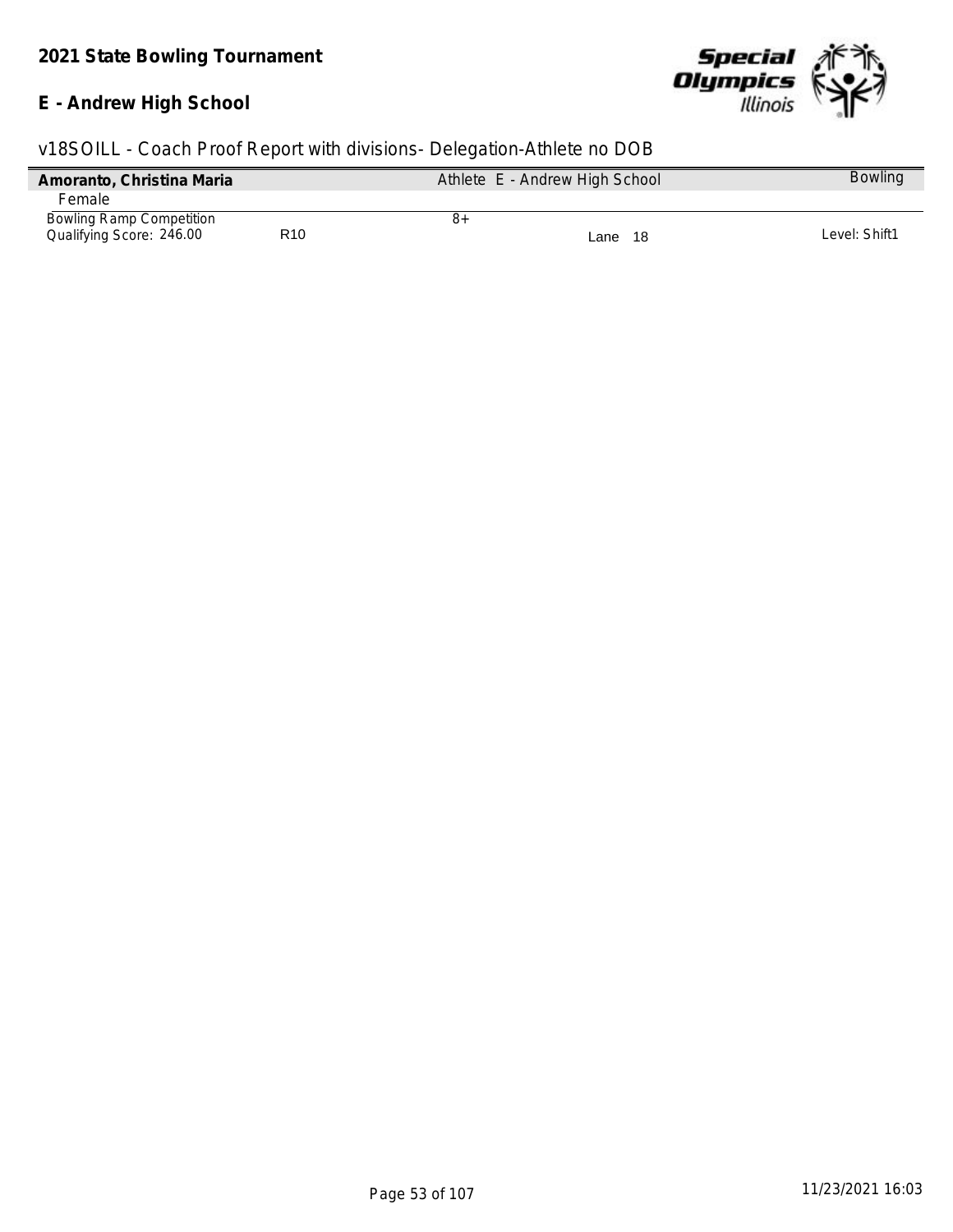## **E - Bethshan Assn**



|  | v18SOILL - Coach Proof Report with divisions- Delegation-Athlete no DOB |  |
|--|-------------------------------------------------------------------------|--|
|  |                                                                         |  |

| Karabatsos, Konstanti (Gus)     |                 | Athlete E - Bethshan Assn | <b>Bowling</b> |
|---------------------------------|-----------------|---------------------------|----------------|
| Male                            |                 |                           |                |
| <b>Bowling Ramp Competition</b> |                 | 8+                        |                |
| Qualifying Score: 189.00        | R <sub>08</sub> | 12<br>Lane                | Level: Shift1  |
| Wrenn, John                     |                 | Athlete E - Bethshan Assn | <b>Bowling</b> |
| Male                            |                 |                           |                |
| <b>Bowling Ramp Competition</b> |                 | 8+                        |                |
| Qualifying Score: 156.00        | R <sub>06</sub> | Lane 8                    | Level: Shift1  |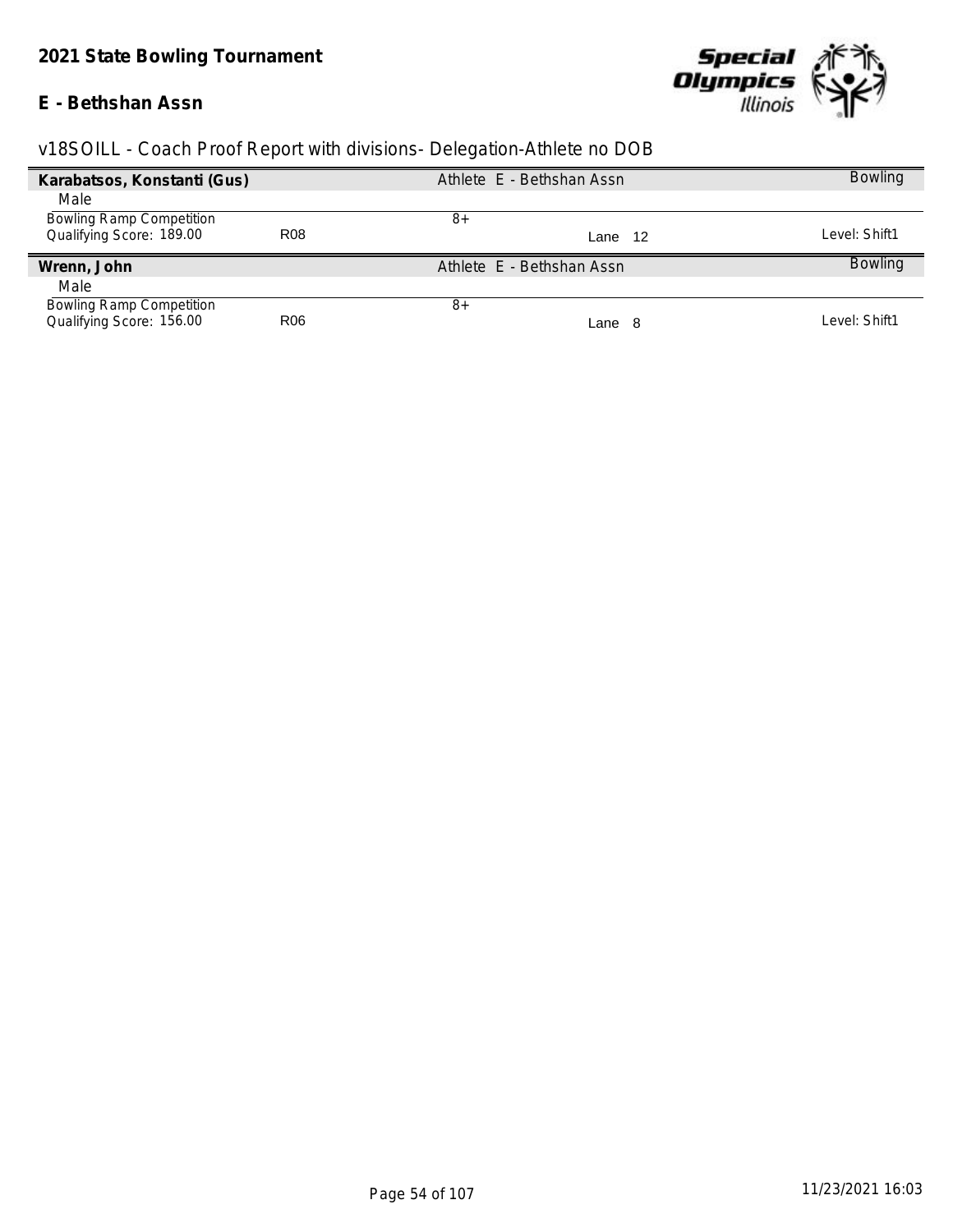## **E - Oak Lawn Park District**



|  | v18SOILL - Coach Proof Report with divisions- Delegation-Athlete no DOB |  |
|--|-------------------------------------------------------------------------|--|
|  |                                                                         |  |

| Balich, Matthew                    |                  | Athlete E - Oak Lawn Park District | <b>Bowling</b> |
|------------------------------------|------------------|------------------------------------|----------------|
| Male                               |                  |                                    |                |
| <b>Bowling Doubles Competition</b> |                  | Balich/Sullivan<br>$8+$            |                |
| Qualifying Score: 450.00           | D <sub>0</sub> 7 | Team Position: 1<br>Lane 40        | Level: Shift1  |
| Sullivan, Scott                    |                  | Athlete E - Oak Lawn Park District | <b>Bowling</b> |
| Male                               |                  |                                    |                |
| <b>Bowling Doubles Competition</b> |                  | Balich/Sullivan<br>$8+$            |                |
| Qualifying Score: 410.00           | D <sub>0</sub> 7 | Team Position: 2<br>-40<br>Lane    | Level: Shift1  |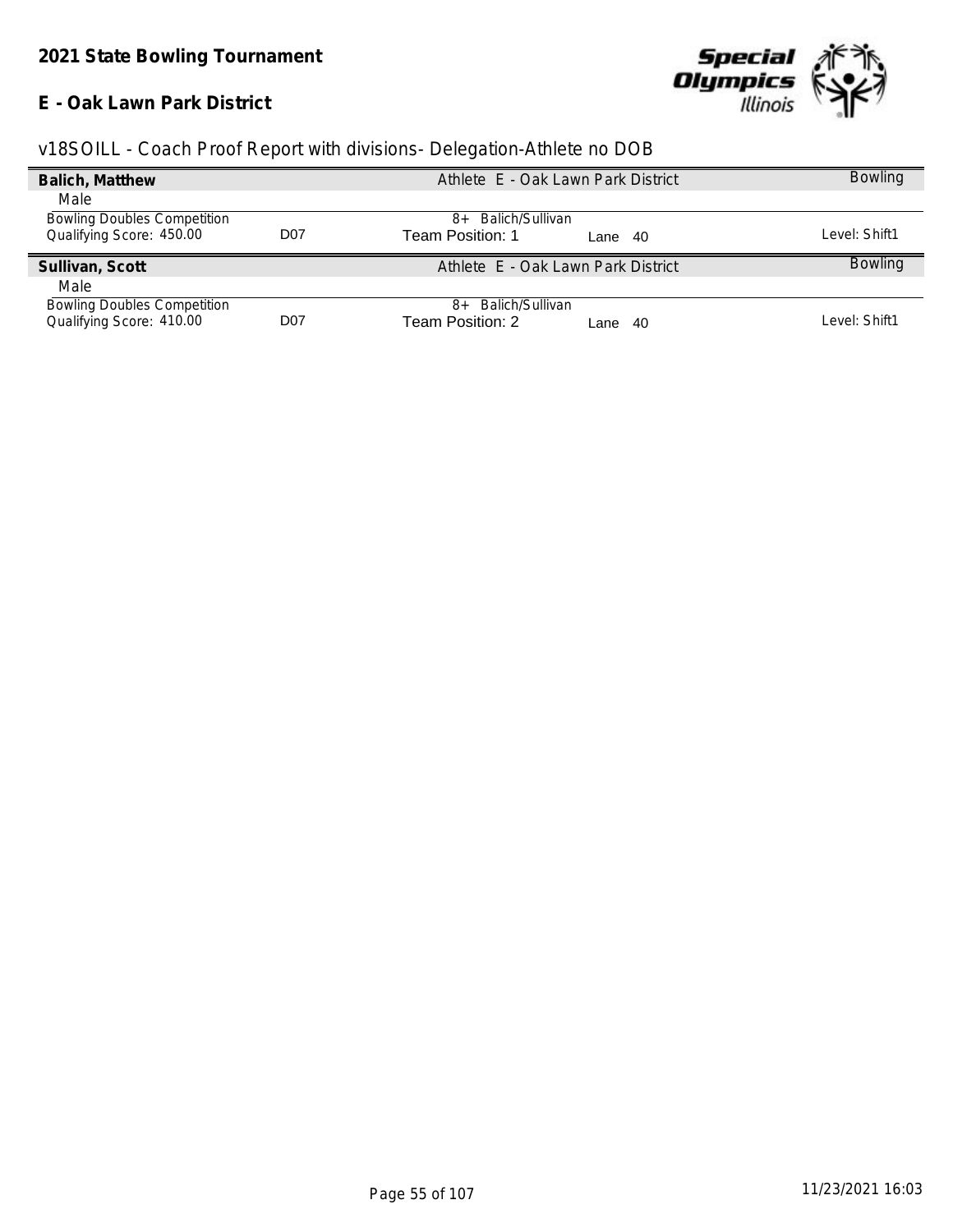# **E - Orland Park Rec Dept**



| v18SOILL - Coach Proof Report with divisions- Delegation-Athlete no DOB |  |  |  |  |  |
|-------------------------------------------------------------------------|--|--|--|--|--|
|                                                                         |  |  |  |  |  |

| Cerny, Laura                       |                 | Athlete E - Orland Park Rec Dept | <b>Bowling</b> |
|------------------------------------|-----------------|----------------------------------|----------------|
| Female                             |                 |                                  |                |
| <b>Bowling Singles Competition</b> |                 | $16+$                            |                |
| Qualifying Score: 341.00           | F <sub>19</sub> | Lane 35                          | Level: Shift2  |
| Cosich, Nina                       |                 | Athlete E - Orland Park Rec Dept | <b>Bowling</b> |
| Female                             |                 |                                  |                |
| <b>Bowling Doubles Competition</b> |                 | 8+ Cosich/Generoso               |                |
| Qualifying Score: 297.00           | D <sub>06</sub> | Team Position: 1<br>Lane 33      | Level: Shift1  |
| Cox, Karen                         |                 | Athlete E - Orland Park Rec Dept | <b>Bowling</b> |
| Female                             |                 |                                  |                |
| <b>Bowling Singles Competition</b> |                 | $16+$                            |                |
| Qualifying Score: 296.00           | F <sub>17</sub> | Lane 27                          | Level: Shift2  |
| Generoso, Bradley                  |                 | Athlete E - Orland Park Rec Dept | <b>Bowling</b> |
| Male                               |                 |                                  |                |
| <b>Bowling Doubles Competition</b> |                 | 8+ Cosich/Generoso               |                |
| Qualifying Score: 397.00           | D <sub>06</sub> | Team Position: 2<br>Lane 34      | Level: Shift1  |
| Quinn, Terrence M                  |                 | Athlete E - Orland Park Rec Dept | <b>Bowling</b> |
| Male                               |                 |                                  |                |
| <b>Bowling Singles Competition</b> |                 | $16+$                            |                |
| Qualifying Score: 451.00           | M29             | Lane<br>-45                      | Level: Shift3  |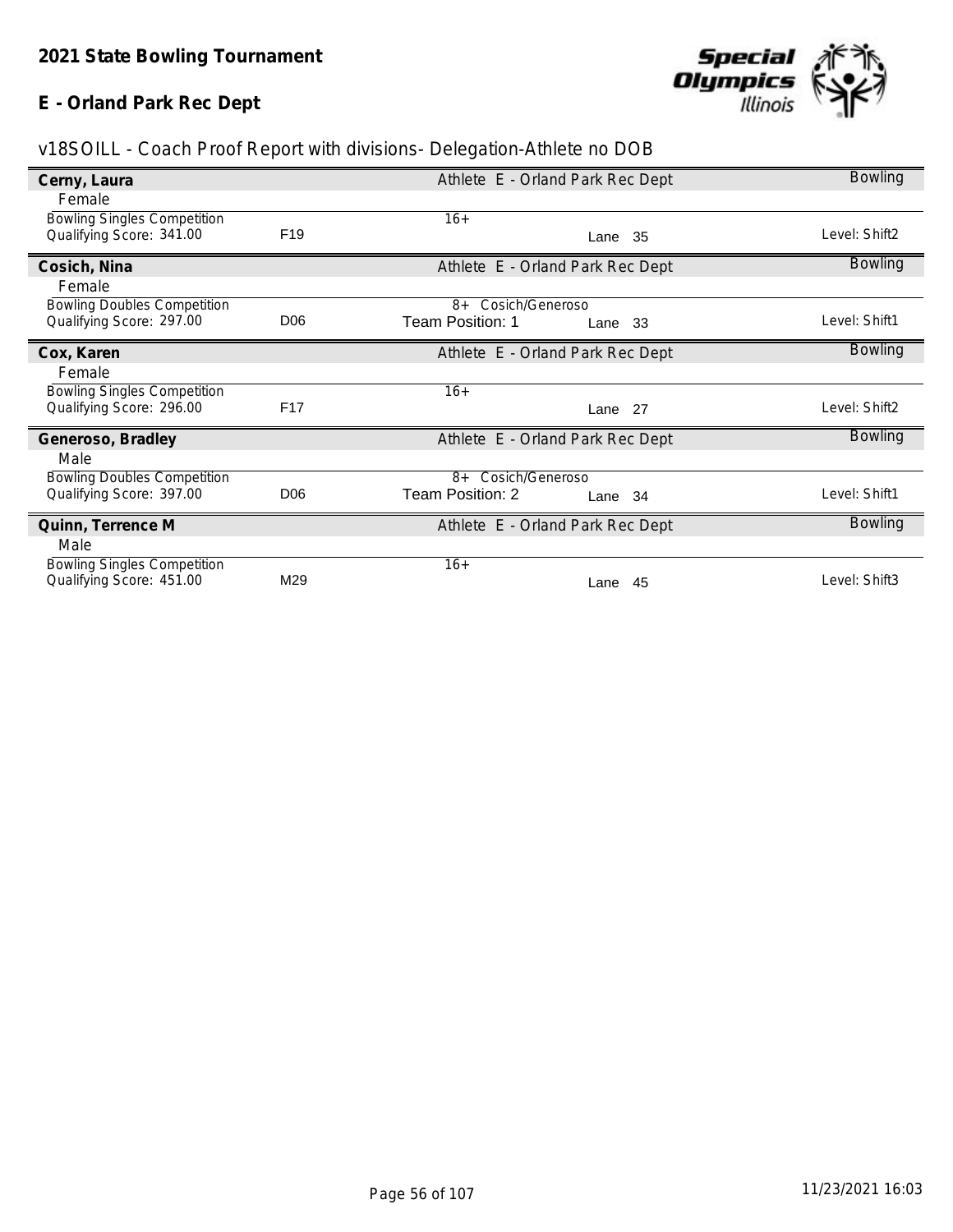# **E - Special Connections GC**



| v18SOILL - Coach Proof Report with divisions- Delegation-Athlete no DOB |  |  |  |  |  |
|-------------------------------------------------------------------------|--|--|--|--|--|
|                                                                         |  |  |  |  |  |

| Boudreau, Kristina L                                           |                 | <b>Bowling</b>                                     |                |
|----------------------------------------------------------------|-----------------|----------------------------------------------------|----------------|
| Female                                                         |                 |                                                    |                |
| <b>Bowling Doubles Competition</b><br>Qualifying Score: 281.00 | D <sub>04</sub> | 8+ Boudreau/Hackett<br>Team Position: 1<br>Lane 28 | Level: Shift1  |
| Hackett, Melissa                                               |                 | Athlete E - Special Connections GC                 | <b>Bowling</b> |
| Female                                                         |                 |                                                    |                |
| <b>Bowling Doubles Competition</b><br>Qualifying Score: 271.00 | D <sub>04</sub> | 8+ Boudreau/Hackett<br>Team Position: 2<br>Lane 28 | Level: Shift1  |
| Kauffman, Joseph (Joey)                                        |                 | Athlete E - Special Connections GC                 | <b>Bowling</b> |
| Male                                                           |                 |                                                    |                |
| <b>Bowling Singles Competition</b>                             | M <sub>23</sub> | $16+$                                              | Level: Shift3  |
| Qualifying Score: 352.00                                       |                 | Lane 34                                            |                |
|                                                                |                 |                                                    |                |
| Platt, Allen                                                   |                 | Athlete E - Special Connections GC                 | <b>Bowling</b> |
| Male                                                           |                 |                                                    |                |
| <b>Bowling Doubles Competition</b>                             |                 | 8+ Springer/Platt                                  |                |
| Qualifying Score: 509.00                                       | <b>D07</b>      | Team Position: 2<br>Lane 37                        | Level: Shift1  |
| Rickmon, Andrew                                                |                 | Athlete E - Special Connections GC                 | <b>Bowling</b> |
| Male                                                           |                 |                                                    |                |
| <b>Bowling Singles Competition</b>                             |                 | $8 - 15$                                           |                |
| Qualifying Score: 371.00                                       | M07             | Lane 8                                             | Level: Shift3  |
| Springer, Theodore (Ted)                                       |                 | Athlete E - Special Connections GC                 | <b>Bowling</b> |
| Male                                                           |                 |                                                    |                |
| <b>Bowling Doubles Competition</b><br>Qualifying Score: 352.00 | <b>D07</b>      | 8+ Springer/Platt<br>Team Position: 1<br>Lane 37   | Level: Shift1  |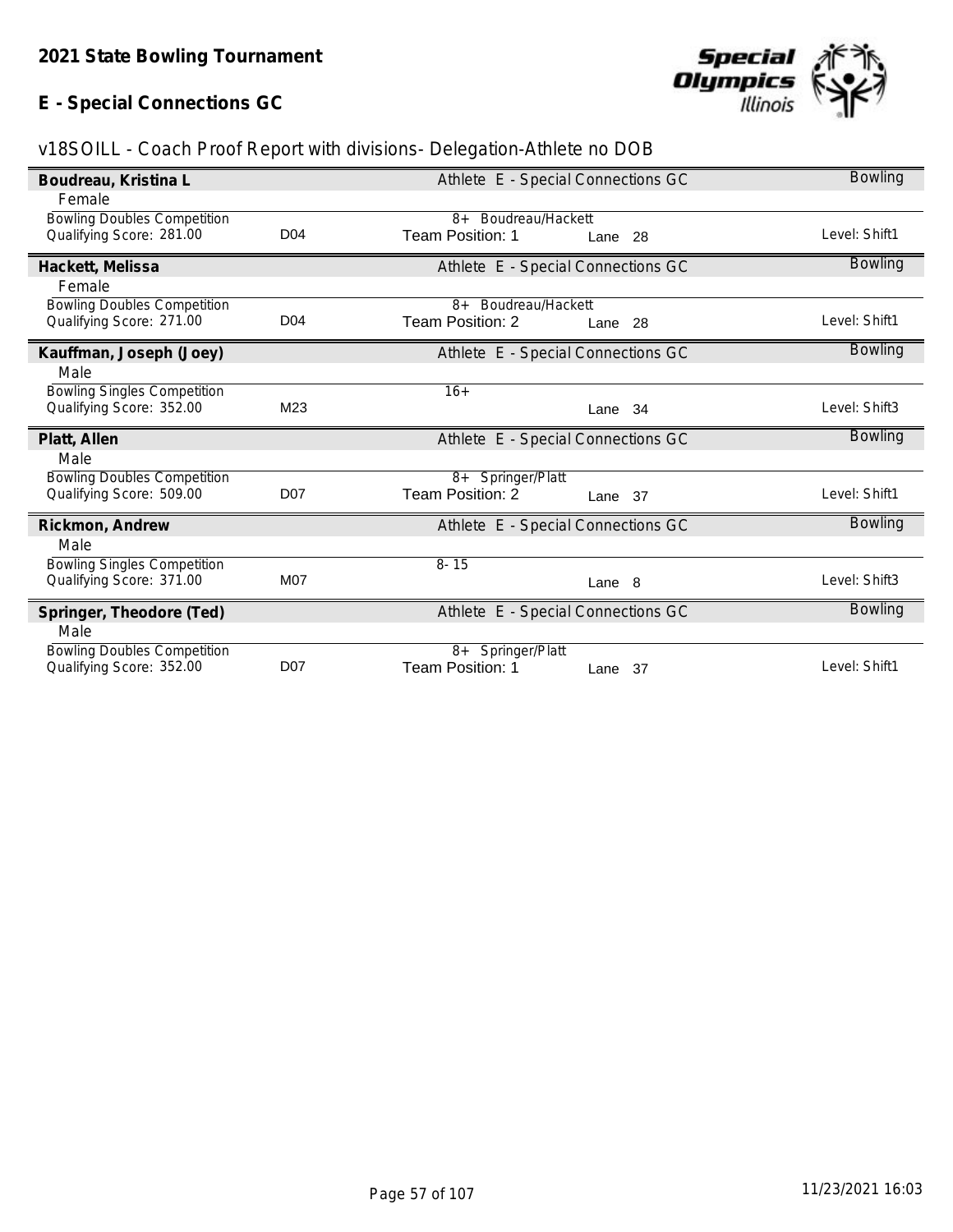## **E - Thornwood HS**



| Clayton, Israel                 |                 | Athlete E - Thornwood HS |     | <b>Bowling</b> |
|---------------------------------|-----------------|--------------------------|-----|----------------|
| Male                            |                 |                          |     |                |
| <b>Bowling Ramp Competition</b> |                 | 8+                       |     |                |
| Qualifying Score: 292.00        | R <sub>11</sub> | Lane 19                  |     | Level: Shift1  |
| Hubbard, Joshua                 |                 | Athlete E - Thornwood HS |     | <b>Bowling</b> |
| Male                            |                 |                          |     |                |
| <b>Bowling Ramp Competition</b> |                 | $8+$                     |     |                |
| Qualifying Score: 295.00        | R <sub>11</sub> | Lane                     | -20 | Level: Shift1  |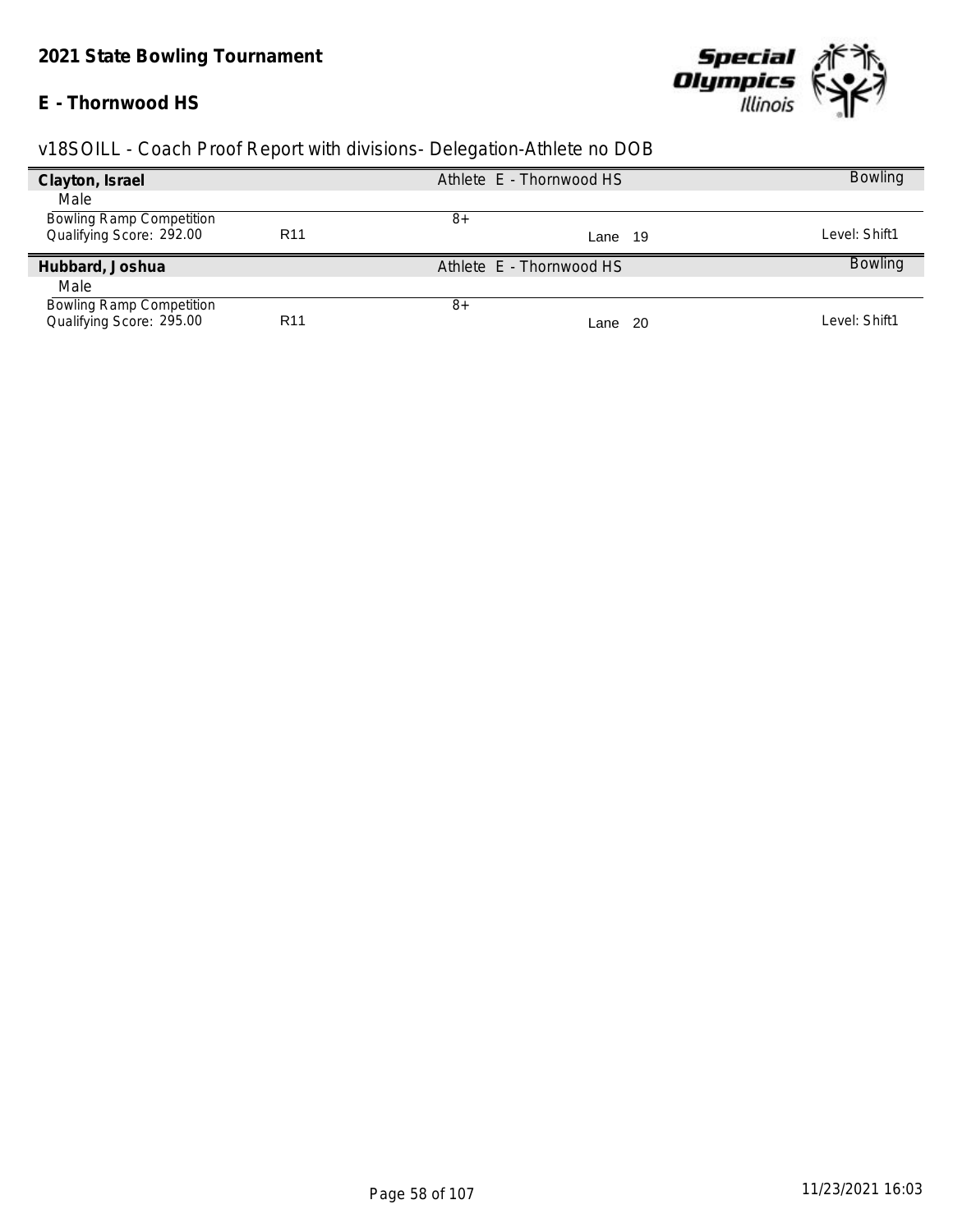# **F - Henderson County Special Olympics**



| Fisher, Harrison                   |     |     | Athlete F - Henderson County Special Olympics | <b>Bowling</b> |
|------------------------------------|-----|-----|-----------------------------------------------|----------------|
| Male                               |     |     |                                               |                |
| <b>Bowling Singles Competition</b> |     | 16+ |                                               |                |
| Qualifying Score: 443.00           | M28 |     | Lane 44                                       | Level: Shift3  |
|                                    |     |     |                                               |                |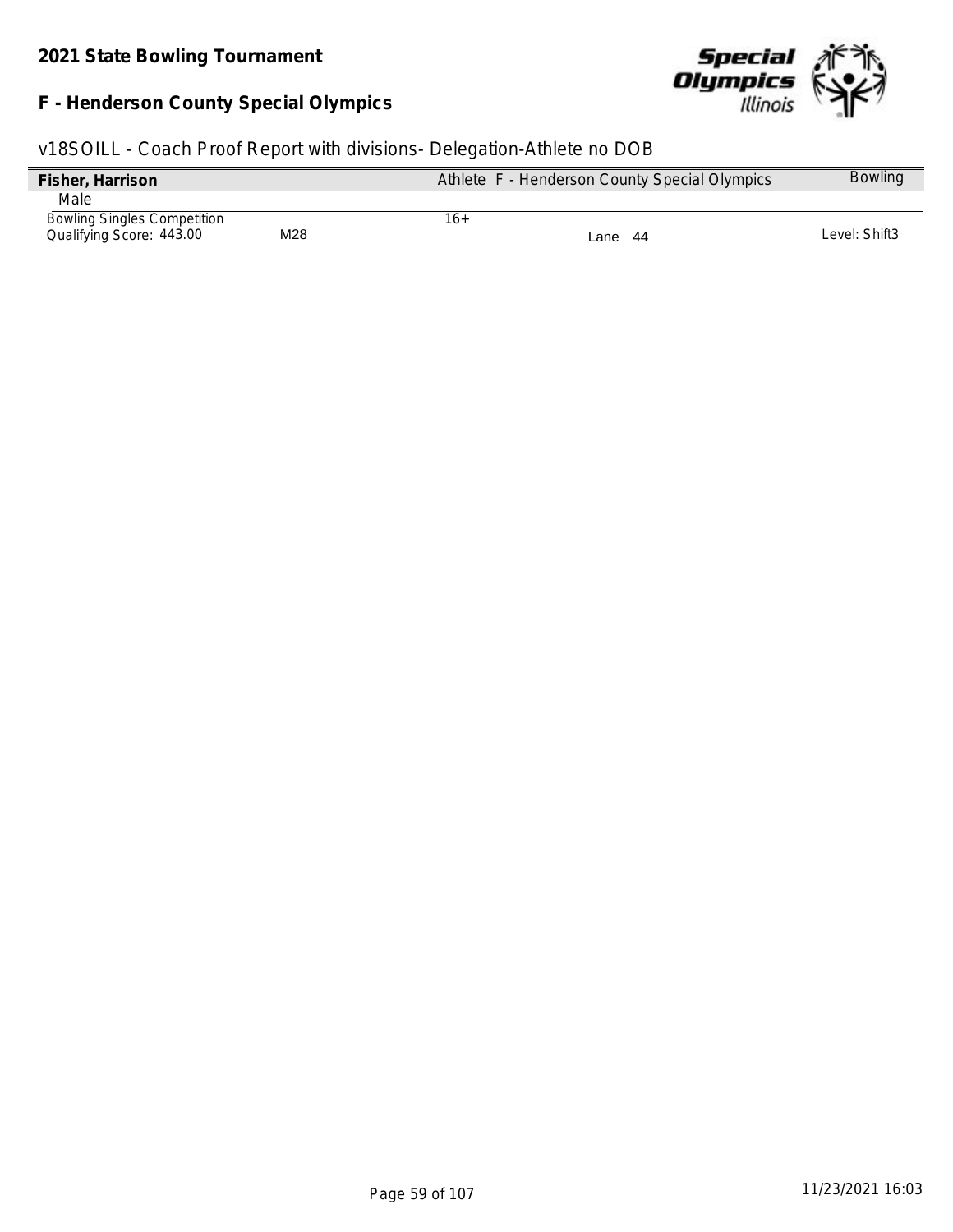#### **F - Independent-Swim**



| Swim, Brendan                      | Athlete F - Independent-Swim |     |         | <b>Bowling</b> |
|------------------------------------|------------------------------|-----|---------|----------------|
| Male                               |                              |     |         |                |
| <b>Bowling Singles Competition</b> |                              | 16+ |         |                |
| Qualifying Score: 381.00           | M <sub>25</sub>              |     | Lane 38 | Level: Shift3  |
|                                    |                              |     |         |                |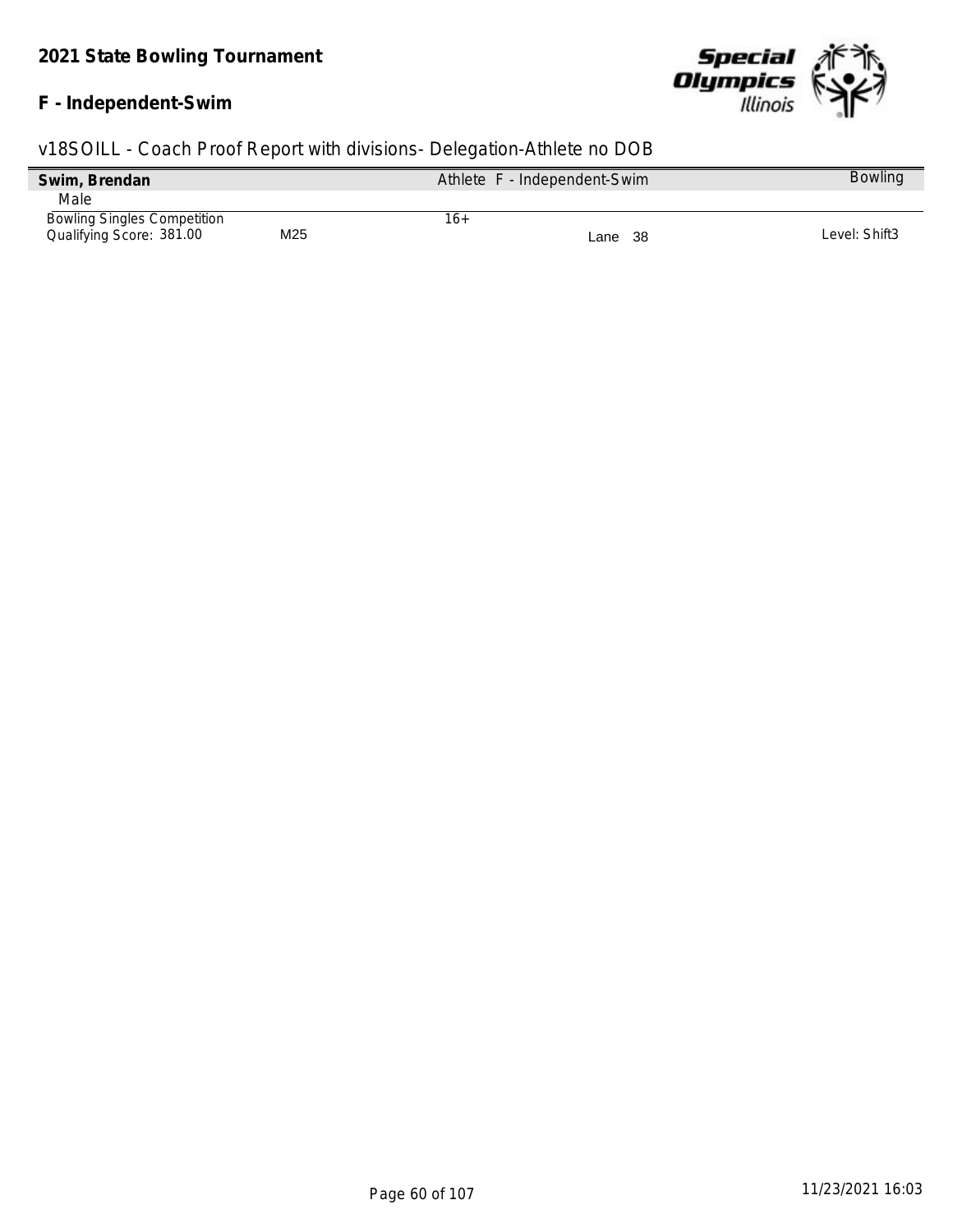# **F - Independent-Walker**



| Walker, Emilee Ruth                |     | Athlete F - Independent-Walker | <b>Bowling</b> |
|------------------------------------|-----|--------------------------------|----------------|
| Female                             |     |                                |                |
| <b>Bowling Singles Competition</b> |     | 16+                            |                |
| Qualifying Score: 540.00           | F23 | Lane 45                        | Level: Shift2  |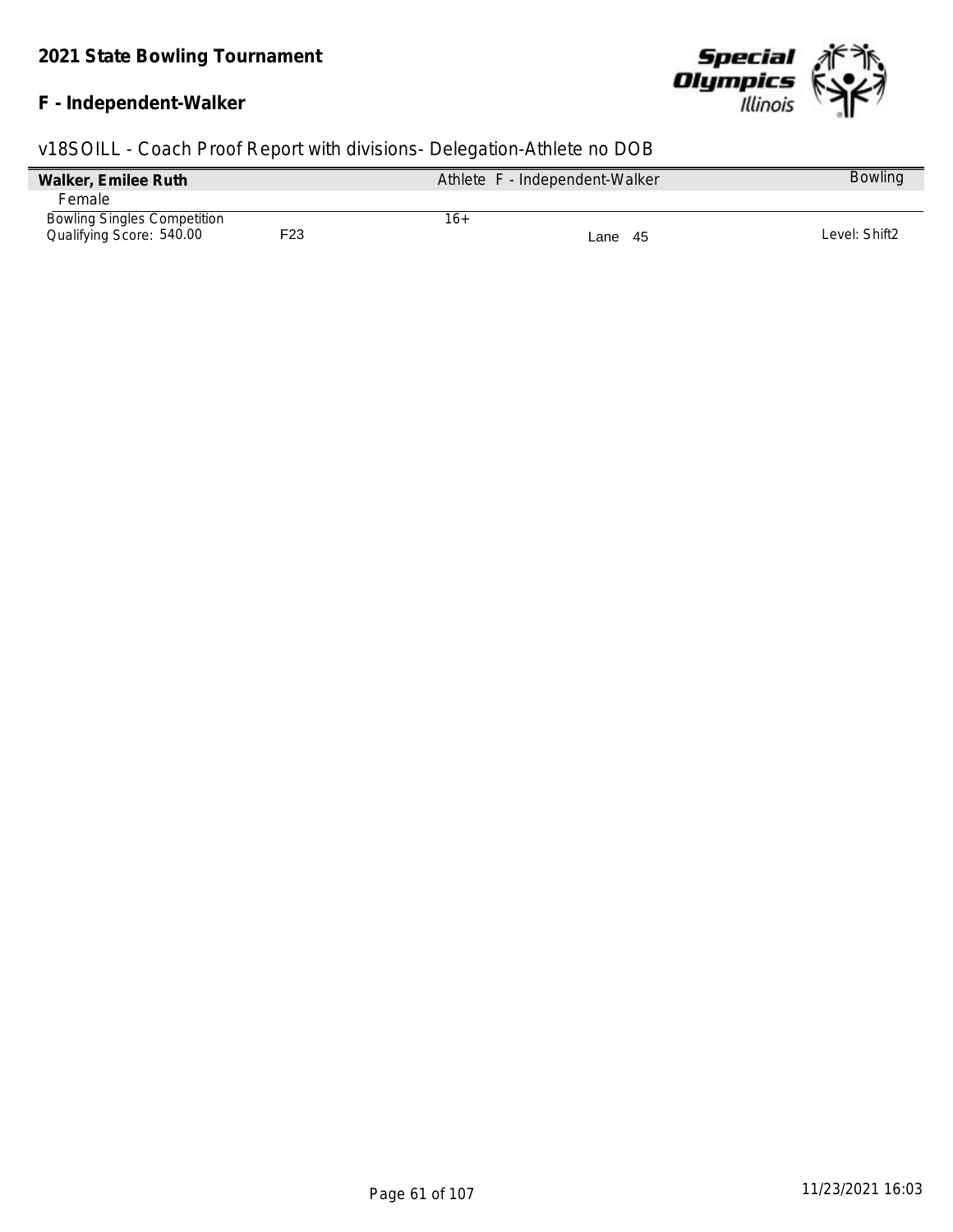# **F - McDonough County SRA**



| Reynolds, William                  |                 | Athlete F - McDonough County SRA | <b>Bowling</b> |
|------------------------------------|-----------------|----------------------------------|----------------|
| Male                               |                 |                                  |                |
| <b>Bowling Singles Competition</b> |                 | 16+                              |                |
| Qualifying Score: 251.00           | M <sub>17</sub> | Lane 21                          | Level: Shift3  |
| Thorpe, Adrian                     |                 | Athlete F - McDonough County SRA | <b>Bowling</b> |
| Male                               |                 |                                  |                |
| <b>Bowling Singles Competition</b> |                 | 16+                              |                |
| Qualifying Score: 313.00           | M21             | Lane 29                          | Level: Shift3  |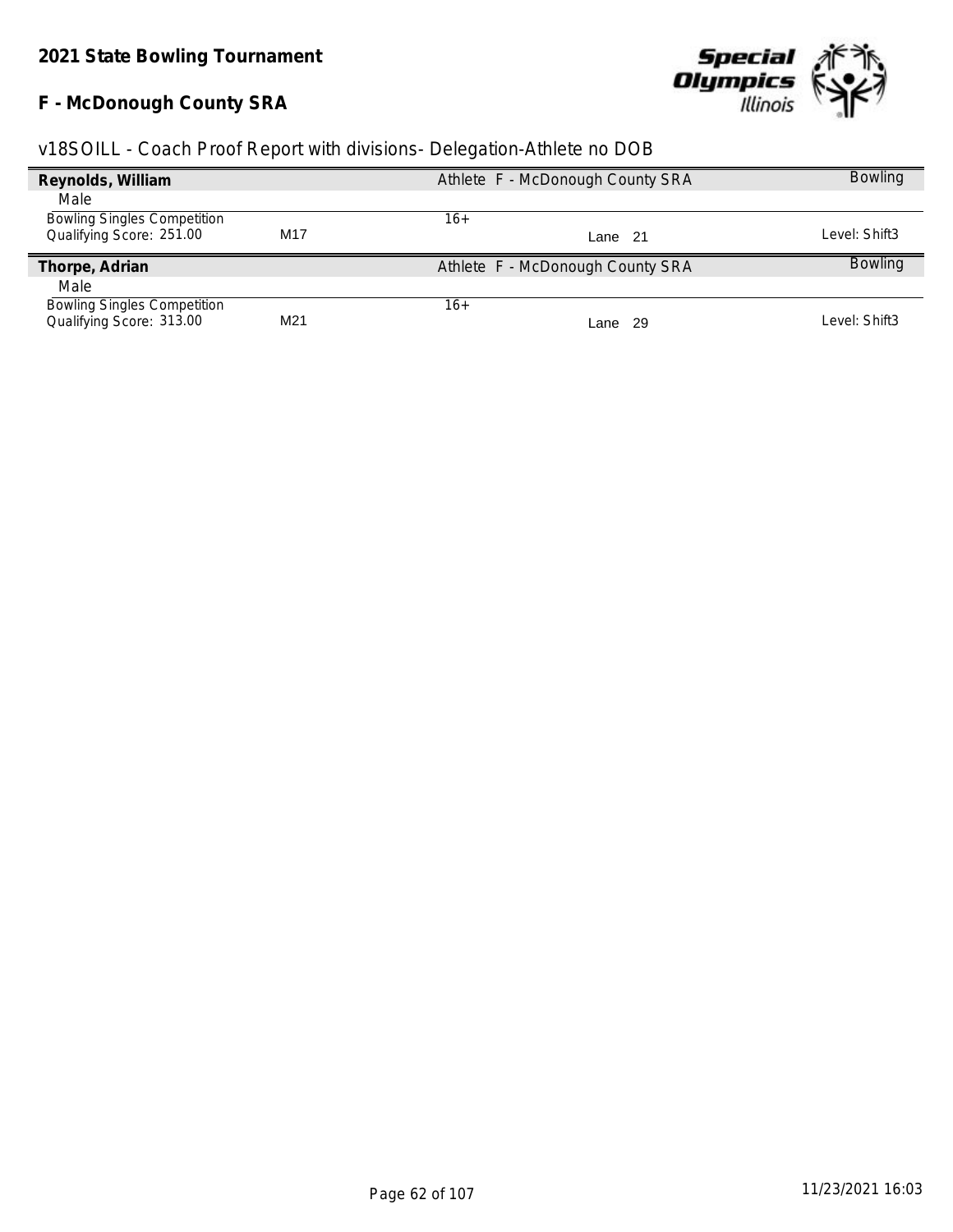### **F - Moline HS**



| Berberich, Isiah                                               |                 | Athlete F - Moline HS | <b>Bowling</b> |
|----------------------------------------------------------------|-----------------|-----------------------|----------------|
| Male                                                           |                 |                       |                |
| <b>Bowling Singles Competition</b>                             |                 | $16+$                 |                |
| Qualifying Score: 145.00                                       | M <sub>13</sub> | Lane 13               | Level: Shift3  |
| Gomez, Gyel                                                    |                 | Athlete F - Moline HS | <b>Bowling</b> |
| Male                                                           |                 |                       |                |
| <b>Bowling Singles Competition</b>                             |                 | $8 - 15$              |                |
| Qualifying Score: 193.00                                       | M05             | Lane 5                | Level: Shift3  |
| Lilius, Gabby                                                  |                 | Athlete F - Moline HS | <b>Bowling</b> |
| Female                                                         |                 |                       |                |
|                                                                |                 |                       |                |
| <b>Bowling Singles Competition</b>                             |                 | $16+$                 |                |
| Qualifying Score: 143.00                                       | F <sub>09</sub> | Lane 10               | Level: Shift2  |
| Perez, Esai                                                    |                 | Athlete F - Moline HS | <b>Bowling</b> |
| Male                                                           |                 |                       |                |
| <b>Bowling Singles Competition</b><br>Qualifying Score: 168.00 | M04             | $8 - 15$              | Level: Shift3  |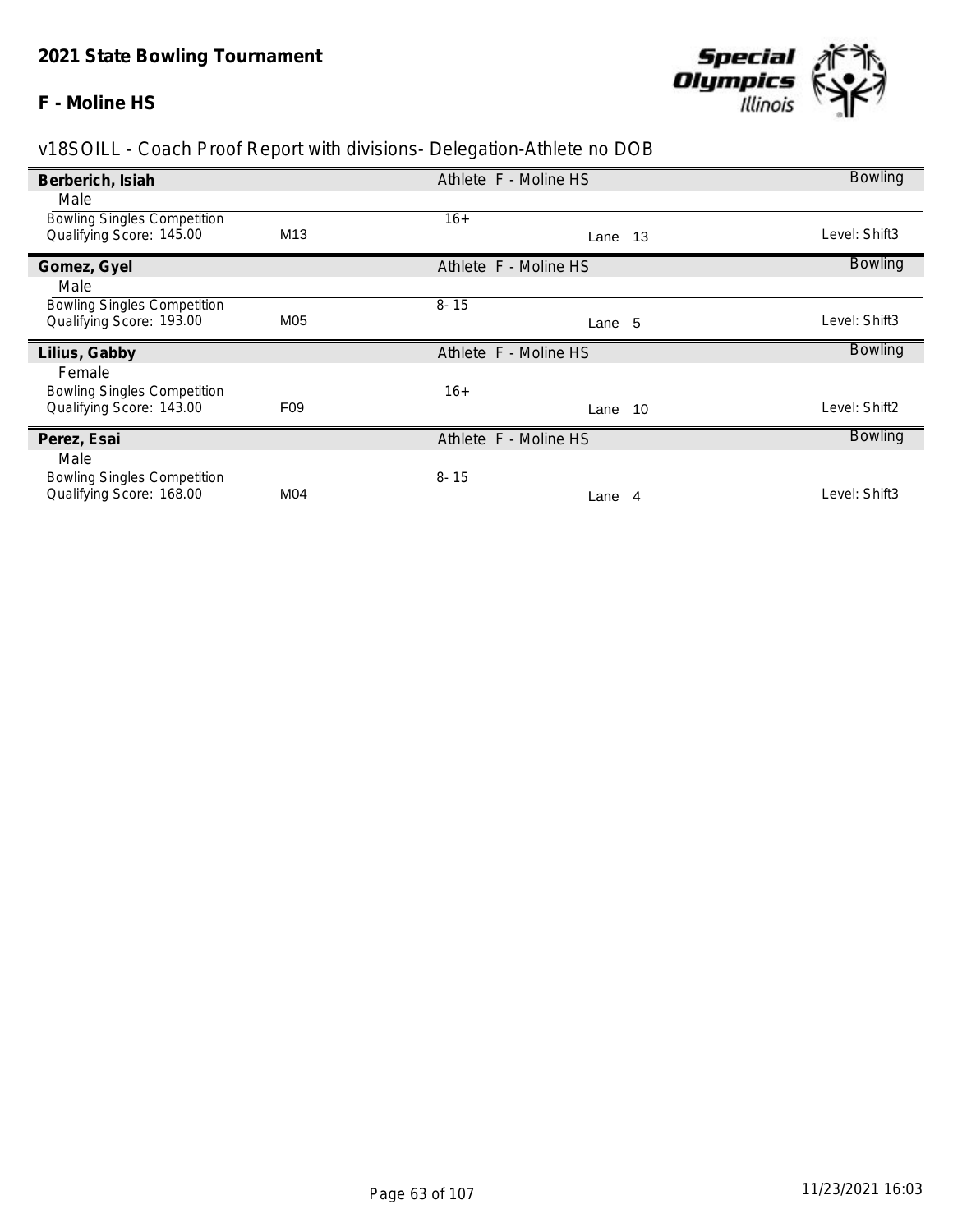## **F - Rock Island HS**



| Huff, Austin                       | Athlete F - Rock Island HS |     |        | <b>Bowling</b> |
|------------------------------------|----------------------------|-----|--------|----------------|
| Male                               |                            |     |        |                |
| <b>Bowling Singles Competition</b> |                            | 16+ |        |                |
| Qualifying Score: 64.00            | M <sub>10</sub>            |     | Lane 9 | Level: Shift3  |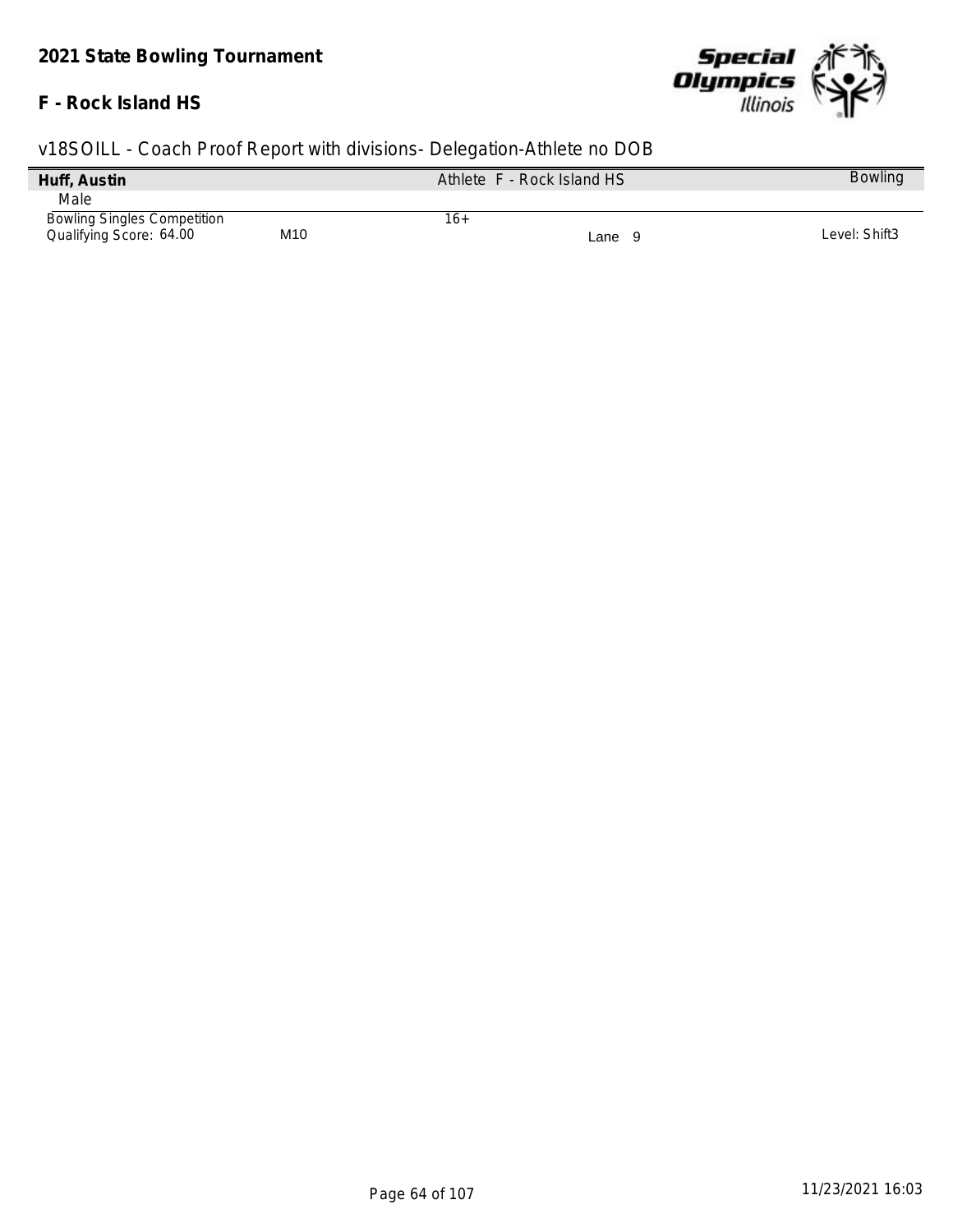### **F - UTHS**



| Miner, Justin                                                  |                 | Athlete F - UTHS | <b>Bowling</b> |
|----------------------------------------------------------------|-----------------|------------------|----------------|
| Male                                                           |                 |                  |                |
| <b>Bowling Singles Competition</b>                             |                 | $16+$            |                |
| Qualifying Score: 341.00                                       | M22             | Lane 32          | Level: Shift3  |
| Moreno, Bryan                                                  |                 | Athlete F - UTHS | <b>Bowling</b> |
| Male                                                           |                 |                  |                |
| <b>Bowling Singles Competition</b>                             |                 | $16+$            |                |
| Qualifying Score: 358.00                                       | M24             | Lane 35          | _evel: Shift3  |
|                                                                |                 |                  |                |
| Nolan, Jacob                                                   |                 | Athlete F - UTHS | <b>Bowling</b> |
| Male                                                           |                 |                  |                |
| <b>Bowling Singles Competition</b>                             |                 | $8 - 15$         |                |
| Qualifying Score: 209.00                                       | M05             | Lane 6           | _evel: Shift3  |
| Waterfall, Sarah                                               |                 | Athlete F - UTHS | <b>Bowling</b> |
| Female                                                         |                 |                  |                |
| <b>Bowling Singles Competition</b><br>Qualifying Score: 189.00 | F <sub>11</sub> | $16+$            | Level: Shift2  |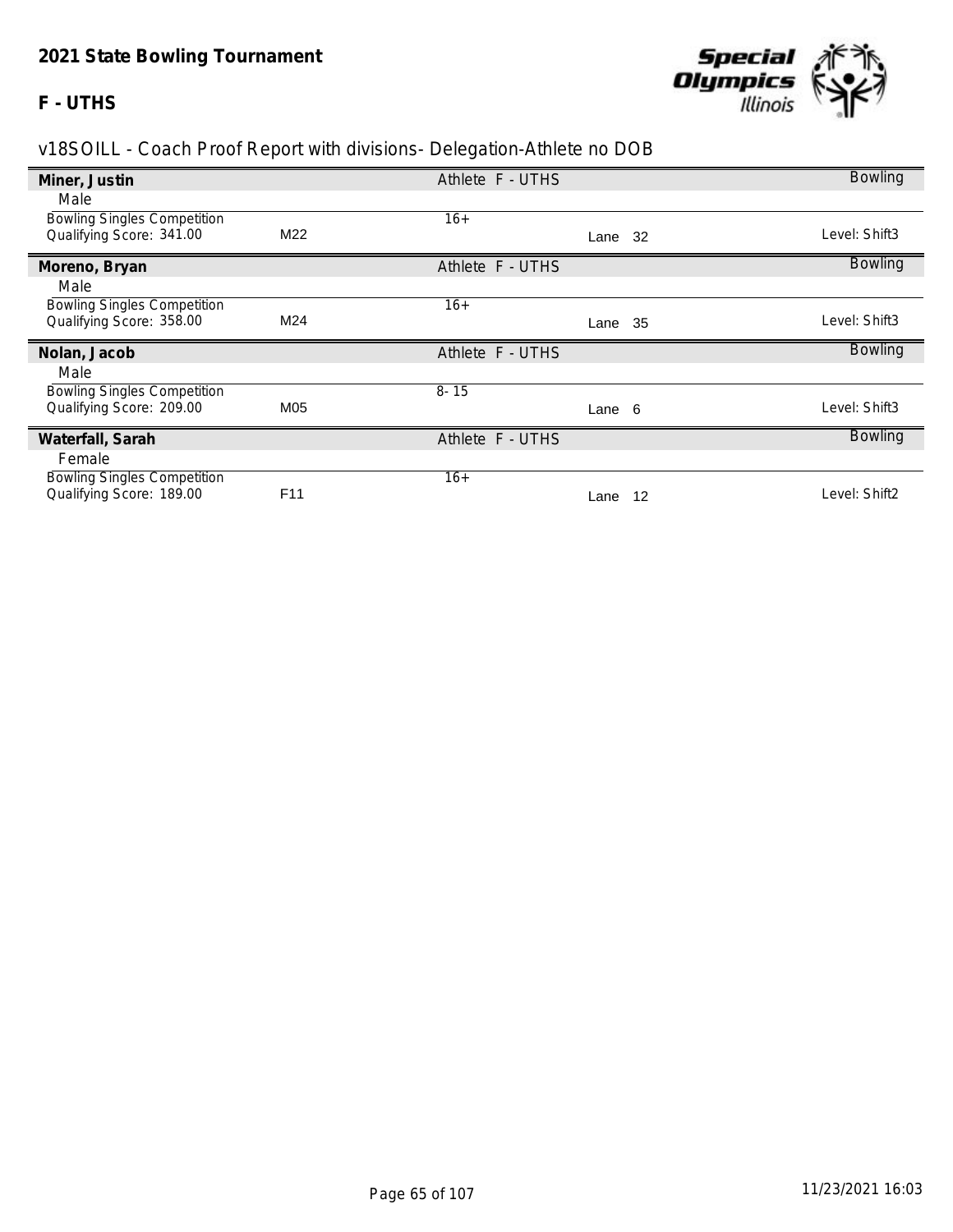# **F - Warren Co Spec Oly**



| Brennan, Mike                      |                 | Athlete F - Warren Co Spec Oly |            | Bowling        |
|------------------------------------|-----------------|--------------------------------|------------|----------------|
| Male                               |                 |                                |            |                |
| <b>Bowling Ramp Competition</b>    |                 | $8+$                           |            |                |
| Qualifying Score: 228.00           | R <sub>09</sub> |                                | Lane 17    | Level: Shift1  |
| Brinker, Norma                     |                 | Athlete F - Warren Co Spec Oly |            | <b>Bowling</b> |
| Female                             |                 |                                |            |                |
| <b>Bowling Ramp Competition</b>    |                 | $8+$                           |            |                |
| Qualifying Score: 259.00           | R <sub>10</sub> |                                | Lane<br>18 | Level: Shift1  |
| Christy, Christian (CJ)            |                 | Athlete F - Warren Co Spec Oly |            | <b>Bowling</b> |
| Male                               |                 |                                |            |                |
| <b>Bowling Singles Competition</b> |                 | $16+$                          |            |                |
| Qualifying Score: 387.00           | M26             |                                | Lane 39    | Level: Shift3  |
| Crawford, Kendall                  |                 | Athlete F - Warren Co Spec Oly |            | <b>Bowling</b> |
| Female                             |                 |                                |            |                |
| <b>Bowling Doubles Competition</b> |                 | 8+ Crawford/Hallstrom          |            |                |
| Qualifying Score: 195.00           | D <sub>03</sub> | Team Position: 1               | Lane 25    | Level: Shift1  |
|                                    |                 |                                |            |                |
| Greenstreet, Brian E               |                 | Athlete F - Warren Co Spec Oly |            | <b>Bowling</b> |
| Male                               |                 |                                |            |                |
| <b>Bowling Singles Competition</b> |                 | $16+$                          |            |                |
| Qualifying Score: 377.00           | M25             |                                | Lane 38    | Level: Shift3  |
| Hallstrom, James                   |                 | Athlete F - Warren Co Spec Oly |            | <b>Bowling</b> |
| Male                               |                 |                                |            |                |
| <b>Bowling Doubles Competition</b> |                 | 8+ Crawford/Hallstrom          |            |                |
| Qualifying Score: 171.00           | D <sub>03</sub> | Team Position: 2               | Lane 25    | Level: Shift1  |
|                                    |                 |                                |            |                |
| Krzeminski, Shawna                 |                 | Athlete F - Warren Co Spec Oly |            | Bowling        |
| Female                             |                 |                                |            |                |
| <b>Bowling Singles Competition</b> |                 | $16+$                          |            |                |
| Qualifying Score: 281.00           | F16             |                                | Lane 24    | Level: Shift2  |
| Lesones, Christian                 |                 | Athlete F - Warren Co Spec Oly |            | Bowling        |
| Male                               |                 |                                |            |                |
| <b>Bowling Doubles Competition</b> |                 | 8+ Lesones/Sage                |            |                |
| Qualifying Score: 305.00           | D <sub>06</sub> | Team Position: 1               | Lane 35    | Level: Shift1  |
|                                    |                 |                                |            |                |
| Mortensen, Alantis                 |                 | Athlete F - Warren Co Spec Oly |            | <b>Bowling</b> |
| Female                             |                 |                                |            |                |
| <b>Bowling Ramp Competition</b>    |                 | $8+$                           |            |                |
| Qualifying Score: 292.00           | R <sub>11</sub> |                                | Lane 19    | Level: Shift1  |
| Olson, Melissa (Susie)             |                 | Athlete F - Warren Co Spec Oly |            | <b>Bowling</b> |
| Female                             |                 |                                |            |                |
| <b>Bowling Singles Competition</b> |                 | $16+$                          |            |                |
| Qualifying Score: 192.00           | F11             |                                | Lane 12    | Level: Shift2  |
|                                    |                 |                                |            |                |
| Olson, Scott                       |                 | Athlete F - Warren Co Spec Oly |            | <b>Bowling</b> |
| Male                               |                 |                                |            |                |
| <b>Bowling Singles Competition</b> |                 | $16+$                          |            |                |
| Qualifying Score: 310.00           | M21             |                                | Lane 29    | Level: Shift3  |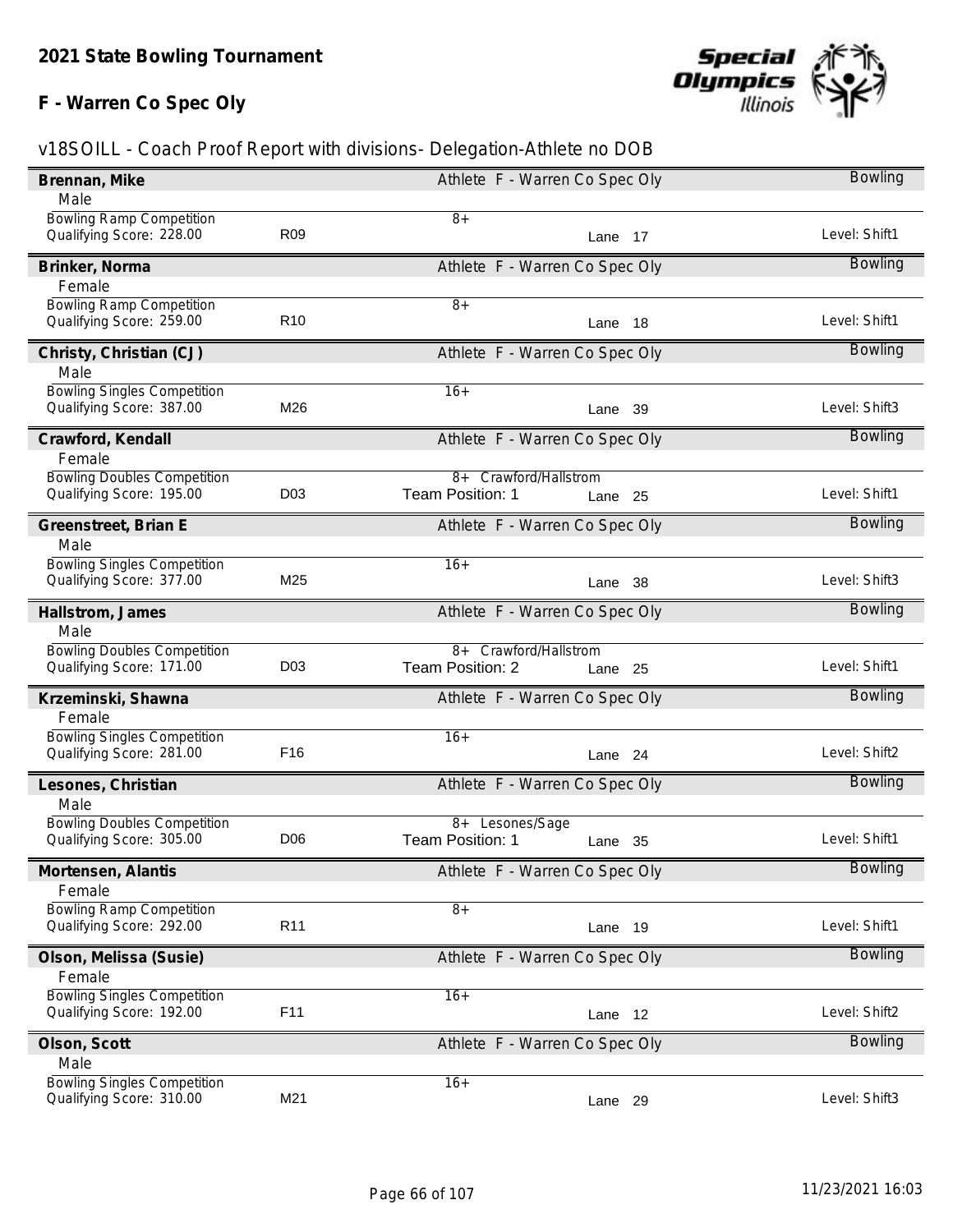# **F - Warren Co Spec Oly**



| Parks, Tamara Nicole               | Athlete F - Warren Co Spec Oly |                                |                |  |
|------------------------------------|--------------------------------|--------------------------------|----------------|--|
| Female                             |                                |                                |                |  |
| <b>Bowling Doubles Competition</b> |                                | 8+ Parks/Shumaker              |                |  |
| Qualifying Score: 362.00           | D <sub>06</sub>                | Team Position: 1<br>Lane 36    | Level: Shift1  |  |
| Rosenthal, Gregory A               |                                | Athlete F - Warren Co Spec Oly | <b>Bowling</b> |  |
| Male                               |                                |                                |                |  |
| <b>Bowling Doubles Competition</b> |                                | 8+ Rosenthal/Vervynck          |                |  |
| Qualifying Score: 335.00           | D <sub>05</sub>                | Team Position: 1<br>Lane 29    | Level: Shift1  |  |
| Sage, Robert                       |                                | Athlete F - Warren Co Spec Oly | <b>Bowling</b> |  |
| Male                               |                                |                                |                |  |
| <b>Bowling Doubles Competition</b> |                                | 8+ Lesones/Sage                |                |  |
| Qualifying Score: 367.00           | D <sub>06</sub>                | Team Position: 2<br>Lane 35    | Level: Shift1  |  |
| Shumaker, Amanda                   |                                | Athlete F - Warren Co Spec Oly | <b>Bowling</b> |  |
| Female                             |                                |                                |                |  |
| <b>Bowling Doubles Competition</b> |                                | 8+ Parks/Shumaker              |                |  |
| Qualifying Score: 327.00           | D <sub>06</sub>                | Team Position: 2<br>Lane 35    | Level: Shift1  |  |
| Stansbury, Thomas (Tom) W          |                                | Athlete F - Warren Co Spec Oly | <b>Bowling</b> |  |
| Male                               |                                |                                |                |  |
| <b>Bowling Doubles Competition</b> |                                | 8+ Stansbury/Stevens           |                |  |
| Qualifying Score: 415.00           | <b>D07</b>                     | Team Position: 1<br>Lane 39    | Level: Shift1  |  |
| Stevens, Richard L                 |                                | Athlete F - Warren Co Spec Oly | <b>Bowling</b> |  |
| Male                               |                                |                                |                |  |
| <b>Bowling Doubles Competition</b> |                                | 8+ Stansbury/Stevens           |                |  |
| Qualifying Score: 380.00           | <b>D07</b>                     | Team Position: 2<br>Lane 39    | Level: Shift1  |  |
| Troutwine, Bernard                 |                                | Athlete F - Warren Co Spec Oly | <b>Bowling</b> |  |
| Male                               |                                |                                |                |  |
| <b>Bowling Singles Competition</b> |                                | $16+$                          |                |  |
| Qualifying Score: 199.00           | M <sub>15</sub>                | Lane 17                        | Level: Shift3  |  |
| Vervynck, Janet                    |                                | Athlete F - Warren Co Spec Oly | <b>Bowling</b> |  |
| Female                             |                                |                                |                |  |
| <b>Bowling Doubles Competition</b> |                                | 8+ Rosenthal/Vervynck          |                |  |
| Qualifying Score: 225.00           | <b>D05</b>                     | Team Position: 2<br>Lane 29    | Level: Shift1  |  |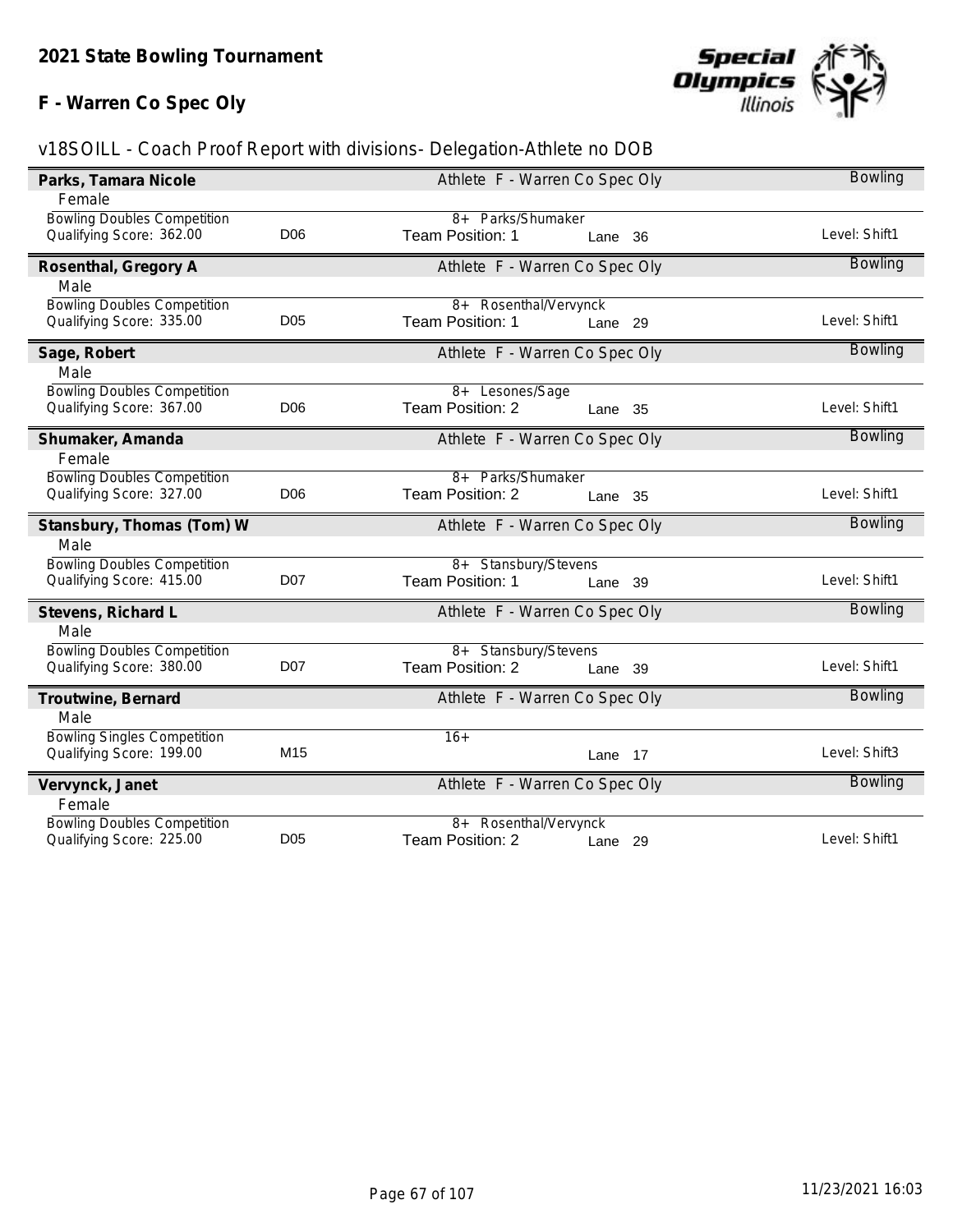# *2021 State Bowling Tournament*

## **G - HISRA**



| v18SOILL - Coach Proof Report with divisions- Delegation-Athlete no DOB |     |                   |         |                |
|-------------------------------------------------------------------------|-----|-------------------|---------|----------------|
| Barrett, Matthew                                                        |     | Athlete G - HISRA |         | <b>Bowling</b> |
| Male                                                                    |     |                   |         |                |
| <b>Bowling Singles Competition</b><br>Qualifying Score: 381.00          | M25 | 16+               | Lane 38 | Level: Shift3  |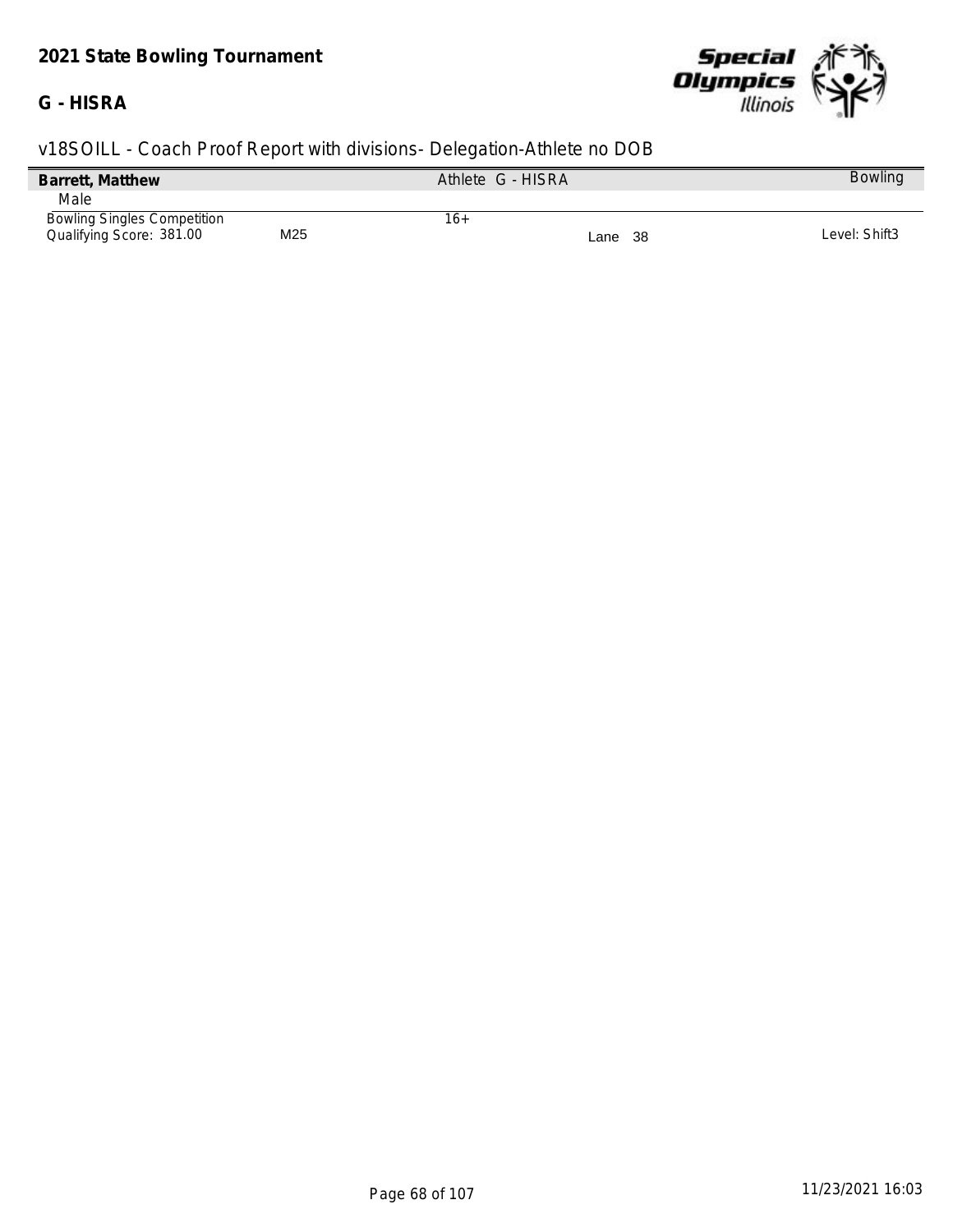### **G - IRVSRA**



| Campbell, David C                  |                 | Athlete G - IRVSRA | <b>Bowling</b> |
|------------------------------------|-----------------|--------------------|----------------|
| Male                               |                 |                    |                |
| <b>Bowling Singles Competition</b> |                 | $16+$              |                |
| Qualifying Score: 306.00           | M21             | Lane 29            | Level: Shift3  |
| Cruise, Jason                      |                 | Athlete G - IRVSRA | <b>Bowling</b> |
| Male                               |                 |                    |                |
| <b>Bowling Singles Competition</b> |                 | $16+$              |                |
| Qualifying Score: 361.00           | M24             | 36<br>Lane         | Level: Shift3  |
| Leesman, Joseph                    |                 | Athlete G - IRVSRA | <b>Bowling</b> |
| Male                               |                 |                    |                |
| <b>Bowling Singles Competition</b> |                 | $16+$              |                |
| Qualifying Score: 414.00           | M27             | Lane 42            | Level: Shift3  |
| Taylor, Zachary                    |                 | Athlete G - IRVSRA | <b>Bowling</b> |
| Male                               |                 |                    |                |
| <b>Bowling Singles Competition</b> |                 | $16+$              |                |
| Qualifying Score: 249.00           | M17             | Lane 21            | Level: Shift3  |
| Windsor, Virginia (Gina)           |                 | Athlete G - IRVSRA | <b>Bowling</b> |
| Female                             |                 |                    |                |
| <b>Bowling Singles Competition</b> |                 | $16+$              |                |
| Qualifying Score: 442.00           | F <sub>22</sub> | Lane<br>42         | Level: Shift2  |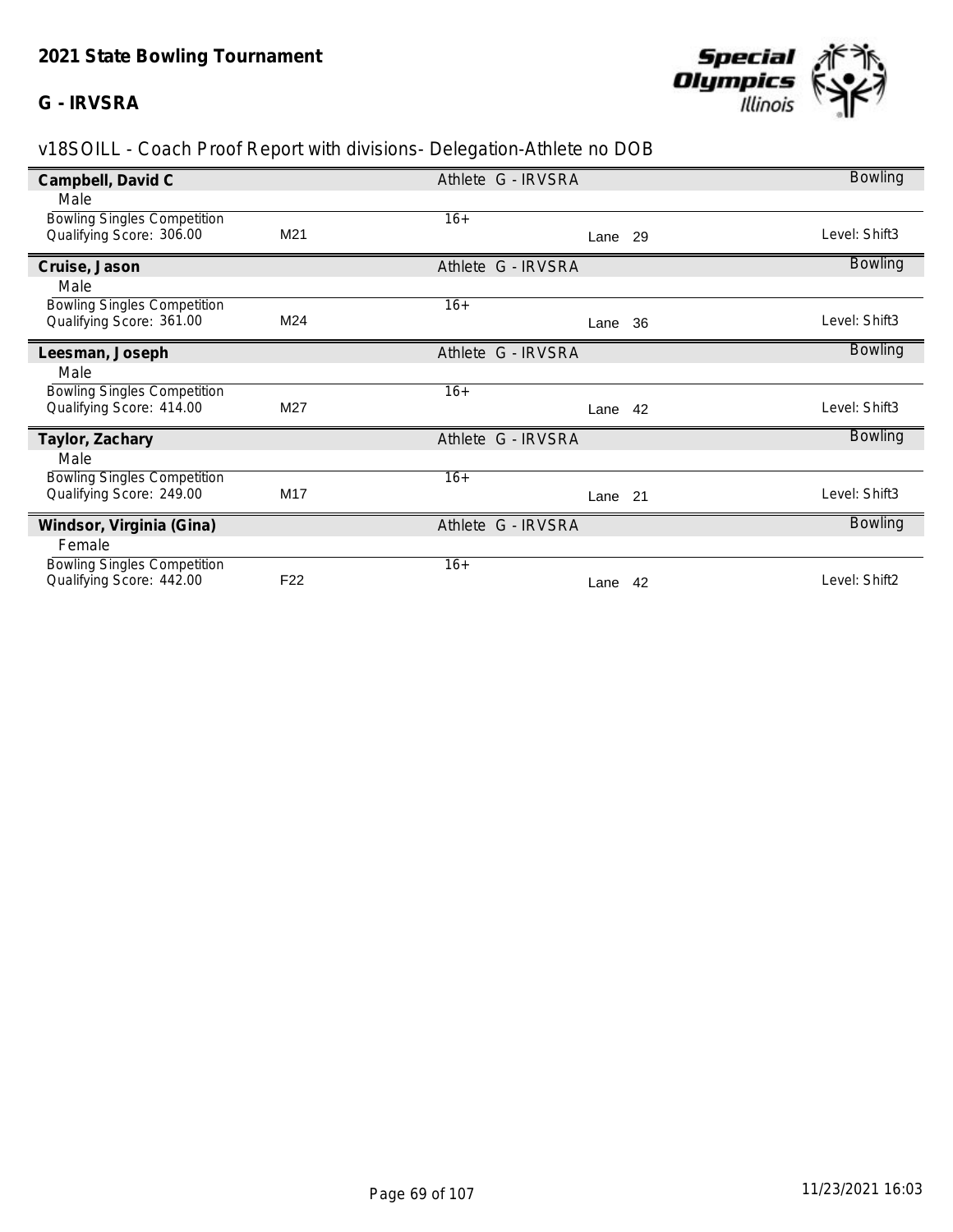#### **G - IVC Grey Ghosts**



| Doty, Aubree                       |     | Athlete G - IVC Grey Ghosts |        | <b>Bowling</b> |
|------------------------------------|-----|-----------------------------|--------|----------------|
| <b>Female</b>                      |     |                             |        |                |
| <b>Bowling Singles Competition</b> |     | $8 - 15$                    |        |                |
| Qualifying Score: 241.00           | F05 |                             | Lane 4 | Level: Shift2  |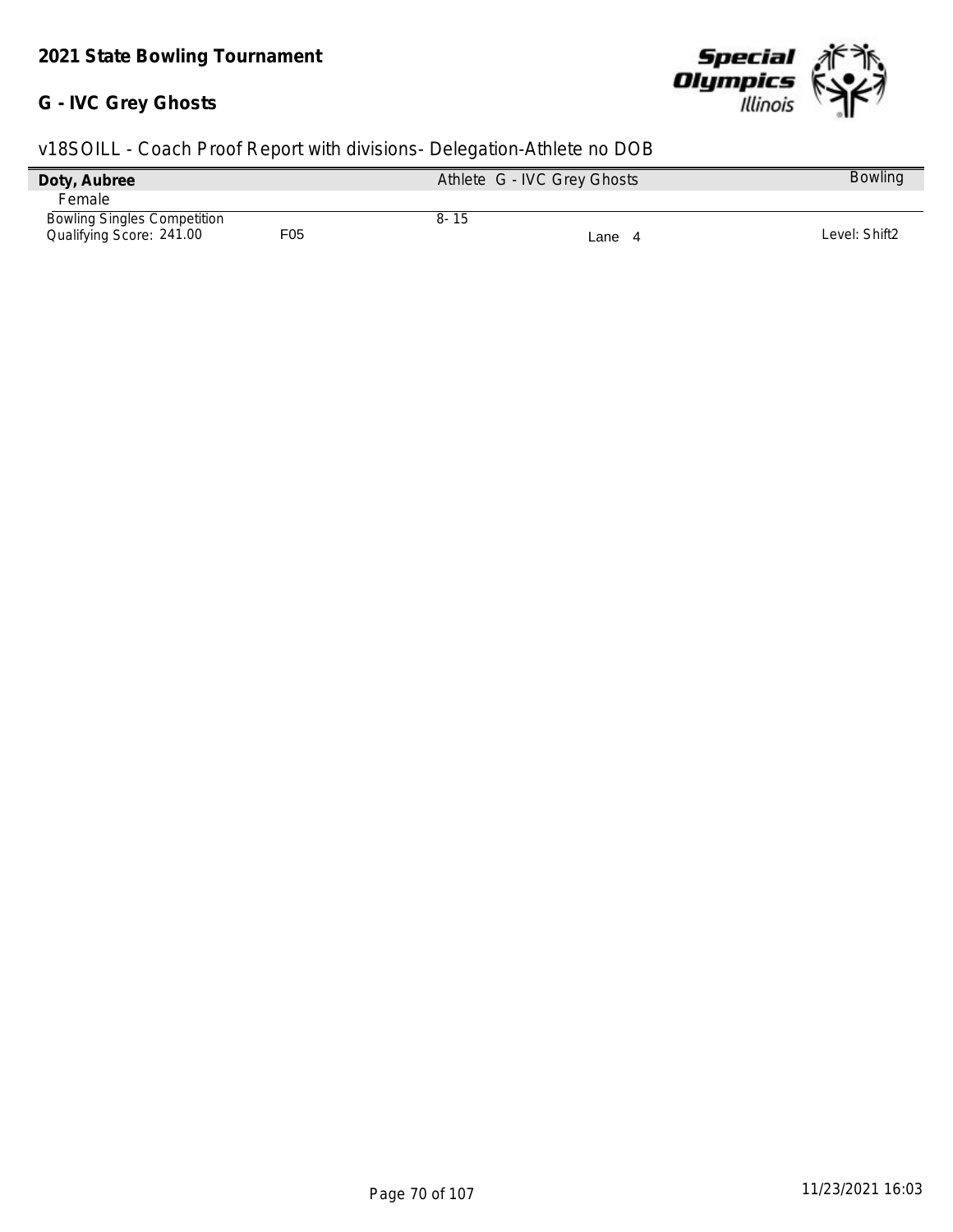### **G - Marc First**



| McDugle, Ryan                                                  |                 | Athlete G - Marc First | <b>Bowling</b> |
|----------------------------------------------------------------|-----------------|------------------------|----------------|
| Male                                                           |                 |                        |                |
| <b>Bowling Singles Competition</b>                             |                 | $16+$                  |                |
| Qualifying Score: 162.00                                       | M14             | Lane 15                | Level: Shift3  |
| Murphy, Jessica                                                |                 | Athlete G - Marc First | <b>Bowling</b> |
| Female                                                         |                 |                        |                |
| <b>Bowling Ramp Competition</b>                                |                 | $8+$                   |                |
| Qualifying Score: 181.00                                       | <b>R07</b>      | Lane 11                | Level: Shift1  |
|                                                                |                 |                        |                |
| Ratliff, Sherry                                                |                 | Athlete G - Marc First | <b>Bowling</b> |
| Female                                                         |                 |                        |                |
| <b>Bowling Ramp Competition</b>                                |                 | $8+$                   |                |
| Qualifying Score: 195.00                                       | <b>R08</b>      | Lane 14                | Level: Shift1  |
| Whitfield, Barbara                                             |                 | Athlete G - Marc First | <b>Bowling</b> |
| Female                                                         |                 |                        |                |
| <b>Bowling Singles Competition</b><br>Qualifying Score: 268.00 | F <sub>15</sub> | $16+$                  | Level: Shift2  |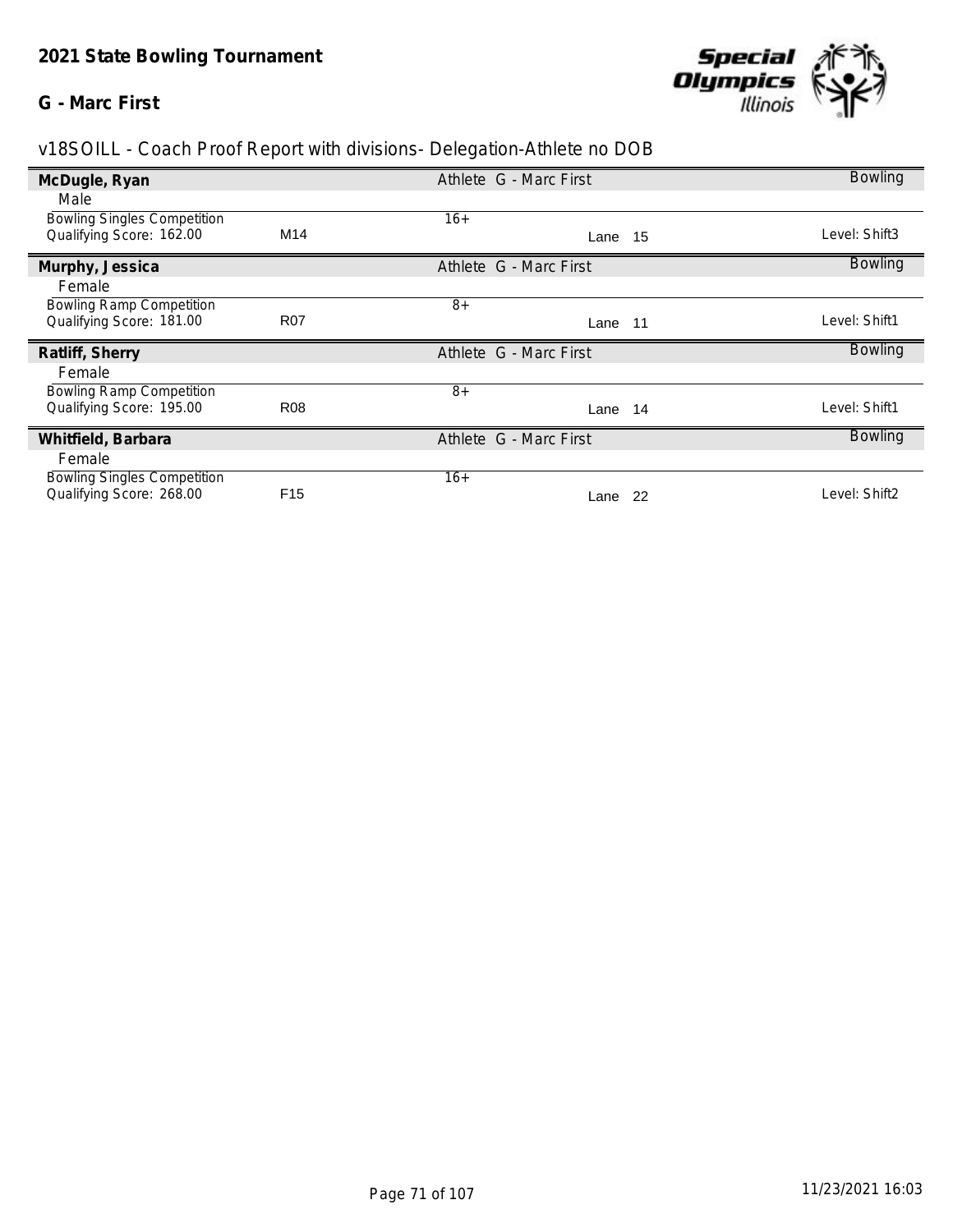# **G - Olympia School District**



| v18SOILL - Coach Proof Report with divisions- Delegation-Athlete no DOB |  |  |  |  |  |
|-------------------------------------------------------------------------|--|--|--|--|--|
|                                                                         |  |  |  |  |  |

| Baker, Hannah                      |                 | Athlete G - Olympia School District | <b>Bowling</b> |
|------------------------------------|-----------------|-------------------------------------|----------------|
| Female                             |                 |                                     |                |
| <b>Bowling Singles Competition</b> |                 | $16+$                               |                |
| Qualifying Score: 145.00           | F <sub>09</sub> | Lane 10                             | Level: Shift2  |
| Olson, Dylan                       |                 | Athlete G - Olympia School District | <b>Bowling</b> |
| Male                               |                 |                                     |                |
| <b>Bowling Singles Competition</b> |                 | 16+                                 |                |
| Qualifying Score: 210.00           | M <sub>15</sub> | -18<br>Lane                         | Level: Shift3  |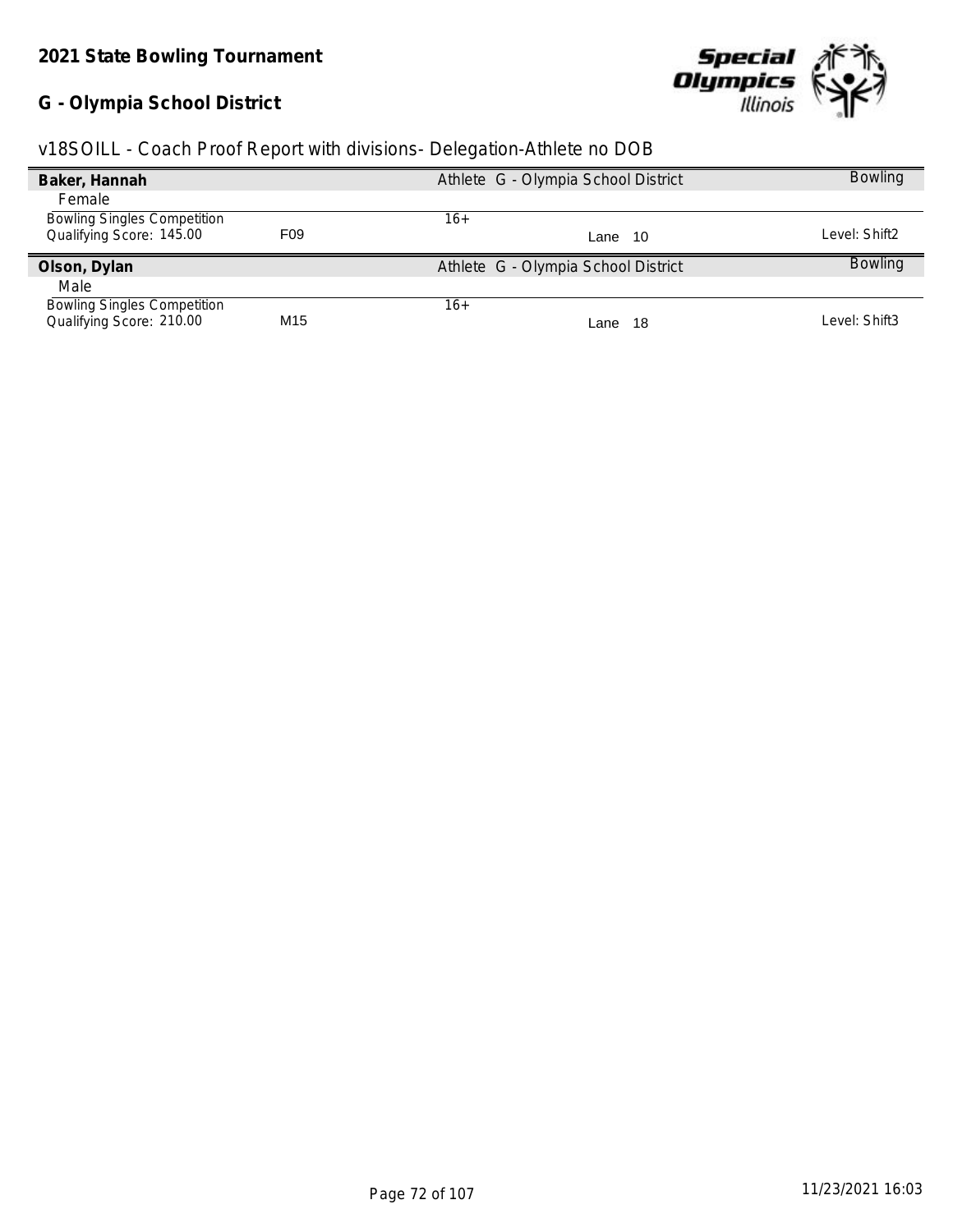## **G - SOAR**



| Charley, Michael                                               |                 | Athlete G - SOAR                       |            | <b>Bowling</b> |
|----------------------------------------------------------------|-----------------|----------------------------------------|------------|----------------|
| Male                                                           |                 |                                        |            |                |
| <b>Bowling Doubles Competition</b><br>Qualifying Score: 323.00 | D <sub>05</sub> | 8+ Charley/ Gillan<br>Team Position: 1 | Lane 30    | Level: Shift1  |
| Dees, Kira                                                     |                 | Athlete G - SOAR                       |            | <b>Bowling</b> |
| Female                                                         |                 |                                        |            |                |
| <b>Bowling Singles Competition</b><br>Qualifying Score: 259.00 | F <sub>14</sub> | $16+$                                  | Lane 19    | Level: Shift2  |
| Gillan, Brian                                                  |                 | Athlete G - SOAR                       |            | <b>Bowling</b> |
| Male                                                           |                 |                                        |            |                |
| <b>Bowling Doubles Competition</b><br>Qualifying Score: 253.00 | D <sub>05</sub> | 8+ Charley/ Gillan<br>Team Position: 2 | Lane 30    | Level: Shift1  |
| Harms, Anthony (Tony)                                          |                 | Athlete G - SOAR                       |            | Bowling        |
| Male                                                           |                 |                                        |            |                |
| <b>Bowling Doubles Competition</b>                             |                 | 8+ Harms/ McWhorter                    |            |                |
| Qualifying Score: 299.00                                       | D <sub>05</sub> | Team Position: 1                       | Lane 32    | Level: Shift1  |
| McClellan, Joshua                                              |                 | Athlete G - SOAR                       |            | <b>Bowling</b> |
| Male                                                           |                 |                                        |            |                |
| <b>Bowling Singles Competition</b><br>Qualifying Score: 402.00 | M26             | $16+$                                  | 40<br>Lane | Level: Shift3  |
| McWhorter, Jeffrey Shane                                       |                 | Athlete G - SOAR                       |            | Bowling        |
| Male                                                           |                 |                                        |            |                |
| <b>Bowling Doubles Competition</b>                             |                 | 8+ Harms/ McWhorter                    |            |                |
| Qualifying Score: 280.00                                       | <b>D05</b>      | Team Position: 2                       | Lane 32    | Level: Shift1  |
| Sprague, Sarah                                                 |                 | Athlete G - SOAR                       |            | Bowling        |
| Female                                                         |                 |                                        |            |                |
| <b>Bowling Singles Competition</b>                             |                 | $16+$                                  |            |                |
| Qualifying Score: 318.00                                       | F <sub>18</sub> |                                        | Lane 31    | Level: Shift2  |
| Stimpert, Jeffrey                                              |                 | Athlete G - SOAR                       |            | <b>Bowling</b> |
| Male                                                           |                 |                                        |            |                |
| <b>Bowling Ramp Competition</b>                                |                 | $8+$                                   |            |                |
| Qualifying Score: 194.00                                       | <b>R08</b>      |                                        | Lane 13    | Level: Shift1  |
| Wills, Elexa                                                   |                 | Athlete G - SOAR                       |            | <b>Bowling</b> |
| Female                                                         |                 |                                        |            |                |
| <b>Bowling Singles Competition</b>                             |                 | $16+$                                  |            |                |
| Qualifying Score: 280.00                                       | F <sub>16</sub> |                                        | Lane 24    | Level: Shift2  |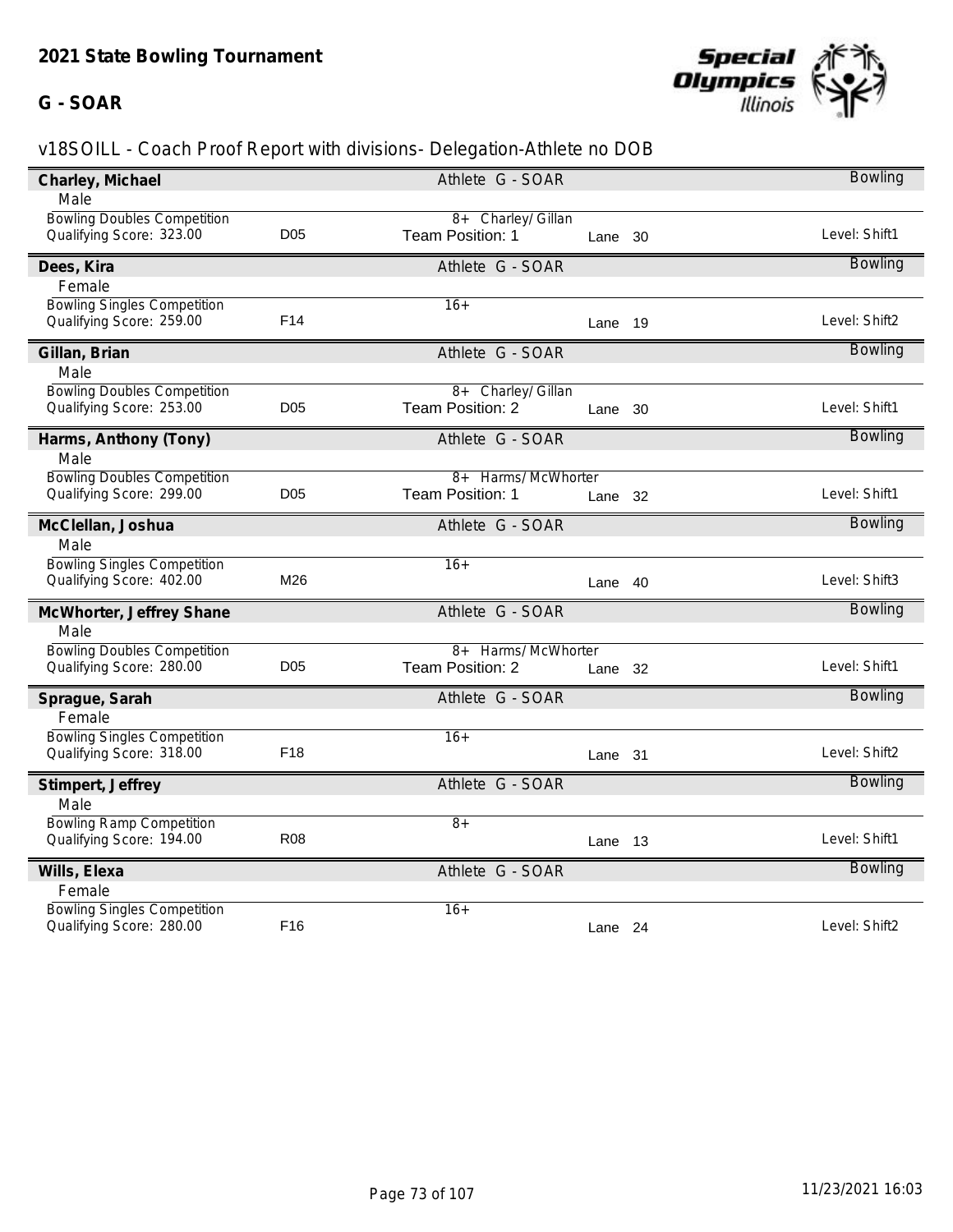## **G - Tazewood Warriors**



| Aldag, Jeremy                      |                 | Athlete G - Tazewood Warriors      | <b>Bowling</b> |
|------------------------------------|-----------------|------------------------------------|----------------|
|                                    |                 |                                    |                |
| Male                               |                 |                                    |                |
| <b>Bowling Doubles Competition</b> |                 | 8+ Aldag/ Pickell                  |                |
| Qualifying Score: 329.00           | D <sub>06</sub> | <b>Team Position: 1</b><br>Lane 36 | Level: Shift1  |
| Chen, Michael                      |                 | Athlete G - Tazewood Warriors      | <b>Bowling</b> |
| Male                               |                 |                                    |                |
|                                    |                 | $16+$                              |                |
| <b>Bowling Singles Competition</b> |                 |                                    | Level: Shift3  |
| Qualifying Score: 281.00           | M <sub>19</sub> | Lane 26                            |                |
| Christ, Thomas                     |                 | Athlete G - Tazewood Warriors      | <b>Bowling</b> |
| Male                               |                 |                                    |                |
| <b>Bowling Doubles Competition</b> |                 | 8+ Christ/ Ehrenhardt              |                |
| Qualifying Score: 385.00           | D <sub>08</sub> | Team Position: 1<br>Lane 41        | Level: Shift1  |
|                                    |                 |                                    |                |
| Curiel, Natalie                    |                 | Athlete G - Tazewood Warriors      | <b>Bowling</b> |
| Female                             |                 |                                    |                |
| <b>Bowling Doubles Competition</b> |                 | 8+ Curiel/ Fornoff                 |                |
| Qualifying Score: 242.00           | D <sub>05</sub> | Team Position: 1<br>Lane 30        | Level: Shift1  |
|                                    |                 |                                    |                |
| Ehrenhardt, Kellen                 |                 | Athlete G - Tazewood Warriors      | <b>Bowling</b> |
| Male                               |                 |                                    |                |
| <b>Bowling Doubles Competition</b> |                 | 8+ Christ/ Ehrenhardt              |                |
| Qualifying Score: 500.00           | D <sub>08</sub> | Team Position: 2<br>Lane 42        | Level: Shift1  |
|                                    |                 |                                    |                |
| Fornoff, Bradley                   |                 | Athlete G - Tazewood Warriors      | <b>Bowling</b> |
| Male                               |                 |                                    |                |
| <b>Bowling Doubles Competition</b> |                 | 8+ Curiel/ Fornoff                 |                |
| Qualifying Score: 351.00           | D <sub>05</sub> | Team Position: 2<br>Lane 29        | Level: Shift1  |
|                                    |                 |                                    |                |
| Pickell, Kaitlyn                   |                 | Athlete G - Tazewood Warriors      | <b>Bowling</b> |
| Female                             |                 |                                    |                |
| <b>Bowling Doubles Competition</b> |                 | 8+ Aldag/ Pickell                  |                |
| Qualifying Score: 346.00           | D <sub>06</sub> | Team Position: 2<br>Lane 36        | Level: Shift1  |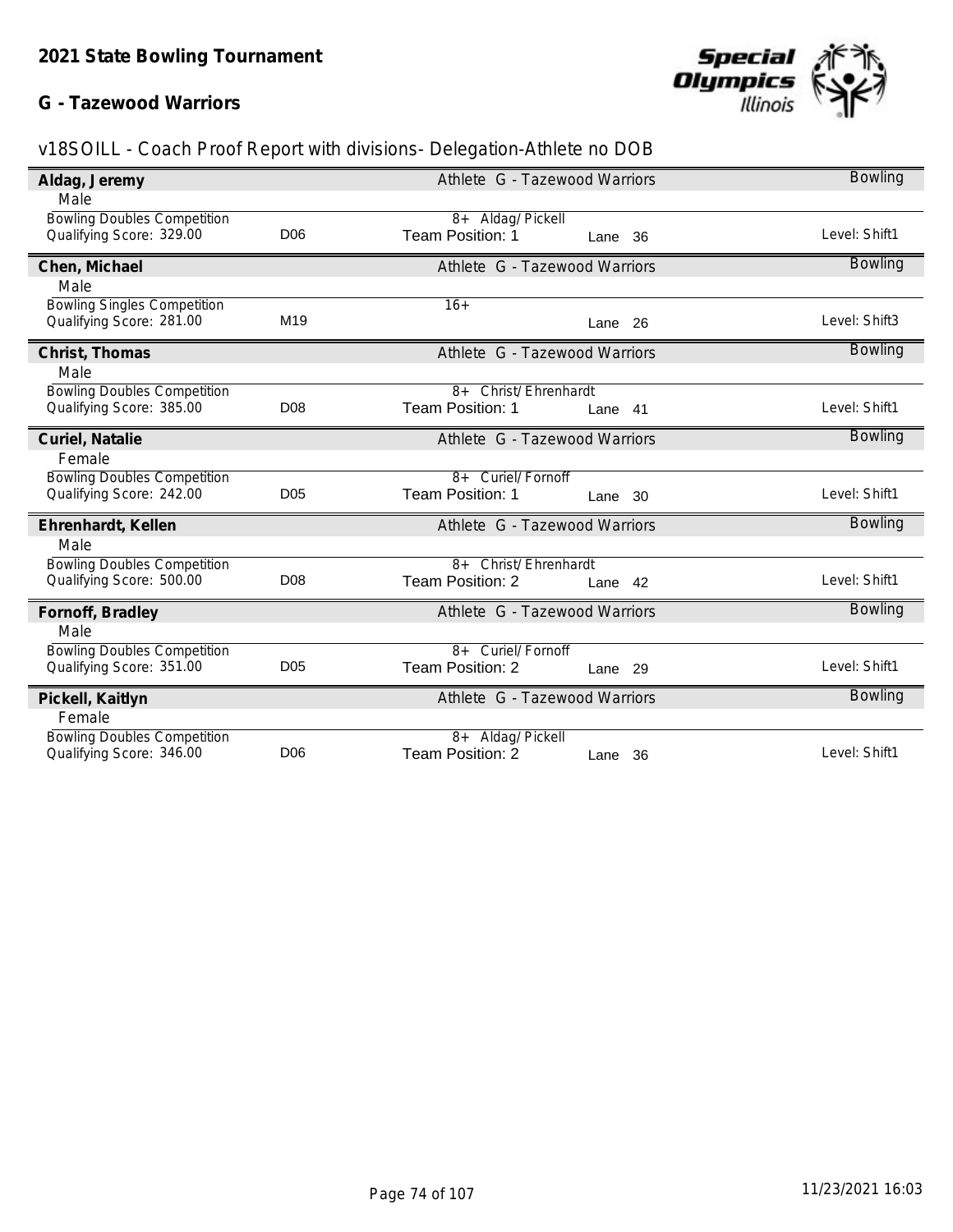#### **H - Auburn Area**



| Ackman, Colby                                                  |                 | Athlete H - Auburn Area |            | <b>Bowling</b> |
|----------------------------------------------------------------|-----------------|-------------------------|------------|----------------|
| Male                                                           |                 |                         |            |                |
| <b>Bowling Doubles Competition</b>                             |                 | 8+ Derhake/Ackman       |            |                |
| Qualifying Score: 211.00                                       | D <sub>02</sub> | Team Position: 2        | 23<br>Lane | Level: Shift1  |
| Castleman, Reed                                                |                 | Athlete H - Auburn Area |            | <b>Bowling</b> |
| Male                                                           |                 |                         |            |                |
| <b>Bowling Singles Competition</b>                             |                 | $8 - 15$                |            |                |
| Qualifying Score: 105.00                                       | M03             |                         | Lane 1     | Level: Shift3  |
| Castleman, Sheldon                                             |                 | Athlete H - Auburn Area |            | <b>Bowling</b> |
| Male                                                           |                 |                         |            |                |
| <b>Bowling Singles Competition</b>                             |                 | $16+$                   |            |                |
| Qualifying Score: 479.00                                       | M29             | Lane                    | 46         | Level: Shift3  |
| Derhake, William                                               |                 | Athlete H - Auburn Area |            | <b>Bowling</b> |
| Male                                                           |                 |                         |            |                |
| <b>Bowling Doubles Competition</b>                             |                 | 8+ Derhake/Ackman       |            |                |
| Qualifying Score: 120.00                                       | D <sub>02</sub> | Team Position: 1        | Lane 23    | Level: Shift1  |
| Pearce, Emily                                                  |                 | Athlete H - Auburn Area |            | <b>Bowling</b> |
|                                                                |                 |                         |            |                |
| Female                                                         |                 |                         |            |                |
| <b>Bowling Doubles Competition</b>                             |                 | 8+ Pearce/Reynolds      |            |                |
| Qualifying Score: 255.00                                       | D <sub>04</sub> | Team Position: 1        | Lane 28    | Level: Shift1  |
| Reynolds, Kacie                                                |                 | Athlete H - Auburn Area |            | <b>Bowling</b> |
| Female                                                         |                 |                         |            |                |
| <b>Bowling Doubles Competition</b>                             |                 | 8+ Pearce/Reynolds      |            |                |
| Qualifying Score: 251.00                                       | D <sub>04</sub> | Team Position: 2        | Lane 28    | Level: Shift1  |
| VanKooten, Jordan                                              |                 | Athlete H - Auburn Area |            | <b>Bowling</b> |
| Male                                                           |                 |                         |            |                |
| <b>Bowling Singles Competition</b>                             |                 | $16+$                   |            |                |
| Qualifying Score: 490.00                                       | M30             |                         | 47<br>Lane | Level: Shift3  |
| Wright, Christen (Chrissy)                                     |                 | Athlete H - Auburn Area |            | <b>Bowling</b> |
| Female                                                         |                 |                         |            |                |
| <b>Bowling Singles Competition</b><br>Qualifying Score: 390.00 | F <sub>21</sub> | $16+$                   | Lane 40    | Level: Shift2  |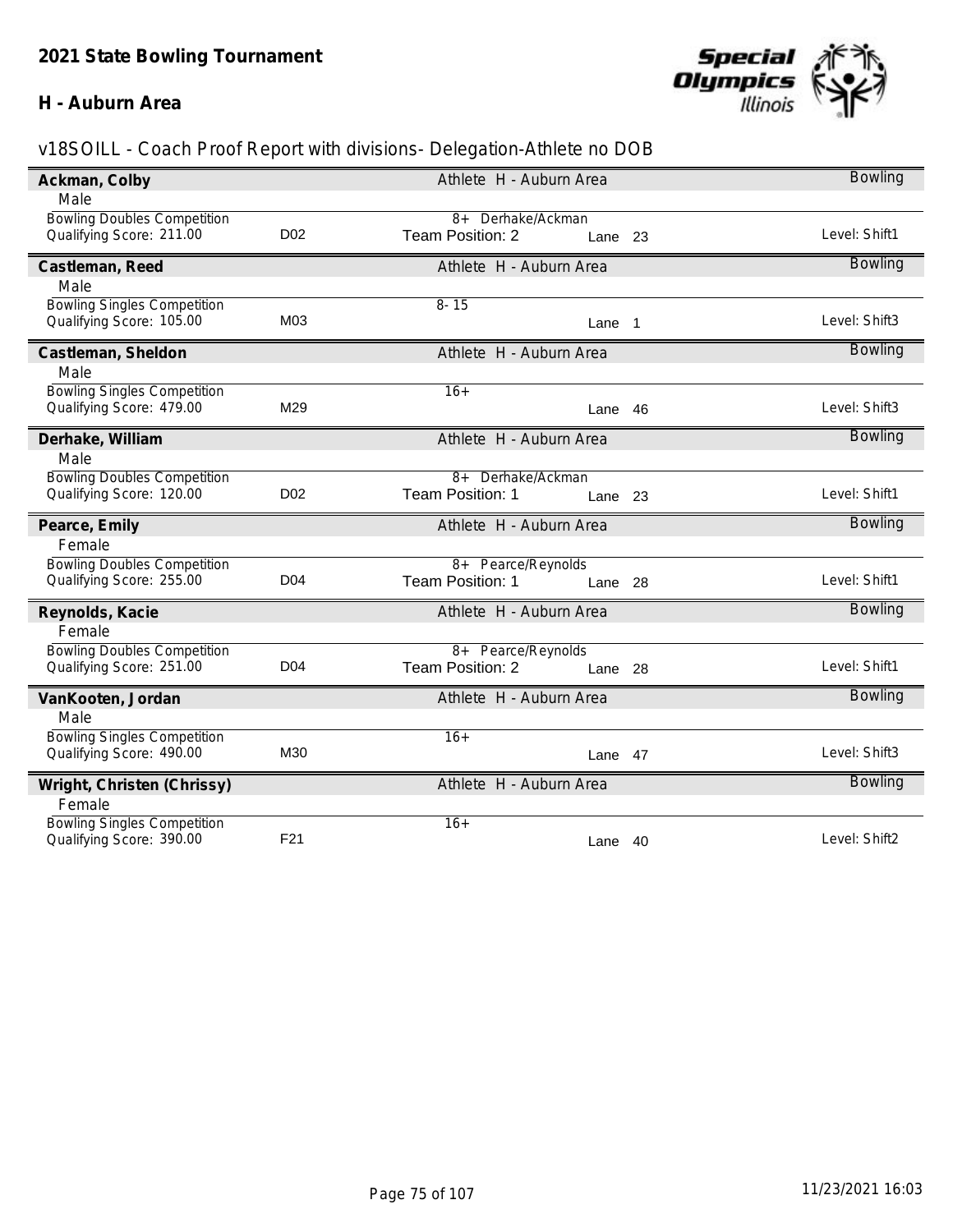# **H - Beardstown Spec Oly**



| v18SOILL - Coach Proof Report with divisions- Delegation-Athlete no DOB |  |  |  |  |
|-------------------------------------------------------------------------|--|--|--|--|
|                                                                         |  |  |  |  |

| Baer, Phillip                      |                 | Athlete H - Beardstown Spec Oly | <b>Bowling</b> |
|------------------------------------|-----------------|---------------------------------|----------------|
| Male                               |                 |                                 |                |
| <b>Bowling Singles Competition</b> |                 | $16+$                           |                |
| Qualifying Score: 189.00           | M <sub>15</sub> | Lane 17                         | Level: Shift3  |
| Higgins, Mary Jane                 |                 | Athlete H - Beardstown Spec Oly | <b>Bowling</b> |
| Female                             |                 |                                 |                |
| <b>Bowling Singles Competition</b> |                 | $16+$                           |                |
| Qualifying Score: 186.00           | F <sub>11</sub> | - 11<br>Lane                    | Level: Shift2  |
| Wubker, Shawn                      |                 | Athlete H - Beardstown Spec Oly | <b>Bowling</b> |
| Male                               |                 |                                 |                |
| <b>Bowling Singles Competition</b> |                 | $16+$                           |                |
| Qualifying Score: 271.00           | M18             | -24<br>Lane                     | Level: Shift3  |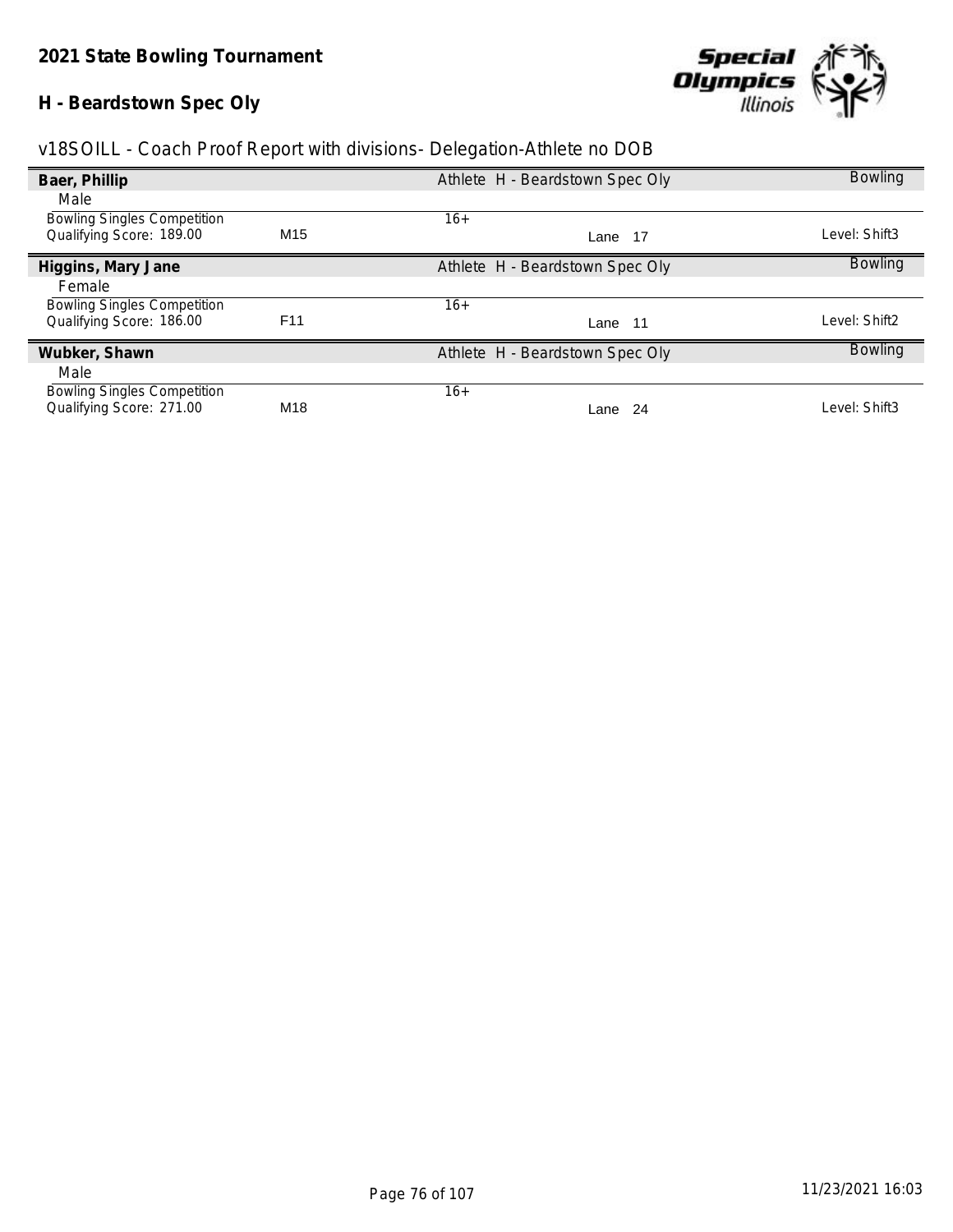## **H - Jacksonville Saints**



| Rohlfing, Miguel                   |                 | Athlete H - Jacksonville Saints | <b>Bowling</b> |
|------------------------------------|-----------------|---------------------------------|----------------|
| Male                               |                 |                                 |                |
| <b>Bowling Ramp Competition</b>    |                 | 8+                              |                |
| Qualifying Score: 85.00            | R <sub>03</sub> | Lane 3                          | ∟evel: Shift1  |
| Strubbe, Aaron C.                  |                 | Athlete H - Jacksonville Saints | <b>Bowling</b> |
| Male                               |                 |                                 |                |
| <b>Bowling Singles Competition</b> |                 | $16+$                           |                |
| Qualifying Score: 286.00           | M19             | - 25<br>Lane                    | Level: Shift3  |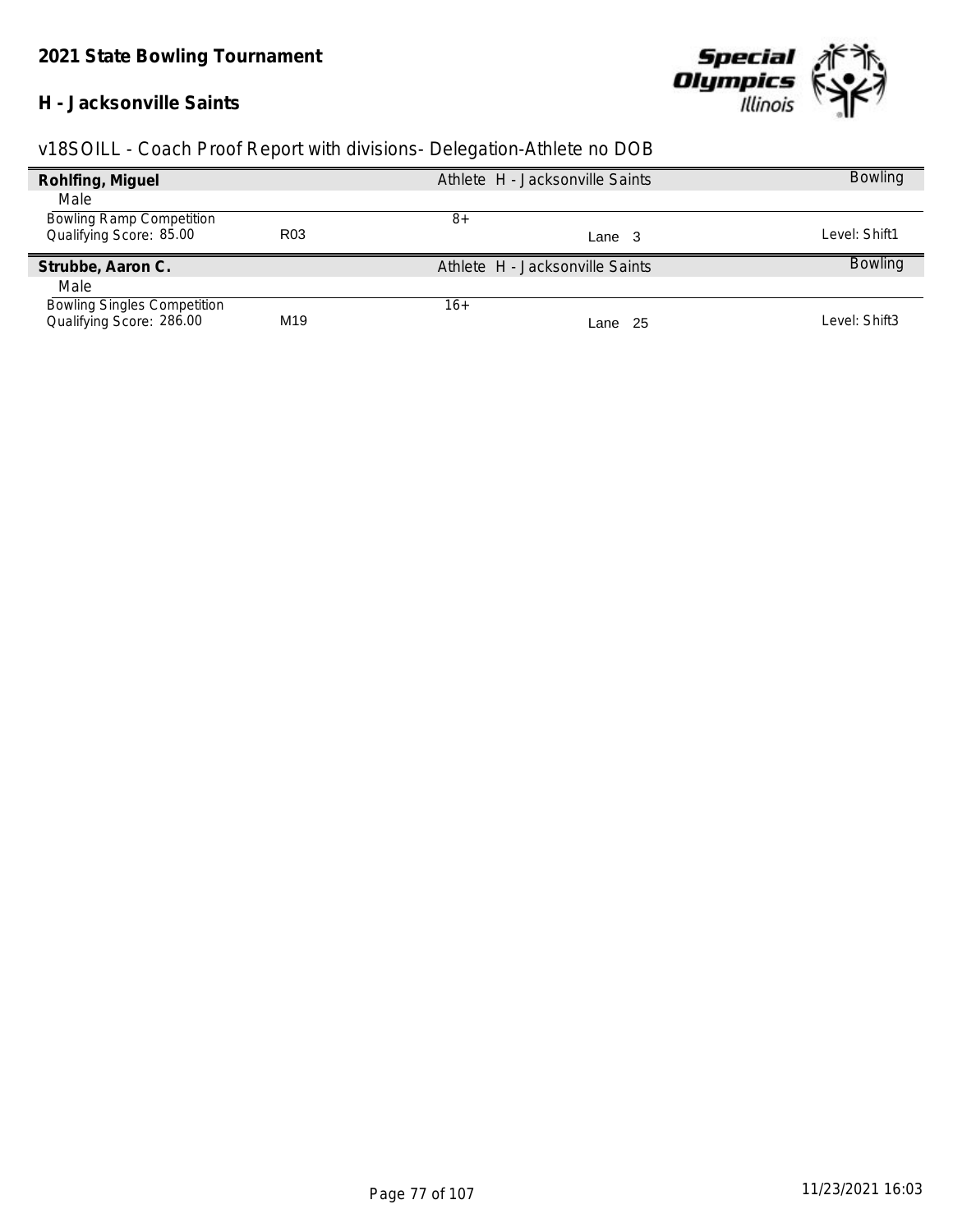# **H - Liberty CUSD #2**



| Obert, Alaina                      |                 | Athlete H - Liberty CUSD #2 | <b>Bowling</b> |
|------------------------------------|-----------------|-----------------------------|----------------|
| Female                             |                 |                             |                |
| <b>Bowling Singles Competition</b> |                 | $8 - 15$                    |                |
| Qualifying Score: 216.00           | F <sub>04</sub> | Lane 3                      | Level: Shift2  |
| Riley, Marissa                     |                 | Athlete H - Liberty CUSD #2 | <b>Bowling</b> |
| Female                             |                 |                             |                |
| <b>Bowling Singles Competition</b> |                 | $16+$                       |                |
| Qualifying Score: 85.00            | F <sub>08</sub> | Lane 7                      | Level: Shift2  |
| Riley, Rachel                      |                 | Athlete H - Liberty CUSD #2 | <b>Bowling</b> |
| Female                             |                 |                             |                |
| <b>Bowling Ramp Competition</b>    |                 | $8+$                        |                |
| Qualifying Score: 155.00           | R <sub>06</sub> | Lane                        | Level: Shift1  |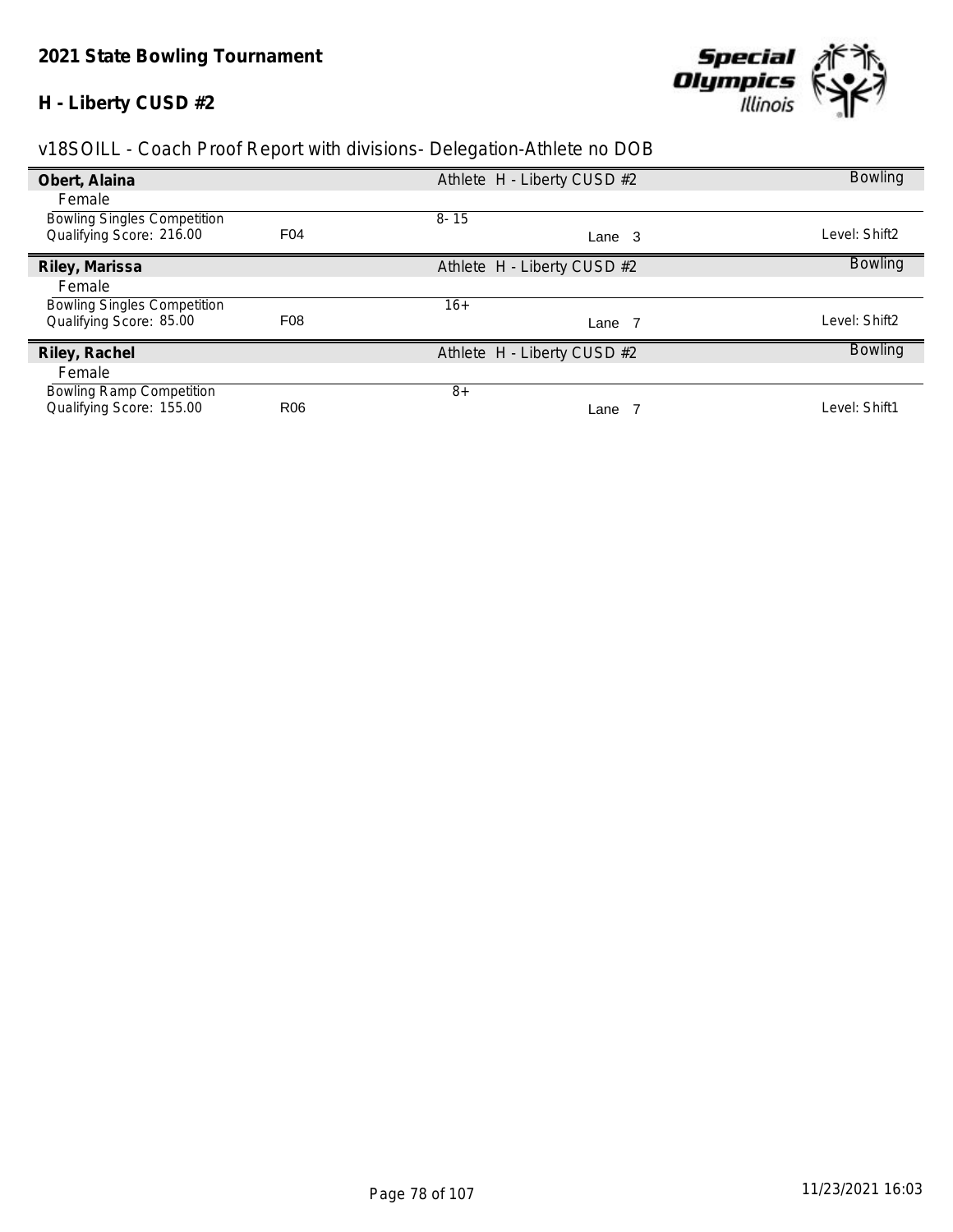#### **H - Pike Co Athletes**



| Hankins, Derrick                   |     | Athlete H - Pike Co Athletes | <b>Bowling</b> |
|------------------------------------|-----|------------------------------|----------------|
| Male                               |     |                              |                |
| <b>Bowling Singles Competition</b> |     | 16+                          |                |
| Qualifying Score: 462.00           | M29 | Lane 46                      | Level: Shift3  |
| Hull, Timothy (Tim)                |     | Athlete H - Pike Co Athletes | <b>Bowling</b> |
| Male                               |     |                              |                |
| <b>Bowling Singles Competition</b> |     | $16+$                        |                |
| Qualifying Score: 231.00           | M16 | - 20<br>Lane                 | Level: Shift3  |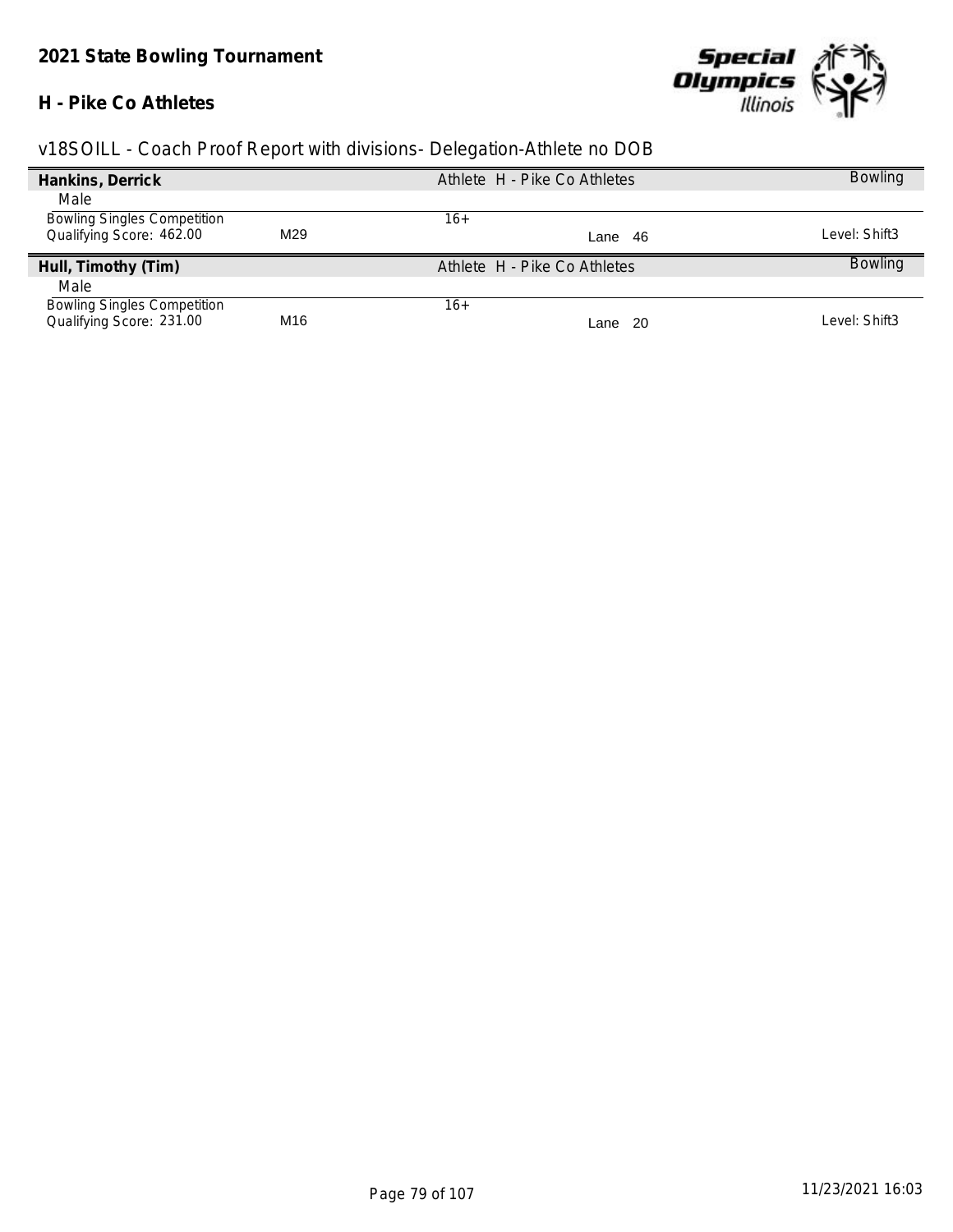# **H - Springfield Park District**



|  | v18SOILL - Coach Proof Report with divisions- Delegation-Athlete no DOB |  |
|--|-------------------------------------------------------------------------|--|
|  |                                                                         |  |

| Collins, Anna M                    |                 | Athlete H - Springfield Park District | <b>Bowling</b> |
|------------------------------------|-----------------|---------------------------------------|----------------|
| Female                             |                 |                                       |                |
| <b>Bowling Singles Competition</b> |                 | $16+$                                 |                |
| Qualifying Score: 218.00           | F <sub>12</sub> | Lane 15                               | Level: Shift2  |
| Marta, Alicia Lupita               |                 | Athlete H - Springfield Park District | <b>Bowling</b> |
| Female                             |                 |                                       |                |
| <b>Bowling Singles Competition</b> |                 | $16+$                                 |                |
| Qualifying Score: 434.00           | F <sub>22</sub> | Lane 41                               | Level: Shift2  |
| Mies, Jonathan                     |                 | Athlete H - Springfield Park District | <b>Bowling</b> |
| Male                               |                 |                                       |                |
| <b>Bowling Singles Competition</b> |                 | $16+$                                 |                |
| Qualifying Score: 294.00           | M <sub>19</sub> | Lane 26                               | Level: Shift3  |
| Pietras, Michael                   |                 | Athlete H - Springfield Park District | <b>Bowling</b> |
| Male                               |                 |                                       |                |
| <b>Bowling Singles Competition</b> |                 | $16+$                                 |                |
| Qualifying Score: 354.00           | M24             | -35<br>Lane                           | Level: Shift3  |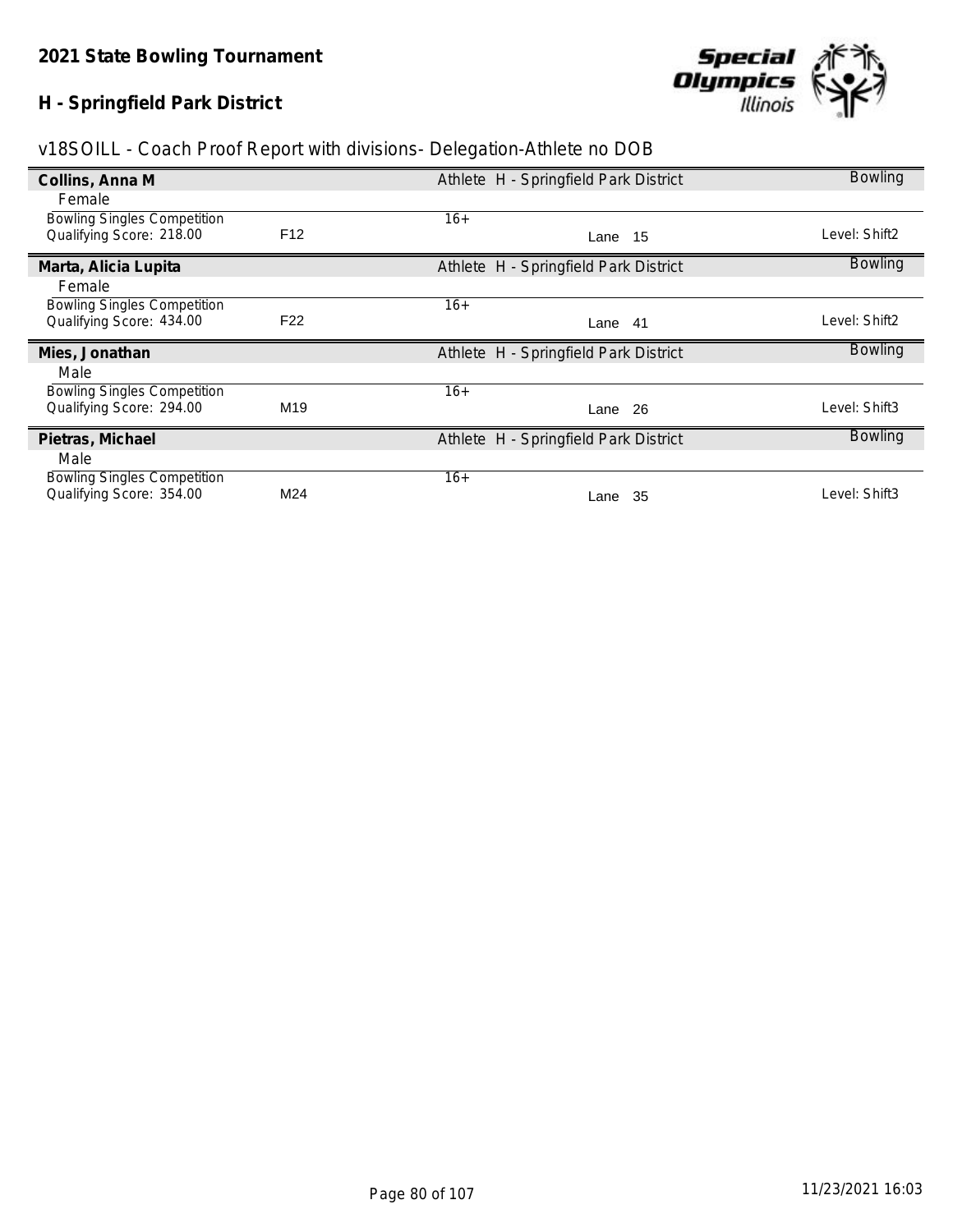#### **I - C-C Gold Diggers**



| Stivers, Kimberly A                |     | Athlete I - C-C Gold Diggers |         | <b>Bowling</b> |
|------------------------------------|-----|------------------------------|---------|----------------|
| Female                             |     |                              |         |                |
| <b>Bowling Singles Competition</b> |     | 16+                          |         |                |
| Qualifying Score: 314.00           | F17 |                              | Lane 29 | Level: Shift2  |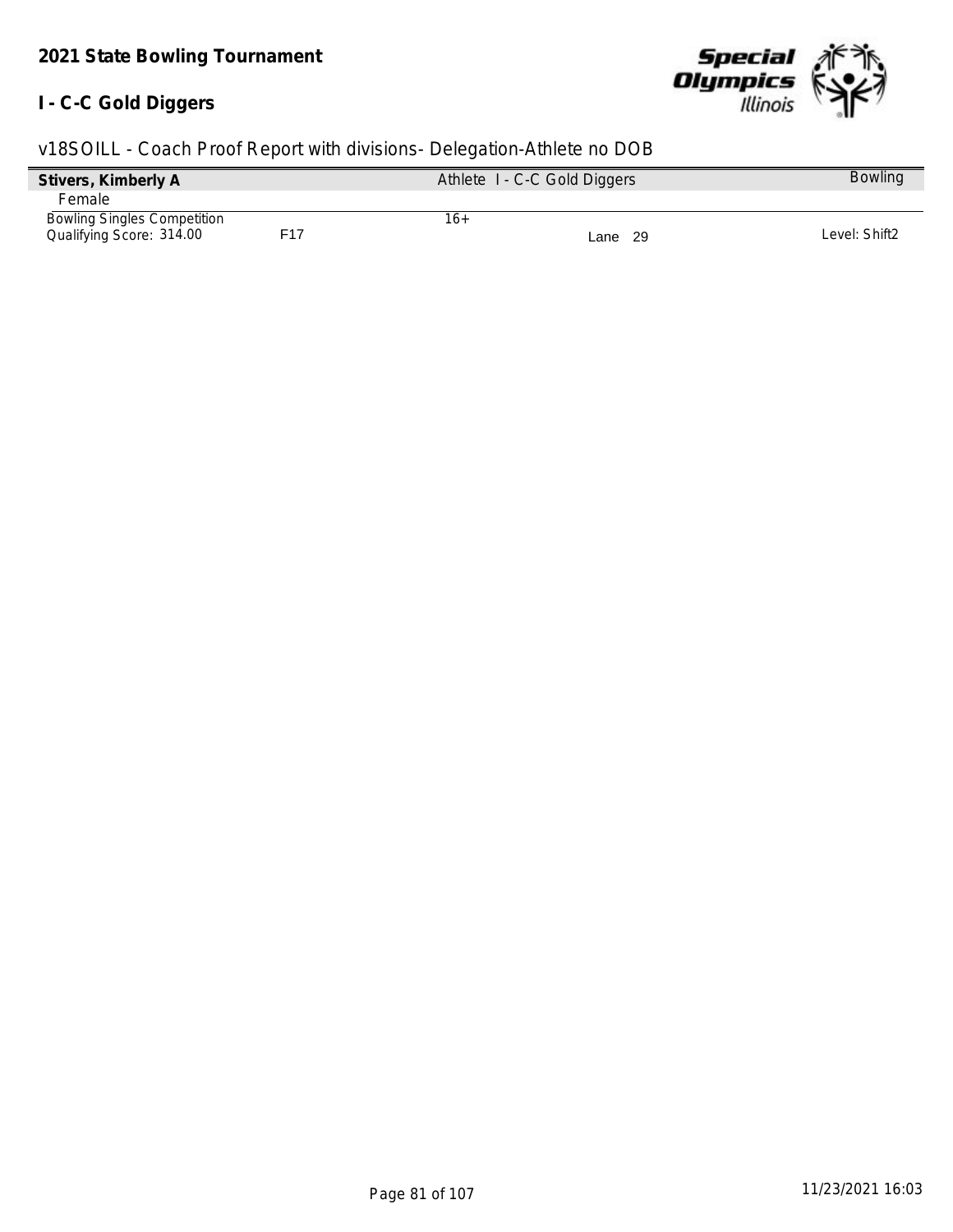# **I - C-U Special Recreation**



| v18SOILL - Coach Proof Report with divisions- Delegation-Athlete no DOB |  |  |  |  |
|-------------------------------------------------------------------------|--|--|--|--|
|                                                                         |  |  |  |  |

| Moran, Jerry                       |     |     | Athlete I - C-U Special Recreation | <b>Bowling</b> |
|------------------------------------|-----|-----|------------------------------------|----------------|
| Male                               |     |     |                                    |                |
| <b>Bowling Singles Competition</b> |     | 16+ |                                    |                |
| Qualifying Score: 103.00           | M11 |     | Lane 10                            | Level: Shift3  |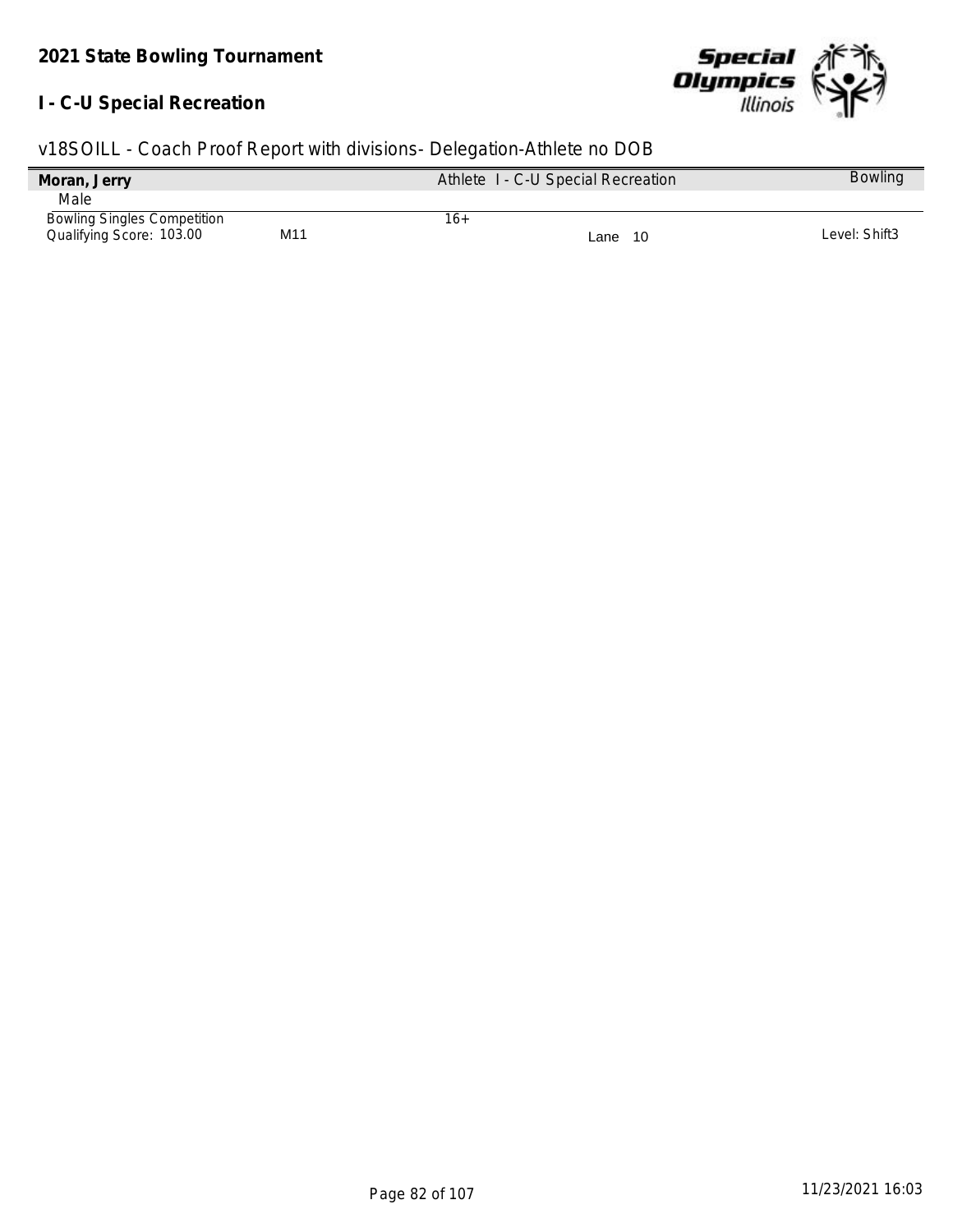**I - Champaign County Communities TNT**



| v18SOILL - Coach Proof Report with divisions- Delegation-Athlete no DOB |  |  |  |  |
|-------------------------------------------------------------------------|--|--|--|--|
|                                                                         |  |  |  |  |

| Briskin, Clotilda (Chloe)          |                 | Athlete I - Champaign County Communities TNT | <b>Bowling</b> |
|------------------------------------|-----------------|----------------------------------------------|----------------|
| Female                             |                 |                                              |                |
| <b>Bowling Singles Competition</b> |                 | $16+$                                        |                |
| Qualifying Score: 170.00           | F <sub>10</sub> | Lane 8                                       | Level: Shift2  |
| Hamilton, Samantha                 |                 | Athlete I - Champaign County Communities TNT | <b>Bowling</b> |
| Female                             |                 |                                              |                |
| <b>Bowling Singles Competition</b> |                 | $16+$                                        |                |
| Qualifying Score: 220.00           | F <sub>13</sub> | 15<br>Lane                                   | Level: Shift2  |
| Hodges, Preston                    |                 | Athlete I - Champaign County Communities TNT | <b>Bowling</b> |
| Male                               |                 |                                              |                |
| <b>Bowling Singles Competition</b> |                 | $16+$                                        |                |
| Qualifying Score: 297.00           | M20             | Lane 27                                      | Level: Shift3  |
| Moseley, Andrew                    |                 | Athlete I - Champaign County Communities TNT | <b>Bowling</b> |
| Male                               |                 |                                              |                |
| <b>Bowling Singles Competition</b> |                 | $16+$                                        |                |
| Qualifying Score: 146.00           | M <sub>13</sub> | 14<br>Lane                                   | Level: Shift3  |
| Scott, Isannah                     |                 | Athlete I - Champaign County Communities TNT | <b>Bowling</b> |
| Female                             |                 |                                              |                |
| <b>Bowling Singles Competition</b> |                 | $16+$                                        |                |
| Qualifying Score: 152.00           | F <sub>10</sub> | Lane 8                                       | Level: Shift2  |
| Taylor, Cecilia                    |                 | Athlete I - Champaign County Communities TNT | Bowling        |
| Female                             |                 |                                              |                |
| <b>Bowling Ramp Competition</b>    |                 | $8+$                                         |                |
| Qualifying Score: 160.00           | <b>R07</b>      | Lane 9                                       | Level: Shift1  |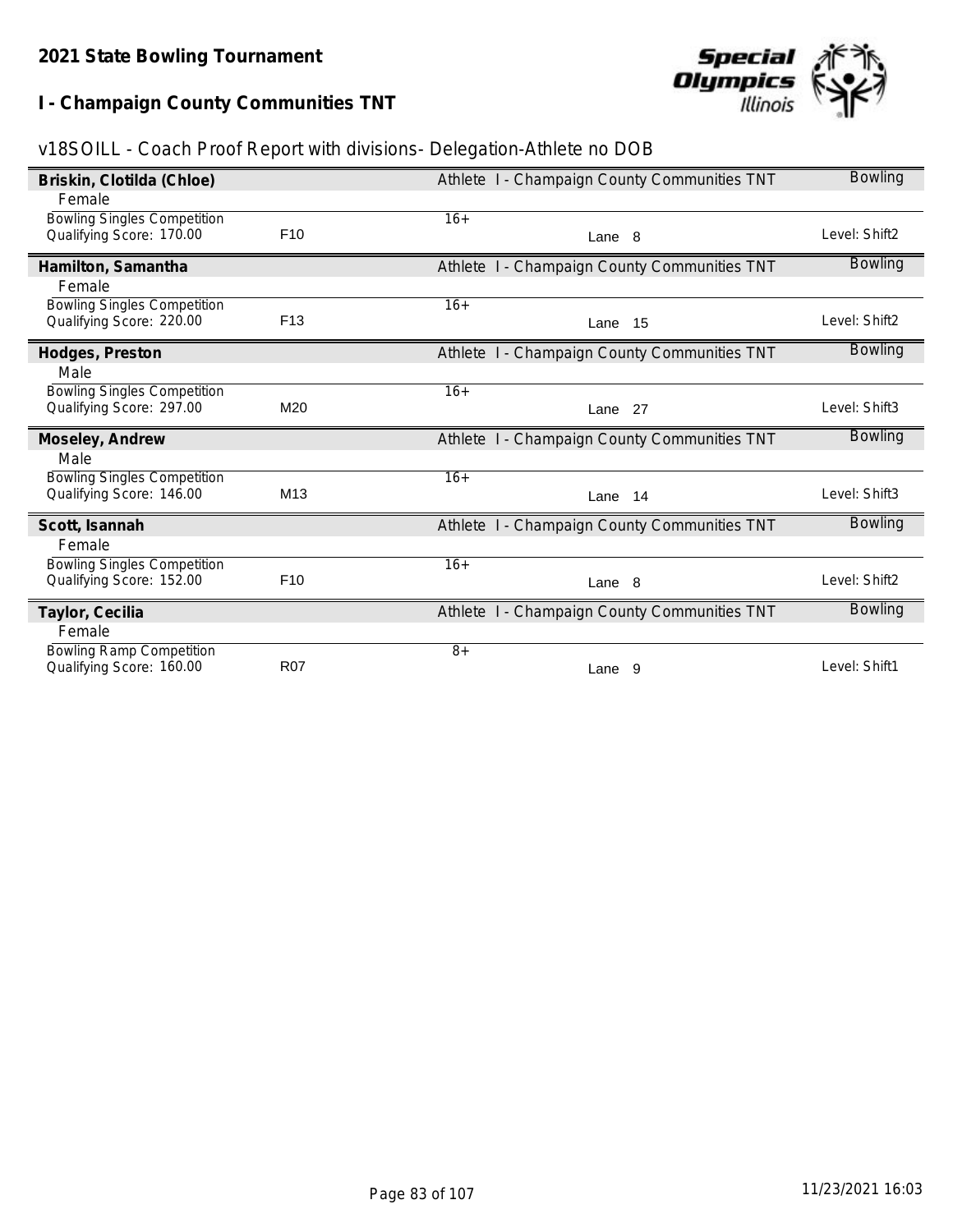#### **I - CMS/CHS Trojans**



| Danielson, Payton                  |     |          | Athlete I - CMS/CHS Trojans | <b>Bowling</b> |
|------------------------------------|-----|----------|-----------------------------|----------------|
| <b>Female</b>                      |     |          |                             |                |
| <b>Bowling Singles Competition</b> |     | $8 - 15$ |                             |                |
| Qualifying Score: 224.00           | F05 |          | Lane 4                      | Level: Shift2  |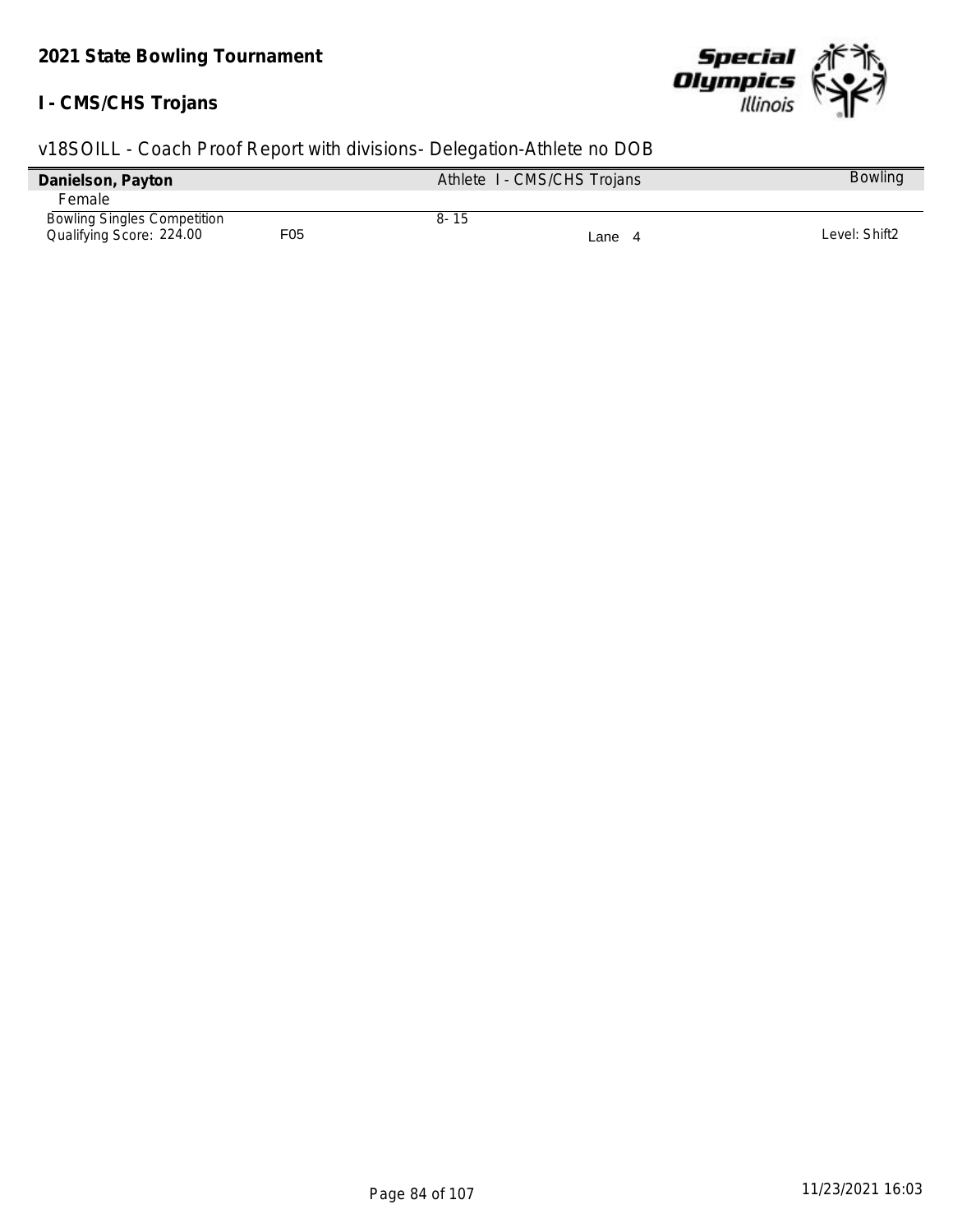## **I - Decatur Park Dist SRA**



| v18SOILL - Coach Proof Report with divisions- Delegation-Athlete no DOB |  |  |  |  |
|-------------------------------------------------------------------------|--|--|--|--|
|                                                                         |  |  |  |  |

| Briggs, Sean                       |                 | Athlete 1 - Decatur Park Dist SRA                  | <b>Bowling</b> |
|------------------------------------|-----------------|----------------------------------------------------|----------------|
| Male                               |                 |                                                    |                |
| <b>Bowling Singles Competition</b> |                 | $16+$                                              |                |
| Qualifying Score: 275.00           | M18             | Lane 24                                            | _evel: Shift3  |
| Garner, Kevin                      |                 | <b>I</b> - Decatur Park Dist SRA<br><b>Athlete</b> | <b>Bowling</b> |
| Male                               |                 |                                                    |                |
| <b>Bowling Singles Competition</b> |                 | $16+$                                              |                |
| Qualifying Score: 354.00           | M24             | Lane 35                                            | _evel: Shift3  |
| Priestley, Joseph                  |                 | Athlete 1 - Decatur Park Dist SRA                  | <b>Bowling</b> |
| Male                               |                 |                                                    |                |
| <b>Bowling Singles Competition</b> |                 | $16+$                                              |                |
| Qualifying Score: 215.00           | M <sub>16</sub> | 19<br>Lane                                         | _evel: Shift3  |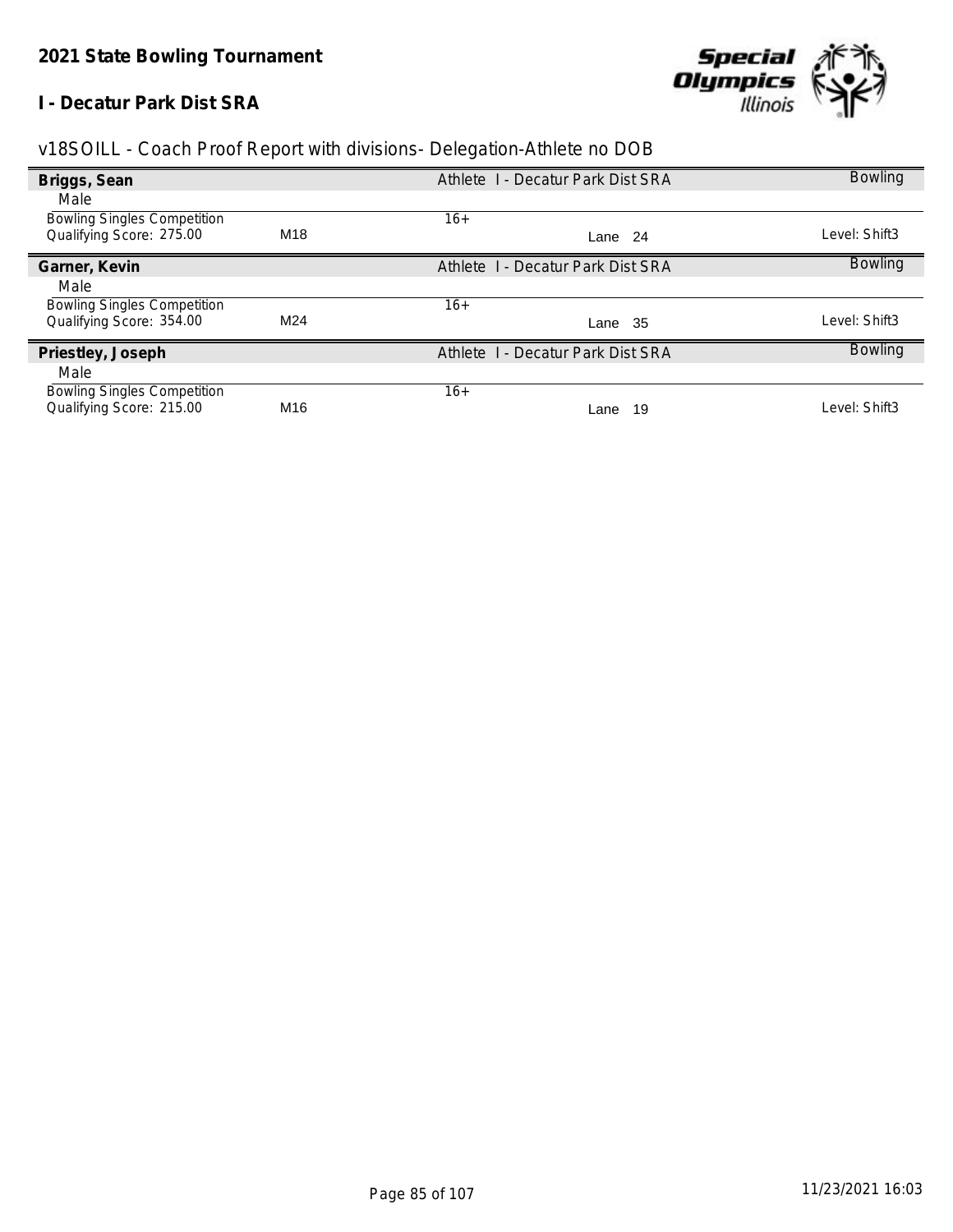**I - Dream Catchers of Macon County**



| v18SOILL - Coach Proof Report with divisions- Delegation-Athlete no DOB |  |  |  |
|-------------------------------------------------------------------------|--|--|--|
|                                                                         |  |  |  |

| Hood, Brianna                                                  |                 | Athlete I - Dream Catchers of Macon County | <b>Bowling</b> |
|----------------------------------------------------------------|-----------------|--------------------------------------------|----------------|
| Female                                                         |                 |                                            |                |
| <b>Bowling Singles Competition</b>                             |                 | $16+$                                      |                |
| Qualifying Score: 329.00                                       | F <sub>18</sub> | Lane 32                                    | _evel: Shift2  |
| Pfeifer, Averi                                                 |                 | Athlete I - Dream Catchers of Macon County | <b>Bowling</b> |
| Female                                                         |                 |                                            |                |
| <b>Bowling Singles Competition</b>                             |                 | $8 - 15$                                   |                |
| Qualifying Score: 304.00                                       | F06             | Lane 4                                     | _evel: Shift2  |
|                                                                |                 |                                            |                |
| Scheibly, Nicholas                                             |                 | Athlete I - Dream Catchers of Macon County | <b>Bowling</b> |
| Male                                                           |                 |                                            |                |
| <b>Bowling Singles Competition</b>                             |                 | $16+$                                      |                |
| Qualifying Score: 317.00                                       | M <sub>21</sub> | -30<br>Lane                                | _evel: Shift3  |
| Westbrook, Brent Michael                                       |                 | Athlete I - Dream Catchers of Macon County | <b>Bowling</b> |
| Male                                                           |                 |                                            |                |
| <b>Bowling Singles Competition</b><br>Qualifying Score: 262.00 | M18             | $16+$                                      | _evel: Shift3  |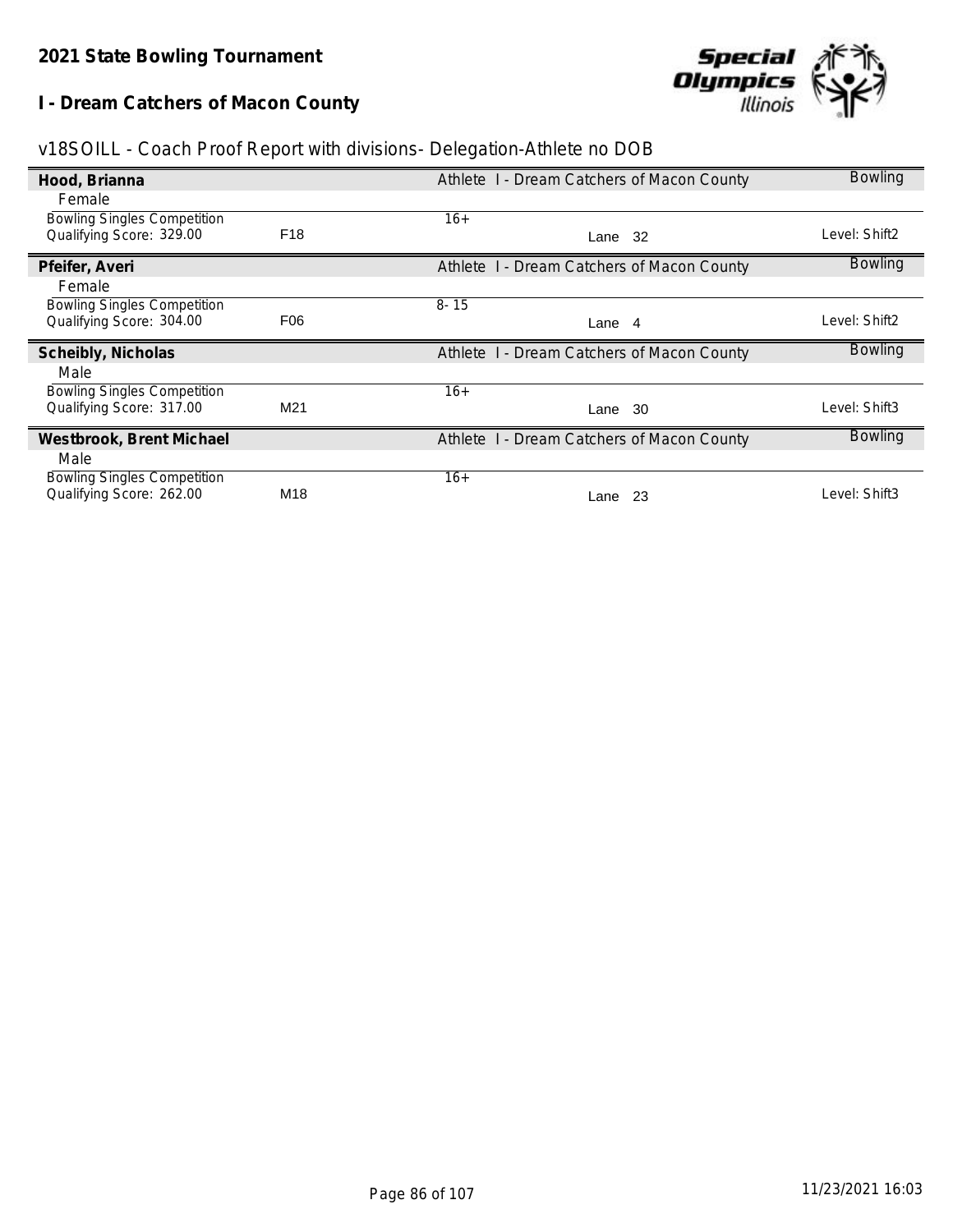# **I - Eastern IL Spec Oly**



| Brown, Nathan                                                  |                 | Athlete I - Eastern IL Spec Oly | <b>Bowling</b> |
|----------------------------------------------------------------|-----------------|---------------------------------|----------------|
| Male                                                           |                 |                                 |                |
| <b>Bowling Singles Competition</b>                             |                 | $16+$                           |                |
| Qualifying Score: 494.00                                       | M30             | Lane 47                         | Level: Shift3  |
| Camarata, Michael (Mike) J                                     |                 | Athlete I - Eastern IL Spec Oly | <b>Bowling</b> |
| Male                                                           |                 |                                 |                |
| <b>Bowling Singles Competition</b>                             |                 | $16+$                           |                |
| Qualifying Score: 130.00                                       | M <sub>12</sub> | Lane 12                         | Level: Shift3  |
| Camarata, Sue                                                  |                 | Athlete I - Eastern IL Spec Oly | Bowling        |
| Female                                                         |                 |                                 |                |
| <b>Bowling Singles Competition</b>                             |                 | $16+$                           |                |
| Qualifying Score: 369.00                                       | F <sub>20</sub> | Lane 37                         | Level: Shift2  |
| Fitton, Kyle                                                   |                 | Athlete I - Eastern IL Spec Oly | <b>Bowling</b> |
| Male                                                           |                 |                                 |                |
|                                                                |                 |                                 |                |
| <b>Bowling Singles Competition</b>                             |                 | $16+$                           |                |
| Qualifying Score: 330.00                                       | M22             | -32<br>Lane                     | Level: Shift3  |
| Maynard, Aurora                                                |                 | Athlete I - Eastern IL Spec Oly | <b>Bowling</b> |
| Female                                                         |                 |                                 |                |
| <b>Bowling Singles Competition</b>                             |                 | $16+$                           |                |
| Qualifying Score: 290.00                                       | F <sub>16</sub> | 26<br>Lane                      | Level: Shift2  |
| Varvel, Rhonda                                                 |                 | Athlete I - Eastern IL Spec Oly | <b>Bowling</b> |
| Female                                                         |                 |                                 |                |
| <b>Bowling Singles Competition</b><br>Qualifying Score: 264.00 | F <sub>15</sub> | $16+$                           | Level: Shift2  |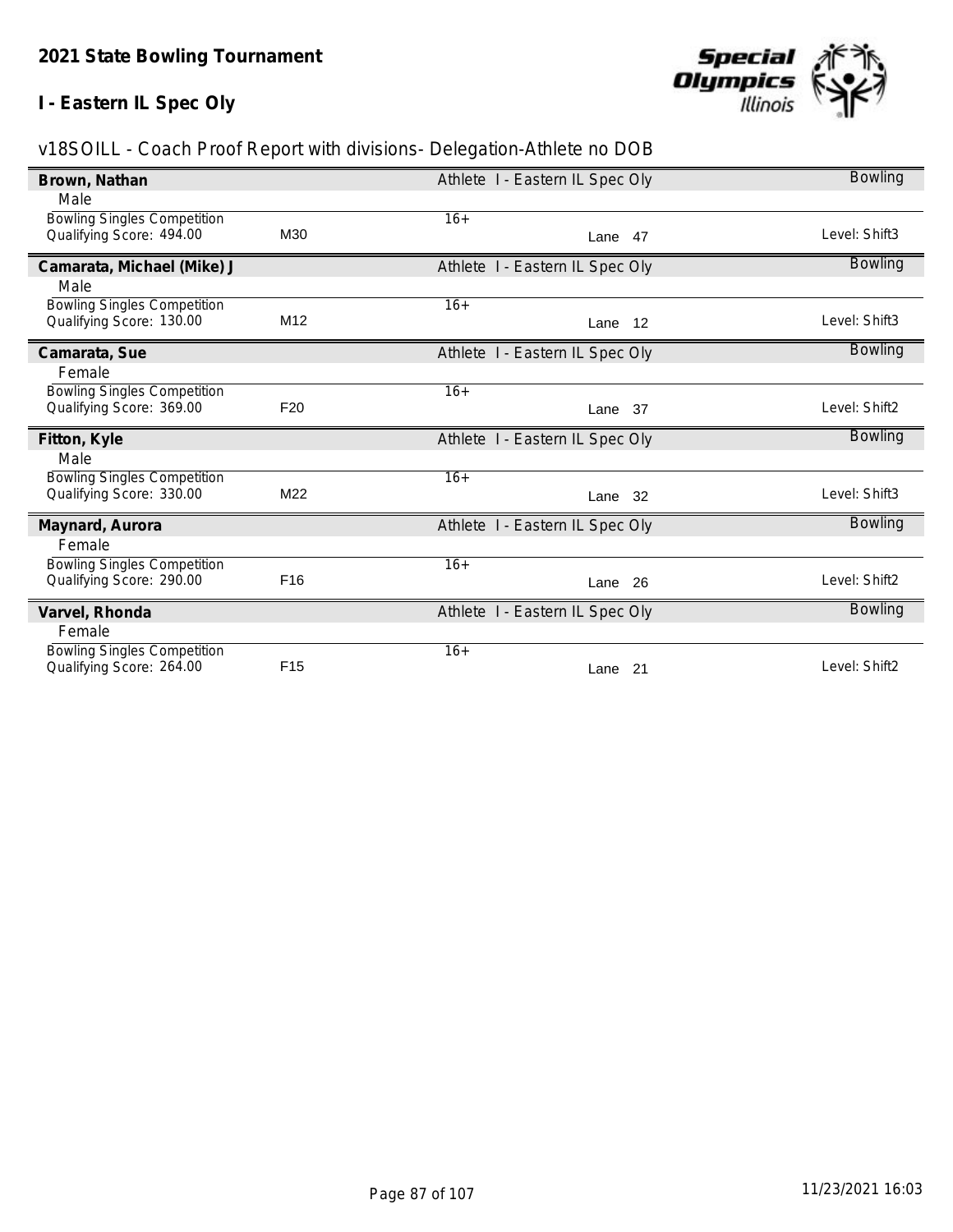#### **I - Kids are Kids**



| Barker, April                      |                 | Athlete I - Kids are Kids | <b>Bowling</b> |
|------------------------------------|-----------------|---------------------------|----------------|
| Female                             |                 |                           |                |
| <b>Bowling Ramp Competition</b>    |                 | $8+$                      |                |
| Qualifying Score: 174.00           | <b>R07</b>      | Lane 10                   | Level: Shift1  |
| Brown, Dale                        |                 | Athlete I - Kids are Kids | <b>Bowling</b> |
| Male                               |                 |                           |                |
| <b>Bowling Singles Competition</b> |                 | $16+$                     |                |
| Qualifying Score: 265.00           | M18             | Lane 23                   | Level: Shift3  |
| Cunningham, Lori                   |                 | Athlete I - Kids are Kids | <b>Bowling</b> |
| Female                             |                 |                           |                |
| <b>Bowling Singles Competition</b> |                 | $16+$                     |                |
| Qualifying Score: 205.00           | F <sub>12</sub> | Lane 14                   | Level: Shift2  |
| Marsh, Elaine                      |                 | Athlete 1 - Kids are Kids | <b>Bowling</b> |
| Female                             |                 |                           |                |
| <b>Bowling Singles Competition</b> |                 | $16+$                     |                |
| Qualifying Score: 277.00           | F <sub>15</sub> | Lane 23                   | Level: Shift2  |
| Sergent, Bryan                     |                 | Athlete I - Kids are Kids | <b>Bowling</b> |
| Male                               |                 |                           |                |
| <b>Bowling Singles Competition</b> |                 | $16+$                     |                |
| Qualifying Score: 354.00           | M23             | 34<br>Lane                | Level: Shift3  |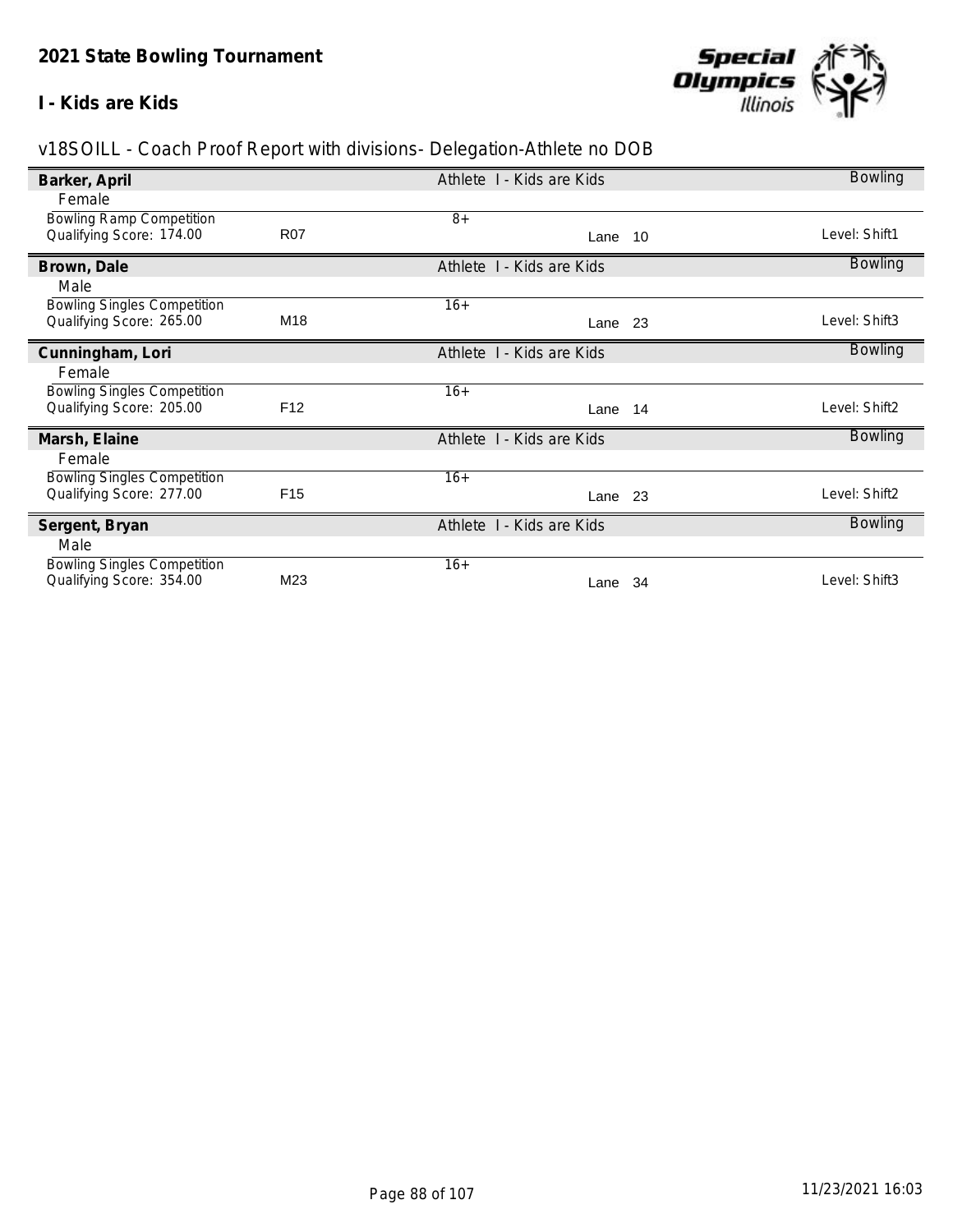# *2021 State Bowling Tournament*

## **I - L/C AEC**



| Marley, Aldon R                    |     | Athlete I - L/C AEC |         | <b>Bowling</b> |
|------------------------------------|-----|---------------------|---------|----------------|
| Male                               |     |                     |         |                |
| <b>Bowling Singles Competition</b> |     | 16+                 |         |                |
| Qualifying Score: 376.00           | M25 |                     | Lane 38 | Level: Shift3  |
|                                    |     |                     |         |                |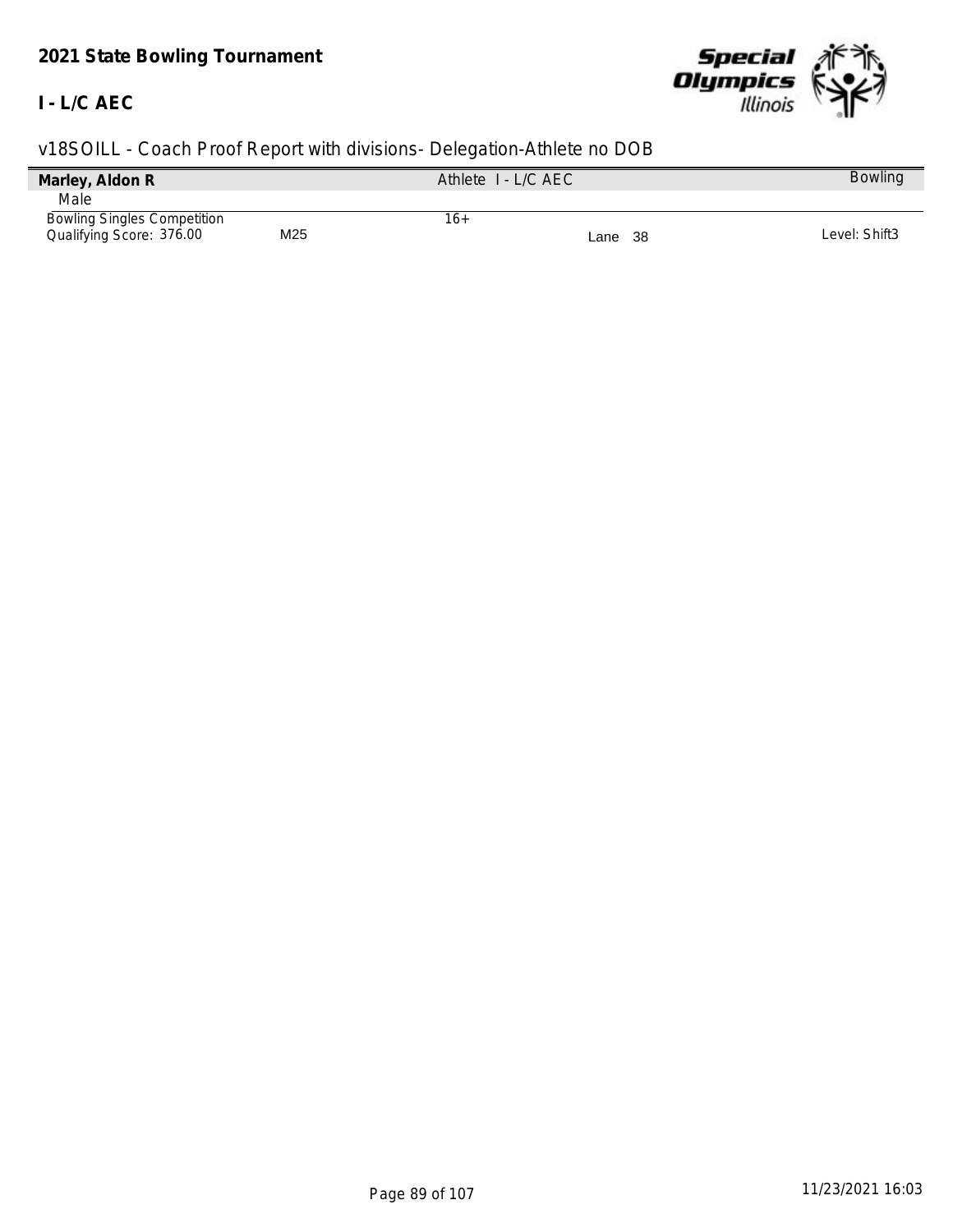## **I - Lincoln Park Dist**



| v18SOILL - Coach Proof Report with divisions- Delegation-Athlete no DOB |  |  |
|-------------------------------------------------------------------------|--|--|
|                                                                         |  |  |

| Holden, Phyllis                    |                 | Athlete I - Lincoln Park Dist | <b>Bowling</b> |
|------------------------------------|-----------------|-------------------------------|----------------|
| Female                             |                 |                               |                |
| <b>Bowling Singles Competition</b> |                 | $16+$                         |                |
| Qualifying Score: 264.00           | F <sub>15</sub> | Lane 21                       | Level: Shift2  |
| Spear, Sarah (Sally)               |                 | Athlete 1 - Lincoln Park Dist | <b>Bowling</b> |
| Female                             |                 |                               |                |
| <b>Bowling Ramp Competition</b>    |                 | $8+$                          |                |
| Qualifying Score: 263.00           | R <sub>10</sub> | -17<br>Lane                   | Level: Shift1  |
| Wilkerson, Wyatt                   |                 | Athlete 1 - Lincoln Park Dist | <b>Bowling</b> |
| Male                               |                 |                               |                |
| <b>Bowling Singles Competition</b> |                 | $8 - 15$                      |                |
| Qualifying Score: 352.00           | M07             | -8<br>Lane                    | Level: Shift3  |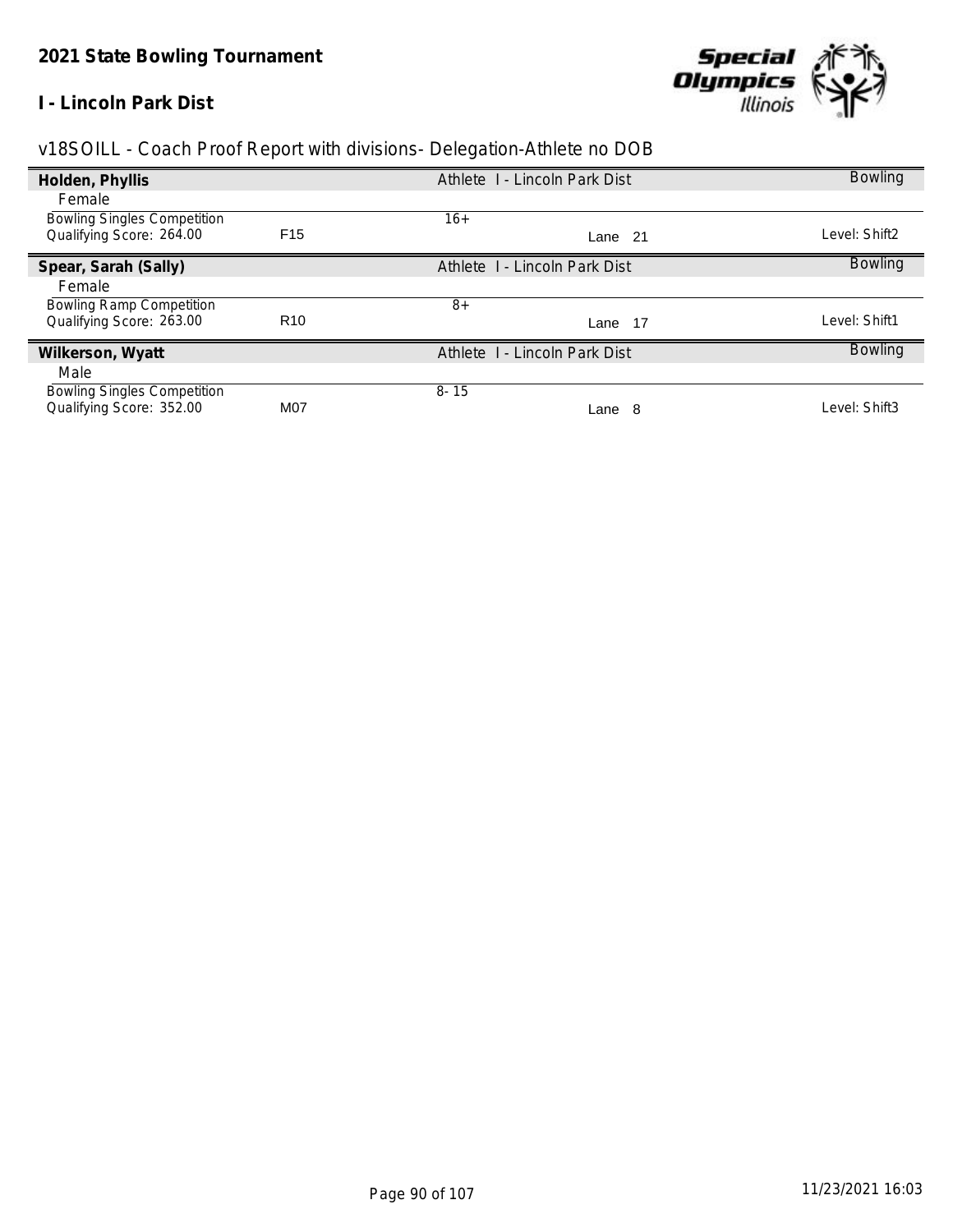#### **I - Piatt Golden Eagles**



| Peddycoart, Todd                   |     | Athlete I - Piatt Golden Eagles |         | <b>Bowling</b> |
|------------------------------------|-----|---------------------------------|---------|----------------|
| Male                               |     |                                 |         |                |
| <b>Bowling Singles Competition</b> |     | 16+                             |         |                |
| Qualifying Score: 589.00           | M31 |                                 | Lane 49 | Level: Shift3  |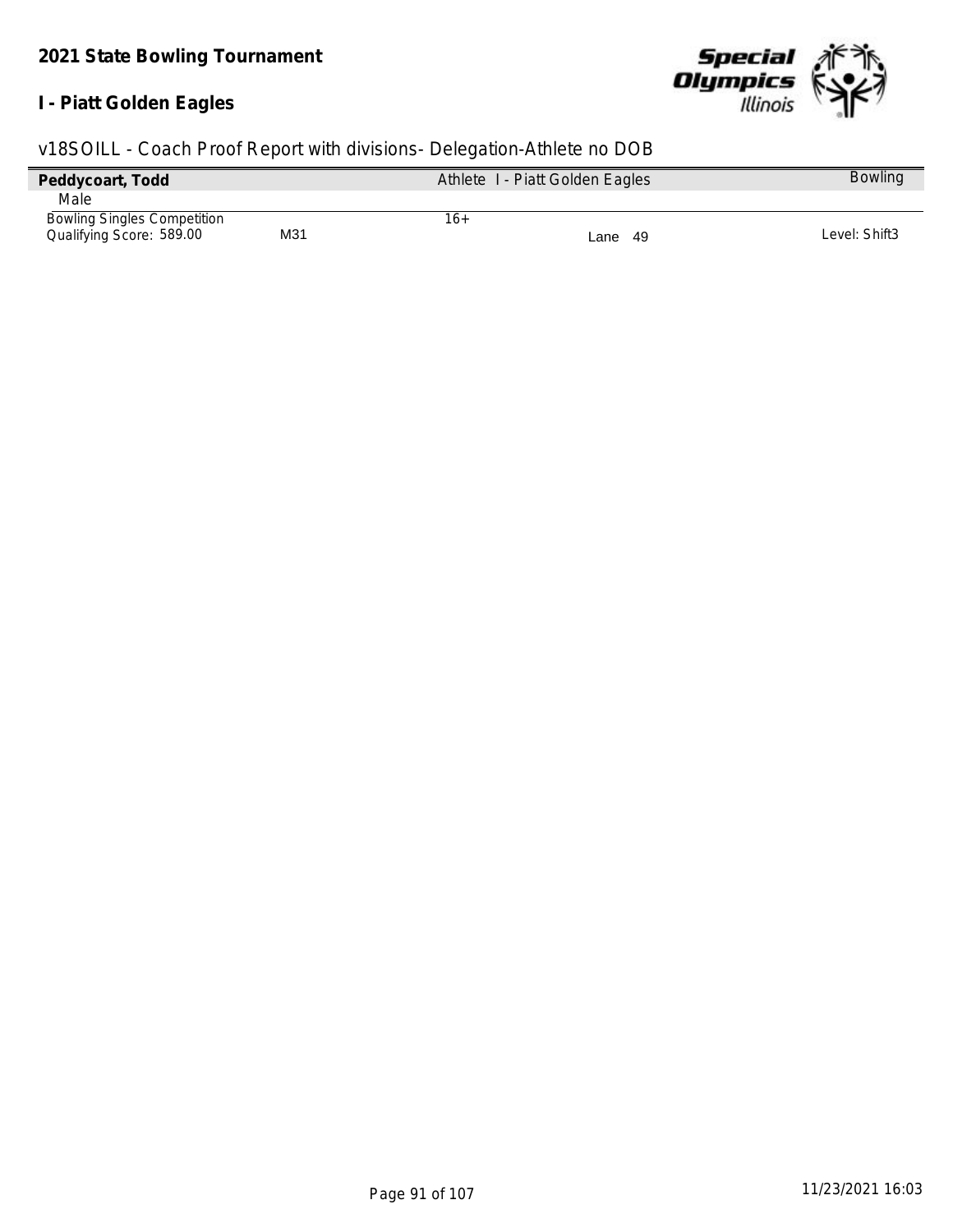# **I - Shelby Co Comm Svc**



|  | v18SOILL - Coach Proof Report with divisions- Delegation-Athlete no DOB |  |
|--|-------------------------------------------------------------------------|--|
|  |                                                                         |  |

| Moon, April                        |                  | Athlete I - Shelby Co Comm Svc | <b>Bowling</b> |
|------------------------------------|------------------|--------------------------------|----------------|
| Female                             |                  |                                |                |
| <b>Bowling Singles Competition</b> |                  | $16+$                          |                |
| Qualifying Score: 390.00           | F <sub>2</sub> 1 | Lane 39                        | Level: Shift2  |
| Smith, Ricci                       |                  | Athlete I - Shelby Co Comm Svc | <b>Bowling</b> |
| Female                             |                  |                                |                |
| <b>Bowling Ramp Competition</b>    |                  | $8+$                           | Scratched      |
| Qualifying Score: 261.00           | R <sub>10</sub>  | Lane 19                        | Level: Shift1  |
| <b>Bowling Singles Competition</b> |                  | $16+$                          |                |
| Qualifying Score: 261.00           | F <sub>16</sub>  | -25<br>Lane                    | Level: Shift2  |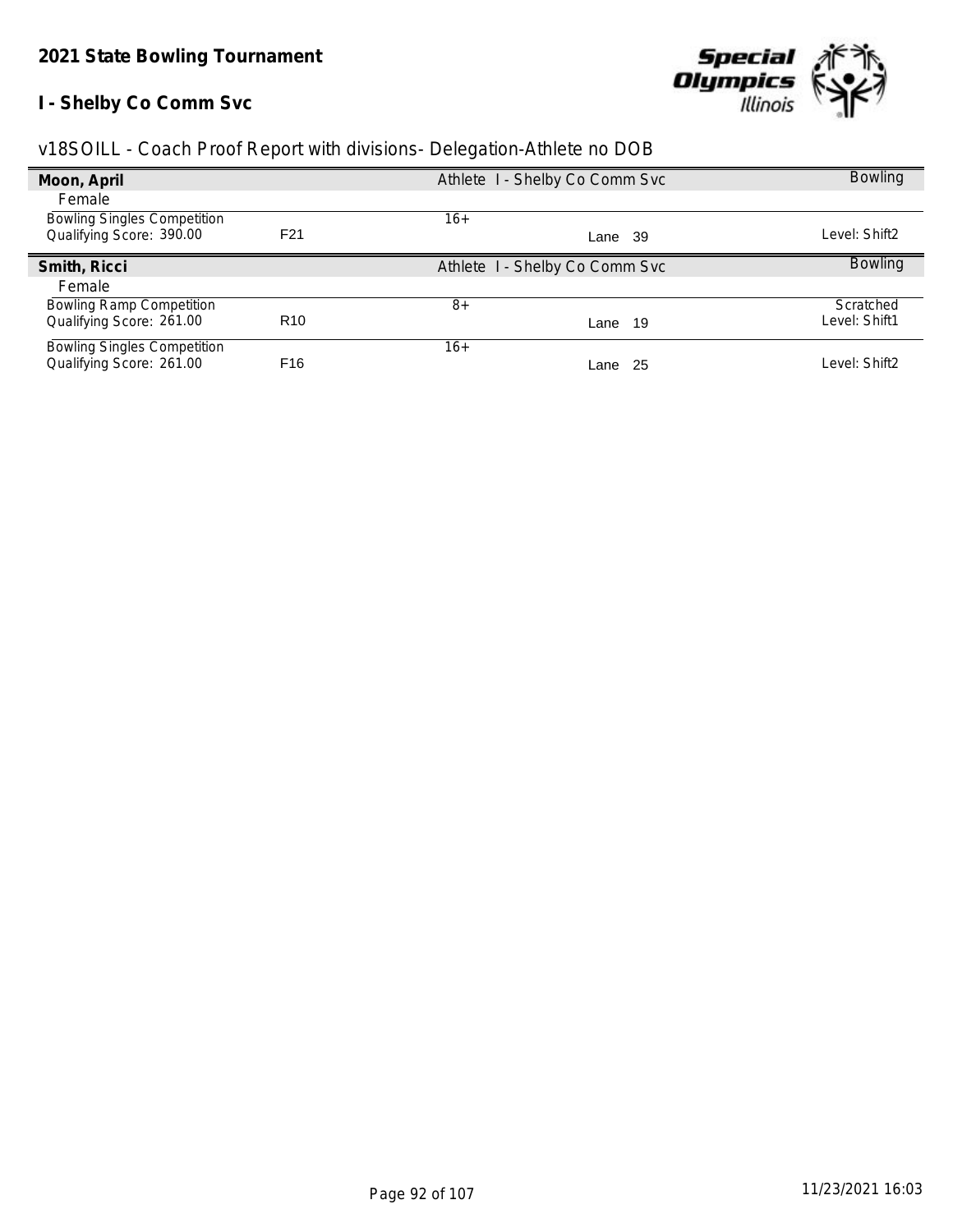#### **J - Alton Sch Dist**



| Lockhart, TJ Troy                  |                 | Athlete J - Alton Sch Dist |     | <b>Bowling</b> |
|------------------------------------|-----------------|----------------------------|-----|----------------|
| Male                               |                 |                            |     |                |
| <b>Bowling Singles Competition</b> |                 | $16+$                      |     |                |
| Qualifying Score: 278.00           | M18             | Lane                       | -24 | Level: Shift3  |
| Scoggins, Marla Sue                |                 | Athlete J - Alton Sch Dist |     | <b>Bowling</b> |
| Female                             |                 |                            |     |                |
| <b>Bowling Singles Competition</b> |                 | $16+$                      |     |                |
| Qualifying Score: 276.00           | F <sub>15</sub> | Lane                       | -22 | ∟evel: Shift2  |
| Seets, Chase                       |                 | Athlete J - Alton Sch Dist |     | <b>Bowling</b> |
| Male                               |                 |                            |     |                |
| <b>Bowling Ramp Competition</b>    |                 | $8+$                       |     |                |
| Qualifying Score: 98.00            | R <sub>03</sub> | Lane 3                     |     | Level: Shift1  |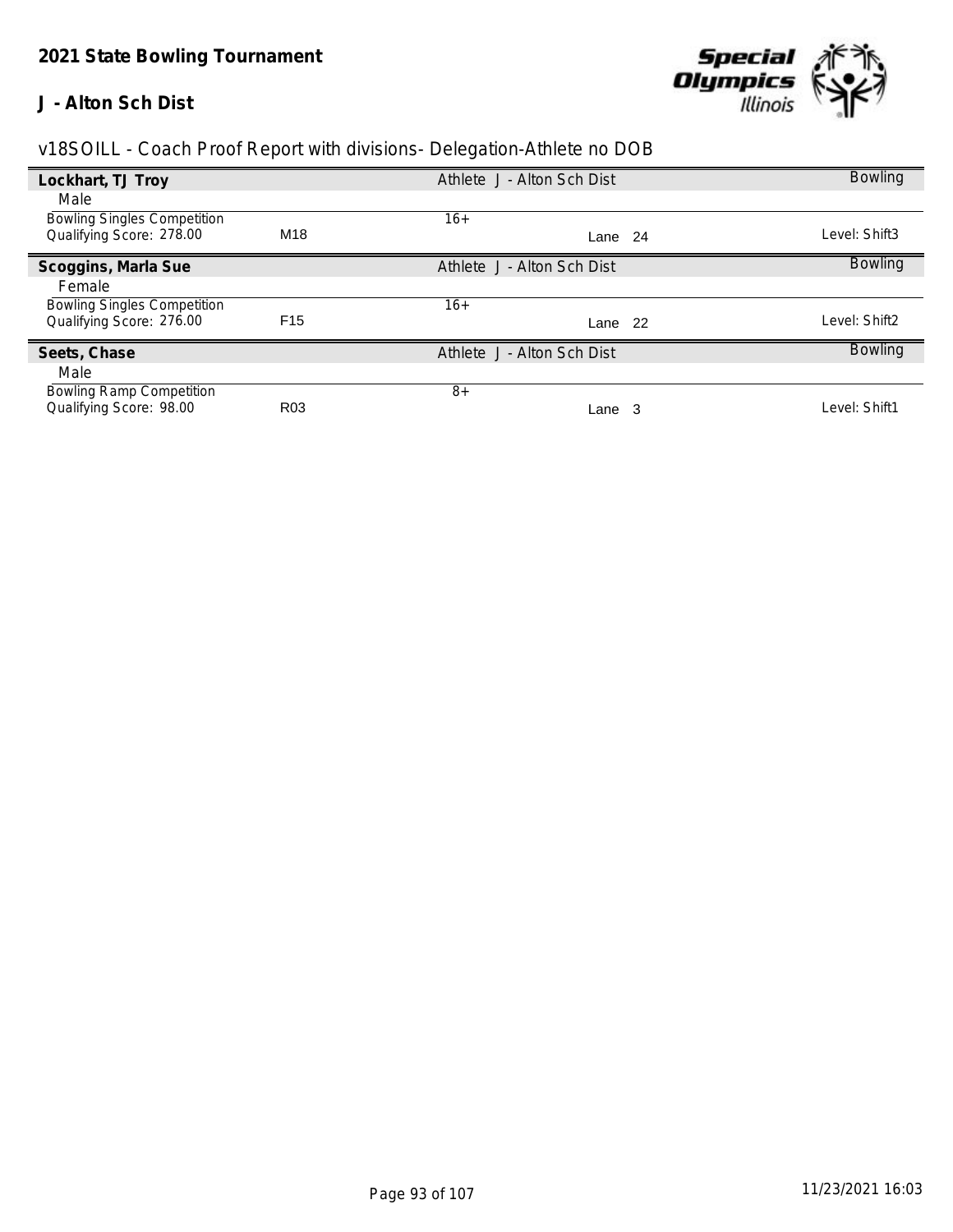# **J - Carlinville Dragons**



| Austiff, Earl                      |                 | Athlete J - Carlinville Dragons | <b>Bowling</b> |
|------------------------------------|-----------------|---------------------------------|----------------|
| Male                               |                 |                                 |                |
| <b>Bowling Singles Competition</b> |                 | $16+$                           |                |
| Qualifying Score: 315.00           | M21             | -30<br>Lane                     | Level: Shift3  |
| Boblit, Shawn                      |                 | Athlete J - Carlinville Dragons | <b>Bowling</b> |
| Male                               |                 |                                 |                |
| <b>Bowling Singles Competition</b> |                 | $16+$                           |                |
| Qualifying Score: 324.00           | M22             | Lane 31                         | Level: Shift3  |
| Kampmann, Edward (Eddie)           |                 | Athlete J - Carlinville Dragons | <b>Bowling</b> |
| Male                               |                 |                                 |                |
| <b>Bowling Singles Competition</b> |                 | $16+$                           |                |
| Qualifying Score: 151.00           | M <sub>13</sub> | Lane 14                         | Level: Shift3  |
| Warren, Vicki                      |                 | Athlete J - Carlinville Dragons | <b>Bowling</b> |
| Female                             |                 |                                 |                |
| <b>Bowling Singles Competition</b> |                 | $16+$                           |                |
| Qualifying Score: 193.00           | F <sub>12</sub> | 13<br>Lane                      | Level: Shift2  |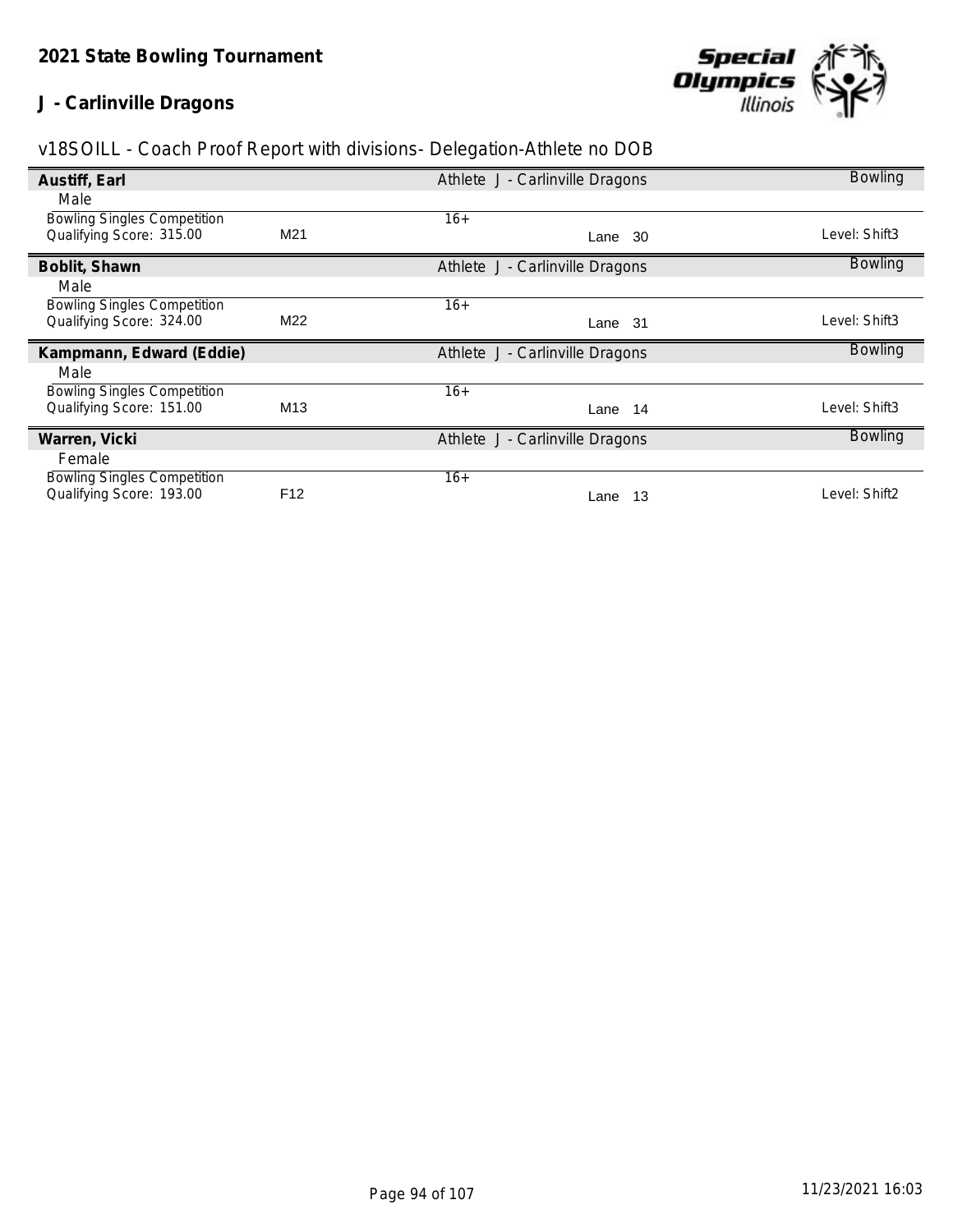#### **J - Loving Life**



| Newberry, Samuel                   |                 | Athlete J - Loving Life | <b>Bowling</b> |
|------------------------------------|-----------------|-------------------------|----------------|
| Male                               |                 |                         |                |
| <b>Bowling Singles Competition</b> |                 | $16+$                   |                |
| Qualifying Score: 43.00            | M09             | - 9<br>Lane             | Level: Shift3  |
| Powell, Joshua                     |                 | Athlete J - Loving Life | <b>Bowling</b> |
| Male                               |                 |                         |                |
| <b>Bowling Ramp Competition</b>    |                 | $8+$                    |                |
| Qualifying Score: 64.00            | R <sub>02</sub> | Lane                    | Level: Shift1  |
| Stone, Jayce                       |                 | Athlete J - Loving Life | <b>Bowling</b> |
| Male                               |                 |                         |                |
| <b>Bowling Singles Competition</b> |                 | $8 - 15$                |                |
| Qualifying Score: 58.00            | M02             | Lane                    | Level: Shift3  |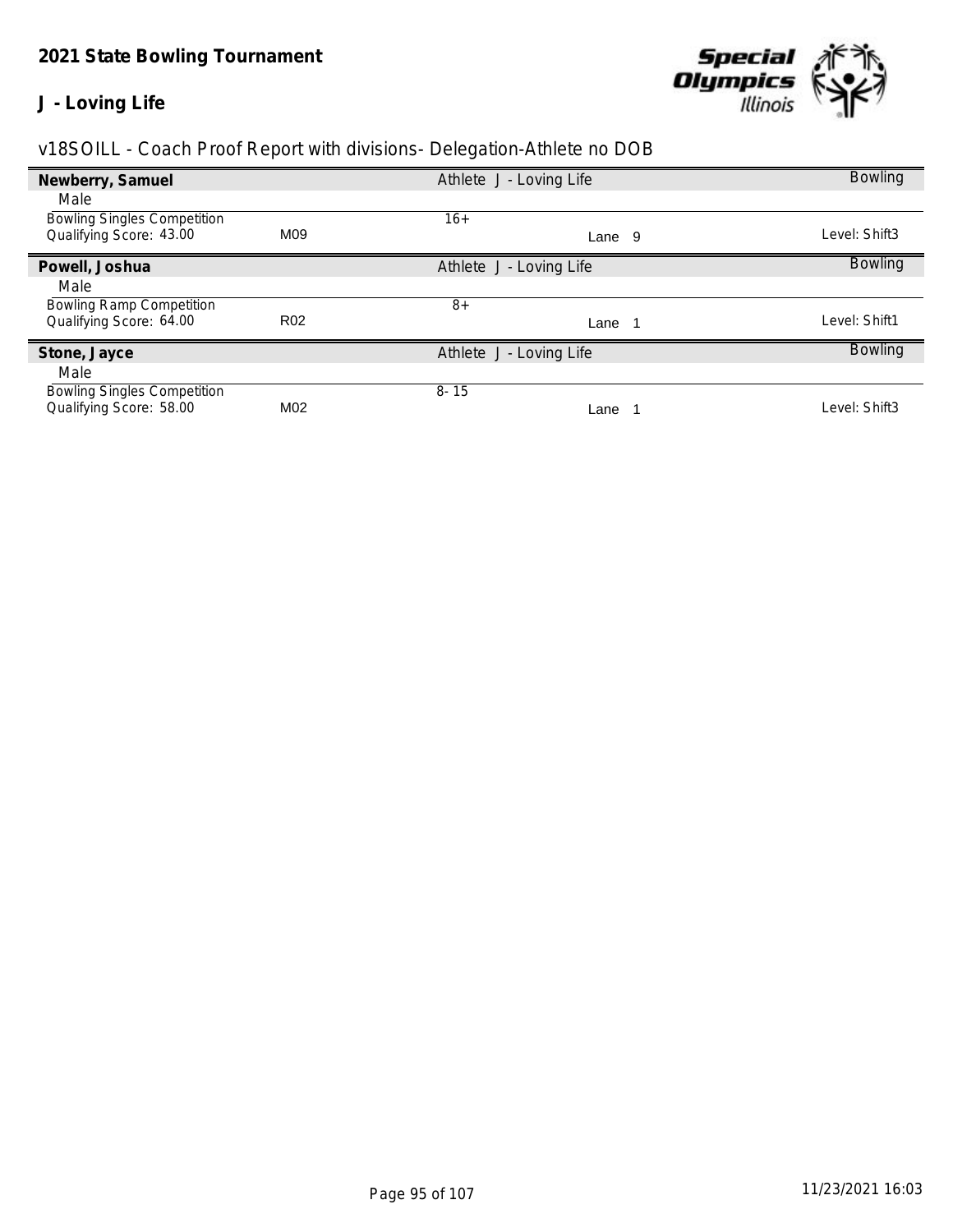#### **J - Monroe Co Patriots**



| Swope, Mason                       |     | Athlete J - Monroe Co Patriots | <b>Bowling</b> |
|------------------------------------|-----|--------------------------------|----------------|
| Male                               |     |                                |                |
| <b>Bowling Singles Competition</b> |     | 8-15                           |                |
| Qualifying Score: 278.00           | M06 | Lane                           | Level: Shift3  |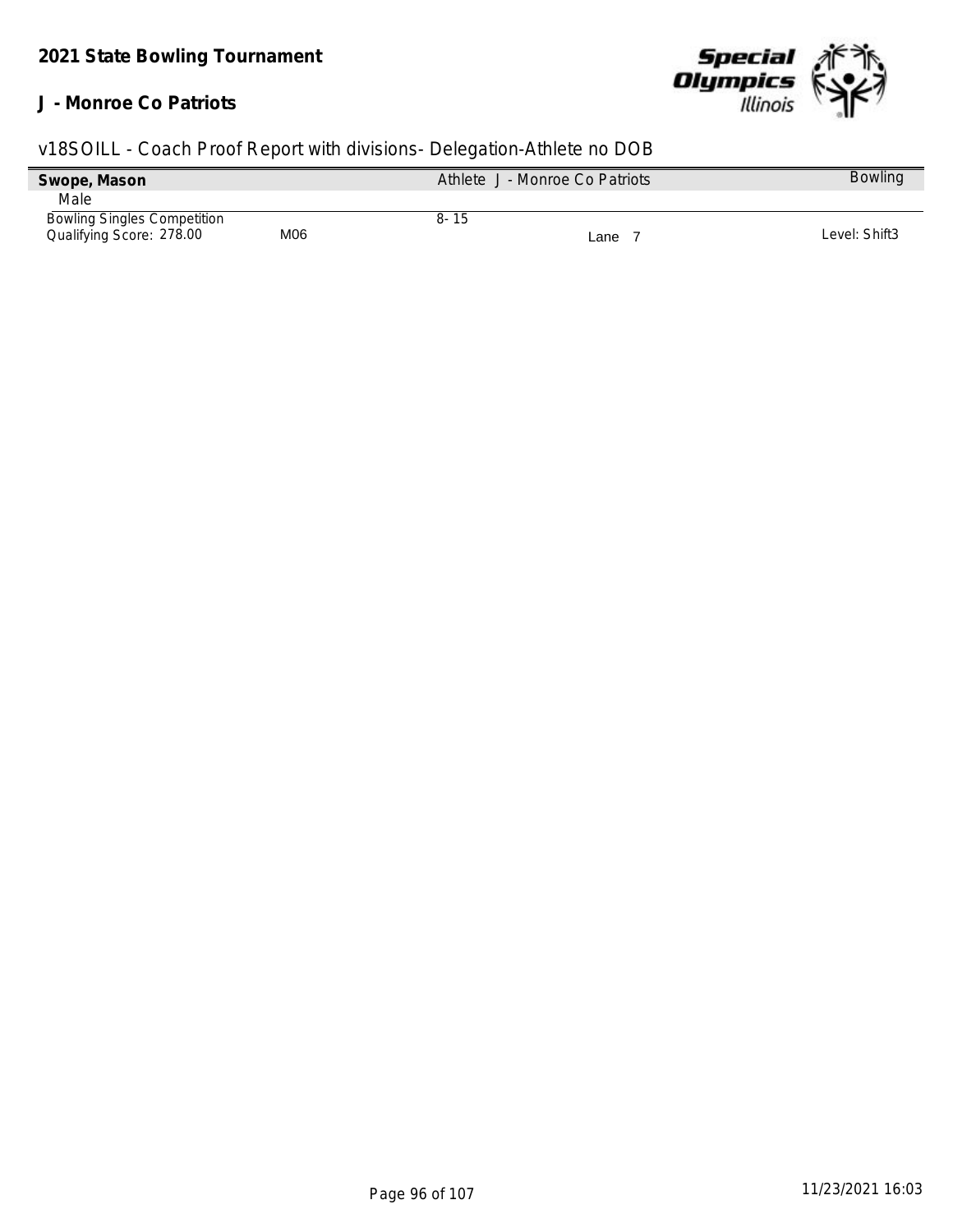## **J - PTOEC**



| Birchem, Andrew                    |                  | Athlete J - PTOEC |                   |      | Bowling        |
|------------------------------------|------------------|-------------------|-------------------|------|----------------|
| Male                               |                  |                   |                   |      |                |
| <b>Bowling Doubles Competition</b> |                  | 8+ Birchem/Trice  |                   |      |                |
| Qualifying Score: 91.00            | D <sub>0</sub> 1 | Team Position: 1  | Lane 21           |      | Level: Shift1  |
| Bookman, Jake                      |                  | Athlete J - PTOEC |                   |      | <b>Bowling</b> |
| Male                               |                  |                   |                   |      |                |
| <b>Bowling Singles Competition</b> |                  | $16+$             |                   |      |                |
| Qualifying Score: 91.00            | M <sub>11</sub>  |                   | Lane              | - 10 | Level: Shift3  |
| Bostic, Michael (Mike)             |                  | Athlete J - PTOEC |                   |      | <b>Bowling</b> |
| Unknown                            |                  |                   |                   |      |                |
| <b>Bowling Doubles Competition</b> |                  | 8+ Bostic/Slater  |                   |      |                |
| Qualifying Score: 158.00           | D <sub>02</sub>  | Team Position: 1  | Lane 24           |      | Level: Shift1  |
| Conklin, Kylie M                   |                  | Athlete J - PTOEC |                   |      | <b>Bowling</b> |
| Female                             |                  |                   |                   |      |                |
| <b>Bowling Singles Competition</b> |                  | $8 - 15$          |                   |      |                |
| Qualifying Score: 45.00            | F <sub>0</sub> 1 |                   | Lane 1            |      | Level: Shift2  |
| Derossett, Jordan Michael          |                  | Athlete J - PTOEC |                   |      | <b>Bowling</b> |
| Male                               |                  |                   |                   |      |                |
| <b>Bowling Singles Competition</b> |                  | $16+$             |                   |      |                |
| Qualifying Score: 217.00           | M16              |                   | Lane              | - 19 | Level: Shift3  |
| Downing, Todd                      |                  | Athlete J - PTOEC |                   |      | <b>Bowling</b> |
| Male                               |                  |                   |                   |      |                |
| <b>Bowling Singles Competition</b> |                  | $16+$             |                   |      |                |
| Qualifying Score: 135.00           | M13              |                   | Lane 13           |      | Level: Shift3  |
| Elbe, Kennedy                      |                  | Athlete J - PTOEC |                   |      | <b>Bowling</b> |
| Female                             |                  |                   |                   |      |                |
| <b>Bowling Singles Competition</b> |                  | $16+$             |                   |      |                |
| Qualifying Score: 73.00            | F07              |                   | Lane 6            |      | Level: Shift2  |
| Hastings, Denise                   |                  | Athlete J - PTOEC |                   |      | Bowling        |
| Female                             |                  |                   |                   |      |                |
| <b>Bowling Singles Competition</b> |                  | $16+$             |                   |      |                |
| Qualifying Score: 51.00            | F07              |                   | Lane 5            |      | Level: Shift2  |
| Hill, Tyler                        |                  | Athlete J - PTOEC |                   |      | <b>Bowling</b> |
| Male                               |                  |                   |                   |      |                |
| <b>Bowling Ramp Competition</b>    |                  | $8+$              |                   |      |                |
| Qualifying Score: 74.00            | R <sub>02</sub>  |                   | Lane <sub>2</sub> |      | Level: Shift1  |
| Hoy, Todd (Hunter)                 |                  | Athlete J - PTOEC |                   |      | Bowling        |
| Male                               |                  |                   |                   |      |                |
| <b>Bowling Singles Competition</b> |                  | $8 - 15$          |                   |      |                |
| Qualifying Score: 25.00            | M01              |                   | Lane 1            |      | Level: Shift3  |
| James, Brandi                      |                  | Athlete J - PTOEC |                   |      | <b>Bowling</b> |
| Female                             |                  |                   |                   |      |                |
| <b>Bowling Singles Competition</b> |                  | $16+$             |                   |      |                |
| Qualifying Score: 155.00           | F10              |                   | Lane 8            |      | Level: Shift2  |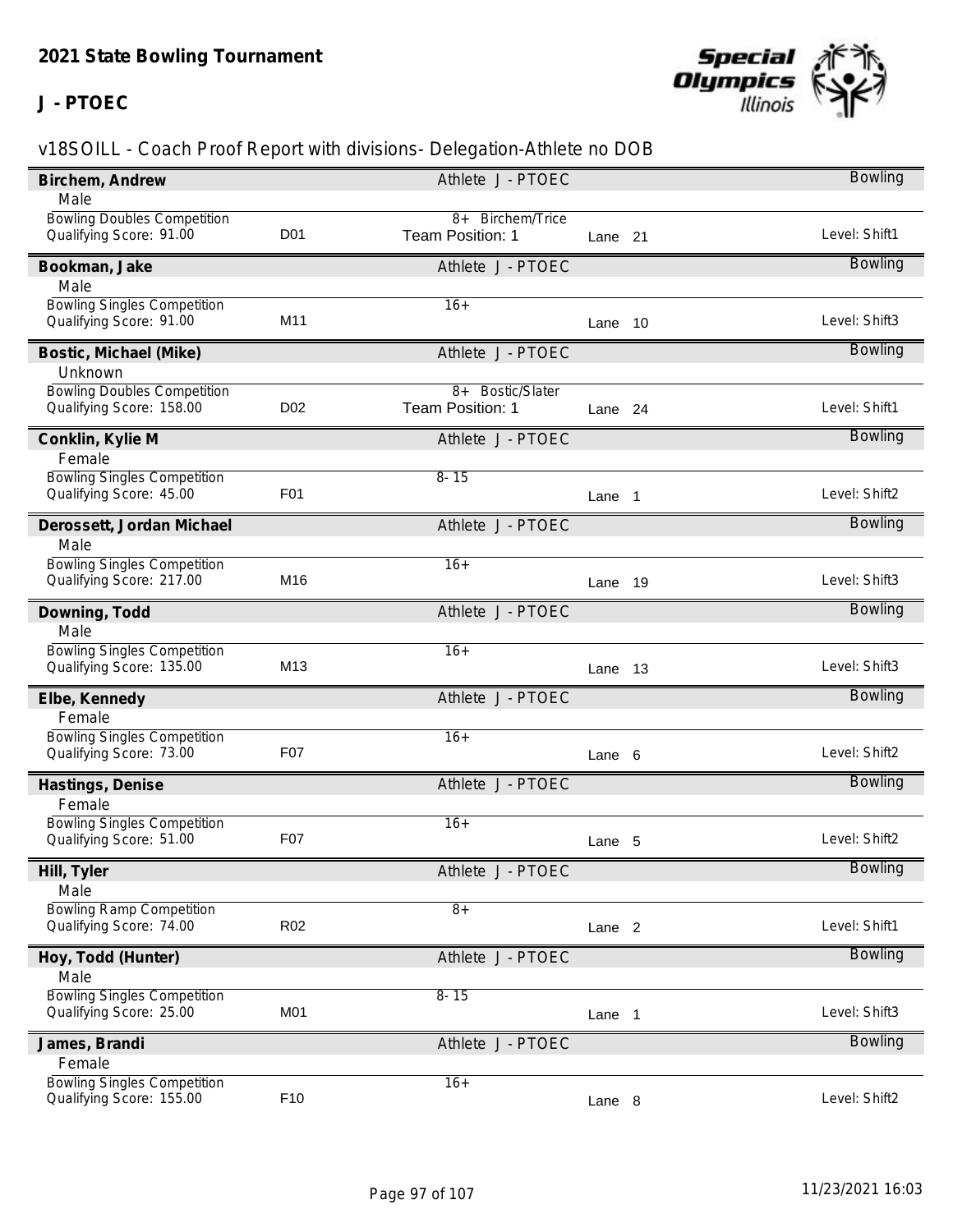## **J - PTOEC**



| Kish, Thomas M                                                |                  | Athlete J - PTOEC            |                   | Bowling        |
|---------------------------------------------------------------|------------------|------------------------------|-------------------|----------------|
| Male                                                          |                  |                              |                   |                |
| <b>Bowling Singles Competition</b>                            |                  | $16+$                        |                   |                |
| Qualifying Score: 116.00                                      | M <sub>12</sub>  |                              | Lane 11           | Level: Shift3  |
| Lintz, Allyson                                                |                  | Athlete J - PTOEC            |                   | <b>Bowling</b> |
| Female                                                        |                  |                              |                   |                |
| <b>Bowling Ramp Competition</b>                               |                  | $8+$                         |                   |                |
| Qualifying Score: 73.00                                       | R <sub>02</sub>  |                              | Lane <sub>2</sub> | Level: Shift1  |
| Lourwood, Daniel Scott                                        |                  | Athlete J - PTOEC            |                   | <b>Bowling</b> |
| Male                                                          |                  |                              |                   |                |
| <b>Bowling Doubles Competition</b>                            |                  | 8+ Lourwood/Lourwood         |                   |                |
| Qualifying Score: 118.00                                      | D <sub>01</sub>  | Team Position: 2             | Lane 22           | Level: Shift1  |
| Lourwood, James Matthew                                       |                  | Athlete J - PTOEC            |                   | <b>Bowling</b> |
| Male                                                          |                  |                              |                   |                |
| <b>Bowling Doubles Competition</b>                            |                  | 8+ Lourwood/Lourwood         |                   |                |
| Qualifying Score: 130.00                                      | D <sub>0</sub> 1 | Team Position: 2             | Lane 22           | Level: Shift1  |
| McNamee, Vinson                                               |                  | Athlete J - PTOEC            |                   | Bowling        |
| Male                                                          |                  |                              |                   |                |
| <b>Bowling Singles Competition</b>                            |                  | $16+$                        |                   |                |
| Qualifying Score: 115.00                                      | M12              |                              | Lane 11           | Level: Shift3  |
| Mongeon, Danielle N                                           |                  | Athlete J - PTOEC            |                   | Bowling        |
| Female                                                        |                  |                              |                   |                |
| <b>Bowling Doubles Competition</b>                            |                  | 8+ Mongeon/Thuringer         |                   |                |
| Qualifying Score: 89.00                                       | <b>D01</b>       | Team Position: 1             | Lane 21           | Level: Shift1  |
| Rahn, April                                                   |                  | Athlete J - PTOEC            |                   | Bowling        |
| Female                                                        |                  |                              |                   |                |
| <b>Bowling Singles Competition</b>                            |                  | $16+$                        |                   |                |
| Qualifying Score: 110.00                                      | F <sub>08</sub>  |                              | Lane 7            | Level: Shift2  |
| Slater, Brendan                                               |                  | Athlete J - PTOEC            |                   | <b>Bowling</b> |
| Male                                                          |                  |                              |                   |                |
| <b>Bowling Doubles Competition</b>                            |                  | 8+ Bostic/Slater             |                   |                |
| Qualifying Score: 145.00                                      | D <sub>02</sub>  | Team Position: 2             | Lane 24           | Level: Shift1  |
|                                                               |                  | Athlete J - PTOEC            |                   | <b>Bowling</b> |
| Thuringer, Ryan<br>Male                                       |                  |                              |                   |                |
| <b>Bowling Doubles Competition</b>                            |                  | 8+ Mongeon/Thuringer         |                   |                |
| Qualifying Score: 139.00                                      | D <sub>0</sub> 1 | Team Position: 2             | Lane 22           | Level: Shift1  |
|                                                               |                  |                              |                   |                |
| Trice, Saneatha                                               |                  | Athlete J - PTOEC            |                   | Bowling        |
| Female<br><b>Bowling Doubles Competition</b>                  |                  | <b>Birchem/Trice</b><br>$8+$ |                   |                |
| Qualifying Score: 92.00                                       | D <sub>0</sub> 1 | Team Position: 2             | Lane 21           | Level: Shift1  |
|                                                               |                  |                              |                   |                |
| Weygandt, Courtney                                            |                  | Athlete J - PTOEC            |                   | <b>Bowling</b> |
| Female                                                        |                  |                              |                   |                |
| <b>Bowling Singles Competition</b><br>Qualifying Score: 76.00 | F07              | $16+$                        |                   | Level: Shift2  |
|                                                               |                  |                              | Lane 6            |                |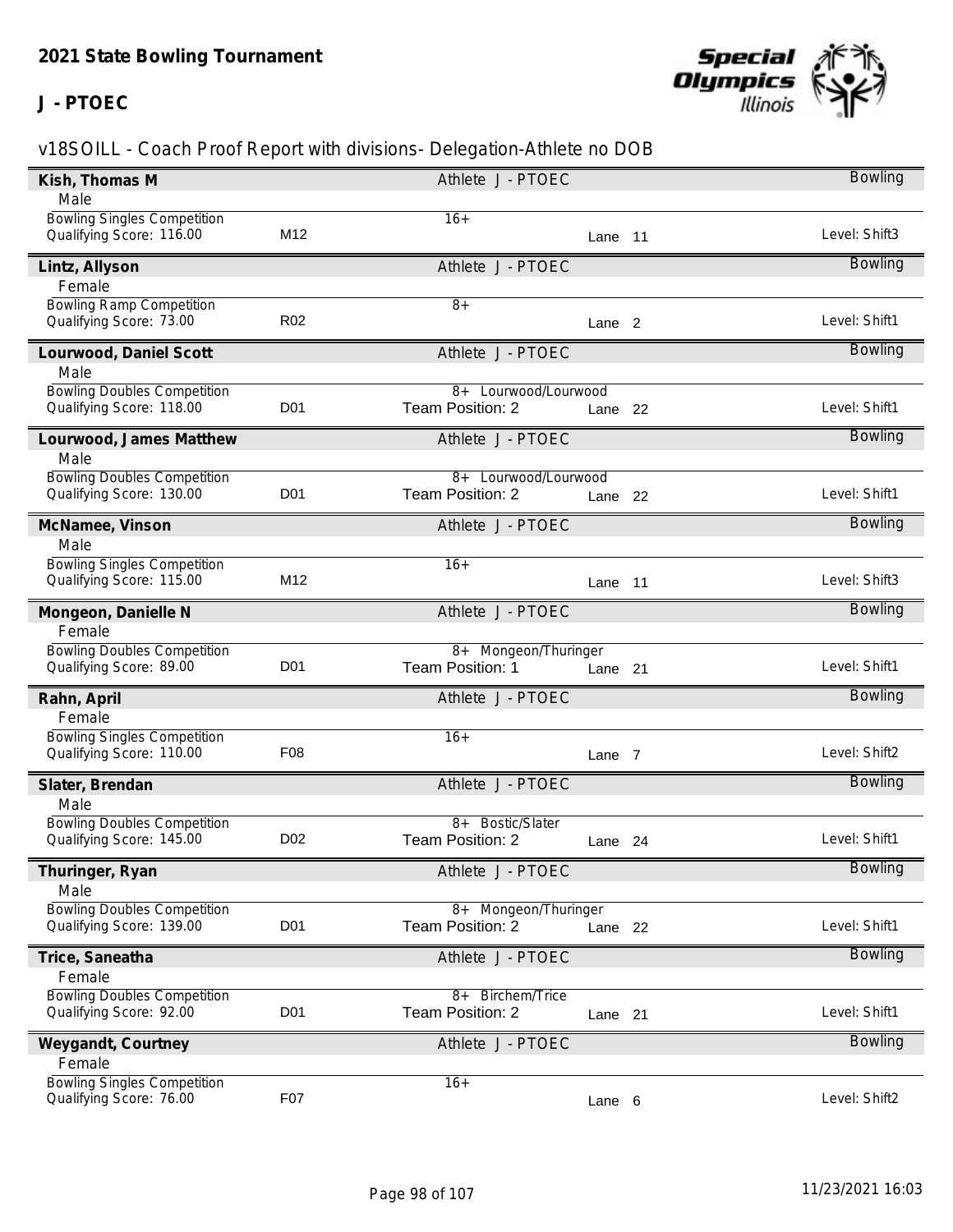# **J - Region 2 Team**



| v18SOILL - Coach Proof Report with divisions- Delegation-Athlete no DOB |  |  |
|-------------------------------------------------------------------------|--|--|
|                                                                         |  |  |

|                                    |                 |                             | <b>Bowling</b> |
|------------------------------------|-----------------|-----------------------------|----------------|
| Bunt, Katie                        |                 | Athlete J - Region 2 Team   |                |
| Female                             |                 |                             |                |
| <b>Bowling Singles Competition</b> |                 | $16+$                       |                |
| Qualifying Score: 304.00           | F <sub>17</sub> | Lane 28                     | Level: Shift2  |
| Clark, Jeffrey                     |                 | Athlete J - Region 2 Team   | <b>Bowling</b> |
| Male                               |                 |                             |                |
| <b>Bowling Singles Competition</b> |                 | $16+$                       |                |
| Qualifying Score: 569.00           | M31             | -49<br>Lane                 | Level: Shift3  |
| Enboden, Christopher               |                 | Athlete J - Region 2 Team   | <b>Bowling</b> |
| Male                               |                 |                             |                |
| <b>Bowling Doubles Competition</b> |                 | 8+ Enboden/ Rutherford      |                |
| Qualifying Score: 275.00           | D <sub>05</sub> | Team Position: 1<br>Lane 32 | Level: Shift1  |
| Rutherford, Sara                   |                 | Athlete J - Region 2 Team   | <b>Bowling</b> |
| Female                             |                 |                             |                |
| <b>Bowling Doubles Competition</b> |                 | Enboden/ Rutherford<br>8+   |                |
| Qualifying Score: 316.00           | D <sub>05</sub> | Team Position: 2<br>Lane 31 | Level: Shift1  |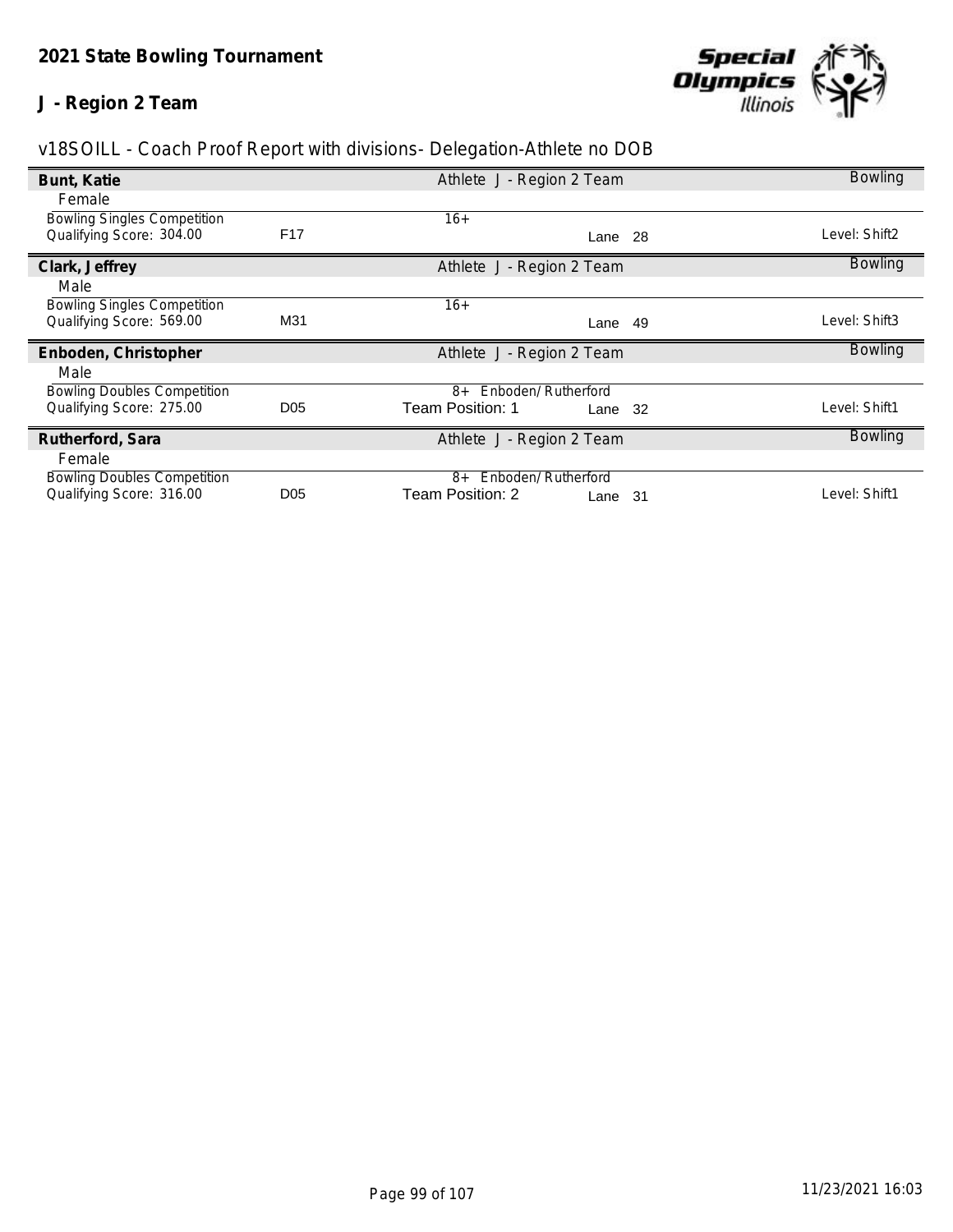## **J - Scott Air Force Base**



| Estrada, Alexandra                 |                 | Athlete J - Scott Air Force Base | <b>Bowling</b> |
|------------------------------------|-----------------|----------------------------------|----------------|
| Female                             |                 |                                  |                |
| <b>Bowling Ramp Competition</b>    |                 | $8+$                             |                |
| Qualifying Score: 179.00           | <b>R07</b>      | Lane 10                          | Level: Shift1  |
| Haney, Bryce                       |                 | Athlete J - Scott Air Force Base | <b>Bowling</b> |
| Male                               |                 |                                  |                |
| <b>Bowling Singles Competition</b> |                 | $8 - 15$                         |                |
| Qualifying Score: 242.00           | M06             | Lane 7                           | Level: Shift3  |
| Howe, James (Jimmy)                |                 | Athlete J - Scott Air Force Base | <b>Bowling</b> |
| Male                               |                 |                                  |                |
| <b>Bowling Singles Competition</b> |                 | $16+$                            |                |
| Qualifying Score: 455.00           | M29             | Lane 45                          | Level: Shift3  |
| Raquet, Carly                      |                 | Athlete J - Scott Air Force Base | <b>Bowling</b> |
| Female                             |                 |                                  |                |
| <b>Bowling Singles Competition</b> |                 | $8 - 15$                         |                |
| Qualifying Score: 180.00           | F <sub>03</sub> | Lane <sub>2</sub>                | Level: Shift2  |
| Rhea, Joel                         |                 | Athlete J - Scott Air Force Base | <b>Bowling</b> |
| Male                               |                 |                                  |                |
| <b>Bowling Singles Competition</b> |                 | $8 - 15$                         |                |
| Qualifying Score: 202.00           | M05             | Lane 6                           | Level: Shift3  |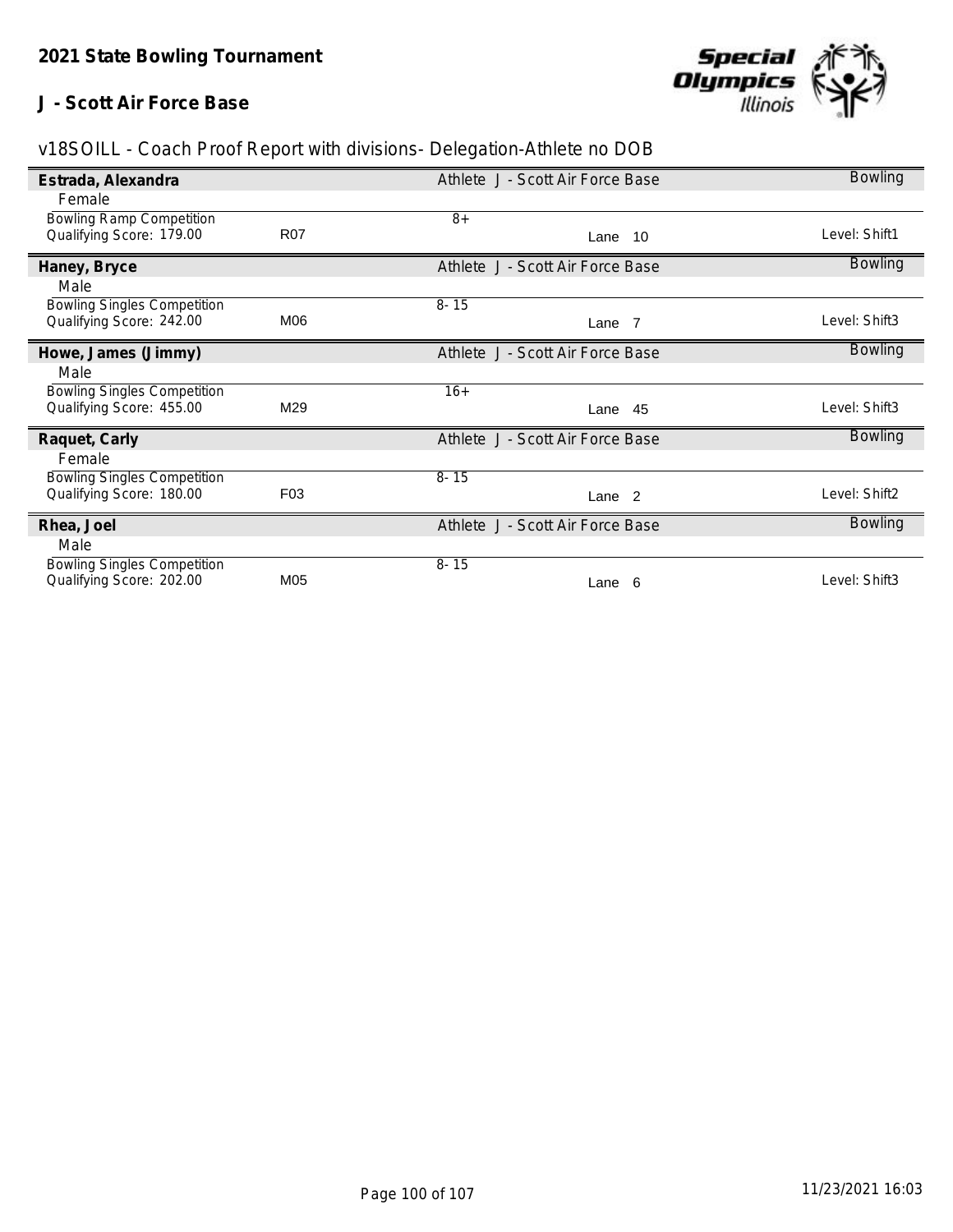# *2021 State Bowling Tournament*

## **J - TCAAH**



| Hozian, Melissa                    |                 | Athlete J - TCAAH | <b>Bowling</b> |
|------------------------------------|-----------------|-------------------|----------------|
| Female                             |                 |                   |                |
| <b>Bowling Singles Competition</b> |                 | 16+               |                |
| Qualifying Score: 370.00           | F <sub>20</sub> | Lane 38           | Level: Shift2  |
| Lohman, David H                    |                 | Athlete J - TCAAH | <b>Bowling</b> |
| Male                               |                 |                   |                |
| <b>Bowling Ramp Competition</b>    |                 | $8+$              |                |
| Qualifying Score: 245.00           | R <sub>10</sub> | - 18<br>Lane      | Level: Shift1  |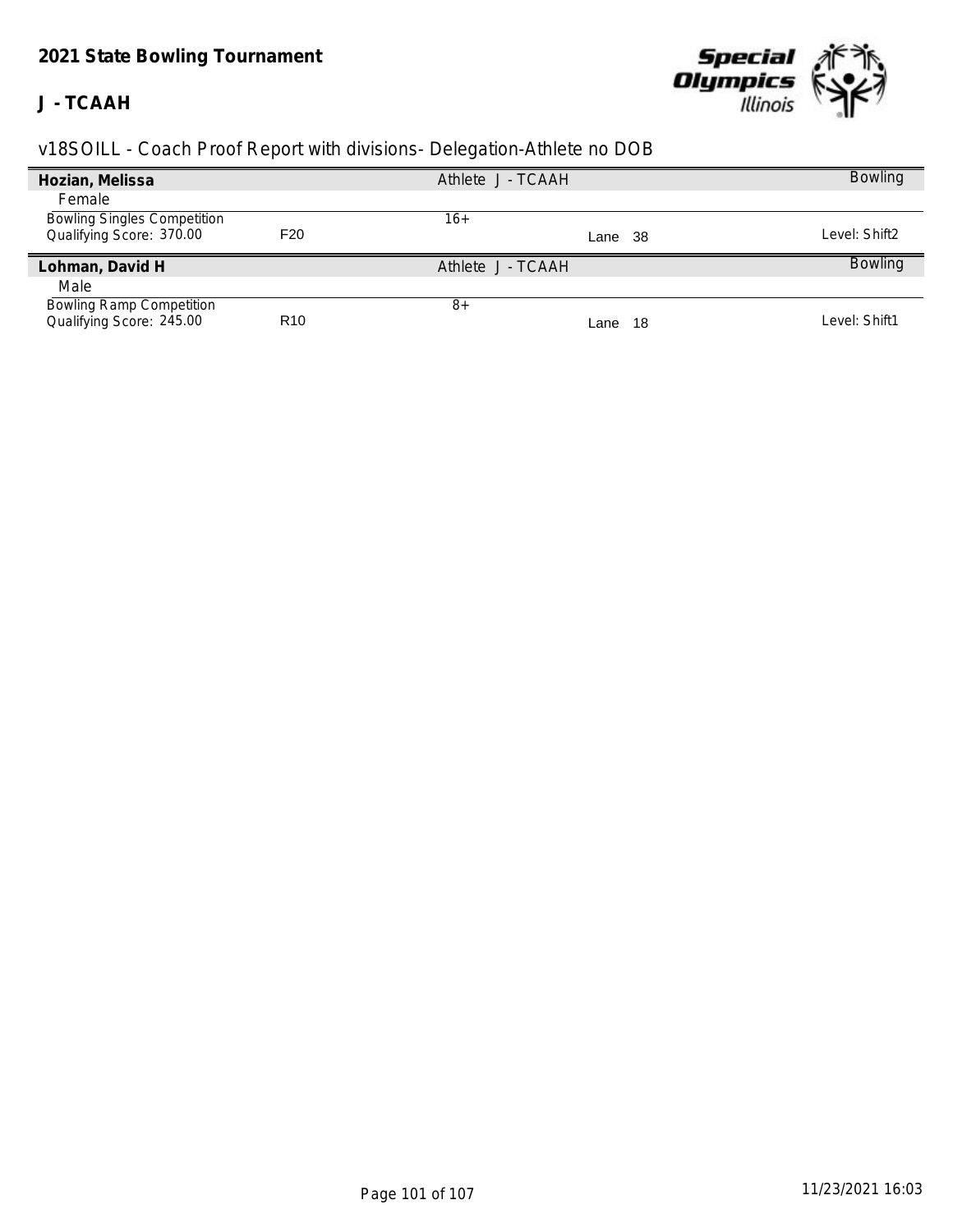## **J - Triad School District**



| v18SOILL - Coach Proof Report with divisions- Delegation-Athlete no DOB |  |  |  |  |
|-------------------------------------------------------------------------|--|--|--|--|
|                                                                         |  |  |  |  |

| Malter, Alyssa                     |     | Athlete J - Triad School District | <b>Bowling</b> |
|------------------------------------|-----|-----------------------------------|----------------|
| Female                             |     |                                   |                |
| <b>Bowling Singles Competition</b> |     | $8 - 15$                          |                |
| Qualifying Score: 103.00           | F02 | ∟ane                              | Level: Shift2  |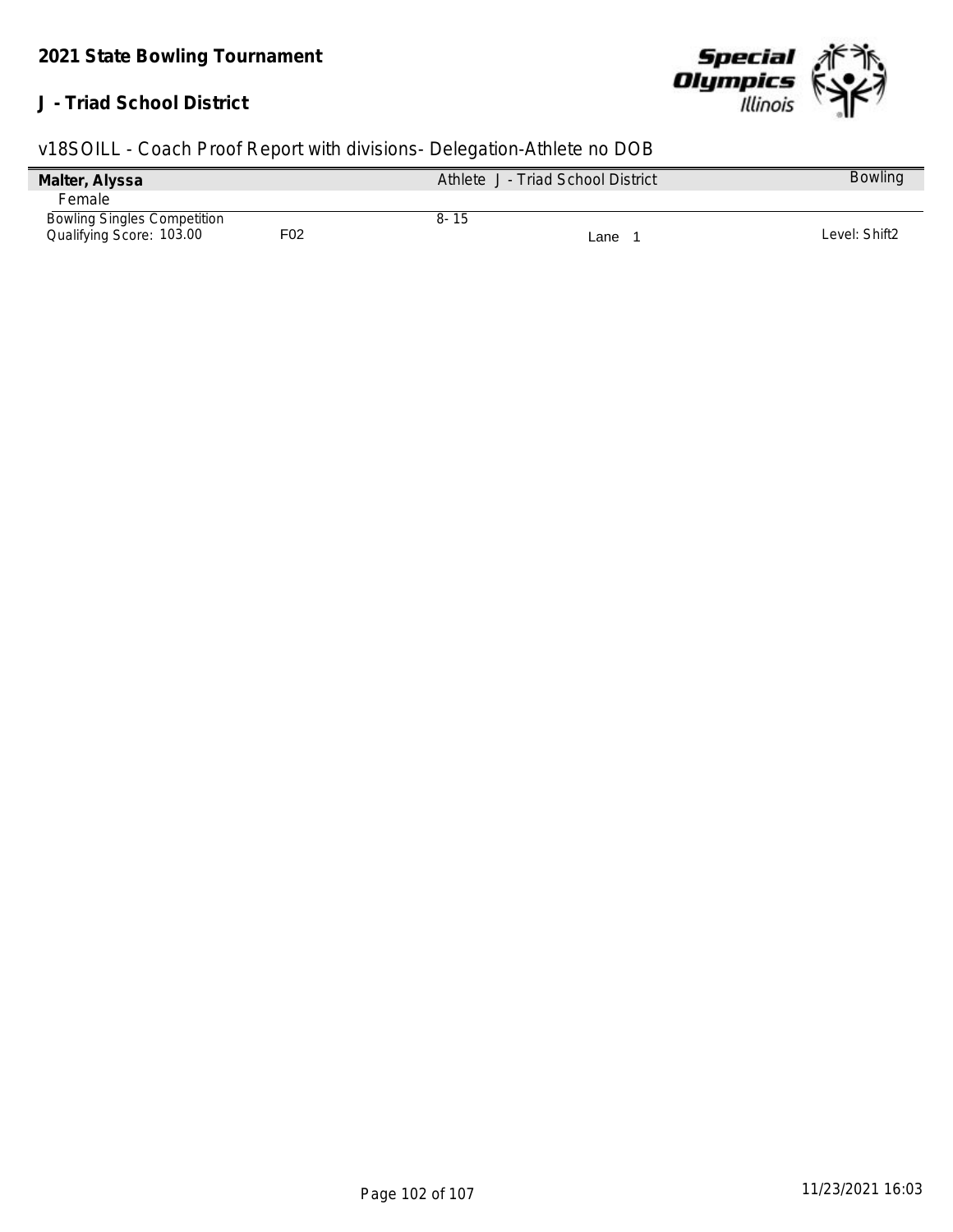# **K - Community Integrated Living**

# **Special<br>Olympics**<br>llinois

| v18SOILL - Coach Proof Report with divisions- Delegation-Athlete no DOB |  |  |  |  |
|-------------------------------------------------------------------------|--|--|--|--|
|                                                                         |  |  |  |  |

| Bracken, Heather                   |                 | Athlete K - Community Integrated Living | <b>Bowling</b> |
|------------------------------------|-----------------|-----------------------------------------|----------------|
| Female                             |                 |                                         |                |
| <b>Bowling Singles Competition</b> |                 | $16+$                                   |                |
| Qualifying Score: 295.00           | F17             | Lane 27                                 | Level: Shift2  |
| Budde, Christopher                 |                 | Athlete K - Community Integrated Living | <b>Bowling</b> |
| Male                               |                 |                                         |                |
| <b>Bowling Singles Competition</b> |                 | $16+$                                   |                |
| Qualifying Score: 299.00           | M20             | Lane 27                                 | Level: Shift3  |
| Campbell, Brandon                  |                 | Athlete K - Community Integrated Living | Bowling        |
| Male                               |                 |                                         |                |
| <b>Bowling Singles Competition</b> |                 | $16+$                                   |                |
| Qualifying Score: 160.00           | M14             | Lane 15                                 | Level: Shift3  |
| Deisher, Donald Jeffrey            |                 | Athlete K - Community Integrated Living | <b>Bowling</b> |
| Male                               |                 |                                         |                |
| <b>Bowling Singles Competition</b> |                 | $16+$                                   |                |
| Qualifying Score: 293.00           | M <sub>19</sub> | Lane 26                                 | Level: Shift3  |
| Flom, Nicole                       |                 | Athlete K - Community Integrated Living | <b>Bowling</b> |
| Female                             |                 |                                         |                |
| <b>Bowling Singles Competition</b> |                 | $16+$                                   |                |
| Qualifying Score: 260.00           | F14             | Lane 20                                 | Level: Shift2  |
| Rush, Chardon                      |                 | Athlete K - Community Integrated Living | <b>Bowling</b> |
| Female                             |                 |                                         |                |
| <b>Bowling Singles Competition</b> |                 | $16+$                                   |                |
| Qualifying Score: 138.00           | F <sub>09</sub> | Lane 10                                 | Level: Shift2  |
| Staples, Dustin                    |                 | Athlete K - Community Integrated Living | <b>Bowling</b> |
| Male                               |                 |                                         |                |
| <b>Bowling Singles Competition</b> |                 | $16+$                                   |                |
| Qualifying Score: 305.00           | M20             | Lane 28                                 | Level: Shift3  |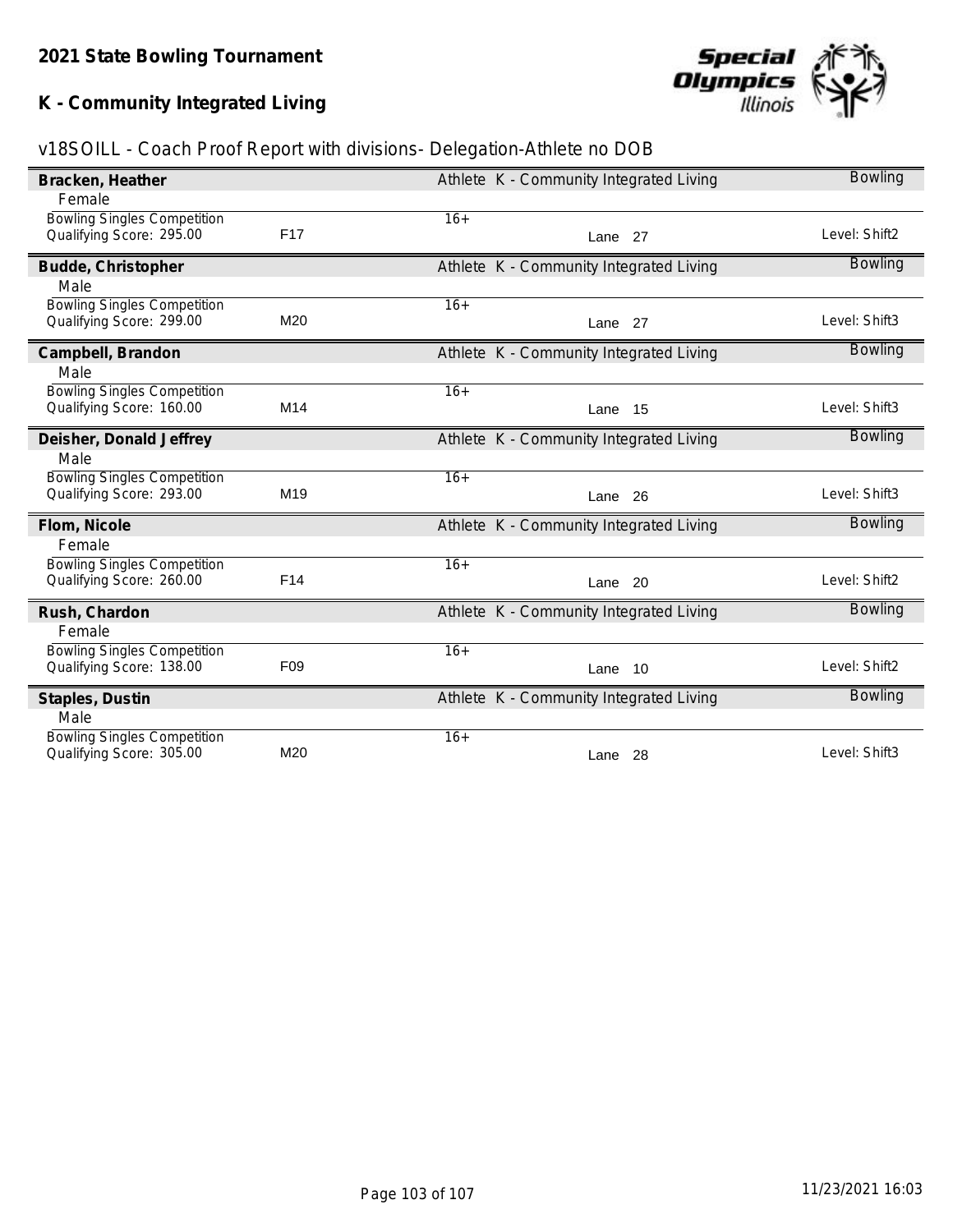### **K - Olney Rebels**



| Hardin, Joel                       |                 | Athlete K - Olney Rebels |      | Bowling        |
|------------------------------------|-----------------|--------------------------|------|----------------|
| Male                               |                 |                          |      |                |
| <b>Bowling Singles Competition</b> |                 | $16+$                    |      |                |
| Qualifying Score: 351.00           | M23             | Lane 33                  |      | Level: Shift3  |
| Kocher, Gary J                     |                 | Athlete K - Olney Rebels |      | <b>Bowling</b> |
| Male                               |                 |                          |      |                |
| <b>Bowling Singles Competition</b> |                 | $16+$                    |      |                |
| Qualifying Score: 222.00           | M16             | Lane                     | - 19 | Level: Shift3  |
| Pickerel, Terrie                   |                 | Athlete K - Olney Rebels |      | <b>Bowling</b> |
| Female                             |                 |                          |      |                |
| <b>Bowling Singles Competition</b> |                 | $16+$                    |      |                |
| Qualifying Score: 252.00           | F14             | Lane 18                  |      | Level: Shift2  |
| Sanderson, Syndal                  |                 | Athlete K - Olney Rebels |      | <b>Bowling</b> |
| Female                             |                 |                          |      |                |
| <b>Bowling Ramp Competition</b>    |                 | $8+$                     |      |                |
| Qualifying Score: 215.00           | R <sub>09</sub> | Lane 15                  |      | Level: Shift1  |
| Thomas, Rylan                      |                 | Athlete K - Olney Rebels |      | <b>Bowling</b> |
| Male                               |                 |                          |      |                |
| <b>Bowling Singles Competition</b> |                 | $16+$                    |      |                |
| Qualifying Score: 328.00           | M22             | Lane                     | -32  | Level: Shift3  |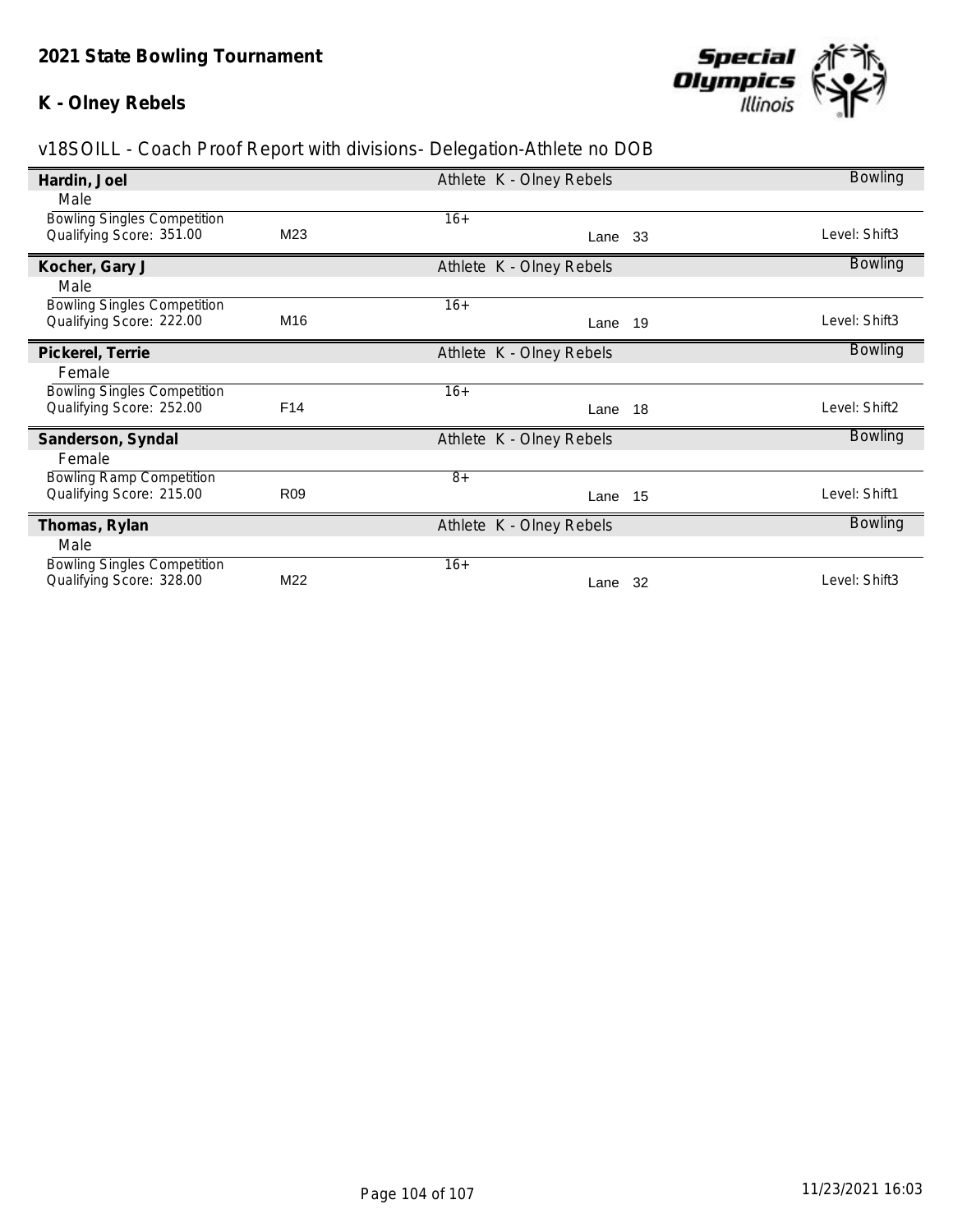## **K - Our Direction**



| Benton, Destiny                    |                 | Athlete K - Our Direction |     | <b>Bowling</b> |
|------------------------------------|-----------------|---------------------------|-----|----------------|
| Female                             |                 |                           |     |                |
| <b>Bowling Singles Competition</b> |                 | $16+$                     |     |                |
| Qualifying Score: 125.00           | F <sub>09</sub> | Lane 9                    |     | Level: Shift2  |
| Pitts, Jennifer N                  |                 | Athlete K - Our Direction |     | <b>Bowling</b> |
| Female                             |                 |                           |     |                |
| <b>Bowling Singles Competition</b> |                 | $16+$                     |     |                |
| Qualifying Score: 422.00           | F <sub>22</sub> | Lane 41                   |     | Level: Shift2  |
| Rogers, Melissa Renee              |                 | Athlete K - Our Direction |     | Bowling        |
| Female                             |                 |                           |     |                |
| <b>Bowling Ramp Competition</b>    |                 | $8+$                      |     |                |
| Qualifying Score: 140.00           | <b>R05</b>      | Lane 5                    |     | Level: Shift1  |
| Smith, Aaron                       |                 | Athlete K - Our Direction |     | <b>Bowling</b> |
| Male                               |                 |                           |     |                |
| <b>Bowling Ramp Competition</b>    |                 | $8+$                      |     |                |
| Qualifying Score: 222.00           | R <sub>09</sub> | Lane 16                   |     | Level: Shift1  |
| South, Carol                       |                 | Athlete K - Our Direction |     | <b>Bowling</b> |
| Female                             |                 |                           |     |                |
| <b>Bowling Singles Competition</b> |                 | $16+$                     |     |                |
| Qualifying Score: 181.00           | F11             | Lane                      | -11 | Level: Shift2  |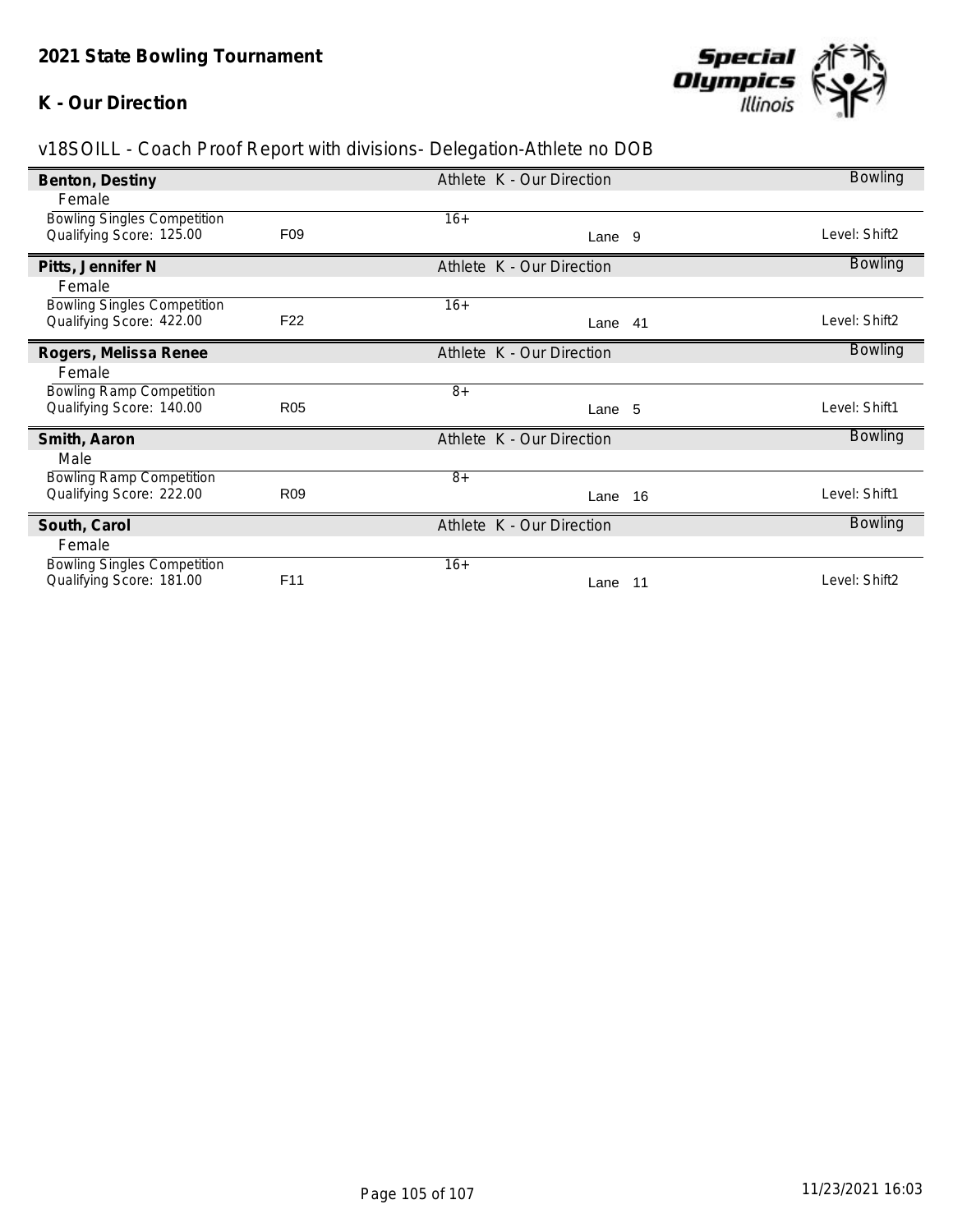# **K - Saline County Superstars Young Adult**



|  | v18SOILL - Coach Proof Report with divisions- Delegation-Athlete no DOB |  |
|--|-------------------------------------------------------------------------|--|
|  |                                                                         |  |

| Loyd, Kinzi                        |                 | Athlete K - Saline County Superstars Young Adult | <b>Bowling</b> |
|------------------------------------|-----------------|--------------------------------------------------|----------------|
| Female                             |                 |                                                  |                |
| <b>Bowling Ramp Competition</b>    |                 | $8+$                                             |                |
| Qualifying Score: 160.00           | <b>R07</b>      | Lane 9                                           | Level: Shift1  |
| Rowlen, Beverly                    |                 | Athlete K - Saline County Superstars Young Adult | <b>Bowling</b> |
| Female                             |                 |                                                  |                |
| <b>Bowling Singles Competition</b> |                 | $16+$                                            |                |
| Qualifying Score: 351.00           | F <sub>19</sub> | 36<br>Lane                                       | Level: Shift2  |
| Sanderson, Samantha                |                 | Athlete K - Saline County Superstars Young Adult | <b>Bowling</b> |
| Female                             |                 |                                                  |                |
| <b>Bowling Singles Competition</b> |                 | $16+$                                            |                |
| Qualifying Score: 289.00           | F <sub>16</sub> | 25<br>Lane                                       | Level: Shift2  |